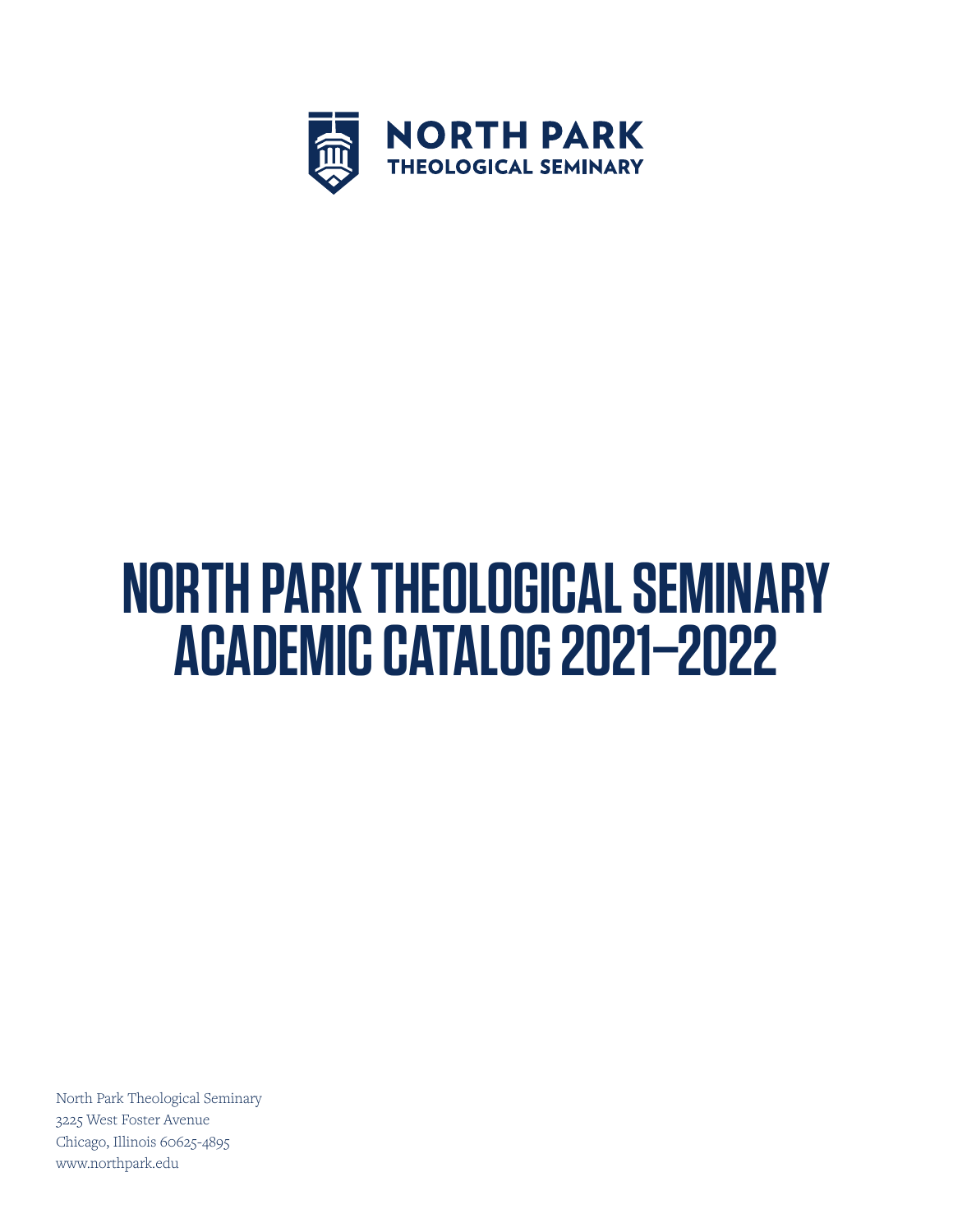## **CONTENTS**

|  |  | 3 Introduction                                            |
|--|--|-----------------------------------------------------------|
|  |  | $3 \cdot \cdot \cdot$ Benefits                            |
|  |  | 3 About North Park Theological Seminary                   |
|  |  | 7 Seminary Admission                                      |
|  |  | 10 Financial Information                                  |
|  |  | 11 Community Life                                         |
|  |  | 13 Academic Life                                          |
|  |  | 15 Academic Policies                                      |
|  |  | 28 Academic Programs                                      |
|  |  | 28 Master of Arts in Christian Formation (MACF)           |
|  |  | 31 Master of Arts in Christian Ministry (MACM)            |
|  |  | 33 Master of Divinity (MDIV)                              |
|  |  | 36 Master of Arts in Theological Studies (MATS)           |
|  |  | 39 Dual Degrees                                           |
|  |  | 40 Master of Arts in Christian Formation Dual Degrees     |
|  |  | 46 Master of Arts in Christian Ministry Dual Degrees      |
|  |  | 51 Master of Divinity Dual Degrees                        |
|  |  | 58 Doctor Of Ministry in Preaching (DMin)                 |
|  |  | 59 Doctor Of Ministry in Urban Ministry Leadership (DMin) |
|  |  | 60 Diplomas and Certificates                              |
|  |  | 63 Course Descriptions                                    |

 $78$   $\ldots$   $\ldots$   $\,$  Seminary Faculty and Staff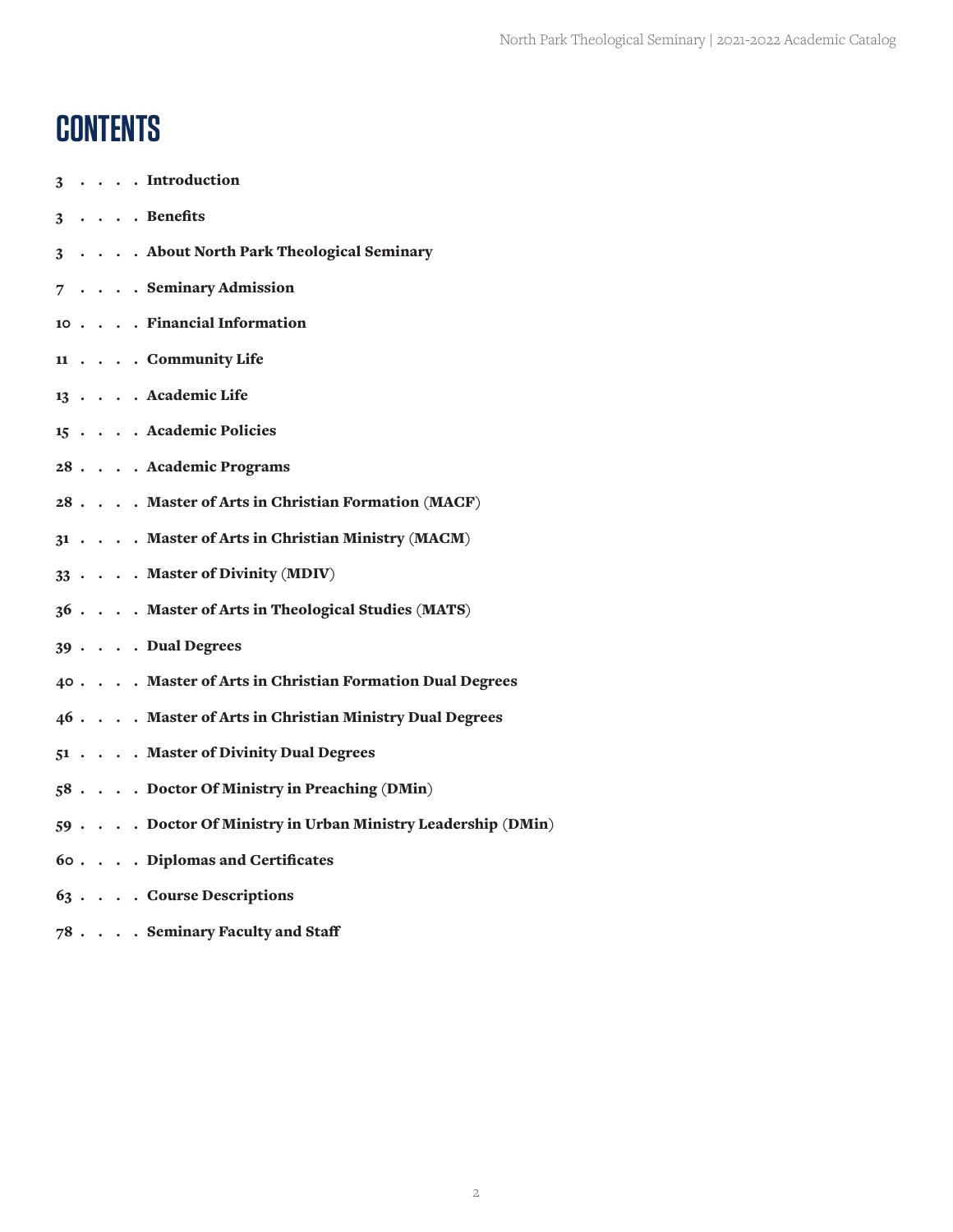## **INTRODUCTION**

North Park Theological Seminary (NPTS) welcomes women and men who want to continue their development as servants of Jesus Christ in the many and varied settings to which God calls them—whether formal or informal, professional, or as lay leaders. NPTS is an institution of the church and its mission. Though we are the seminary of the Evangelical Covenant Church, students and faculty from different Christian traditions and denominations are part of our community. We share with the broader church the mission of reaching all men and women with the Gospel. See www.northpark.edu/seminary for more information about North Park Theological Seminary.

## **BENEFITS**

- A biblical focus for your studies that will serve you well wherever your ministry takes you.
- A warmly evangelical environment that provides room for theological exploration while, at the same time, is committed to historic Christian faith.
- A spiritual formation focus that facilitates growth in personal and corporate spiritual life.
- A theological and leadership education that includes learning experiences in the classroom, supervision in field experiences, and engagement with peers, faculty, and other scholars through forums, interdisciplinary dialogue, and informal conversation.
- Academic excellence and world-class scholarship in Bible, theology, history, culture, and ministry through a missionoriented curriculum that nurtures spirituality, increases leadership capability, and fosters understanding of what it takes to engage this world with the message of Jesus Christ.
- An intense, thorough study of the Bible and the Christian tradition, alongside a commitment to issues of justice, compassion, evangelism, and discipleship as you pursue your vocation as a pastor, missionary, evangelist, educator, youth worker, lay leader, administrator, chaplain, camp director, or other vocation.
- Participation in a community focused on service, learning and engagement in thoughtful exploration of what God is doing in the world.
- Access through our relationship with North Park University to dual degrees, combined library resources, athletic facilities, sports programs, and University course offerings.
- Opportunities to engage with Evangelical Covenant Church denominational leaders and programs.

## **ABOUT NORTH PARK THEOLOGICAL SEMINARY**

## **HISTORY**

In 1891, the Swedish Evangelical Mission Covenant of America (now the Evangelical Covenant Church) founded a college and seminary in Minneapolis that was moved to Chicago three years later. The Evangelical Covenant Church (ECC) has its roots in historical Christianity as it emerged in the Protestant Reformation, in the biblical instruction of the Lutheran State Church of Sweden, and in the great spiritual awakenings of the 19th century. These three influences have, in large measure, shaped its development and are to be borne in mind when seeking to understand its distinctive spirit. The ECC adheres to the affirmation of the Protestant Reformation regarding the Scriptures as the Word of God and the only perfect rule for faith, doctrine, and conduct. It has affirmed the historic confessions of the Christian church, particularly the Apostles' Creed, while at the same time it has emphasized the sovereignty of the Word over creedal interpretations. It upholds the pietistic restatement of the doctrine of justification by faith as basic to the dual task of evangelism and Christian nurture, the New Testament emphasis upon personal faith in Jesus Christ as Savior and Lord, the reality of a fellowship of believers that recognizes but transcends theological differences, and the belief in baptism and the Lord's Supper as divinely ordained sacraments of the church. Because of the Covenant's desire that its ministers serve the whole church and honor both believers' baptism and paedo-baptist traditions that have characterized its heritage, the denomination requires all of its ministers to set aside personal preferences on this issue. Ministers in the Covenant agree to perform either form of baptism in order to serve the whole church and maintain unity. The ECC also affirms the full equality of women and men in all leadership positions within the church. Strongly affirming the denomination's Annual Meeting decision in 1976 to ordain women, the administration and faculty of North Park Theological Seminary wholeheartedly support women in ministry. The Covenant soon extended beyond its ethnic enclave, incorporating Native Alaskan (1890s), Latino (1950s), African-American (1960s), and Asian-American churches (1960s). Today more than 20% of ECC congregations are classified as ethnic (non-white, the largest being African American) or multi-ethnic. The Covenant and North Park Theological Seminary experience the strength that comes from diversity.

While for over 125 years, North Park Theological Seminary has played a crucial role in instructing students in the Covenant tradition and preserving and shaping the values and character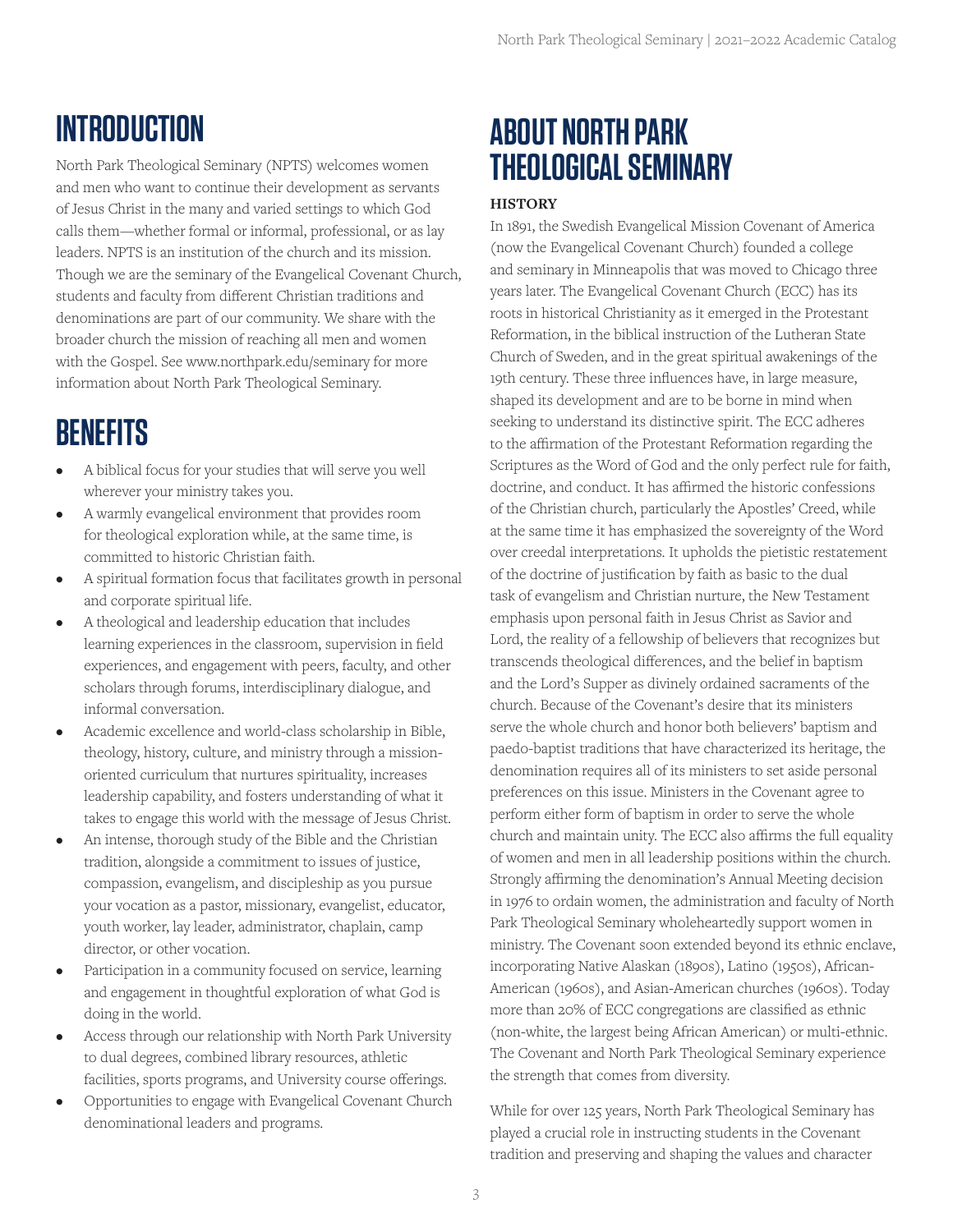of the Covenant church, today, the ecumenical vision of NPTS has made it an institution where students from a wide variety of denominations are welcomed and the diversity of traditions appreciated.

## **CITY LOCATION**

Our address is Chicago, and our neighborhood (Albany Park) is a microcosm of the world. Our zip code is one of the most ethnically diverse in the United States. Take a five-minute walk from our campus and you're sure to hear an interesting combination of the more than 40 languages spoken in the community we call home. Our location offers a remarkable, true-to-life laboratory for ministry in the real world. It affords our students countless opportunities to encounter human variety and human needs and share the good news of Jesus Christ. Our students serve and worship in local churches with diverse and exciting ministries of outreach and compassion. We've been in this neighborhood for over 125 years, a span of sweeping change all around us. From the start, we have looked at our location as something more than an accident of history. We have viewed it as a gift to us and to our students, who learn in the classroom and on the nearby streets, exploring their callings and putting their faith into practice. North Park Theological Seminary is tucked into a residential neighborhood on Chicago's north side, only 10 miles from the architecturally impressive skyline of the city's famous Loop. Here students experience a world-class city that boasts a bustling marketplace of ideas, cultures, and people. Chicago is home to some of the world's best art collections, including those of the Art Institute of Chicago. Our city is famous for its approach to architecture and year-round cultural and music festivals expose the richness of diverse communities. We also have the Cubs, White Sox, Bulls, Bears, and Blackhawks.

#### **MISSION, CORE VALUES, AND DISTINCTIVE EMPHASES**

North Park Theological Seminary serves the Church in its great diversity and reflects the values and commitments of the Evangelical Covenant Church.

#### **MISSION**

We provide a theological education for God's glory, neighbor's good.

#### **VISION**

We envision a diverse community of scholars and practitioners at the forefront of the integration of biblical and theological competency and missional leadership. We seek to form pastortheologians to send out into the world with the ability to evangelize, educate, and disciple communities using Scripture as their guide, and also to lead and transform communities through the power of the Holy Spirit.

#### **CORE VALUES**

North Park Theological Seminary's distinctive character is reflected in three core values, which summarize our institutional identity and characterize our unique learning environment.

Christian—NPTS educates for the church and exists to serve Christ's church. We form men and women to worship wholeheartedly, think critically and with respect to context, and have the emotional and spiritual fortitude to engage others with a posture of learning.

City-Centered—NPTS collaborates across neighborhoods. The city is where the world comes together, and while we are citycentered, we believe that the lessons learned from the city are applicable to rural, global, and incarcerated communities.

Intercultural—NPTS embodies diverse communion. We are an evangelical school with a heart for God's justice and broad theological worldviews. We engage antiracism, support gender equity, and appreciate ethnic and cultural identity. We aspire to be an educational community of belonging, curiosity, and humility in relation to one another.

#### **NPTS INTEGRATIVE EMPHASES**

There are six key emphases that integrate our life and learning at NPTS. These flow out of the commitments of the Evangelical Covenant Church and are consistent with those of North Park University. They are reflected across our curricula, woven into our communal life, and together mark our graduates. These distinctive emphases are:

- Scriptural Engagement: The Bible is the life-giving word of God. We engage with the Bible because through it God has engaged us in Jesus Christ by the power of the Holy Spirit. Throughout our living and learning we approach Scripture with critical rigor, passionate devotion, and obedient faith.
- Cultural Engagement: All cultures and peoples are loved by God and both embraced and challenged by the gospel. We live and learn embracing cultural and ethnic diversity. We seek to foster the attitudes and skills essential to hear and express the gospel in diverse cultures and contexts.
- Forming Thoughtful Minds: To love God and neighbor with the mind is a vital aspect of Christian obedience. We nurture careful, sustained reflection in all our living and learning as essential to fruitful ministry and faithful discipleship.
- Forming Godly Hearts: Spiritual wisdom grows and matures through intentional, obedient practice and is essential to ministry. We nurture its growth through curricular and communal emphasis on spiritual practices, spiritual direction, and effective self-care.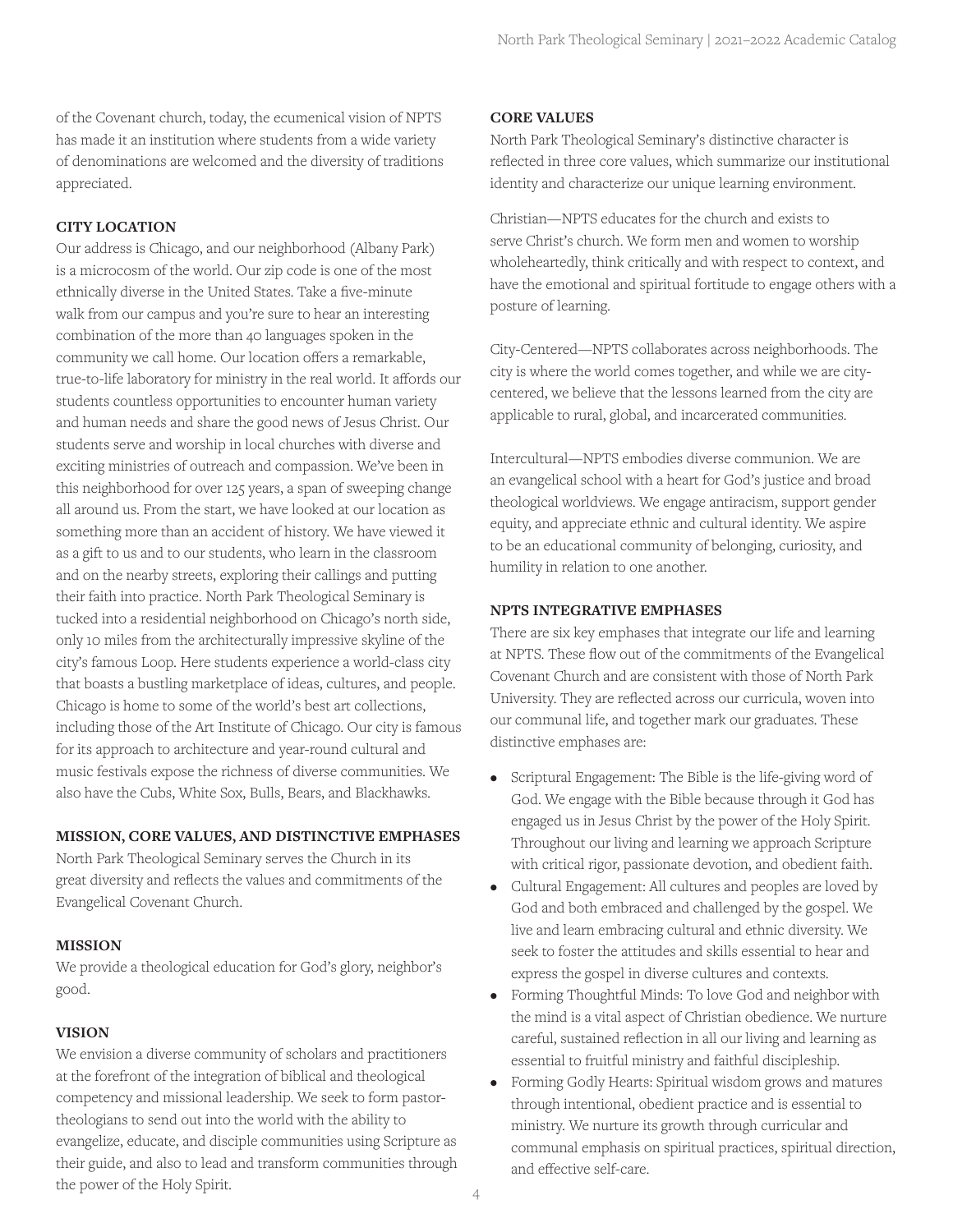- Serving Congregations: Congregations are primary embodiments of the Christian gospel and instruments of the mission of God. Our living and learning are permeated by concern to nurture congregational life through informed and skilled leadership.
- Being Missional: We seek to communicate the gospel through proclaiming Christ, pursuing justice and living with compassion. We seek to foster the attitudes and skills essential for the church to exercise transformative ministries.

## **PROFESSIONAL RELATIONSHIPS North Park Theological Seminary and North Park University**

North Park Theological Seminary, as a part of North Park University, is governed by the University's Board of Trustees and the University President. The Dean of the Seminary reports to the University President.

## **ACCREDITATION**

North Park Theological Seminary is accredited by the Association of Theological Schools in the United States and Canada and by the Higher Learning Commission of the North Central Association of Schools and Secondary Schools for the degrees of MDiv, MACM, MACF, MATS, and DMin. The Commission on Accrediting of the Association of Theological Schools in the United States and Canada. 10 Summit Park Drive Pittsburgh, PA 15275 USA Telephone: (412) 788-6505 Fax: (412) 788-6510 www.ats.edu The Higher Learning Commission of the North Central Association of Colleges and Schools. 230 South LaSalle Street, Suite 7-500 Chicago, IL 60604-1411 Phone: (800) 621-7440 / (312) 263-0456 Fax: (312) 263-7462 www.ncahlc.org

## **ACADEMIC RESOURCES IN CHICAGO**

Chicago includes some of the world's richest resources for graduate theological education. It is not without reason that Chicago has been called the theological capital of the world. Collectively, hundreds of students are enrolled in Chicago-area seminaries, and a large number of cooperative ventures, cluster arrangements, and consortia enrich the opportunities for the individual seminary student. The city's seminaries are joined as the Association of Chicago Theological Schools, offering an unparalleled variety of theological resources and courses. Students at NPTS have access to the resources of this campus,

and to the faculty, libraries, research facilities, guest lecturers, and programs of other seminaries in the Chicago area.

## **ASSOCIATION OF CHICAGO THEOLOGICAL SCHOOLS (ACTS)**

ACTS was formed in 1984 to provide cooperation in areas of cross- registration, library access and acquisitions, interchange among faculty, and communication among theological schools. Students from the member schools have library privileges at the other member schools.

NPTS students may take courses at any of these schools through a simple process of cross-registration. Tuition is paid to and credit is given by NPTS. The catalogue of courses is available at www.actschicago.org.

## **THE NORTHSIDE CHICAGO THEOLOGICAL INSTITUTE**

NCTI is a cooperative venture within ACTS. It was formed in 1971 by five seminaries in the northern part of the Chicago area: North Park Theological Seminary, Garrett-Evangelical Theological Seminary, Seabury-Western Theological Seminary, University of St. Mary of the Lake (Mundelein Seminary), and Trinity Evangelical Divinity School.

Each year, NCTI offers two joint seminars where students from a variety of traditions come together and learn about their distinctiveness and common characteristics. These seminars may be taken for academic credit through the individual seminaries.

## **THE HISPANIC SUMMER PROGRAM**

North Park Theological Seminary is a member-school of the Hispanic Summer Program (HSP), an ecumenical organization that annually offers two-week intensive courses during the summer primarily for Latino/a students. Courses are taught by qualified Latino and Latina instructors at a different member seminary each summer. Most courses are taught in English with opportunities to take courses bilingually or in Spanish as well. Visit www.hispanicsummerprogram.org for a list of schools participating in HSP, the summer courses offered, and the application process for students interested in taking courses through HSP. Students may also consult with North Park Seminary's liaison with HSP.

## **EL CENTRO HISPANO DE ESTUDIOS TEOLÓGICOS (CHET)**

CHET is a theological and pastoral training center for Hispanic church planters, pastors, and lay leaders. It is a subsidiary of North Park University, and is accredited by the State of California Bureau for Private and Postsecondary and Vocational Education as well as AHET, the Association for Hispanic Theological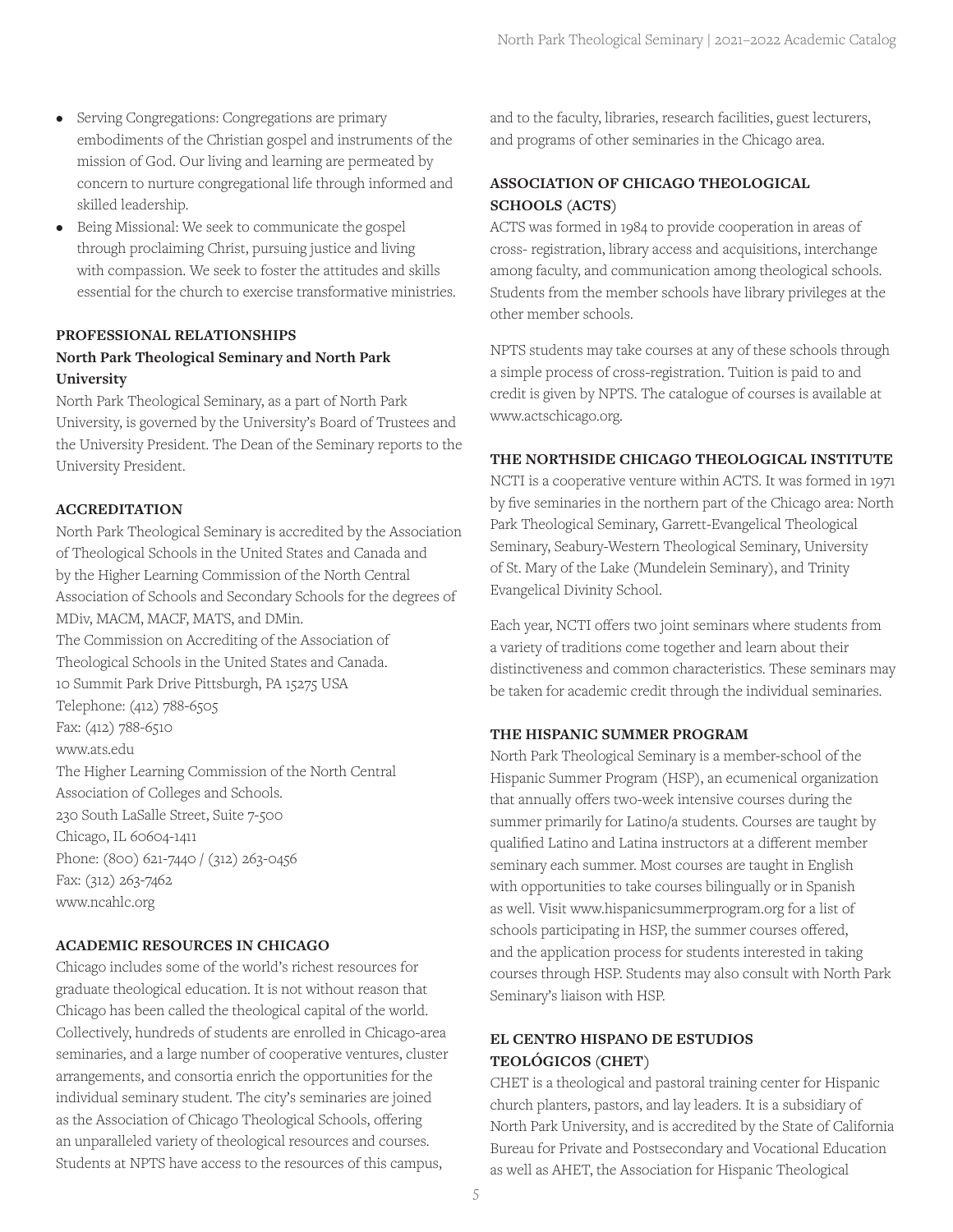Education. CHET is also approved by the Board of Ministry of the Evangelical Covenant Church to provide the training required for Covenant Ordination. Representatives from North Park University and North Park Theological Seminary serve on the executive board. College level theological training and ministerial formation are offered on the main campus in the Los Angeles area, in Chicago (typically on the campus of NPTS) and at various other extension sites.

## **OTHER PROFESSIONAL AFFILIATIONS**

The Seminary holds membership in the following professional organizations:

- The American Library Association
- The American Theological Library Association
- The Association for Clinical Pastoral Education
- The Association for Theological Field Education
- Chicago Area Theological Library Association
- Urban CPE Consortium

## **SYMPOSIUM, JOURNAL, AND LECTURESHIPS North Park Symposium on the Theological Interpretation of Scripture**

Each fall, NPTS sponsors the North Park Symposium on the Theological Interpretation of Scripture which brings together selected North American and international scholars to discuss a subject relevant to the life of the church. The focus of the symposium is on the process of interpretation and the task of biblical theology. The papers presented in the symposium are collected and published in the international journal *ExAuditu*. General attendance at the symposium is by invitation only; but all NPTS students may attend.

#### **THE COVENANT QUARTERLY**

The *Covenant Quarterly* is the ministerial journal of the Evangelical Covenant Church. Published by Covenant Publications through North Park Theological Seminary, the *Quarterly* seeks to foster theological reflection on ministerial praxis in service to ECC pastors and the broader church.

The *Quarterly* has become recognized as a primary source of materials on Pietism. It is published online at http://covquarterly. com.

#### **THE DAVID NYVALL LECTURESHIP**

This lectureship was inaugurated in 1951 in memory of David Nyvall, the pioneer Swedish-American educator who served the school both as teacher and president. The purpose of this lecture series, held each spring, is to stimulate interest in the interpretation of the Christian message for the contemporary

world.

#### **THE NILS W. LUND MEMORIAL LECTURESHIP**

This lectureship brings to the campus each autumn one or more distinguished scholars in the biblical field. The focus of this lectureship is on current developments in biblical studies and their ministry relationship to the task of preaching today. The Lund Memorial Scholarship was founded by Hugo Anderson in 1960, in memory of Dr. Nils W. Lund, dean and biblical scholar at the Seminary from 1922-1954.

#### **THE CARL G. WESTERDAHL LECTURESHIP**

This lectureship in evangelism began in 1964 through the establishment of an endowment fund by the Westerdahl family in memory of the late Reverend Carl G. Westerdahl, noted Covenant preacher and evangelist.

## **THE A. ELDON PALMQUIST LECTURESHIP IN PREACHING**

This lectureship was established in 1985 by the family of the late Reverend A. Eldon Palmquist, Covenant pastor and conference superintendent, in recognition of his lively, grace-filled preaching, his interest in education, and his loyalty and devotion to the cause of Christ.

#### **INTERNATIONAL EXCHANGE PROGRAM**

NPTS has established exchange programs with theological schools in other countries—in particular, Sweden. The Stockholm School of Theology offers an English language semester each spring in which exchange students may take all of their classes in the English language. NPTS students may study for up to a year at one of these schools. Interested students should contact Seminary Academic Services for details.

#### **CONTACT INFORMATION FOR SEMINARY ADMISSION**

http://www.northpark.edu/Seminary/About-the-Seminary/ Contact-Us Seminary Website: www.northpark.edu/seminary Seminary Admission Office Toll Free: 800-964-0101 Direct: 773.244.6229 semadmissions@northpark.edu Mailing Address: 3225 West Foster Avenue, Box 14, Chicago, Illinois 60625-4895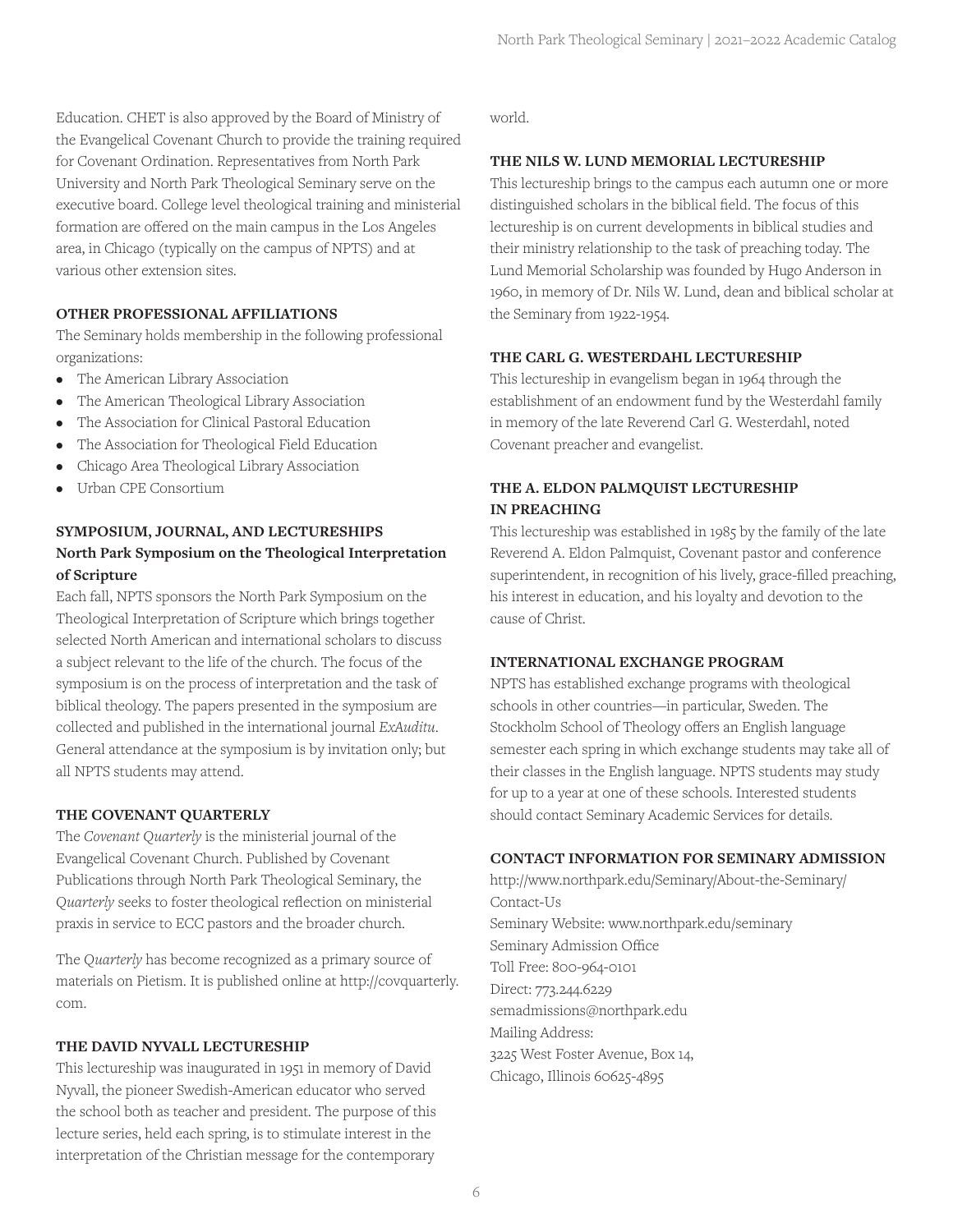## **SEMINARY ADMISSION**

## **ADMISSION**

The Seminary welcomes students who are committed to the Christian faith and who desire to be obedient to Christ in their vocation. Enrollment is open, without distinction of gender, race, disability, ethnicity, or denominational affiliation, to qualified students who desire to engage in serious theological study for Christian service, whether as a member of the clergy, the laity, or the academy. Information about what is required for admission to NPTS and application forms are available at www.northpark.edu/seminary. You may also contact Seminary Admission personnel at (773) 244-6229 or (800) 964-0101 or at semadmissions@northpark.edu.

## **ENTRANCE REQUIREMENTS**

The prerequisite for entrance to graduate studies at NPTS is a bachelor's degree, or its academic equivalent, from an accredited college or university. Prospective students must have maintained an undergraduate GPA of at least a 2.5. A limited number of students who have not earned an accredited baccalaureate degree or whose undergraduate GPA is below 2.5 may be admitted under special circumstances.

## **MATERIALS REQUIRED FOR CONSIDERATION**

The following materials must be submitted to North Park Theological Seminary Admission prior to an admission decision (documents submitted in support of an application become the property of North Park University and are not returned):

- Completed application form
- Official transcripts from previous institutions of higher education
- Required essays
- References or recommendations
- Other materials, as requested
- Personal interview, as requested
- Application fee

## **OFFER OF ADMISSION**

An offer of admission is for a specific start term, either fall, spring, or summer term. An admitted student may defer admission for up to two years, after which re-application is necessary. Transcripts for any academic studies undertaken subsequent to the initial offer of admission must be submitted to the Seminary Admission Office along with other required updates. Failure to provide complete and accurate information during the application process may be grounds for withdrawal of an offer of admission, disciplinary action or dismissal from the Seminary.

#### **ACCEPTANCE OF ADMISSION**

Once the student receives an offer of admission, a tuition deposit indicates acceptance of the offer of admission and the intention to enroll at North Park Theological Seminary. The tuition deposit deadline for the fall semester is June 15 and for the spring semester is December. Cancellations after June 15 or December 1 respectively are not refundable. Students admitted after June 15 or after December 1 will have four weeks to accept the offer of admission by making a tuition deposit. Failure to make a tuition deposit by the appropriate deadline may result in the cancellation of the offer of admission, and scholarships and grants may be offered to another student. After a student has made a tuition deposit, the student may apply for student housing and register for classes.

## **ADMISSION TO DUAL DEGREES WITH SCHOOL OF BUSINESS AND NONPROFIT ADMINISTRATION**

Students must apply for a specific dual degree program through the Seminary Admission Office. In addition to all materials required for a regular seminary application, students must also submit a résumé and GRE or GMAT test scores if cumulative GPA for previous college level work is below 3.0. Applicants must have earned a bachelor's degree from an accredited institution. Tuition for dual degree programs is set at a separate rate from Seminary tuition.

Current degree-seeking seminary students who wish to change to a dual degree program must apply through the Office of Seminary Admission before they have earned 27 credits for the MDiv, 16 credits for the MACF, or 12 credits for the MACM. Students who have earned more than the specified hours in their respective program must complete or withdraw from their current program before beginning another North Park degree program.

#### **ADMISSION FOR VISITING STUDENTS**

A visiting student is authorized by the Seminary Admission Office to register for a course or courses for seminary credit or audit but has not been admitted into a degree or certificate program. Application for admission as a visiting student requires submission of a visiting student application. Courses taken as a visiting student can be applied to degree programs and may meet certificate requirements. A visiting student wishing to begin a degree or certificate program must complete the appropriate application and be accepted to that program. The visiting student is expected to meet the degree requirements that are in force at the time of admission for degree or certificate seeking status. Once accepted into a degree or certificate program, students must also fulfill any non-academic requirements for the program.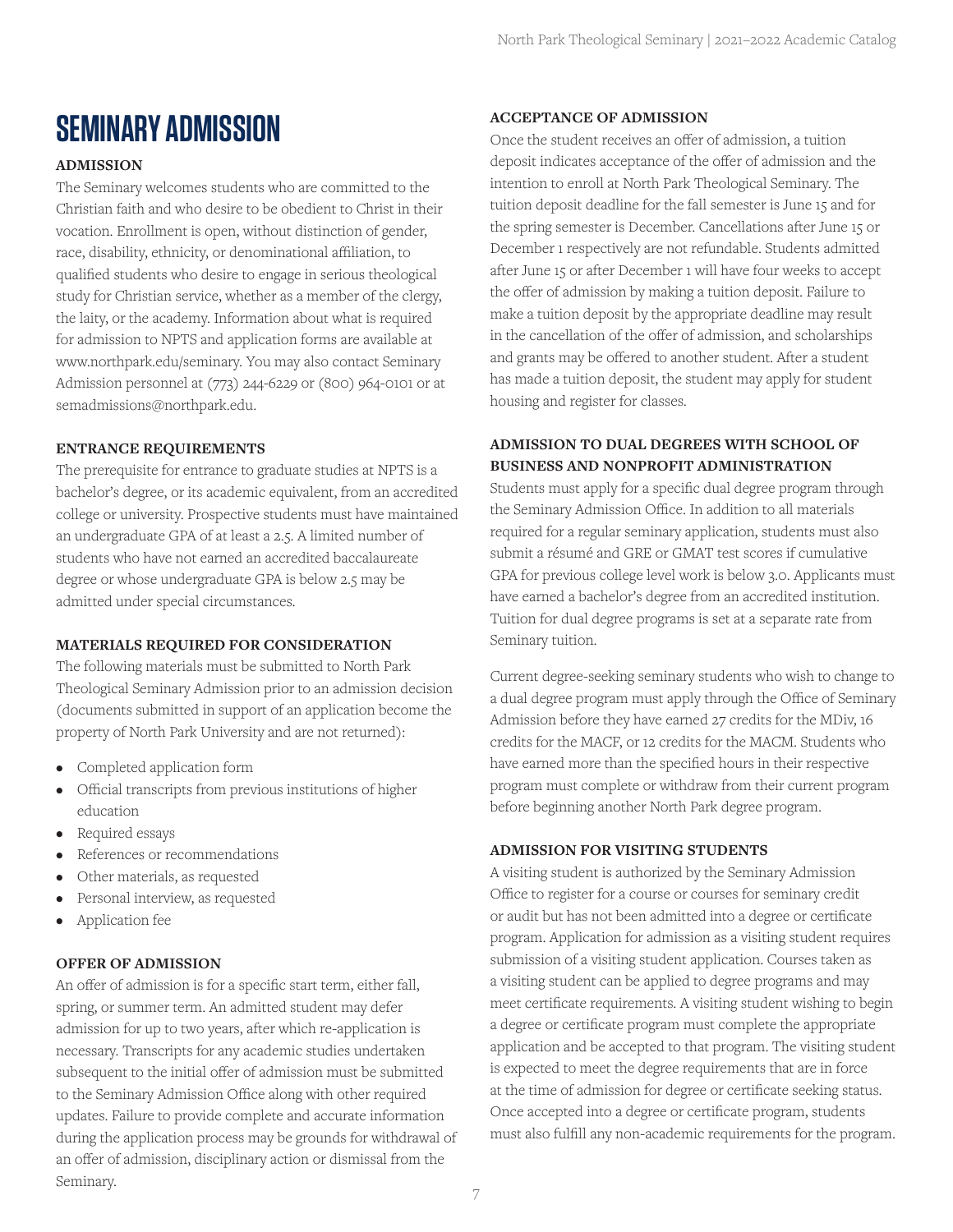#### **ADMISSION FOR ORIENTATION STUDENTS**

Those seeking admission to the Covenant Orientation program should contact the Evangelical Covenant Church Department of the Ordered Ministry at (773) 583-3211. More information can be found at www. covchurch.org.

## **ORIENTATION TO COVENANT MISSIONS**

Applicants who wish to serve as missionaries for the Evangelical Covenant Church should contact the denominational World Mission Office at (773) 784-3000 in order to discuss missionary candidacy and seminary requirements prior to submission of an application to North Park.

## **INTERNATIONAL STUDENTS**

In addition to the regular application requirements, international students must:

## 1. **Demonstrate English proficiency**

Proficiency in the English language is required for success as a student at North Park University, and more advanced degrees require greater proficiency. International students must submit evidence of English proficiency in the form of official test results such as the TOEFL or IELTS as a part of the application process.

Testing: Requirements for Admission *TOEFL*

|                              | Masters Level Doctoral | Level |
|------------------------------|------------------------|-------|
| Internet Based Test<br>(iBT) | 90                     | 100   |
| Reading                      | 24                     | 25    |
| Listening                    | 21                     | 22    |
| Speaking                     | 21                     | 22    |
| Writing                      | 24                     | 25    |
| Paper Based Test             |                        |       |

*IELTS*

| Masters Level Doctoral | Level |
|------------------------|-------|
|                        |       |

Test results must be:

• Current, meaning that the testing date must be within two (2) years of applying for admission into North Park.

• Sent directly to the North Park Office of Admission by the testing agency. The North Park TOEFL code is 1556. The ACT code is 1098.

Validation of Proficiency – Testing Upon Arrival at North Park

Upon arrival at North Park, North Park administers its own English language proficiency test to all new international students during new student orientation at the beginning of a student's first semester.

New students who test below standards will be required to take appropriate ESL or other English courses during their first semester, or until they demonstrate the required proficiency for academic work. These courses are variable credit, are billed at regular course rates, and do not count toward the masters or doctoral degrees. See the catalog for further information about academic policies regarding credit and fulfillment of graduation requirements.

#### Exceptions to Submission of Test Results

International students in certain categories do not need to submit a test score for an admission decision. However, all new international students are required to take the North Park English Proficiency test during new student orientation.

Seminary and Other Graduate Program Exception

- Canadian students.
- Students who have earned a bachelor's degree taught in English in a country where English is the primary language (the United Kingdom, British West Indies, Ireland, Australia, or New Zealand).
- Students who have earned a bachelor's or master's degree or have at least 30 hours of Masters degree level credit with a C average at a US accredited college or university and in which they have had to take courses developing proficiency in English composition and research methods.
- Students from Scandinavian countries (Sweden, Norway, Finland, Iceland, and Denmark) must submit a TOEFL or IELTS test score only when applying for a DMin degree program.

## Additional Requirements

North Park University reserves the right to require additional material, such as a writing sample or the TOEFL or IELTS before making an admission decision.

Non-United States-based Curriculum A local Education USA advising center can provide valuable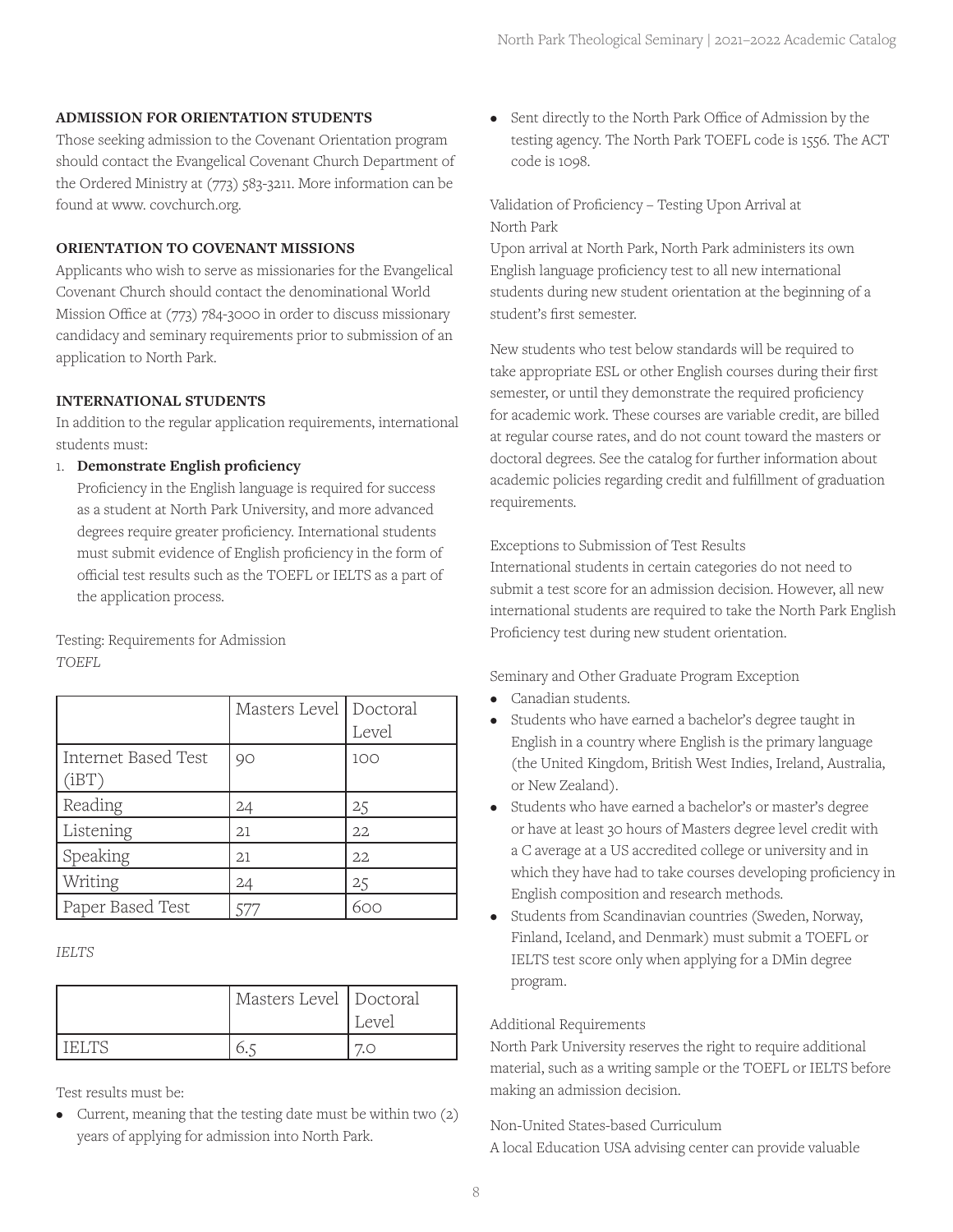advice about testing, financial aid and immigration issues.

## 2. **Submit a financial resources form**

Anyone applying for an international student visa (F-1), the United States government requires evidence of sufficient financial resources to allow a year of study in the United States. The evidence must be demonstrated in order to apply for a visa. International students need to show personal or family resources or sponsorship from friends, churches or scholarships that would permit them to pay for tuition, books, insurance (if needed) and living expenses. This proof is recorded in an affidavit of financial support. Contact the Seminary Admission Office for information as to the current budget required to pursue a seminary degree. The affidavit form may be downloaded from the international student application page of the website.

## 3. **Arrange for evaluation of transcripts**

If a student has attended any college or university outside the United States and Canada, they must have their transcripts evaluated by an agency that will provide NPTS with a translation and evaluation of the documents. A recommended organization is Educational Credential Evaluators, Inc. at www.ece.org. Another is the World Education Service at www. wes.org. This is in addition to requesting transcripts from any college or institution attended to be sent directly to the Seminary Admission Office.

Following the receipt of all the application materials, the completed application will be reviewed and a decision made. If the student is admitted into North Park Theological Seminary, North Park will issue an I-20 form, which will allow the student to apply for a visa to study at North Park in the United States.

## **NOTIFICATION OF ACCEPTANCE**

When the student's application is complete, the Seminary Admission Office will take official action on the application and will notify the student of an admission decision.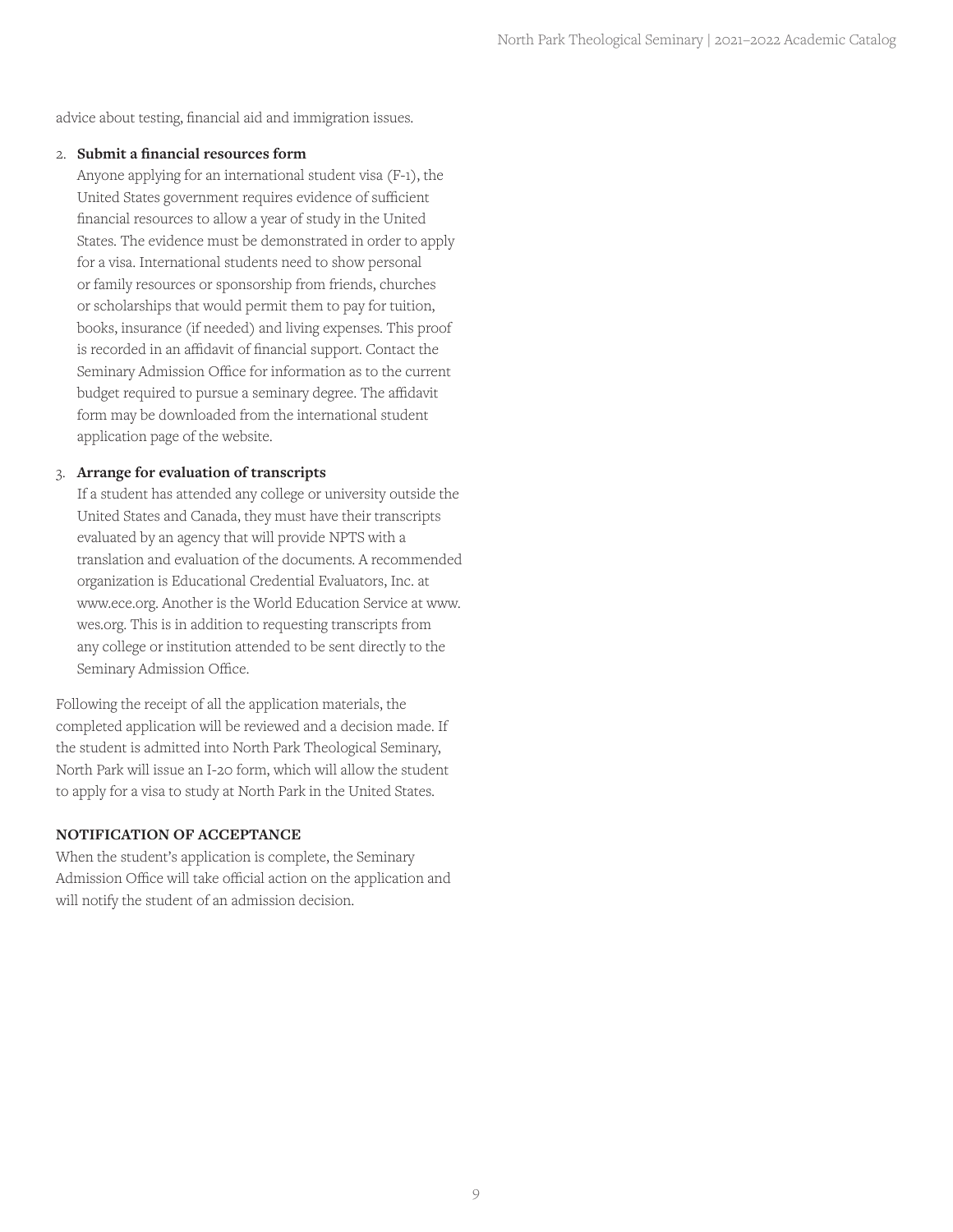## **FINANCIAL INFORMATION**

NPTS is committed to working with students to help make their seminary education affordable. North Park offers a range of scholarships and need-based grants for any given semester or course. Degree and certificate students desiring to apply for scholarships and need-based grants must apply at the time that they are accepted into their program. Financial aid packages are awarded at the time of admission and do not change during the course of a student's program. Students are encouraged to apply for scholarships from outside sources, such as home congregations, regional and denominational offices, and private foundations.

Bills are issued six-to-eight weeks prior to the semester or start of a course, showing charges (tuition and fees) and credits (North Park grants, scholarships, and proceeds from any federal loans taken out by the student) and a balance due, along with a due date. Payment for the balance due may be made online. Late payments will incur a finance charge computed at 1.5 % per month of the unpaid balance.

A monthly payment plan is available for those who wish to spread payments out over the course of the semester. Approved payment plans avoid finance charges.

Rent for school-owned housing is payable monthly to the Student Accounts Office. Payments are due the first of each month.

## **SCHOLARSHIPS**

Scholarships are offered to degree-seeking students. Visit www. northpark.edu/seminary for details about current scholarship offerings, qualifications, and how to apply. Questions can be directed to the Office of Seminary Admission at semadmissions@northpark.edu.

## **NEED BASED GRANTS**

Need based grants may be available to degree and certificateseeking students. Domestic degree-seeking students should complete and submit the FAFSA (Free Application for Federal Student Aid) at fafsa. ed.gov. North Park's FAFSA school code is 001735. Certificate-seeking and international students should complete and submit the North Park Financial Aid form.

## **CHURCH MATCHING GRANT**

Many churches offer both prayer and financial support to men and women who emerge within the ministry of the local church and have an initial sense of call into ministry. All degree or certificate students may take advantage of this program. Through the Church Matching Grant program, North Park will match a gift from a home church up to \$500 per per academic year.

If the addition of the Church Matching Grant funds and the North Park Match exceeds a student's tuition charges for the semester, North Park institutional match will be reduced so not to exceed the tuition charges.

## **LOANS**

The Federal Stafford Loan is available for those enrolled as degree students and who are taking at least four credit hours during the semester for which they are seeking a loan. Students must complete the FAFSA to be eligible for this loan.

## **SATISFACTORY ACADEMIC PROGRESS**

To be eligible for federally funded financial aid programs, all student financial aid recipients must meet Satisfactory Academic Progress (SAP) standards. The Standards of Academic Progress are evaluated and students are notified when they do not meet the SAP requirements at the conclusion of each period of enrollment. North Park University evaluates students' SAP both qualitatively and quantitatively by reviewing the following three areas of performance:

- 1. GPA requirement Students must maintain a 2.0 cumulative GPA
- 2. Pace of Completion Requirement Students must progress toward completion of their declared degree/ certificate while maintaining a minimum 67% completion rate. The completion rate is calculated by dividing the cumulative number of credit hours a student has successfully completed by the cumulative number of credit hours a student has attempted.
- 3. Maximum Time Frame

Students may receive financial aid until they attempt 150% of the published credit hours required to receive a degree in their graduate or teacher certification program. This policy will consider all enrollments at North Park and other colleges/ universities whether or not financial aid was received.

For full details regarding SAP, visit www.northpark.edu/Campus-Life- and-Services/Financial-Aid/Satisfactory-Academic-Progress.

## **EMERGENCY FINANCIAL ASSISTANCE**

There are resources available through the Seminary Student Services Office which provide targeted and temporary assistance to students facing unusual financial challenges.

A deacons' fund is available to help students in emergency financial situations. Periodic collections and other fundraising support this fund. Money from this fund is intended as a grant and repayment is not required.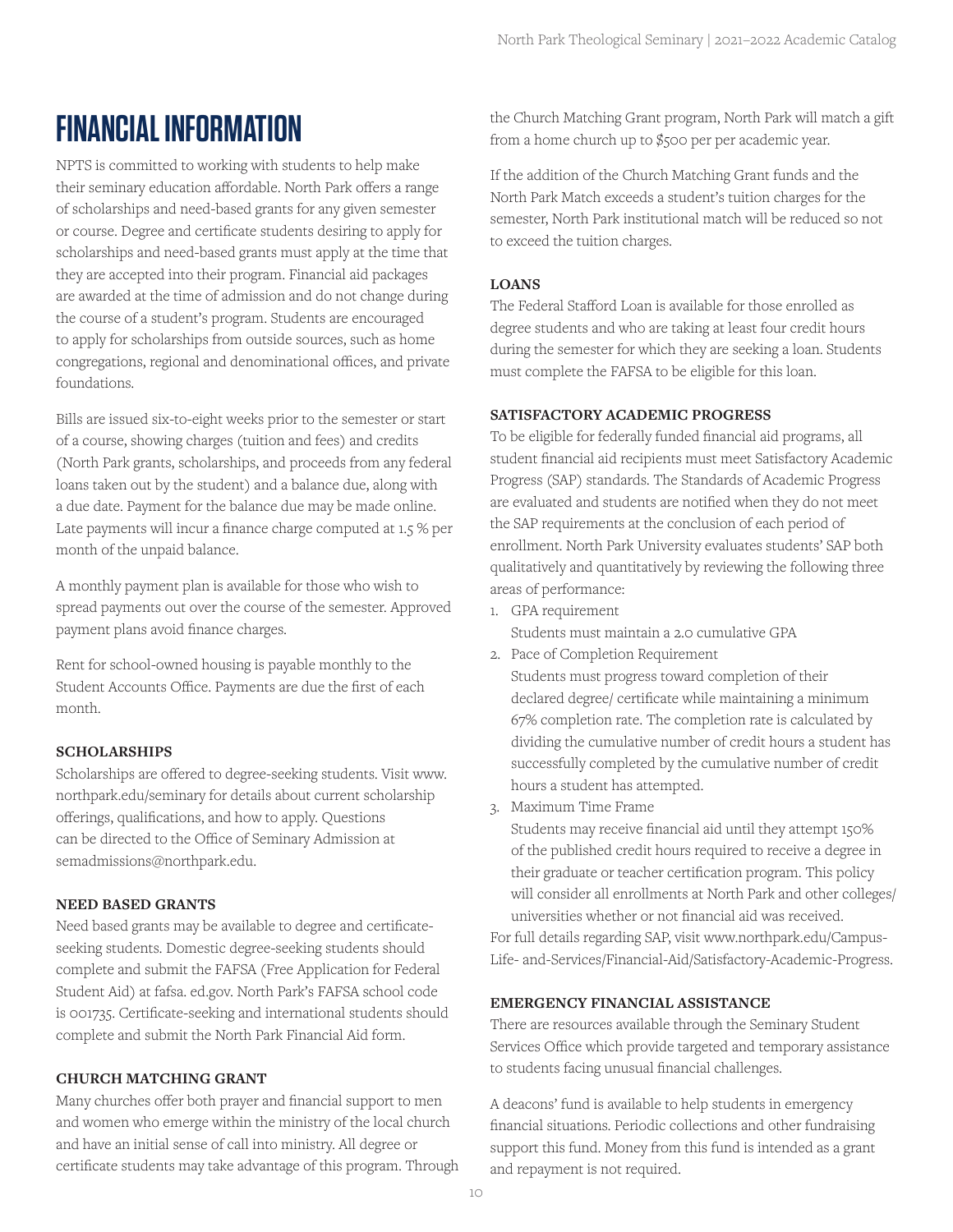The Carl Eric Wiberg Memorial Crisis Fund was established in 1984 through gifts of his family and friends in the wake of his untimely death. The fund is intended to provide an outright grant to students of North Park Theological Seminary who find themselves in crisis situations, normally of a medical nature.

The Soudah Student Loan Fund was established in 1999 in memory of Rev. Peter E. Soudah and Eden Ebenholtz Soudah. This general seminary student loan fund was established by several donors. Seminary students in temporary financial need may apply for a loan from these funds.

#### **HEALTH INSURANCE**

While North Park Theological Seminary does not require proof of insurance coverage except in cases of international students as a condition of their visas, etc., students are strongly encouraged to purchase health insurance. See https://www.northpark.edu/ campus-life-and-services/student-success-and-wellness/ for further information.

#### **STUDENT ACCOUNTS AND BILLING**

Seminary students' accounts are managed by University Student Administrative Services. For questions regarding student accounts, billing, and setting up monthly payment plans, call (773)244-5560.

## **COMMUNITY LIFE**

For more information about student life and policies, see the Seminary Student Handbook at www.northpark.edu/seminary.

#### **CHRISTIAN FORMATION**

North Park Theological Seminary is a Christian community of students, faculty, and staff coming together for the equipping of men and women for ministry. Students are challenged intellectually in the classroom, gain practical experience through internships and course projects, and are formed spiritually through community, our spiritual formation emphasis, and the process of testing and evaluation. The Dean of Students and Community Life facilitates the evaluative processes. For details, see http://www.northpark.edu/Seminary/Academics/Vocational-Development.

#### **SEMINARY CORPORATE WORSHIP**

At chapel services, the community gathers to pray with and for one another and the world, as well as receive the ministry of God's Word and the Lord's Supper. Through Scripture read and proclaimed, music and silence, testimony and sacrament, chapels become an important part of community life. Students are expected to attend and participate in seminary chapels on a regular basis. The worship of the community is facilitated by a faculty-student chapel committee under the leadership of the Dean of Chapel. Students are encouraged to offer their gifts in service to the community to enhance our corporate worship.

## **THE EVANGELICAL COVENANT CHURCH**

NPTS is the seminary of the Evangelical Covenant Church. Denominational leaders interact with students on a regular basis in their classes, at their churches, and at many other events. To learn more about the ECC, visit www.covchurch.org.

#### **LOCAL CHURCHES**

The local church is an important venue for the ongoing formation and education of persons called to ministry. NPTS encourages students to worship and to serve at a local church of their choice. A listing of local ECC churches is available from Seminary Student Services.

#### **STUDENT GOVERNMENT**

The Student Association is led by the Student Council. The purpose of student government is to promote community life and represent students to the faculty as well as the broader university administration. The Student Council provides leadership for several student committees focusing on the areas of finance and academics, community concerns, globalization and diversity, and social events. The Student Council constitution is designed to encourage student involvement. A copy of the constitution and bylaws is available on request from Seminary Student Services. Officers of the Student Council are elected each spring and are responsible for representing the larger student association.

#### **WOMEN AND MINISTRY**

The Evangelical Covenant Church and North Park Theological Seminary encourage and support women serving at all levels of ministry. Realizing the challenges that face women in pastoral ministry, the Women and Ministry Committee meets regularly for fellowship, discussion, and support. In addition, they sponsor events and plan chapel services that help to encourage dialogue around the issue of women in ministry. The committee is co-led by a faculty-student team.

#### **STATEMENT OF INCLUSIVE LANGUAGE**

We are committed to being inclusive in language and imagery in an effort to eliminate prejudice, whether gender, racial, ethnic, national, religious, denominational, cultural, or physical. This way of proceeding in no manner seeks to deny personal identity; rather, it guards against any use of word or phrase that tends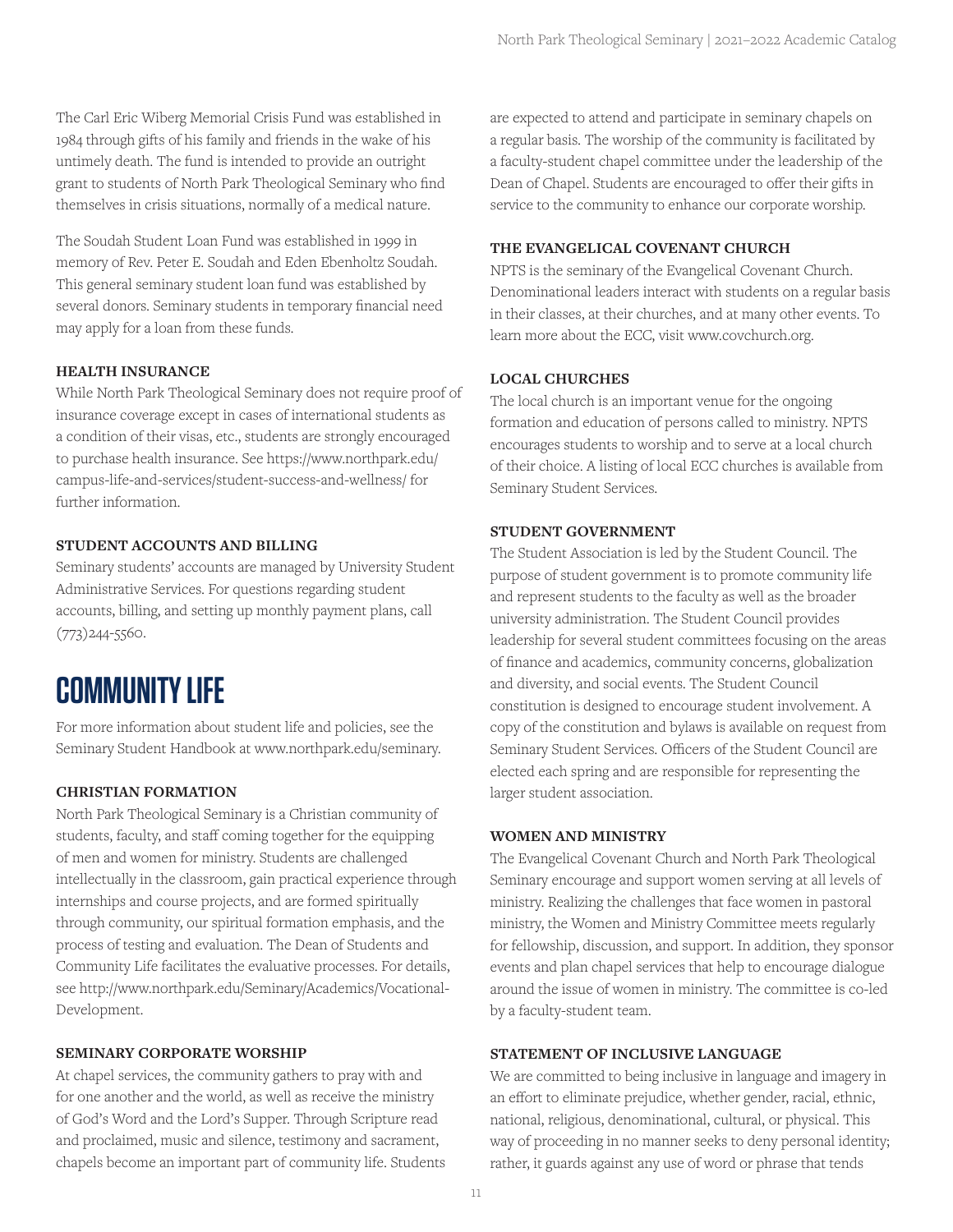to exclude people. (Adapted and revised from the Board of Publication Policy, the Evangelical Covenant Church, 1987.)

#### **HOUSING**

Unfurnished student apartments either on campus or within a short walk of the campus are available for Seminary students who maintain enrollment of at least 6 hours per semester (fall and spring). A separate housing application is required, and apartments are assigned on a first- come, first-served basis, with consideration for specific apartments given to families with school-age children. Information on housing is available on the Seminary website or from the Housing Coordinator at (773) 244- 4898 or semhousing@northpark.edu. Visit www.northpark.edu/ Seminary/Community/Housing for more information.

#### **INTERNATIONAL STUDENTS**

The International Student Services Office of the University provides counseling, advice, and referral services for international students. In addition, matters relating to student visa status are monitored by this office which regularly reports to the U.S. government about the academic standing of all international students. For more information regarding these services, please contact the International Student Office: https:// www.northpark.edu/campus-life-and-services/student-services/ international-student-services/.

#### **NYVALL HALL**

Nyvall Hall was erected in 1947 and is the home of the Seminary on the North Park campus. Students, faculty, and staff gather weekly for worship in Isaacson Chapel, followed by lunch and announcements in Olsson Lounge. Nyvall Hall contains classroom and faculty and administrative offices.

#### **COUNSELING AND HEALTH CENTERS**

The North Park Counseling Center and the Student Health Center are located on Foster Avenue on the north edge of campus. Both offer basic services to students free of charge. The Counseling Center offers students professional counseling services and referrals in situations of individual and family stress. They also offer education and screenings for attention deficit disorder, substance abuse, eating disorders, depression, anxiety, and other areas of concern. Discounted services for students and their families is also available at Swedish Covenant Hospital. If a student wishes to pursue counseling with another provider, the Dean of Students has referrals as well as resources to help defray some of the cost.

#### **ATHLETICS**

Students have access to the University gym, Helwig Recreation Center, and classes offered there to promote health and wellness. During the academic year students can also access the athletic facilities, pool, and fitness classes at Northeastern Illinois University. The University also offers a variety of intramural sports, and Seminary students often form teams for volleyball, basketball, football, and soccer.

#### **SPOUSES' PROGRAMS**

North Park PIM (Partners in Ministry) is focused on the health and well being of NPTS student spouses and families. NPTS student spouses have opportunities to connect with other spouses, increase their learning through free class audits, and join other student and area ministry spouses on occasional retreats. North Park PIM partners with Cov Church PIM to offer ongoing support through the website www. covchurchpim.com. For more information on North Park PIM please email northparkpim@ gmail.com.

#### **EMPLOYMENT OPPORTUNITIES**

There are employment opportunities on campus for North Park students. Students or spouses interested in employment at the University should check https://www.northpark.edu/ about-north-park-university/employment-opportunities/ for notices of available employment on campus. The Seminary Student Services Office posts notices of part-time church work opportunities in Nyvall Hall and the Nyvall News and Notes blog. Chicago offers many job opportunities, including part-time employment in area churches.

#### **CHILDCARE**

Most students make their own arrangements for childcare within the North Park community. Some students send their children to private and public pre-school programs within the area.

#### **SCHOOLS FOR CHILDREN**

Several excellent public and private schools are within a few blocks of North Park. It is recommended that students concerned about the schooling of their children contact the schools directly several months before their planned matriculation. Further information about local schools may be obtained from Seminary Student Services.

#### **ALCOHOL AND DRUG POLICY**

In compliance with the requirements of the Drug-Free Workplace Act of 1988, North Park is committed to providing a drug-free and alcohol-free learning and work environment. Smoking, chewing, or dipping tobacco are prohibited in all campus buildings. The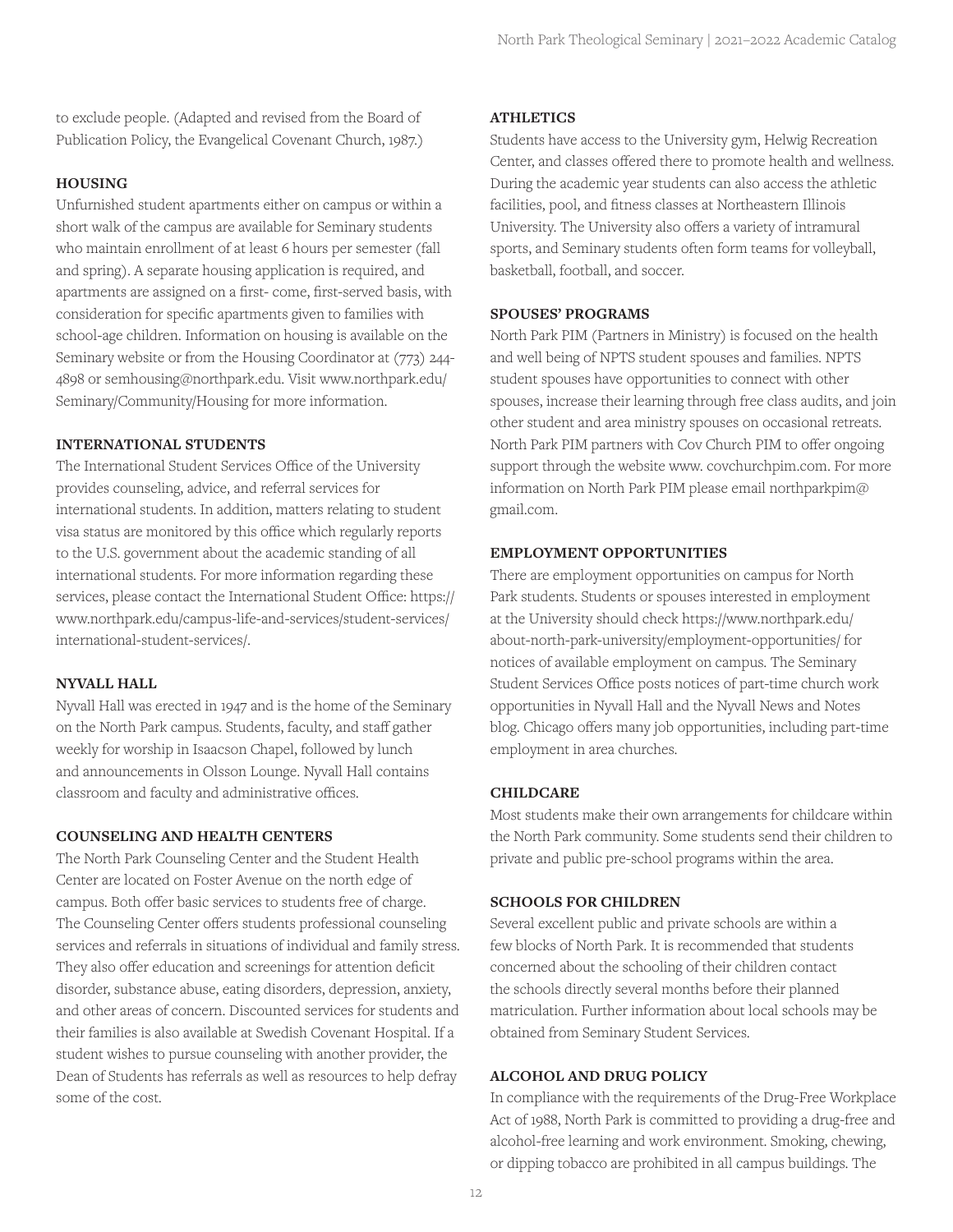possession or use of alcohol or controlled substances on campus or in conjunction with institution- sponsored events, whether on-campus or off-campus is prohibited.

## **HARASSMENT POLICY**

NPTS will not tolerate personal, racial, or gender harassment or intimidation of students, faculty, or staff by any person in any form. The institution will take prompt and appropriate action when complaints of harassment are registered, including appropriate disciplinary action up to dismissal if the complaint is substantiated and such discipline is deemed necessary. Any who believe they have been harassed may turn for assistance to the Dean of the Seminary, the Dean of Students and Community Life, or the Dean of Faculty.

## **STUDENT HANDBOOK**

For further information regarding student and community life, services, and student conduct policies and procedures, see the Seminary Student Handbook available at http://www.northpark. edu/Seminary/Academics/ Student-Resources.

## **ACADEMIC LIFE**

## **VOCATIONAL AND SPIRITUAL FORMATION FOR LEADERSHIP**

As part of our mission to form leaders, North Park Theological Seminary evaluates students based both on their academic work and their spiritual and emotional readiness for ministry or other vocations. The evaluations are designed to give students recommendations and tools to grow in deeper self-awareness as those who are preparing to serve and lead in the church and in a variety of other ministry contexts.

## **PORTFOLIOS**

All degree-seeking students are required to compile a portfolio comprised of a student's selected assignments, learning goal questionnaires, and essays aimed at guiding students through reflection on their academic work, field experience in ministry, personal health, and engagement in their school, church, and home communities. Students contribute to their portfolios at different check points throughout their programs. Each check point provides a snapshot of their vocational understanding at that moment in their seminary journey. At the end of their programs, it provides a picture of student development demonstrating growth, tensions, and areas for further exploration. At these points, students meet with a faculty team to reflect and discern together.

and institutional assessment. They facilitate an integration of learning with student life and work outside of the classroom, help students to be mindful about their experience and recognize the movement of God throughout their seminary journey, and facilitate the student's ability to articulate the story of their vocational development, a task that is essential for both personal growth and for future employment in the church and world.

North Park strives to be an effective institution, and portfolios serve to assess student learning by relating the academic submissions and reflections to the learning outcomes of each degree program. Anonymous samples of portfolios of graduates are sent to external assessors who can provide an objective perspective on areas of strength and weakness in the North Park curriculum so that over time we can deliver a stronger theological education to our students.

To complete this process, students will be registered fo the following:

- VSFL 5010 Introduction to Seminary Portfolios
- VSFL 5020 MDiv Degree Candidacy (MDiv students only)
- VSFL 5030 Mid-Program Review
- VSFL 5040 Portfolio Completion for Graduation

## **FIELD EDUCATION**

Contextual education in the field is an essential component of a NPTS education. Internship experiences and reflection modules give further context to studies, help develop maturity in interpersonal relationships in a ministry context, provide practice in communication skills, develop insights into ministry organization and procedure, and aid in discovering areas of growth while strengthening a sense of Christian vocation. Field education requirements differ for each degree program but may include:

- FLDC 5300 Vocational Excellence
- FLDC 7310 Internship Residency
- FLDC 7315 Cultural Competency Module (CCM)
- FLDC 7316 Clinical Pastoral Education (CPE)
- FLDC 7318 Theological Reflection Module (TRM)
- FLDC 7319 Mission and Ministerial Identity in the ECC See Degree Program sections for specific field education requirements.

All degree-seeking students should schedule an appointment with Contextual and Lifelong Learning personnel early in their program to discuss and plan the course of their field education. Students must have a plan in place prior to their first VSFL evaluation. Some students desire to complete a full- time internship in a congregational setting or other specialized

Portfolios serve a dual purpose of vocational development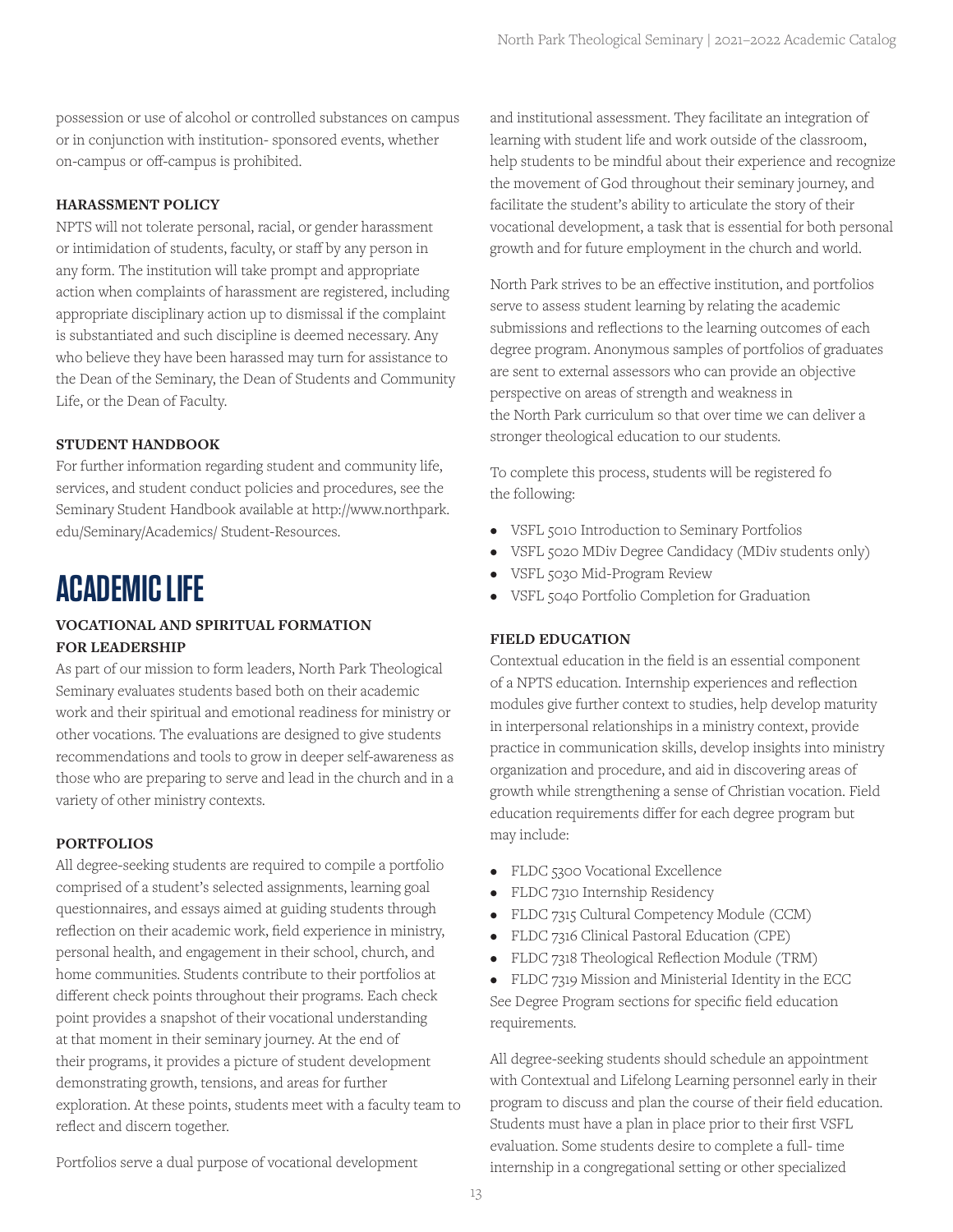ministry setting prior to their first year of academic study. These students should contact the Office of Contextual and Lifelong Learning upon admission.

The Seminary Office of Contextual and Lifelong Learning is located in the basement of Nyvall Hall. The Director of Field Education can be contacted at (773) 244-5251.

#### **EVALUATIVE PROCESSES**

All degree-seeking students are required to complete a series of assessments for ministry preparedness. These may include:

1. Midwest Ministry Assessment

Ministry Development Network (MDN) is an organization that helps assess a student's spiritual and emotional wellness. Through psychological assessments and one-onone reflection and discernment, students gain a sense of their strengths and areas for growth at the beginning of their program. Results are released to the Dean of Students and the Pastoral Care Committee, and confidentiality is strictly maintained. The psychological assessment is administered in four stages:

- Students prepare an autobiography and medical history.
- Students complete the Minnesota Multiphasic Personality Inventory-2, the Myers-Briggs Type Indicator (MBTI), a Sentence Completion component, the Enneagram, and Thomas-Kilmann Conflict Mode Instrument (TKI). A clinical psychologist and counselor review the documents and prepare a preliminary report.
- Students meet with a counselor for discussion of their preliminary report during their Vocational Excellence course.
- In order to continue in their degree program, students must submit to MDN a written release of their final report to the Dean of Students and Pastoral Care Committee.
- 2. Intercultural Development Instrument

The Intercultural Development Instrument (IDI) is an assessment tool that measures an individual's intercultural competence and can help to prepare students for pastoral work in diverse ministry settings. Students take the IDI in their first year, and results are confidential to the student and IDI administrator. The IDI may be referenced to help craft the student's field education plan. Students take the IDI again when enrolled in FLDC 7315 Cultural Competency Module.

3. MDiv Candidacy Evaluation

The MDiv Candidacy Evaluation is the first VSFL checkpoint for Master of Divinity students. Once students have completed the corresponding portion of their portfolio,

access is granted to a faculty team to review the portfolio contents. Students then meet with their faculty team in a process of discernment, reflection, and guidance.

The faculty team makes personal recommendations which are communicated to the student by the Dean of Students. The full faculty votes on the outcome of the process to affirm the student's candidacy for the MDiv degree, or in rare cases, to not recommend the student as a candidate for the MDiv. Evaluations take place when a student has completed approximately onethird of his or her degree program.

4. Mid-Program Review Evaluation

All degree-seeking students participate in this VSFL checkpoint when they have completed approximately twothirds of their degree program. Like MDiv Candidacy, during Mid-Program Review, a student is assigned a faculty team who is given access to the corresponding portion of the student's portfolio. The interview portion is geared toward reflection and recommendations as discerned by the team. The full faculty votes to affirm whether or not the student is adequately progressing in their degree program. Results of the vote and personal recommendations are communicated to the student by the Dean of Students.

5. Graduation Clearance

Graduation clearance is the final VSFL checkpoint for all students. Students apply for graduation in the semester prior to their expected semester of graduation and receive a full academic audit by the end of that term. In their final semester, students submit the final portion of their portfolios and access is given to an evaluating team. Results are presented to the full faculty who then vote to confer the degree pending the student's successful completion of final degree requirements.

## **ONLINE OPTIONS AND RESIDENCY REQUIREMENTS**

While no NPTS degree program may be completed entirely online, students learning at a distance may complete their program through a combination of online and campus based intensive format courses. Courses are offered online during the Seminary's regular fall and spring semester schedules, and at other times in one or two week intensives in Chicago. Each degree program requires a certain number of credit hours which must be completed in residence at North Park's Chicago campus. In the case of the MATS degree, students must also demonstrate either access to a theological library local to their place of residence or willingness temporarily to reside in Chicago or another suitable center for a period of several months in order to access appropriate library resources. This provision is essential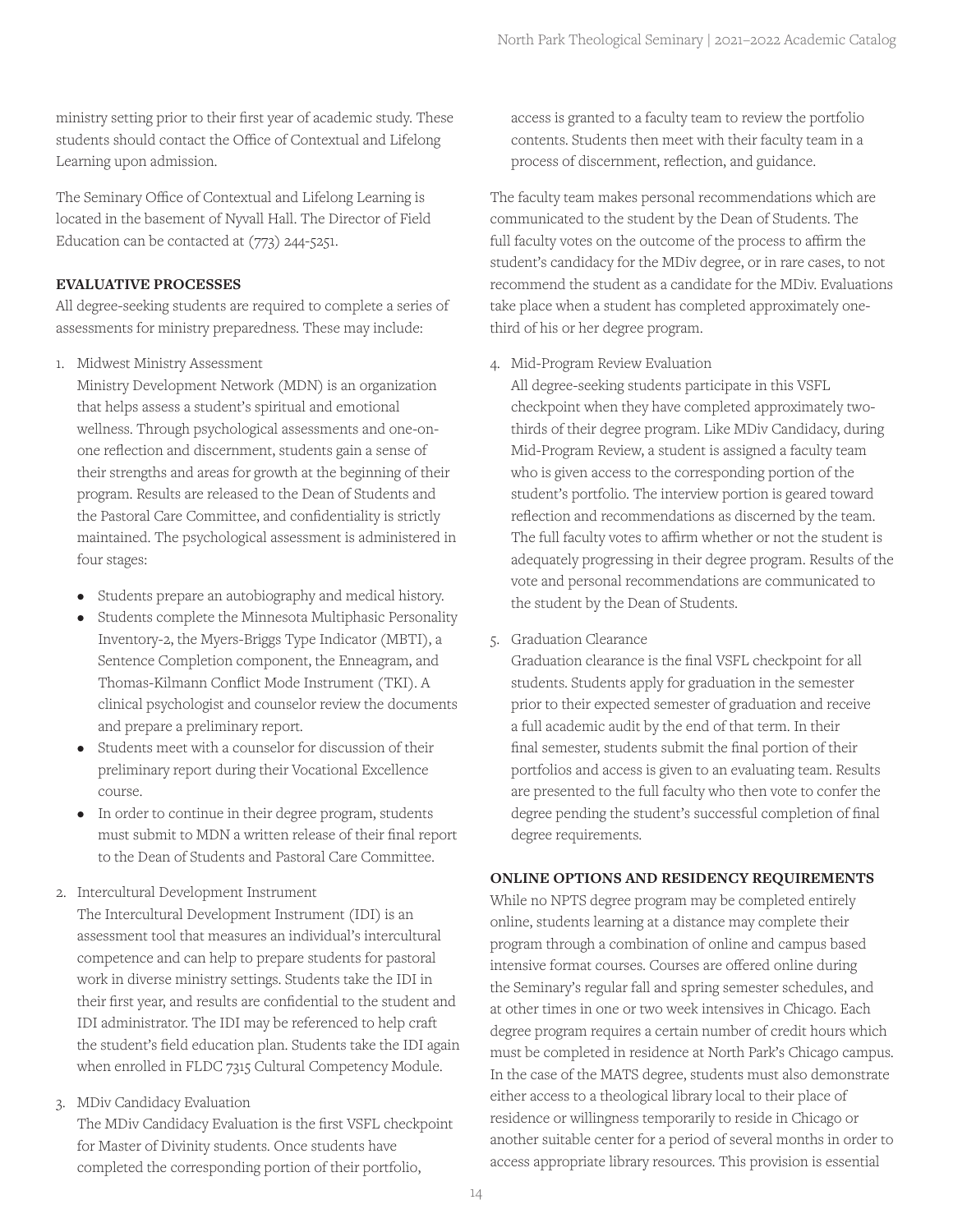for successful completion of the thesis. The number of hours required in campus residency for all students are as follows:

- MACM 13 credit hours
- MACF 17 credit hours
- MATS 24 credit hours
- MDiv 27 credit hours

#### **SCHOOL OF RESTORATIVE ARTS**

In addition to the main campus, NPTS houses the School of Restorative Arts at Stateville Correctional Center where incarcerated and free students may study together. Students enrolled at the SRA may pursue the Master of Arts in Christian Ministry with a Restorative Arts track. In addition to Bible, theology, and history, the Restorative Arts track includes the Transformative Justice, Restorative Arts, and Pastoral Arts Certificates, preparing individuals for ministries of restoration in contexts susceptible to violence. Course topics include trauma, race relations, nonviolent communication, conflict transformation, restorative practices, and transformative justice.

#### **ECC CONFERENCE COHORTS**

NPTS has partnered with several conferences of the Evangelical Covenant Church to offer the Master of Arts in Christian Formation in a cohort model in which courses are taken together on a set pathway. Additionally, NPTS, the ECC conference, the local church, and the individual student all contribute to the funding of each student's program, making a Seminary degree accessible and affordable for conference ministers. For more information on conference cohorts, speak with your conference superintendent.

#### **COVENANT ORIENTATION STUDIES**

Visit www.covchurch.org/vocational-ministry/orientation for information about Covenant Orientation.

## **BRANDEL LIBRARY**

Brandel Library serves the students, faculty, and staff of NPTS by providing bibliographical and technological resources and study space as well as bibliographic and research assistance. It houses a strong collection of materials for all of the Seminary disciplines in a variety of formats (books, journals, music, films, electronic, archival, etc.) and adds to this collection annually. As the Library for all of the University, Brandel also provides strong resources for related disciplines in the humanities, social sciences, and natural sciences. It also houses the archives for the University, for the Evangelical Covenant Church (ECC), and for the Swedish-American Historical Society, thus providing a remarkable collection of resources on the history and life of the Covenant.

Some of Brandel's resources provided to students are owned and housed onsite by the Library. Others are accessed electronically through annual subscriptions or leases. In addition, Brandel is a member of ACTS (the Association of Chicago Theological Schools) and of CARLI (Consortium of Academic and Research Libraries of Illinois). Through these consortia, students can request materials from other member libraries.

## **COVENANT ARCHIVE AND HISTORICAL LIBRARY**

The Covenant Archive operates under the supervision of the denomination's Commission on Covenant History. The primary purpose of the archive is to preserve and make available records of the Evangelical Covenant Church, but holdings also include literature in the fields of history, Swedish Americana, and other denominations of Swedish origin. Among its treasures is a copy of the Gustav Vasa Swedish Bible, published in 1541. Much of the material written before 1925 is in Swedish. The archives of the Swedish-American Historical Society are a unique collection of Swedish Americana. The resources of both archives are available to qualified students.

## **COMPUTER LABS**

Student computer labs are located in Brandel Library.

## **ACADEMIC POLICIES**

The following academic policies are in effect as of the 2021–22 academic year. It is the student's responsibility to track their progress in their program as well as to be aware of deadlines for various matters, when forms are needed, policies for appeal, and more.

The Seminary Academic Services Office will seek to assist students in all relevant matters and will enforce academic policies and procedures. Exceptions to the stated policies will only be made by approval of student petition. Depending on the policy or program requirement, approval from the dean of faculty or his or her designee will be necessary. Contact information: North Park Theological Seminary, Academic Services Office, Box 14, Chicago, IL 60625. (773) 244-6217 or semacademicserv@ northpark.edu.

## **STUDENT COMPUTER ACCOUNTS North Park Network Accounts**

All students are provided a North Park University network account at admission. Students are required to set up a their account using their student ID number. This account grants access to a variety of technology resources designed to enhance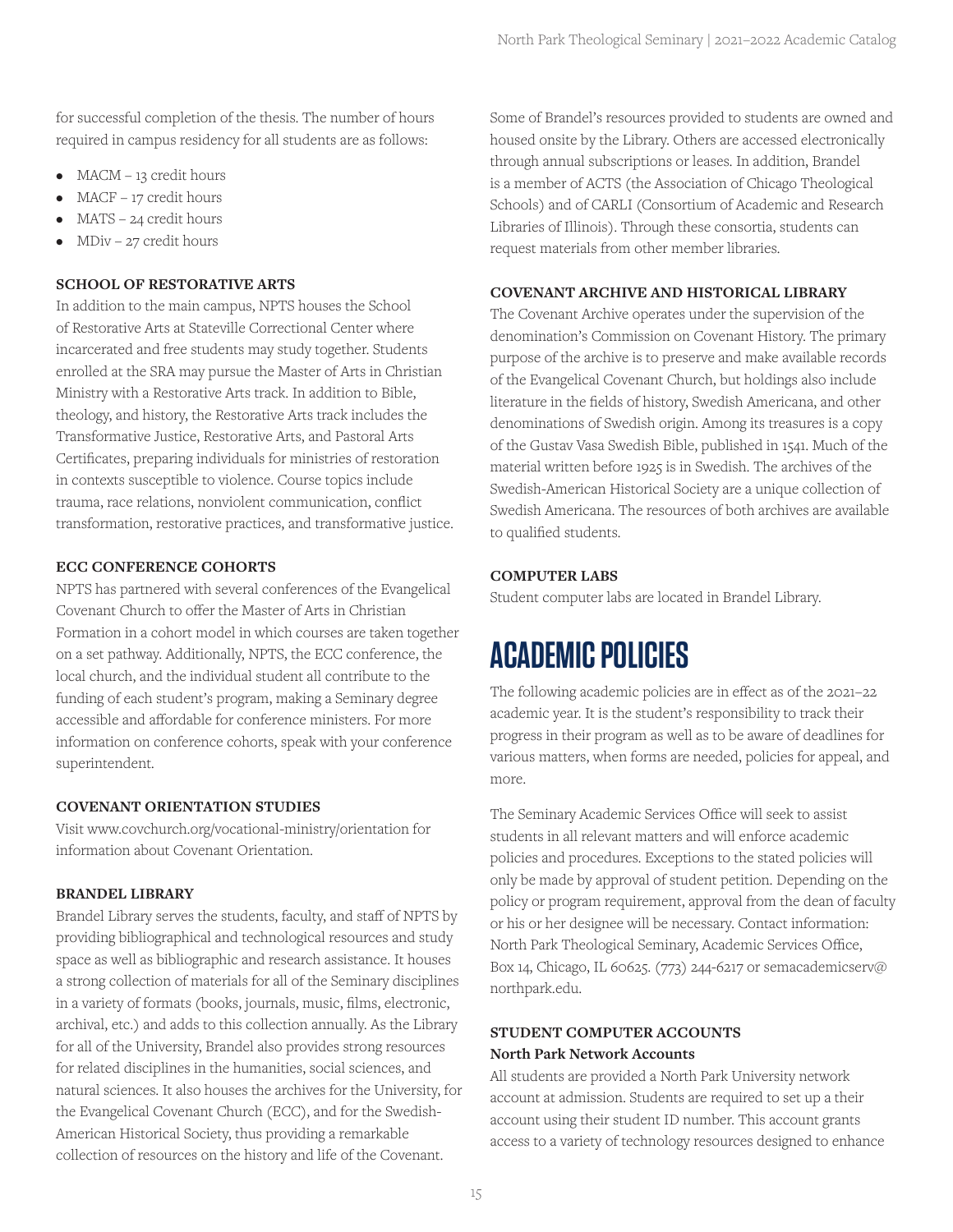the North Park experience. These resources are linked at the My North Park page of the website. For further information regarding account creation, see www.northpark.edu/ Campus-Life-and-Services/Information-Technology/Account.

#### **North Park University Email**

The Seminary communicates with students via their NPU email accounts. While students are welcome to link their NPU email to a personal email address, all campus communications and especially those containing confidential information will only be sent to NPU email addresses.

#### **Self-Service**

Self-Service contains personal student information. Use Self-Service to register for classes, check financial aid, update mailing addresses, access grades and transcripts, pay bills, and more.

#### **Canvas**

Many faculty members use Canvas as their course management tool to post syllabi, assignments, readings, and more. All students will be automatically registered for ASCR 0500 in their first semester as an orientation to Canvas.

#### **REGISTRATION**

The first semester after a student has been accepted, he or she is registered by the Seminary Academic Services Office. After the first semester, students register themselves using the online registration system Self-Service. Students can only register for classes when the registration period has been opened. Reasons for why a student may be unable to register may include, but are not limited to the following:

- 1. Full enrollment in a course
- 2. Course cancellation
- 3. Holds on student account due to
	- Tuition
	- Rental Accounts
	- Library Accounts
- 4. Registration period has not been opened
- 5. Prerequisites for class not fulfilled
- 6. Instructor approval required
- 7. Online registration deadline has expired

Self-Service cannot be used to register for the following options:

- 1. Cross-registration
- 2. Independent Studies, Courses Out of Sequence, and Theses
- 3. Courses requiring permission of the instructor
- 4. Field education

#### **Registration for Field Education**

Students are not permitted to register themselves for field education credit via Self-Service. All incoming students will be registered for FLDC 5300 Vocational Excellence automatically for the first session it is available after their matriculation unless prior arrangements have been made with the Seminary Academic Services Office.

For all other field education credits, students must be registered by the Office of Contextual and Lifelong Learning. Students who are not properly registered will not receive credit. Students will only be registered for FLDC 7310 Internship Residency when they have submitted all required materials designating the scope of the internship and the agreement with the congregation or other organization. Contact the Office of Contextual and Lifelong Learning for details.

#### **ACADEMIC YEAR**

The Seminary academic year is comprised of two (2) main semesters: fall (August–December) and spring (January–May), and a shorter summer term. Intensive courses are offered regularly in January and June–August, and occasionally during other times such as the October and March Reading Weeks. Three-credit on-campus intensives are offered in one or two week formats. Intensives taken in January are considered part of the spring semester for purposes of registration.

#### **ACADEMIC CALENDAR**

The Seminary academic calendar provides important dates such as semester dates, registration dates, holiday breaks, application deadlines, and more. Students are responsible for all deadlines. The current academic calendar can be found on the Seminary website.

#### **RECORDING CLASSES AND OTHER EVENTS**

No one may record a class or other event without permission of the instructor or event coordinator.

#### **ACADEMIC ADVISING**

Course-scheduling guides are available in each degree section of the academic catalog and on the Seminary website. Students are responsible for using them in scheduling and advising. Students are ultimately responsible for the completion of their individual program requirements. Student academic planning resources include:

- The Seminary academic catalog which details the individual degree programs, certificates, and course descriptions, as well as academic policies.
- The Seminary website which provides assistance with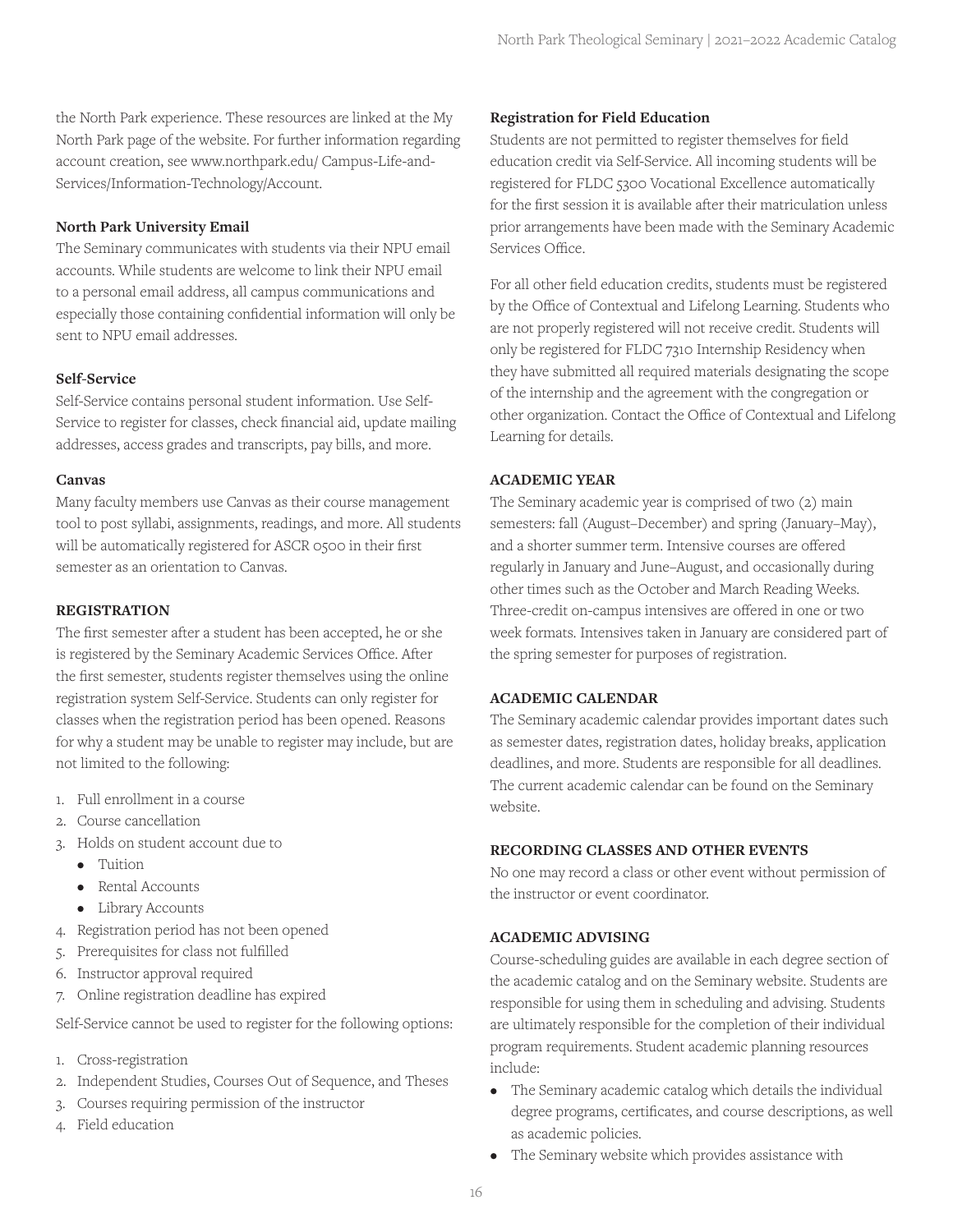detailed course offerings, degree programs, and curriculum management.

- Faculty advisors who can provide assistance with course planning, preparation, and completion.
- The Seminary Academic Services Office in Nyvall Hall, (773) 244- 6217 or semacademicserv@northpark.edu.

All degree and certificate-seeking students are assigned a faculty advisor who can be called upon for guidance and encouragement and with questions in relation to course planning, the ECC call process, vocational discernment, and general questions about seminary. Visiting students may contact the Seminary Academic Services Office for advising. Students wishing to request a change of advisor should contact Seminary Academic Services.

## **Academic Load**

Typically, first-year first-semester students may not enroll for more than 16 credit hours. Students on academic probation (GPA less than 2.5) may be restricted to significantly fewer credit hours.

## **Credit Hours/Academic Load Level**

1–7 Hours per semester—Part Time Student 8+ Hours per semester—Full Time Student

## **STUDENT STATUS**

#### **Visiting Students**

Visiting students take courses for credit or audit but are not enrolled in a degree or certificate program. Visiting students are not restricted in the number of courses they may take or audit over time. However, if a visiting student chooses to apply for a specific program of studies, all requirements identified for completion of that program must be completed regardless of the number of courses completed as a visiting student. Therefore, a student is not encouraged to take courses for credit as a visiting student unless he or she will apply within one year to a specific program of study. There is no limit on the number of courses taken for audit.

## **Course Audits**

A student who audits a course will not receive academic credit. Students may not audit a core course to fulfill a degree requirement. Credit- seeking students will have priority over auditors in course enrollment.

- Auditors must have faculty approval with agreement on appropriate participation level for the course prior to registration through the Seminary Academic Services Office.
- Course audits are charged at a per-credit rate. Details are available at www.northpark.edu/Campus-Life-and-Services/ Financial-Aid/ Seminary/Tuition-and-Fees. Spouses of fulltime degree seeking Seminary students are exempt from audit charges.
- Students who are registered for a course for credit may change to audit through the fourth week of a class.
- Students who are registered for a course for audit may change to credit only through the first week of class.
- All changes require an instructor-approved petition to the Seminary Academic Services Office.
- Students may only audit one travel course during their seminary program.

## **CHANGE OF REGISTRATION: ADDING OR DROPPING A COURSE**

It is the student's responsibility to be aware of the add/drop policy and all deadlines. Deadlines for add/drop are located on the Seminary academic calendar, posted on the Seminary website. (Note: Simply showing up to a course does not guarantee enrollment. A student must be registered for the course to attend classes.)

- Courses may be added or dropped via Self-Service through the first week of classes. Courses may be added through the second week of classes only with an instructor-approved add form. No course additions are permitted after the second week of classes.
- After the first week, and until the drop deadline, a course may be dropped with permission of the instructor and completion of a drop form. Absence from classes or notice to the instructor does not constitute Withdrawal.
- After the fourth week, the course dropped with permission will be given a grade of "W" (withdrawal) and will appear as such on the student's transcript. Courses dropped without permission will be recorded as "DW" and calculated as a failing grade.
- Should a student miss the drop deadline and receive a DW, he or she may petition by letter to the Dean of Faculty in the case of extenuating circumstances. There is no guarantee that the petition will be approved.

## **Course Refund Policy**

Course refunds for courses dropped with permission will be made as follows for regular term classes and for summer language intensives (typically six weeks in duration):

- Full refund if student submits a completed drop form prior to the start of a term or by the end of the first week of class.
- 80 percent refund if student submits a completed drop form by the end of the second week of a class.
- 60 percent refund if student submits a completed drop form by the end of the third week of a class.
- 50 percent refund if student submits a completed drop form by the end of the fourth week of a class.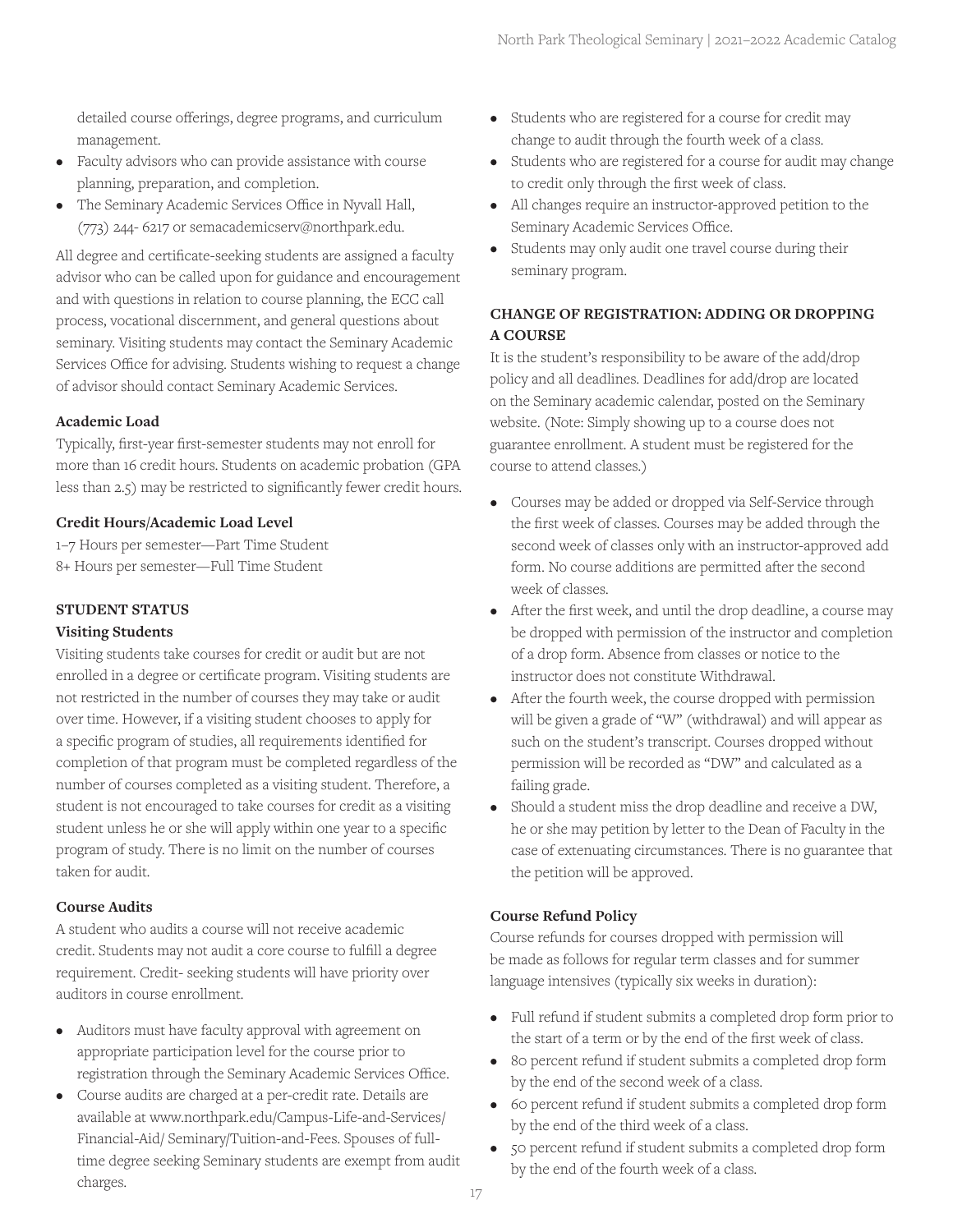• No refund after the end of the fourth week, or for courses dropped without permission.

The refund policy for intensive courses will follow the above pattern for each day the course meets. For one and two week intensives:

- Full refund if student submits a completed drop form by 4:00 pm on the second day of class.
- 80 percent refund if student submits a completed drop form by 4:00 pm on the third day of class.
- 60 percent refund if student submits a completed drop form by 4:00 pm on the fourth day of class.
- 50 percent refund if student submits a completed drop form by 4:00 pm on the fifth day of class.
- There is no refund after the fifth day of the course, or if the course is dropped without permission.

## **CROSS-REGISTRATION THROUGH THE ACTS CONSORTIUM**

North Park Theological Seminary is part of the Association of Chicago Theological Schools (ACTS). To see a complete list of courses that are available to students offered by ACTS seminaries, visit www.actschicago. org. Students interested in taking a course at a particular seminary are advised to go to that seminary's website to confirm course description and schedule.

## **Registration for ACTS Courses**

Contact the Seminary Academic Services Office for the ACTS cross-registration form. If the student is eligible and is accepted by the host school, he or she will be registered for CROS 5000 and will be charged regular NPTS tuition. Students are not permitted to register for an ACTS course directly with another seminary.

- Students must have approval from the Seminary Academic Services Office and the host seminary in order to register.
- Cross-registration is not available for independent studies.
- To use a cross-registered course to fulfill a core requirement in a degree or certificate program, the student must submit an approved course substitution petition from the relevant Seminary faculty Field Chair.
- At least one half of a student's courses must be taken at NPTS.
- Cross-registration is not available during the summer semester.

## **INDEPENDENT STUDIES AND COURSES OUT OF SEQUENCE Independent Studies**

The Independent Study is an opportunity for graduate students to work one-on-one with a member of the faculty related to an area of interest that is not part of the regular curriculum. Independent studies do not satisfy core requirements. Since faculty are limited in the number of independent studies they can supervise, both the professor and the Dean of Faculty of the Seminary must approve an independent study prior to registration through the Seminary Academic Services Office. Students must fulfill any necessary pre-requisites and have a minimum GPA of 3.0 to be eligible to register for an independent study.

- Students must submit an instructor-approved syllabus after the registration request has been approved.
- Students may take a maximum of one independent study per semester.
- Independent studies may be one to three credit hours and may be offered on a pass/fail basis.
- Students must demonstrate to the professor's satisfaction that requirements have been fulfilled prior to grade submission.

## **Courses Out of Sequence**

Courses out of Sequence (COS) are regular courses in the NPTS curriculum taken on an independent basis. When a student confirms with the Seminary Academic Services Office that a particular course is required for program completion but is unavailable in a timely manner, the student may be eligible to take a COS. Academic Services personnel work with the student, the academic field, and course instructor to determine how the COS is to proceed.

- A COS is only approved if a course required for degree completion is unavailable and if the Seminary budget allows.
- Students must submit an instructor-approved syllabus after the registration request has been approved.
- Students must demonstrate to the professor's satisfaction that requirements have been fulfilled prior to grade submission.

## **Theses**

The thesis is an opportunity for a student to develop research skills and a body of work in an area of master's level expertise. This option is primarily taken by Master of Arts in Theological Studies (MATS) and Master of Divinity (MDiv) students. Those pursuing a thesis must have a concentration of at least nine credit hours and must enroll in THEO 5102 Research Methods. In addition, students register for three credit hours of thesis research for two semesters through the Seminary Academic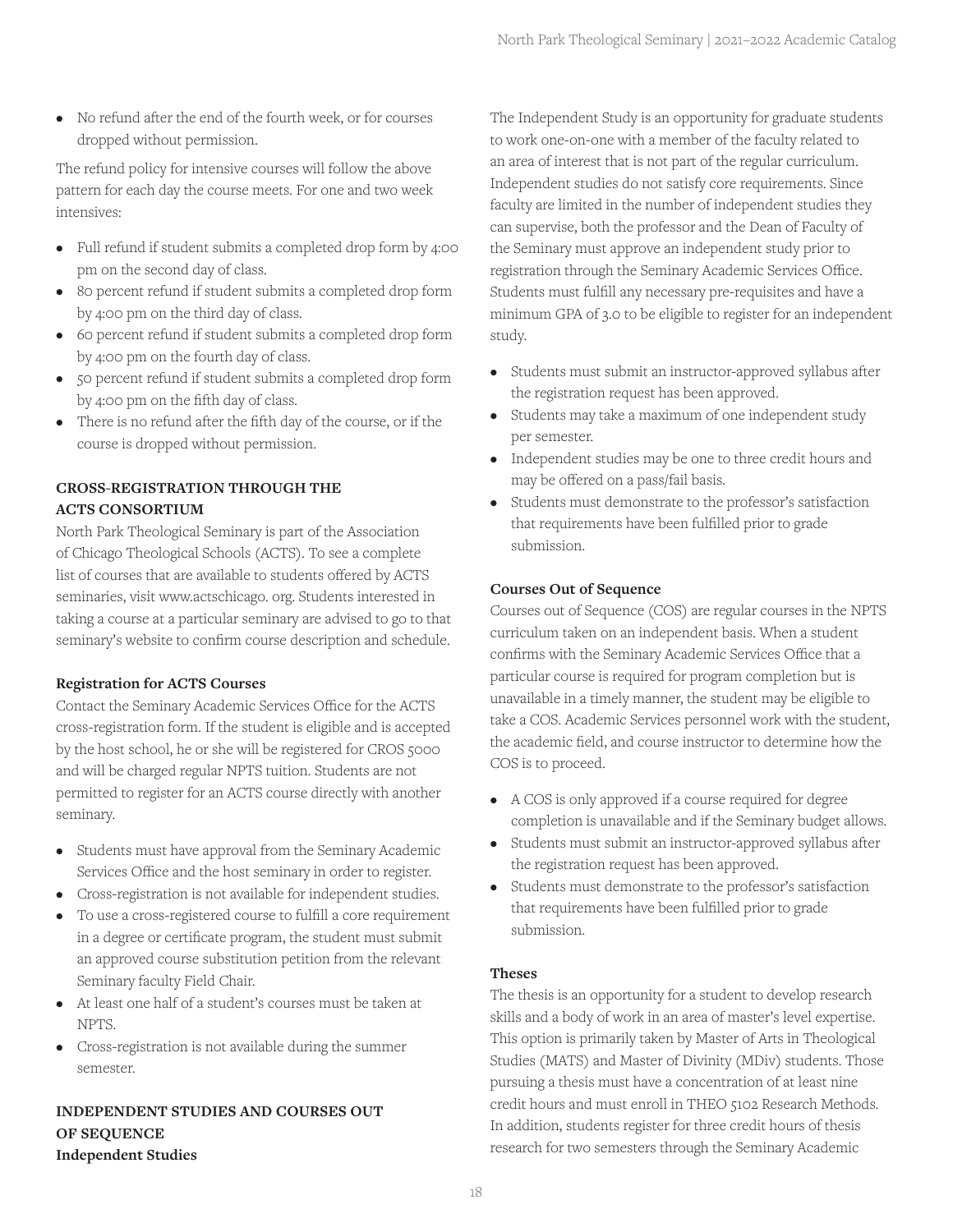Services Office. Students are charged the Thesis Fee in addition to tuition at registration. The topic is chosen in consultation with the director of the MATS degree program, who then assigns a thesis advisor to the student. The thesis must be submitted by the beginning of the eighth week of the final semester. An oral defense of the thesis before a faculty committee must occur no later than week twelve of the final semester. Full thesis guidelines will be distributed by the director of the MATS degree program. Successful defense of the thesis is required for completion of the MATS program. The grading scale for theses is high pass, pass, or fail.

## **COURSE INFORMATION**

## **Class Attendance**

Students are expected to be prompt and regular in attendance at all scheduled classes. Arrangements must be made with the instructor concerning short-term illness. In the case of longer illnesses or emergencies the student should notify the Seminary Dean of Students and Community Life. If an academic leave of absence becomes necessary, contact Seminary Academic Services

#### **Course Evaluation**

Student participation in course evaluations is critical to the ongoing quality of theological education at North Park. Course evaluations may be distributed either in class or via online survey during the last week of class. Course evaluations are anonymous and confidential. Only after grades have been submitted do faculty, the Dean of Faculty, and in some cases a faculty Field Chair receive compiled evaluation results.

#### **Course Substitution**

Normally, substitutions are not granted for required courses. However, the student may petition to have a course substitute for a required course if the substitution is in the same field and in the same subject matter. Petition forms are available on the Seminary web site. Field Chair and Dean of Faculty approval is required.

#### **Greek Proficiency Exam**

If it has been more than one year since a student has taken Greek at North Park or elsewhere prior to enrolling in Greek Exegesis, he or she must pass a proficiency exam to register for the course. Contact the Seminary Academic Services Office for details.

#### **Undergraduate Courses**

Seminary students may take up to two courses from the undergraduate curriculum with permission. Such courses will not apply toward a seminary degree program unless the undergraduate professor of record determines the nature of additional course work for graduate credit and the course

is deemed appropriate to the learning goals of the seminary program. The student must submit a petition to the relevant Field Chair and to the Dean of Faculty for approval. The maximum of graduate level credit that can be obtained in this way is six credit hours. Certain financial aid restrictions may apply.

#### **School of Business and Nonprofit Administration Courses**

Only students who are admitted to a dual degree program may take SBNM courses. Students will not be accepted into a SBNM degree program and a Seminary degree program at the same time unless it is to a dual-degree program. However, students may be permitted to complete up to one SBNM certificate if accepted by the School of Business and Nonprofit Administration. Seminaryonly students must submit a course substitution petition for SBNM courses to fulfill Seminary elective credit.

#### **DUAL DEGREE PROGRAMS**

Students may apply for enrollment in a dual degree program that will allow them to receive both a Seminary degree and a master's degree from the School of Business and Nonprofit Management at North Park University. The following policies and procedures apply to dual degree programs:

- 1. Dual degree tuition is set at a separate rate from Seminary tuition. For details and for questions regarding financial aid, see the Seminary website or contact the Office of Seminary Admission.
- 2. Dual degrees are blended programs and will only be awarded upon completion of all Seminary and SBNM requirements.
- 3. If a student drops out of the dual degree program but chooses to complete one or the other of the degree programs, he or she must reapply to the relevant school for admission to the degree.
- 4. Current degree-seeking Seminary students who wish to change to a dual degree program must apply through the Office of Seminary Admission before they have earned 30 credits for the MDiv, 16 credits for the MACF, or 12 credits for the MACM. Students who have earned more than the specified hours in their respective program must complete or withdraw from their current program before beginning another North Park degree program.

#### **AMERICANS WITH DISABILITIES ACT SERVICES**

In accordance with Section 504 of the Rehabilitation Act of 1973 and the Americans with Disabilities Act (ADA) of 1990, North Park Theological Seminary provides services for students with documented disabilities to ensure equal access to programs, services, facilities, and activities. No otherwise qualified individual with a disability shall, solely by reason of his or her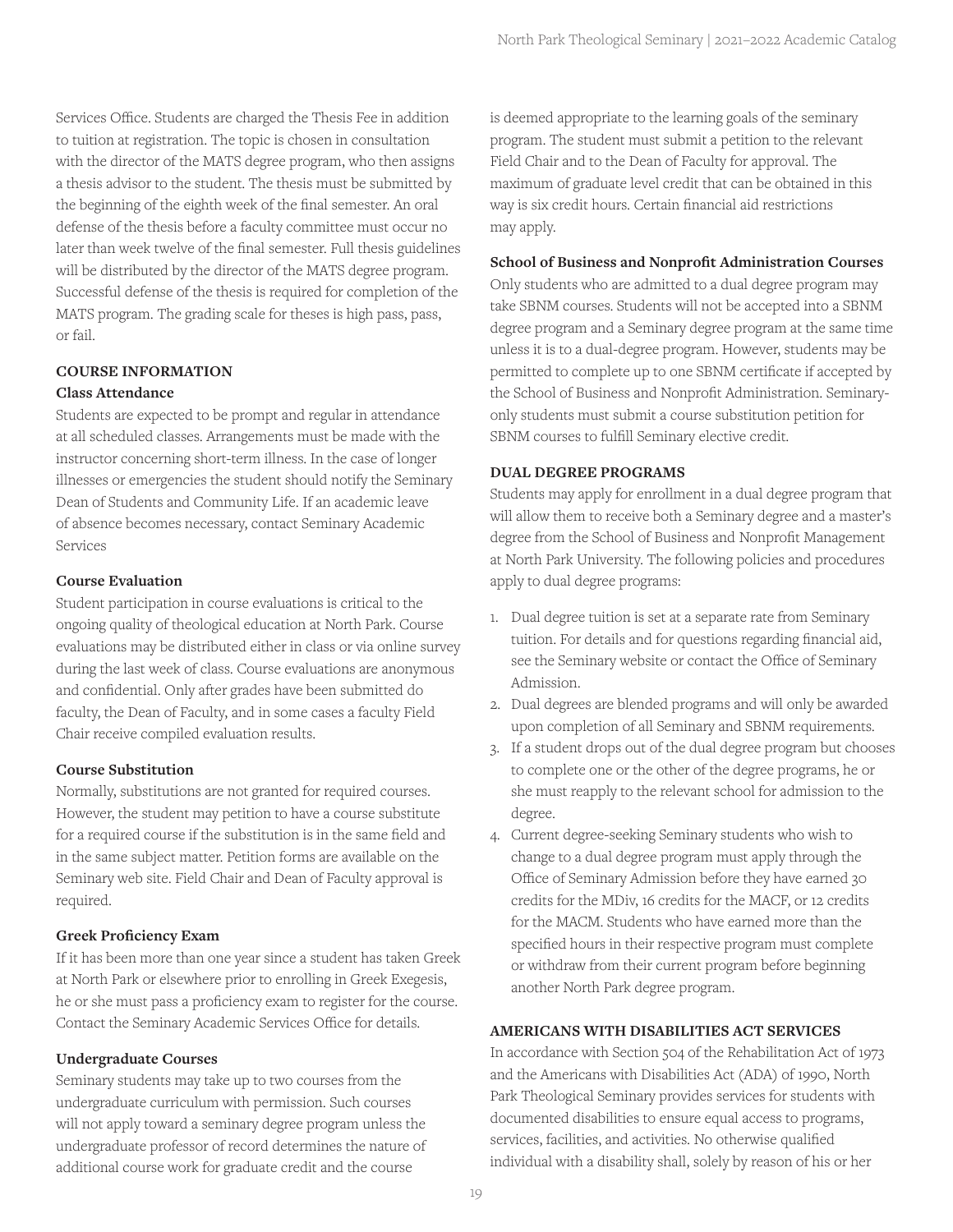disability, be excluded from the participation in, be denied the benefits of, or be subjected to discrimination under any program or activity of a public entity. Visit www.ada.gov/pubs/ada.htm for the statement of the act as amended in 2008.

#### **Accommodation for Disabilities**

NPTS accommodates students with special needs that affect capacity to complete a program of study. The student must submit a letter, documenting the disability, from his or her physician, other approved professional, or authorized agency, to the Seminary Academic Services Office during the first month of his or her first semester. If a student is in need of housing accommodations, the recommendations stated in the documentation must clearly state the housing needs and requirements of the student. Specific arrangements are made in discussion with the student, the Dean of Faculty, Academic Services personnel, and relevant instructors.

In any semester, the Seminary Academic Services Office must be notified at least two weeks in advance in order to pursue needed accommodations or services.

## **Accommodations Grievance Procedure**

In the event of a disagreement between student and faculty, or with another NPTS or University employee, over an issue of the aforementioned accommodations, the student should first meet with the faculty member or other NPTS or university employee to seek resolution. If unsuccessful, the student may submit an appeal to the Seminary Academic Services Office. If necessary, the appeal will be forwarded to the Seminary Dean of Faculty who is the final arbiter of the appeal. In cases of appeal, the faculty member's peers may be asked by the Dean of Faculty to decide as to the merit of the appeal. The student has the right to be represented by and/or to appeal to legal counsel.

## **FAMILY EDUCATIONAL RIGHTS AND PRIVACY ACT (FERPA)**

The educational records of North Park Theological Seminary students are protected under the Family Educational Rights and Privacy Act (FERPA). FERPA is a federal law that applies to educational agencies and institutions that receive funding under a program administered by the U. S. Department of Education. The statute is found at 20 U.S.C. § 1232g, and the Department's regulations are found at 34 CFR Part 99.

#### **Access to Education Records**

Under FERPA, students have the right to access their education records. Students may submit a written request to the Seminary Academic Services Office specifying a list of which education records he or she wishes to access. Within 45 days, as stipulated

by law, Academic Services personnel will provide the student with the opportunity to review the requested materials, and make copies if necessary, at a mutually agreeable time and place. Should the name or other personally identifiable information about another student be present in the requested education records, such names and information will be redacted prior to student inspection.

#### **Amendment of Education Records**

Under FERPA, students have the right to request an amendment to education records. Should a student deem a portion of their education record to be inaccurate or misleading, the student may submit a request for amendment to Seminary Academic Services personnel. Requests must provide specific detail about which portions of the education record he or she believes to be inaccurate or misleading and what information he or she would like to be amended. Should the Seminary decide not to amend the education record as requested by the student, the student will be notified in writing and given an offer of a hearing should the student wish to pursue the amendment further. If after a hearing, the Seminary still decides not to amend the record as requested, the student will be offered the right to place a statement to be kept on file and disclosed if necessary with the original record.

#### **Disclosure of Education Records**

Under FERPA, students have the right to consent prior to the disclosure of education records, except in instances where FERPA authorizes disclosure without student consent. The Seminary will not release student education records without prior written consent, except in the following instances:

• The disclosure is to school officials who have been determined to have legitimate educational interests.

North Park Theological Seminary defines a school official as a person employed by the Seminary or University in an administrative, supervisory, academic or research, or support staff position; a person or company with whom the Seminary or University has contracted (such as an attorney, auditor, or collection agent); a person serving on the board of trustees; a student worker under the supervision of a school official; or a student serving on an official committee. Should a school official need a student's education record in order to fulfill a professional responsibility, it will be considered a legitimate educational interest.

- The student is seeking or intending to enroll in another school.
- The disclosure is to state or local educational authorities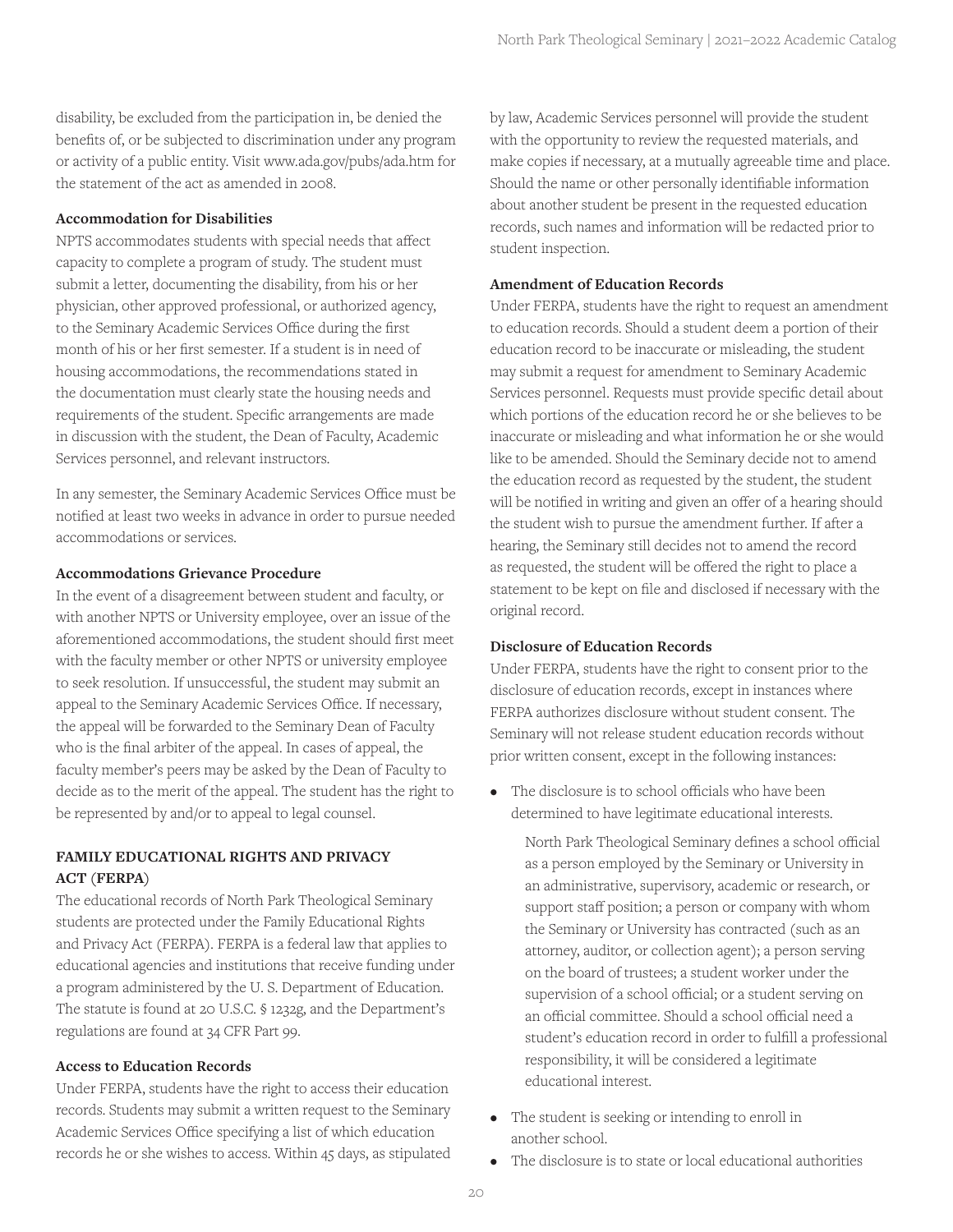auditing or enforcing federal- or state-supported education programs or enforcing federal laws which relate to those programs.

- The disclosure is to the parents of a student who is a dependent for income tax purposes;
- The disclosure is in connection with determining eligibility, amounts, and terms for financial aid or enforcing the terms and conditions of financial aid.
- The disclosure is pursuant to a lawfully issued court order or subpoena.
- The information disclosed is designated as directory information.

North Park Theological Seminary publishes a student directory each academic year. The Seminary considers the following information suitable for directory use or other public functions: student name; names of student's immediate family; student photograph; local address and telephone number; place of birth; confirmation of current student status; current student degree program; dates of attendance; and degrees, certificates, and academic awards received at North Park or other academic institutions. Students who wish to restrict the use of any of this information must submit a written request to Seminary Academic Services within the first week of the current semester. Should a student wish to have his or her education records released to a spouse, parent(s), guardian(s), or specified third party, the FERPA release form, available on the Seminary website, must be completed fully and returned by mail to:

North Park Theological Seminary 3225 W. Foster Ave., Box #14 Chicago, IL 60625

## **Complaints of Alleged Violations**

Under FERPA, students have the right to file a complaint of alleged FERPA violations on the part of the Seminary with the U.S. Department of Education. Complaints may be addressed to: Family Policy Compliance Office US Department of Education 400 Maryland Ave. SW Washington, DC 20202-5920

#### **GRADING POLICIES**

Grades are issued shortly after the conclusion of each term and posted on Self-Service. Students can access grades through their personal account after grades have been submitted by faculty. Unless otherwise indicated on the course syllabus, the following criteria apply:

A: Superior work (A = 95–100; A- = 93–94)

This grade applies to exceptional work, the quality achieved through excellence of performance, not merely the fulfillment of the course requirements.

- B: Above average  $(B + 91-92; B = 88-90; B 86-87)$ This grade applies to meritorious work, definitely above average, applied to more than the fulfillment of requirements.
- C: Average  $(C + 84-85; C = 80-83; C = 78-79)$ This grade applies to average work that still fulfills the course requirements.
- D: Unsatisfactory  $(D+ = 76-77; D = 72-75; D = 70-71)$ This grade, while indicating the student has completed a course, is to be understood as reflecting below average work. Course work receiving this grade will not be counted toward a degree.
- F: Failure (69 and below)

To receive credit in the subject, the course must be repeated.

I: Incomplete

This course is counted as an F in the calculation of GPA until the student's work is completed and submitted. A grade of incomplete or I is granted only when a student can demonstrate sufficient cause for not completing the course work on time. Such cause includes illness, disability, emergency and/or unforeseeable circumstances. Incompletes are not intended as ordinary extensions of time to complete a course, but granted only under extraordinary circumstances. The professor is not obligated to grant the request for an incomplete.

#### AU:Audit

Students not taking a course for academic credit will receive an AU.

P: Pass

This grade is based on evidence of completed assignments, regular attendance, and participation activities required by the instructor. A grade of P does not affect one's Grade Point Average (GPA).

F: Failure

A failing grade in a pass/fail course is calculated in a student's Grade Point Average. Pass/fail courses become part of the student's permanent record and will be taken into account in assessing the student's level of achievement.

#### **Grade Point Average (GPA)**

Grade Point values are based on a 4 point scale and are as follows:

- A 4 points A- 3.67 B+ 3.34
- B 3.0
- B- 2.67
- C+ 2.34
- C 2.0
- C- 1.67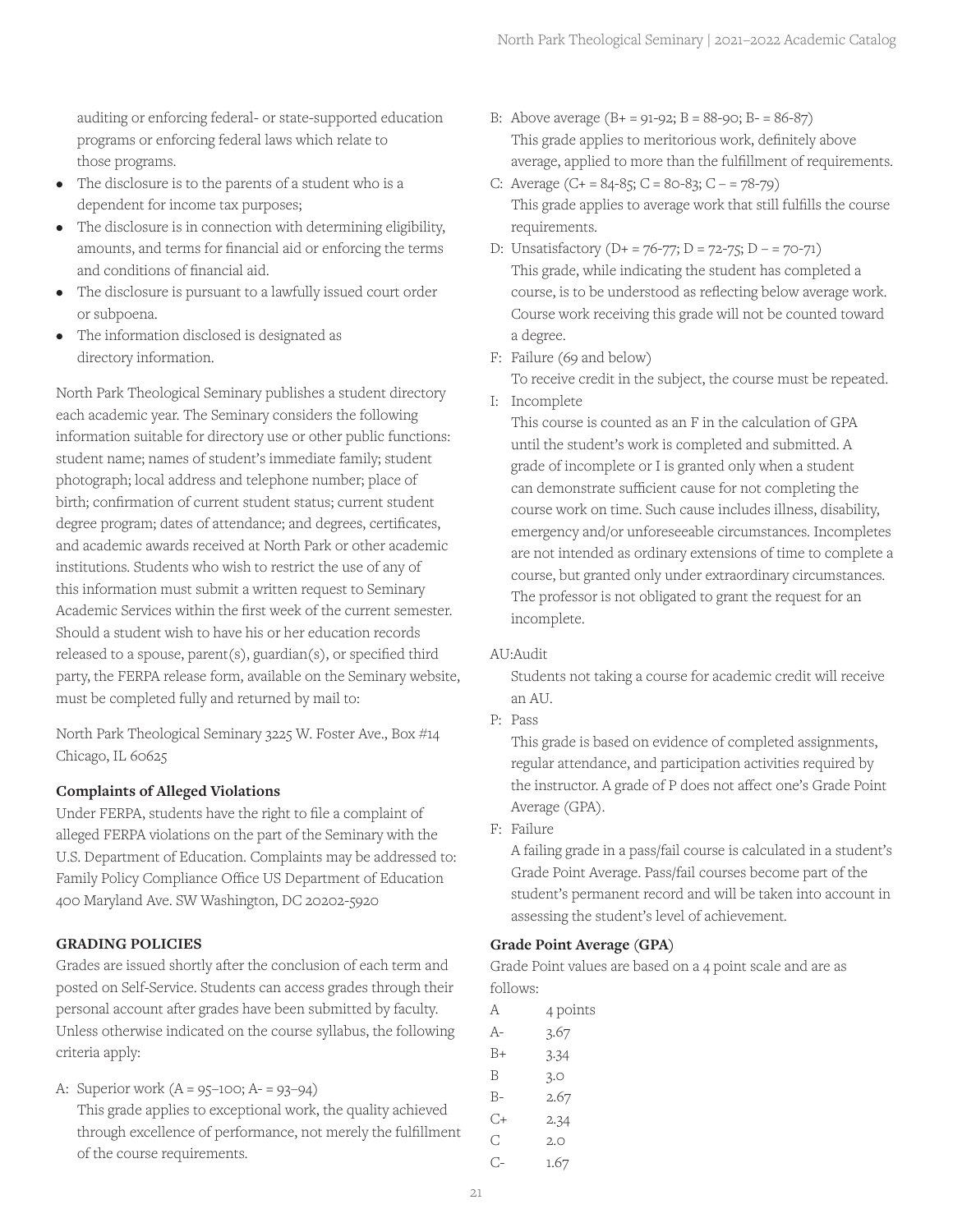| $D+$ | 1.34      |
|------|-----------|
| D    | 1.0       |
| $D-$ | .67       |
| F    | No points |
| T    | No points |

GPA is taken into consideration for such matters as academic probation, scholarship privileges, etc.

## **Taking a Course Pass/Fail**

Students may petition to take a course for pass/fail grading. Petitions must be approved by the instructor, the relevant Field Chair for core courses, and the Dean of Faculty.

Approved petitions must be submitted to Seminary Academic Services no later than the last day of the fourth week of classes (or by 4:00 pm on the fourth day of an intensive class.) No more than one-third of a student's course work may be graded pass/ fail. Spiritual formation and biblical language courses are not included in the computation.

## **Biblical Language Grading**

Biblical language grammar classes are graded as pass/fail by default. However, students may petition to take them for a letter grade. Petitions must be approved by the instructor and the Dean of Faculty and be submitted to Seminary Academic Services by the last day of the fourth week of regular semester classes and six week language intensives.

## **Grade of Incomplete**

A grade of Incomplete (I) is given at the instructor's discretion and is only granted in extraordinary circumstances. Instructors are not obligated to grant requests for a grade of I. Incompletes are given zero points toward GPA calculation until the course work is completed and the grade changed. The deadline for an incomplete course is the last day of the following semester after which the course will become a permanent fail (F). Any exceptions to the deadline must be documented in writing on the designated form, to be signed by both student and instructor and to be received by Seminary Academic Services before the deadline expires. Exceptions are at the Instructor's discretion and late exceptions will not be permitted. No more than one exception is permitted. Exceptions will be placed on record in the student's file and must clearly identify a new agreed deadline. No exception may extend more than one year beyond the end of the class.

#### **Grade Reduction for Late Assignments**

Course instructors determine penalties for late assignments that do not fall under Incomplete policies.

**Grade Disagreement**

Should a student disagree with a grade he or she has received, the student is encouraged to first meet with the faculty member involved to discuss the disagreement. If there is no resolution, the student may submit, in writing, a description of the unresolved grade disagreement to the Dean of Faculty. The student must provide verifiable evidence that the grade in question is inconsistent with grading standards and procedures contained in the course syllabus, or with previously stated standards, or does not give full consideration to all graded assignments. The Dean of Faculty will consult the Academic Cabinet and is the final arbiter of the disagreement.

## **Honors**

Any degree-seeking student who graduates with a cumulative GPA of 3.75 or above will be recognized as graduating with "High Honors." Graduates with a GPA of 3.5 to 3.74 will be recognized with "Honors." The calculation for commencement ceremony purposes is based on grades for all but the final semester. Honors students wear gold cords at graduation designating their status. Honors status is not granted for certificate students. The diploma will show the honors status achieved after the final semester.

## **Transcripts**

Official transcripts are processed through North Park University in the Office of Student Administrative Services. Information can be found at www.northpark.edu/Alumni/Benefits-and-Resources/ Transcripts or call (773) 244-5560. Current students may access unofficial transcripts via Self-Service.

#### **ENROLLMENT STATUS**

A student in good standing is admitted to a degree or certificate program, is currently enrolled, has a cumulative GPA of 2.5 or greater on a 4.0 scale, has not been dismissed from the institution for any reason, and does not have a hold on their account from any administrative office.

#### **Academic Action**

Academic success is defined as maintaining a grade point average (GPA) of 2.5 or higher (on a 4-point scale). All students are considered to be in a Success Orientation Period for their first 12 credits which is generally the Foundational Courses.

If a student's GPA falls below a 2.5 at any point after the Success Orientation Period, a student will receive a letter of support from Academic Services with strategies and an accountability plan as part of Academic Action I. If a student is unable to bring their GPA up to a 2.5 or above within 6 credits over the period of Academic Action I, the student will receive an Academic Action II letter from Seminary Academic Services, copied also to: 1) the student's advisor and 2) Retention and Student Success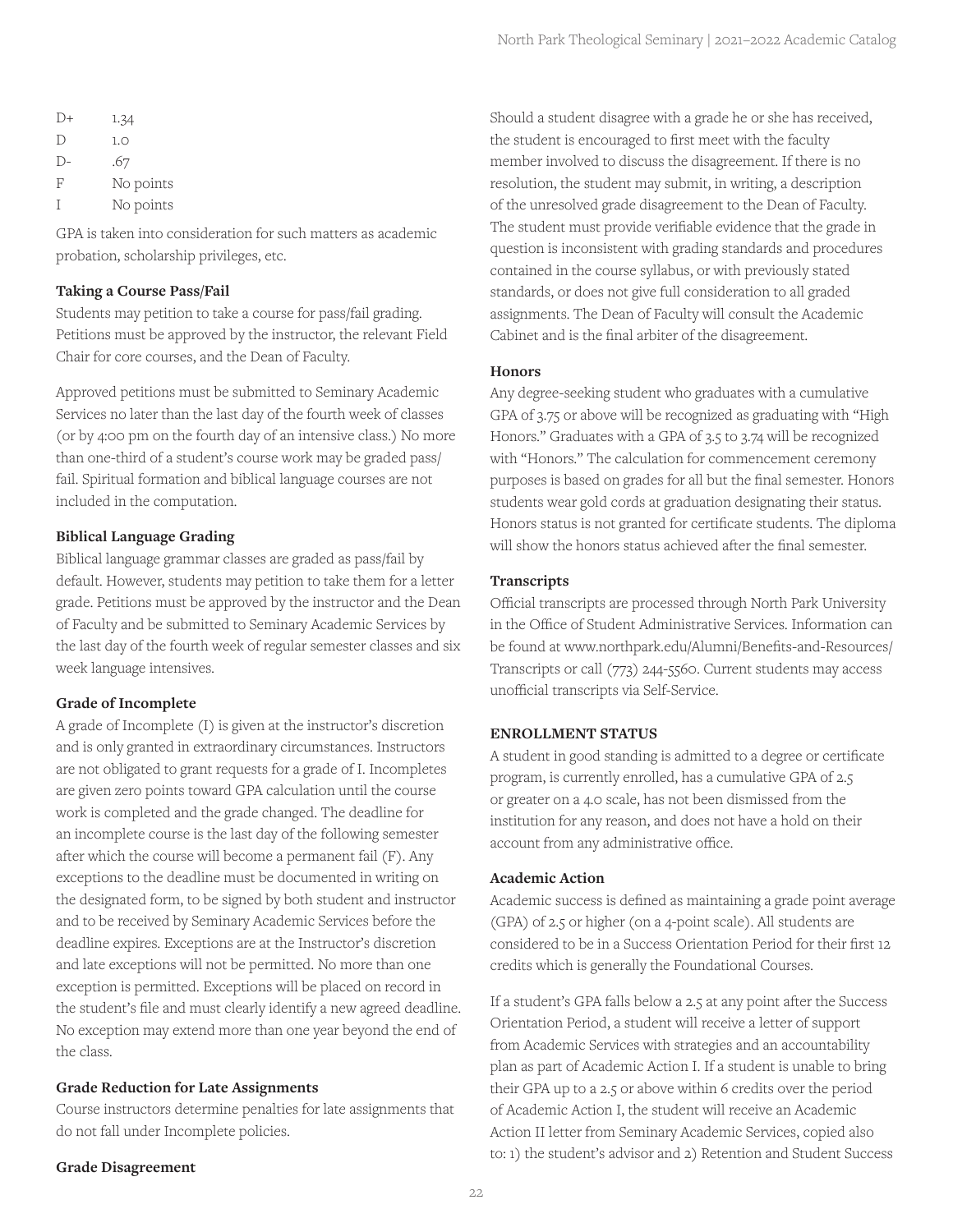Committee (RSSC). Academic Action II will outline conditions and expectations particular to the student over the next 6 credits. At that point, the RSSC will work with the student to determine whether the student will continue studies within the support structures of Academic Action II or be recommended to the Academic Cabinet for dismissal of studies at North Park Theological Seminary.

If a student is dismissed for academic reasons, they may petition the Seminary Dean of Faculty in writing after one (1) year for readmission.

While a student may be awarded a certificate with a GPA below 2.5 provided each course meets minimum requirements (at least a C-), degrees will only be awarded to students whose cumulative GPA is 2.5 or above.

## **Change of Degree**

Students who desire to change to a different degree program must complete a Change of Degree form found on the Seminary website. They must attach to the petition a brief description (1–2 paragraphs) of the reasons for desiring a change of degree including its likely impact on vocational outcomes. Students must talk with their advisor prior to filing the petition, and the signature of their advisor on a change of degree petition implies that it has been read and discussed with the student. In addition, students must have the approval of the Dean of Students and Community Life. Final approval is determined by the Seminary Dean of Faculty. In some cases, a petition for change of degree may be reviewed by the Academic Cabinet. In cases of dual degree students, the School of Business will be consulted. If a student wants to pursue a dual degree program or a cohort certificate program, the student must apply through the Office of Seminary Admission.

## **Degree Completion**

Degree programs are to be completed within a seven year period. In certain circumstances, and with permission of the Seminary Dean of Faculty, the term limit may be extended by an additional year. No more than three (3) extensions can be taken. After the tenth year, the student will be dropped from his or her program and must reapply. He or she typically will be required to retake certain courses or to undergo repeat testing (e.g., Midwest Ministries testing).

## **Approved Academic Leave**

A student may apply for an academic leave for one or more semesters up to the limit of four consecutive semesters (two academic years). No extensions of academic leave will be

approved beyond four consecutive semesters. While on an approved academic leave, the student is not withdrawn from his or her academic program, and the approved time is not counted against degree completion time.

- Students must submit an academic leave request to Seminary Academic Services identifying the reasons for the leave, the student's projected plans during the absence, and the expected date of return. The Dean of Faculty will make final approval decisions and may consult with student's advisor, the Dean of Students and Community Life, or the Academic Cabinet as appropriate.
- Students must submit requests in the semester prior to the leave to allow time for review of request.
- Scholarships are not held for students whose academic leave extends beyond one semester in length. After one semester, students must reapply for financial aid.
- Seminary housing may not continue to be available to students on academic leave.
- Students on academic probation may request a leave of absence subject to all conditions above. In such cases, a written agreement must be submitted indicating ways by which the student intends to improve his/her academic performance and raise GPA to 2.5 or higher prior to returning to studies.

## **Withdrawal from Studies**

Students who intend to permanently withdraw from studies must submit a letter stating this intent to the Dean of Faculty and the Dean of Students and Community Life. The letter is placed in the student's academic file. The student is responsible for assuring proper withdrawal from all courses and obtaining clearance from various departments such as Financial Aid, Student Accounts, Brandel Library, and Seminary Housing.

## **Inactive without Approved Academic Leave**

A student who has not been enrolled for two consecutive academic semesters without receiving approved leave will be automatically withdrawn from the institution. Readmission to Seminary programs must be done subsequently through the Seminary Academic Services Office.

## **Readmission after an Extended Absence**

Students returning to studies after an approved academic leave within the time specified on their leave application, need not reapply and are held to the requirements of the Academic Catalog under which they began their studies. Students who have withdrawn or were withdrawn due to inactivity are required to reapply through the Seminary Academic Services Office and may be held to the requirements under the Academic Catalog of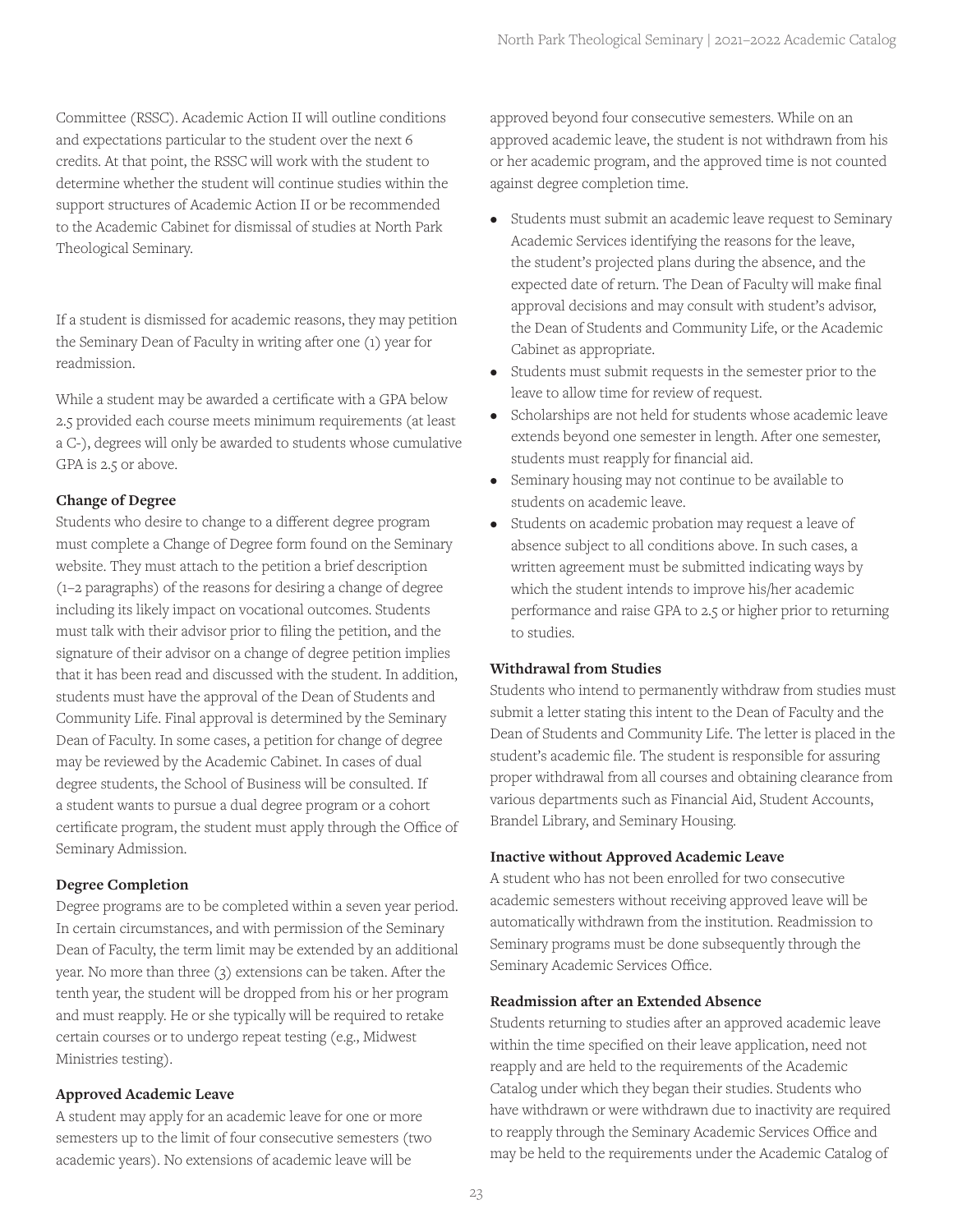their return. Course work older than ten years will not be applied to a degree program. (The ten years applies from the date the course is completed at NPTS and transcripted.) Courses older than ten years, taken at another institution, will not be accepted as transfer credit. Anyone seeking readmission to Seminary programs after more than a ten-year absence, is required to apply through the Office of Seminary Admission.

## **ADVANCED STANDING (ACADEMIC)**

Advanced standing is an exemption from certain subjects (e.g., prerequisites, survey or introductory courses) on the basis of previous undergraduate study which is similar in content and standards required for a passing grade in those subjects as assessed by Seminary Academic Services. Advanced standing is not guaranteed. Typically, advanced standing is granted where the bachelor's degree is from an accredited institution with a major or minor in Bible, Theology, Religion, or a Ministry Field, and if undergraduate work is deemed comparable to NPTS course requirements. Advanced standing applies only to Seminary degrees, not to the non-Seminary portion of the dual degree. Field education pre-Seminary credit is considered separately.

- Advanced standing consideration is available for students whose undergraduate cumulative GPA is 3.00 (on 4.0 scale) or higher, and where courses being considered received a grade of B or higher.
- The maximum amount of academic advanced standing credit for each degree program follows:
	- Master of Divinity (MDiv)  $-13$  credit hours
	- MA in Theological Studies (MATS) 10 credit hours
	- MA in Christian Formation (MACF) 10 credit hours
	- MA in Christian Ministry (MACM)  $-7$  credit hours
- Students will receive advanced standing in their program only where prior work satisfies a pre-requisite or introductory course.
- Students may receive advanced standing for no more than one core course in each of the areas of Bible (with the exception of biblical languages which allows for the awarding of two semesters of Greek or Hebrew), Christian Formation, Church History, Ministry, Theology, and Spiritual Formation. Advanced standing is not awarded for general electives.
- Students receiving advanced standing for a class will be required to substitute another class from the same area. There is no reduction in credit hours.
- However, graduates of North Park University, normally those with a major or minor in Biblical and Theological Studies, will receive a reduction in the credit hours in their program and credit toward genderal elective requirements.
- Courses in biblical languages taken more than a year prior to admission require a proficiency examination before advanced standing is considered.
- Courses completed and transcripted more than ten (10) years prior to admission will not be considered for advanced standing.

#### **Applying for Advanced Standing**

Current students must request an advanced standing evaluation within their first academic year. Normally, advanced standing evaluations are not conducted during the admissions process. Incoming students must have a completed application on file and have received a letter of acceptance before advanced standing will be considered. It is the student's responsibility to request an advanced standing evaluation from the Seminary Academic Services Office. The student must submit the following:

- 1. A web link to the undergraduate catalogue or hard copy of each course description.
- 2. If requested, the syllabus for the course(s).
- 3. In some cases, the reviewer may request copies of completed assignments.

Upon completion of the evaluation of a student's previous course work, a copy of the advanced standing form indicating awarded courses and a letter from Seminary Academic Services personnel will be sent to the student by email, unless hard copy is requested. Contact Seminary Academic Services at semacademicserv@northpark.edu with evaluation questions.

#### **ADVANCED STANDING (FIELD EDUCATION)**

Students accepted into the MDIV or MACF degree programs may apply for advanced standing for prior field education experience during their first year of study. Advanced standing will only be considered for prior field experience equivalent to internship residency. The Contextual and Lifelong Learning Committee makes decisions as to whether or not a student is awarded credit, and if so how much. Credit hours granted will not typically exceed half of the credit hours required for each degree program. Requests must be based on experiences gained within five years of seminary matriculation. Experience older than five years will not be considered.

When assessing applications, the Contextual and Lifelong Learning Committee takes into consideration the following:

- Intentional supervision, reflection, and evaluation by a ministry mentor.
- Ministry experience that aligns with the goals of student's degree program.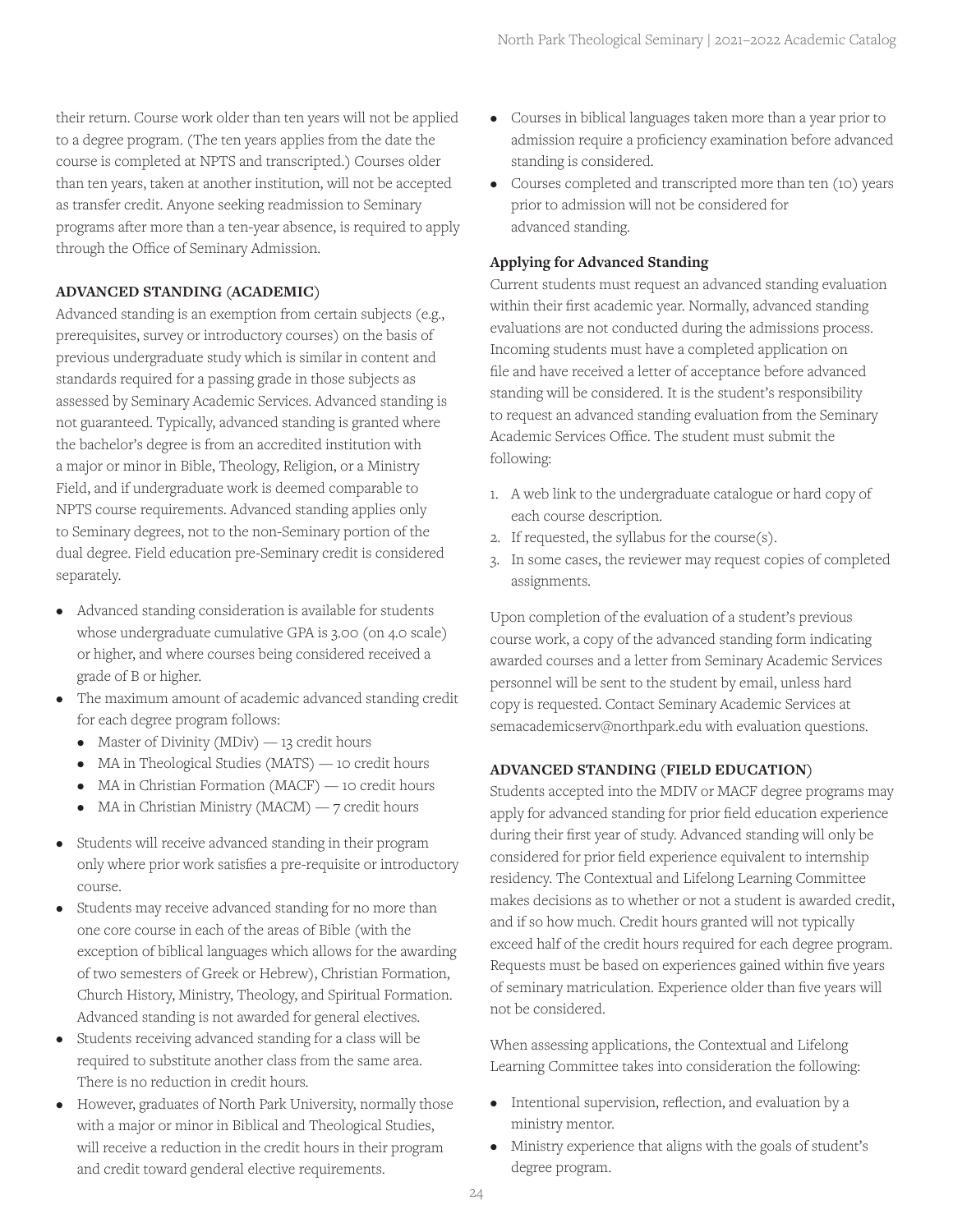- Documented evidence of evaluation by those with whom or for whom the student's ministry has been practiced.
- Documented reflection by the student regarding what he/she has learned about his/herself and about ministry in general during the experience.

## **Applying for Advanced Standing for Prior Field Education Experience**

All applications for advance standing for prior field experiences must include:

- 1. Application cover sheet.
- 2. Student reflection and evaluation (essay: 3–5 pages, double spaced, one-inch margins, 10–12 font).
- 3. Supervisor evaluation (required)
- 4. Optional supplemental evaluation (i.e., laity).

The Contextual and Lifelong Learning Committee considers advanced standing applications twice a year: in January and in June. Applications will not normally be considered outside of this timeframe. To be considered, students must submit applications in their first academic year. Students who begin studies in the spring semester will be given until the early deadline of the next academic year to submit applications.

Early deadline: January 15 Final deadline: June 1

Students awarded credit will be charged the field education per credit rate for the amount of credit they have been awarded. All questions and completed applications should be delivered to the Office of Contextual and Lifelong Learning.

## **TRANSFER OF CREDIT**

Current students and applicants may be eligible for transfer of credit for graduate level study completed at other accredited institutions. Transfer of credit must be requested by the student. Students seeking transfer of credit, or who wish to transfer to NPTS from another accredited theological institution may be asked to present a letter of good standing from the institution.

- A student may request transfer credit for courses equivalent to courses at NPTS. Only courses with content that closely approximates core courses will be accepted as transfer credit for NPTS's core requirements.
- No more than one-half of the courses required for a NPTS degree may be granted by transfer of credit. Transfer of credit beyond this limit may be granted only in special circumstances. The request must include a rationale for permitting further credit based on such factors as academic excellence, or other relevant information. All requests will be

reviewed by the Seminary Academic Cabinet.

- Students will complete all requirements for the degree (e.g., MDiv Candidacy and Mid-Program Review) and are required to complete the residency for their degree program. Residency requirements are as follows:
	- Master of Divinity (MDiv)  $-27$  credit hours
	- MA in Theological Studies (MATS) 24 credit hours
	- MA in Christian Formation (MACF) 17 credit hours
	- MA in Christian Ministry (MACM) 13 credit hours
- Courses completed and transcripted more than ten (10) years previously will not be accepted as transfer credit.
- Consideration for transfer of credit is available for students whose cumulative GPA is 2.5 or higher (on a 4.0 scale) at the transfer school and at NPTS at the time of the request and where courses being considered received a grade of C or higher.
- Grades received for courses accepted as transfer credit will be used in the student's GPA calculation only if the transferred courses are taken after a student has enrolled through NPTS.
- Courses transferred at the time of enrollment with NPTS will be transferred with credit hours only and not letter grades.
- Field education credits will be evaluated by the Office of Contextual and Lifelong Learning.
- In no case can a student earn an MDiv degree and a second Seminary level master's degree in less than five (5) consecutive years.

For a transfer of credit evaluation, students must submit:

- 1. Copies of official transcripts. (Quarter-system credit hours are converted to semester hours by dividing the number of quarter credit hours received by a factor of 1.5).
- 2. A web link to the graduate catalog or hard copy of each course description taken at the transfer school.
- 3. If requested, the syllabus for the course(s).
- 4. In some cases, the reviewer may request copies of completed assignments.

In certain circumstances, a transfer of credit review will be completed for an applicant to NPTS, but only after a completed application has been received. Upon completion of the evaluation of a student's previous course work, a copy of the transfer of credit form indicating awarded courses and a letter from the Seminary Academic Services personnel will be sent to the student by email, unless hard copy is requested. This evaluation is considered unofficial until offical final transcripts are received and acceptance to NPTS is granted. Contact Seminary Academic Services at

semacademicserv@northpark.edu with evaluation questions.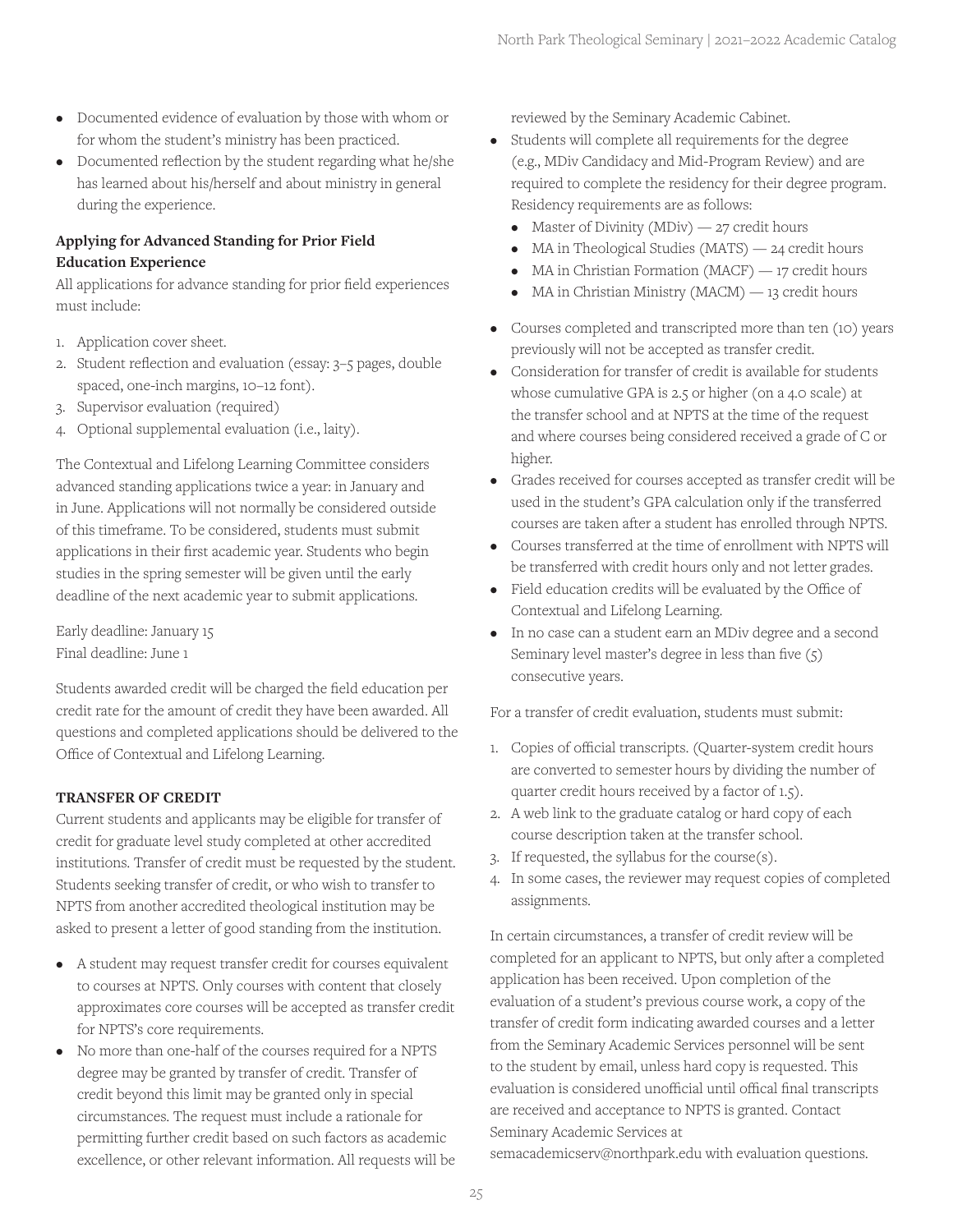#### **RELINQUISHING OF FORMER DEGREES**

If a student, post-completion of a North Park Theological Seminary degree, pursues a larger program within the Seminary, the student may relinquish the previous degree to allow maximum application of credits toward the new degree over and above the restrictions listed above if deemed eligible. Upon completion of the new program, the student will be asked to document their intent to relinquish their previous degree and the signed copy will be placed in the student's file. The status of the previous award will be removed from the student's transcript and the student will formally surrender the previous diploma at the time of receiving the new diploma. If for any reason the student does not complete the new program, the previous award will remain.

## **ACADEMIC DISHONESTY**

North Park Theological Seminary supports an academic environment consistent with its values and mission. In cases of alleged academic dishonesty, appropriate designated authorities within the Seminary will inquire into and, if necessary, review such cases according to the following principles, policies, and procedures.

## **CATEGORIES AND DEFINITIONS EXPLAINING WHAT CONSTITUTES ACADEMIC DISHONESTY**

## **Cheating on Quizzes, Tests, and Examinations**

Individual or group activity for the purpose of dishonestly obtaining and/or distributing testable information prior to, during, or after an examination. Examples of dishonest activities include, but are not limited to, the following:

- 1. Looking at an examination paper or answer sheet of another student.
- 2. Obtaining, prior to the administration of a test, unauthorized information regarding the test.
- 3. Possessing or distributing a test prior to its administration.
- 4. Using any unauthorized materials or equipment during an examination.
- 5. Cooperating or aiding in any of the above.

## **Plagiarism**

Any attempt to represent the words or ideas of another (whether published or unpublished) as one's own. Examples of such activities include, but are not limited to, the following:

1. Using the words of a published source in a written

assignment without appropriate documentation.

2. Presenting as one's own the ideas and/or arguments from another source, including an Internet source.

## **Alteration of Academic Records**

Examples include, but are not limited to, the following:

- 1. Changing documentation in the Records Office (by computer or any other means).
- 2. Changing entries in an instructor's grade book.
- 3. Changing an answer to an already-graded academic exercise in order to falsely negotiate for a higher grade.

## **Reusing Work Done for Another Course**

Work produced for one course cannot be used to satisfy an assignment in another course. If work in one course is used to inform part of an assignment in another course (e.g., building on previous research), the student must cite his or her work in the same way as any other source.

## **Sabotage**

Examples include, but are not limited to, the following:

- 1. Stealing, destroying, or altering another's academic work.
- 2. Hiding, misshelving, mutilating, or otherwise abusing library materials to keep others from using them.

## **Substitution**

Using a proxy, or acting as proxy in an academic exercise. Examples of substitution include, but are not limited to, the following:

- 1. Taking an examination for another student.
- 2. Doing homework assignments for another student.

## **PROCEDURES TO BE FOLLOWED IN CASES OF ACADEMIC DISHONESTY**

If an instructor has reason to believe that academic dishonesty has occurred, the instructor will do the following:

- 1. Prepare a letter describing reasons for suspicion of the infraction.
- 2. Discuss the letter with the student(s).
- 3. If the suspicion is proved unwarranted, the letter may be included in the student's file with a note describing the resolution or conclusion of the issue.
- 4. If the suspicion is verified, the Dean of Faculty, in consultation with the instructor, determines an appropriate penalty.
- 5. The student is informed of the penalty and his or her right to appeal.
- 6. The instructor, and if necessary the Dean of Faculty, meets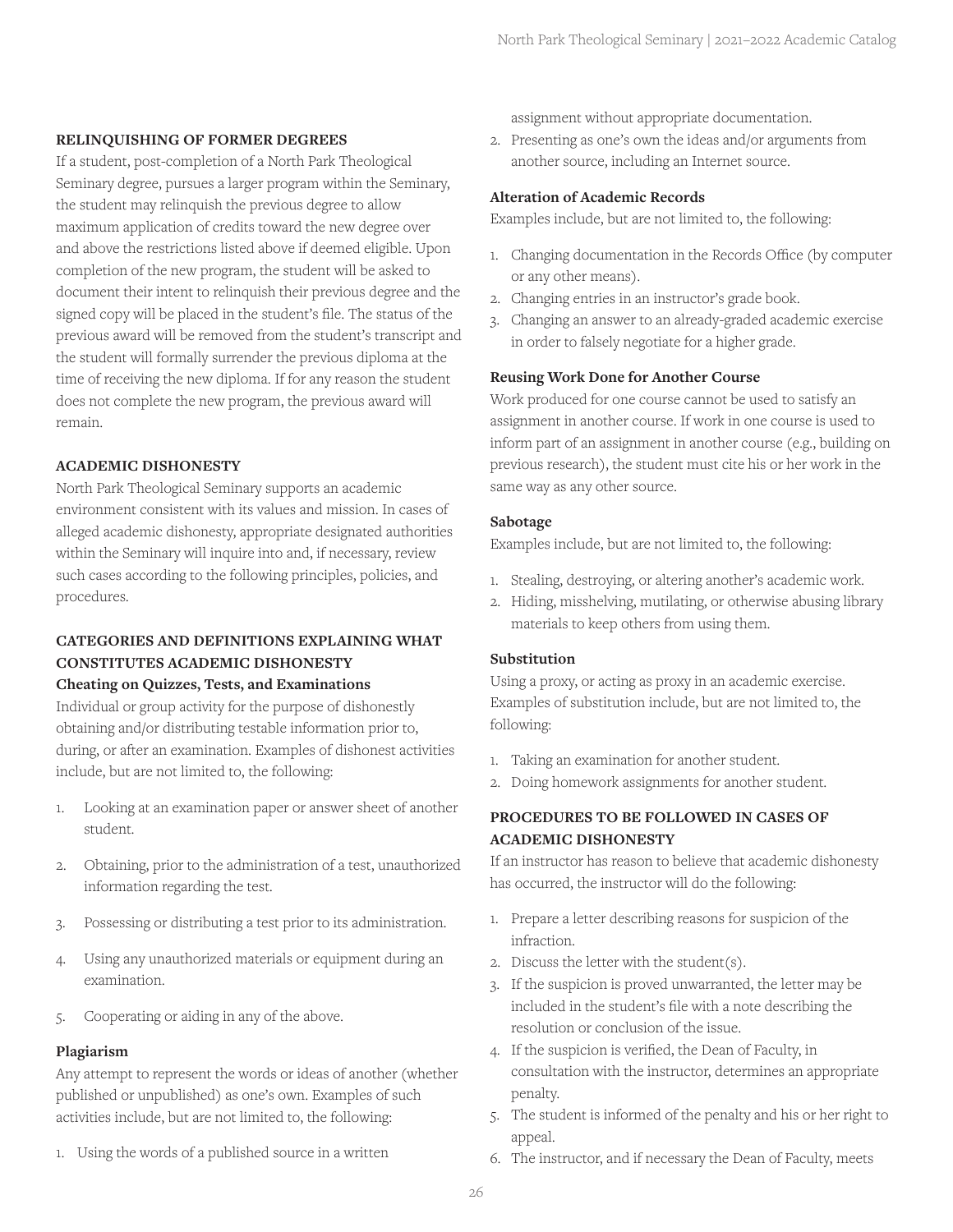with the student to discuss the penalty and any appeal. The student has the right to invite a student colleague, his or her faculty advisor or other faculty member, a staff member, or cultural representative to this meeting.

- 7. The Dean of Students will be notified of any penalty and/or remedial work.
- 8. All letters, emails, and reports generated by the various meetings will be placed in the student's file.

One or more of the following penalties may be imposed once academic dishonesty has been confirmed. Any previous infractions will be considered in the imposition of such penalties:

- 1. A failing grade on the examination, paper, or project.
- 2. A failing grade in the course.
- 3. Suspension from the Seminary for a determined period.
- 4. Expulsion from the Seminary.

The student has the right to appeal the penalty. The appeal must come within two weeks of receipt of the verdict. The student submits a letter with supporting documentation to the Dean of the Seminary. The Seminary Dean convenes a committee consisting of two faculty members appointed by the Seminary Dean from among faculty not currently teaching the student. The committee shall also include two representatives of the student's choice.

The Committee may

- 1. Reverse the finding and dismiss the penalty.
- 2. Confirm the finding and the penalty imposed. The decision of the Seminary Dean is final.

## **ACADEMIC ASSISTANCE AND RESOURCES Program Review**

After completing one third of the credit hours in their program, students may request an informal audit of their academic progress toward completion. Submit this request to Seminary Academic Services.

## **Tutors**

The Seminary offers free tutoring on a limited basis to international students and to students who need assistance with biblical languages. Students who are in need of a tutor should contact the Seminary Academic Services Office.

## **Academic Writing Workshop**

A one-day seminar is offered for academic support. Contact Seminary Academic Services for information.

## **MNST 6105 Academic Writing**

This one-credit course covers a variety of topics such as learning

styles, study habits and skills, time management, and so on. It is highly recommended to students new to graduate level study, those who have been out of school for an extended period of time, or to to those who wish to further their writing skills. Occasionally, it may be required as a condition of acceptance or in cases of academic probation.

## **GRADUATION**

## **Application for Graduation**

Graduation applications are available on the Seminary website. Students expecting to graduate must apply the semester before and by the stated due date. See the academic calendar for due dates. Graduation audits will be returned to students within three (3) weeks of the application due date.

## **Graduation Requirements**

Students are responsible for knowing the particular graduation requirements for their individual degree programs. All the following conditions must be met before the board of directors will recommend the candidate for a degree:

- 1. Complete the required semester hours of academic course work.
- 2. Complete all field education and/or thesis requirements.
- 3. Complete the residency requirement for their specific degree
- 4. Achieve the minimum cumulative GPA for their degree program. No grade under a C- will be counted toward the degree.
- 5. Complete all Vocational and Spiritual Formation for Leadership evaluations and receive approval by faculty vote.
- 6. Complete all courses with a grade of Incomplete. No outstanding incomplete grades are permitted later than week seven of the term in which the student plans to graduate.
- 7. The candidate may participate in May commencement if there is an agreement with the Office of Contextual and Lifelong Learning that field education requirements will be completed by the following August. The August date will appear on the student's diploma.
- 8. Pay in full all accounts and fees for the Seminary.

## **Commencement**

The Seminary holds one commencement ceremony in May. Students who complete their studies in December have the option to participate in the Commencement ceremony with the University or to return to campus for the Seminary May Commencement. Students who graduate in December, whether or not they participate in the May commencement, will have a December date on their diploma.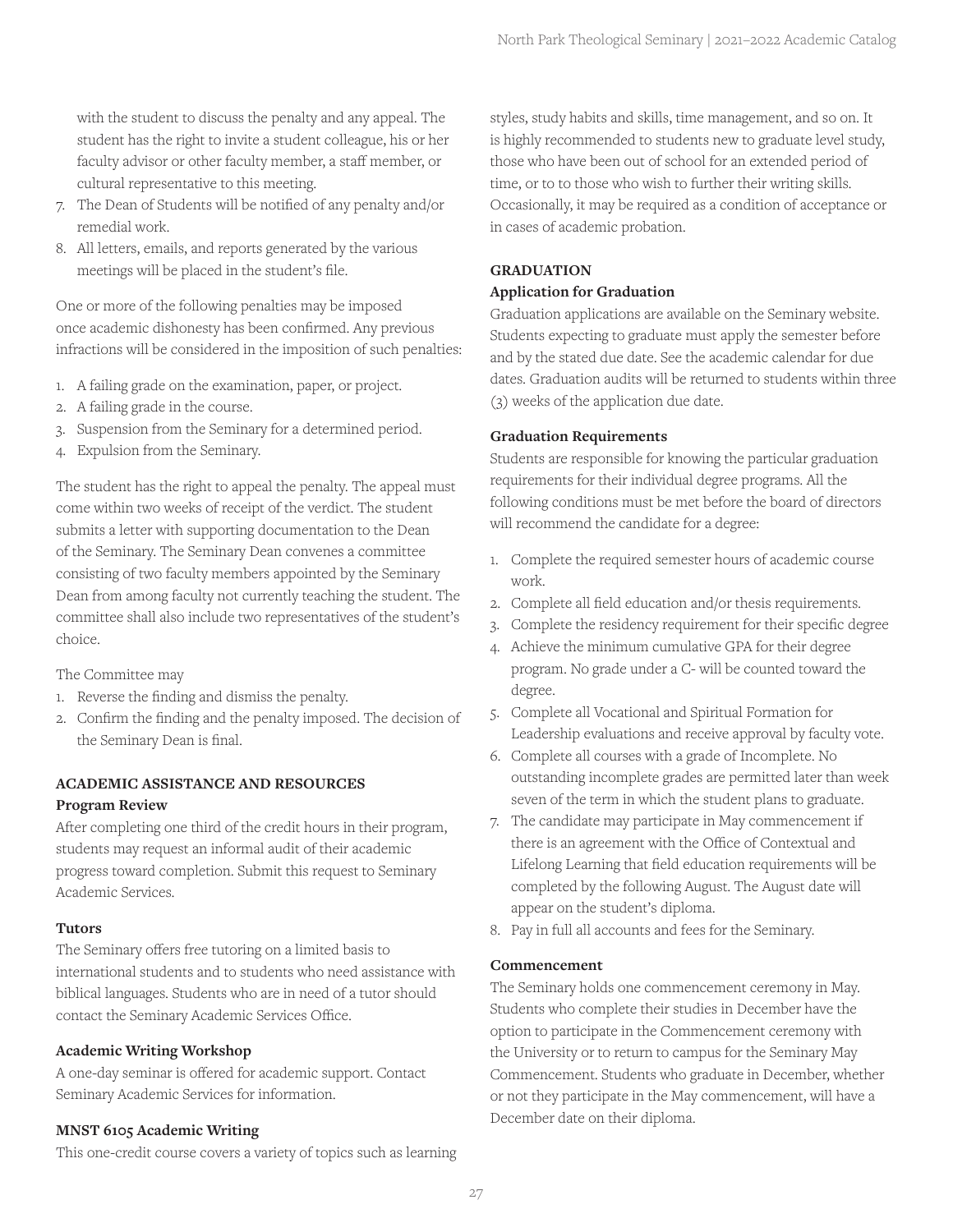## **ACADEMIC PROGRAMS**

In line with our mission, the Seminary considers each degree program holistically with academic expectations, spiritual formation, ministry practice, and inter-cultural experiences.

Our field education is multifaceted. It varies from actual internship experience in the field to a vocational discernment process to reflection modules. See each degree program for specific requirements.

## **MASTER OF ARTS IN CHRISTIAN FORMATION (MACF)**

The forty-eight (48) credit hour MACF degree (plus seven credit hours of field education) focuses on Christian formation against a backdrop of selected foundational subjects and Christian Formation/Ministry electives. The MACF is designed to equip men and women for leadership in positions related to Christian formation in congregations. It may lead to Ordination to Word and Service in the Evangelical Covenant Church. Learning outcomes for the degree include the following:

- Interpret Scripture with historical and theological integrity in relation to Christian formation.
- Convey the Christian tradition for appropriation in the life and mission of the Church.
- Articulate the significance for ministry of educational, organizational, and spiritual models and theories of Christian formation.
- Demonstrate a theologically grounded ministerial identity and growing capacity to integrate it with the ministry of Christian formation.
- Engage diversity and exhibit growth towards intercultural competence for ministry reflective of God's global redemptive work.

## **DEGREE REQUIREMENTS**

The Master of Arts in Christian Formation degree is awarded to students who:

- 1. Complete all Vocational and Spiritual Formation for Leadership evaluations and receive approval by faculty vote.
- 2. Complete the required 48 semester hours of academic course work, plus 7 field education credit hours.
- 3. Maintain a grade point average of 2.5. No grade under C- shall be counted toward the degree.
- 4. Exemplify a quality of life and commitment suitable for ministry.
- 5. Rectify all incomplete grades no later than week seven of the semester in which they plan to graduate.
- 6. Fulfill all financial obligations to the Seminary.
- 7. Complete the degree program within seven (7) years from the time of matriculation.

## **Bible | 12 credit hours**

BIBL 5210 Old Testament 1: Pentateuch and Interpretation BIBL 5220 Old Testament 2: Prophets and Preaching Legacy OR

BIBL 5230 Old Testament 3: Wisdom and Israel's Praise BIBL 5240 New Testament 1: The Texts and Their World BIBL 5250 New Testament 2: The Texts and Their Theology

## **History | 3 credit hours**

HSTY 5210 Christian History 1: The Early Church to the Early Reformation (1-16c)

## **Theology | 3 credit hours**

THEO 5110 Christian Theology

## **Spiritual Formation | 3 credit hours**

SPFM 5201 Journey: The Story of Our Lives SPFM 5211 Intercultural Spirituality: Praying Together SPFM Spiritual Formation Elective

## **Foundations in Christian Ministry | 9 credit hours**

CEDF 5100 Christian Education and Formation in the Church MNST 5108 Ministry Identity and Practice THEO 5120 Christian Worship

## **CEDF and MNST Electives | 9 credit hours**

*Students must take a combination of Christian Education and Formation and Ministry courses with at least one three credit course from each field.*

## **Cultural Diversity Elective | 3 credit hours**

*Student selects one course from the following:* BIBL 6290 Intercultural Readings of the Bible MNST 5110 Religions and Cultures MNST 6125 Issues of Christian Faith in the Americas MNST 6130 The Gospel in Asian Context MNST 6135 Experiencing African Christianity MNST 6140 Experiencing Global Christianity MNST 6151 Cultural Dimensions of Mission MNST 6152 Rethinking Mission: Lessons From Christian Art, History & Practice MNST 6352 Journey to Mosaic MNST 6401 Sankofa: Racial Righteousness and Reconciliation THEO 5140 Advanced Seminar in Theology: Black Faith Matters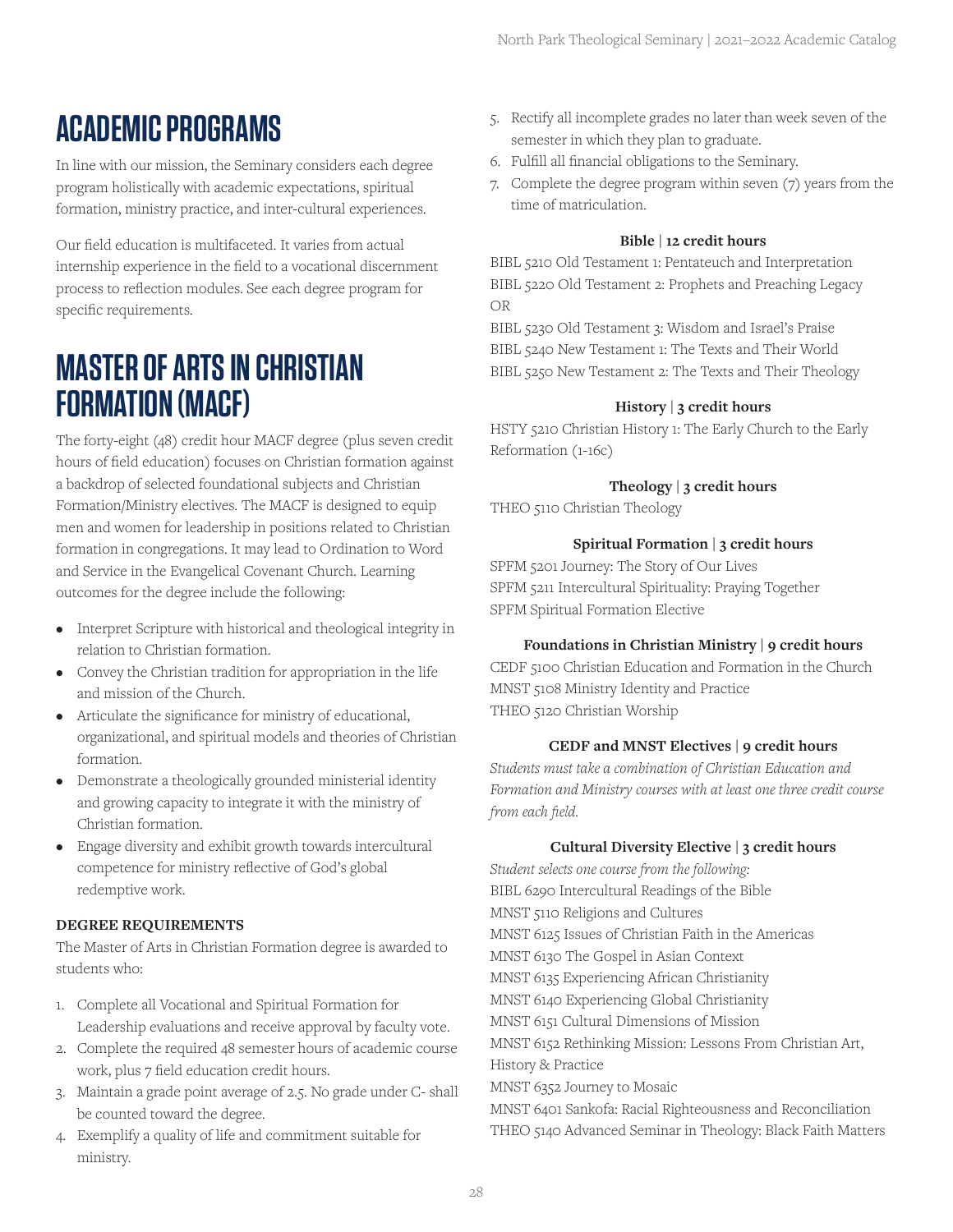*On occasion, a 7190 Topics course which is not offered on a regular basis will fulfill an area requirement.*

## **Denominational Elective | 3 credit hours**

*Students seeking ECC ordination are encouraged to take HSTY 6300 History and Theology of the Covenant Church (3 credit hours). Students from a denomination other than the Evangelical Covenant Church may take a course in their home denomination's history, theology, and polity. Such courses may be taken through cross-registration at another school in the Association of Chicago Theological Schools, or as an independent study with North Park faculty. Students not seeking ordination in any denomination may substitute any class by petition.*

## **General Elective | 3 credit hours Total Credit Hours for the Degree | 48 credit hours**

Students are required to take 17 credit hours in residence at the main campus. Students are recommended for graduation when all requirements are fulfilled for the degree.

## **FIELD EDUCATION**

Field education may be completed prior to, during, or post course completion for the MACF degree. The experiences designated as field education will be awarded seven (7) credit hours in addition to the forty- eight (48) credit hours required for the MACF degree.

- FLDC 5300 Vocational Excellence 1 credit hour toward field education requirements
- FLDC 7310 Internship Residency 4 credit hours toward field education requirements
- FLDC 7315 Cultural Competency Module 1 credit hour toward field education requirements
- FLDC 7318 Theological Reflection Module 1 credit hour toward field education requirements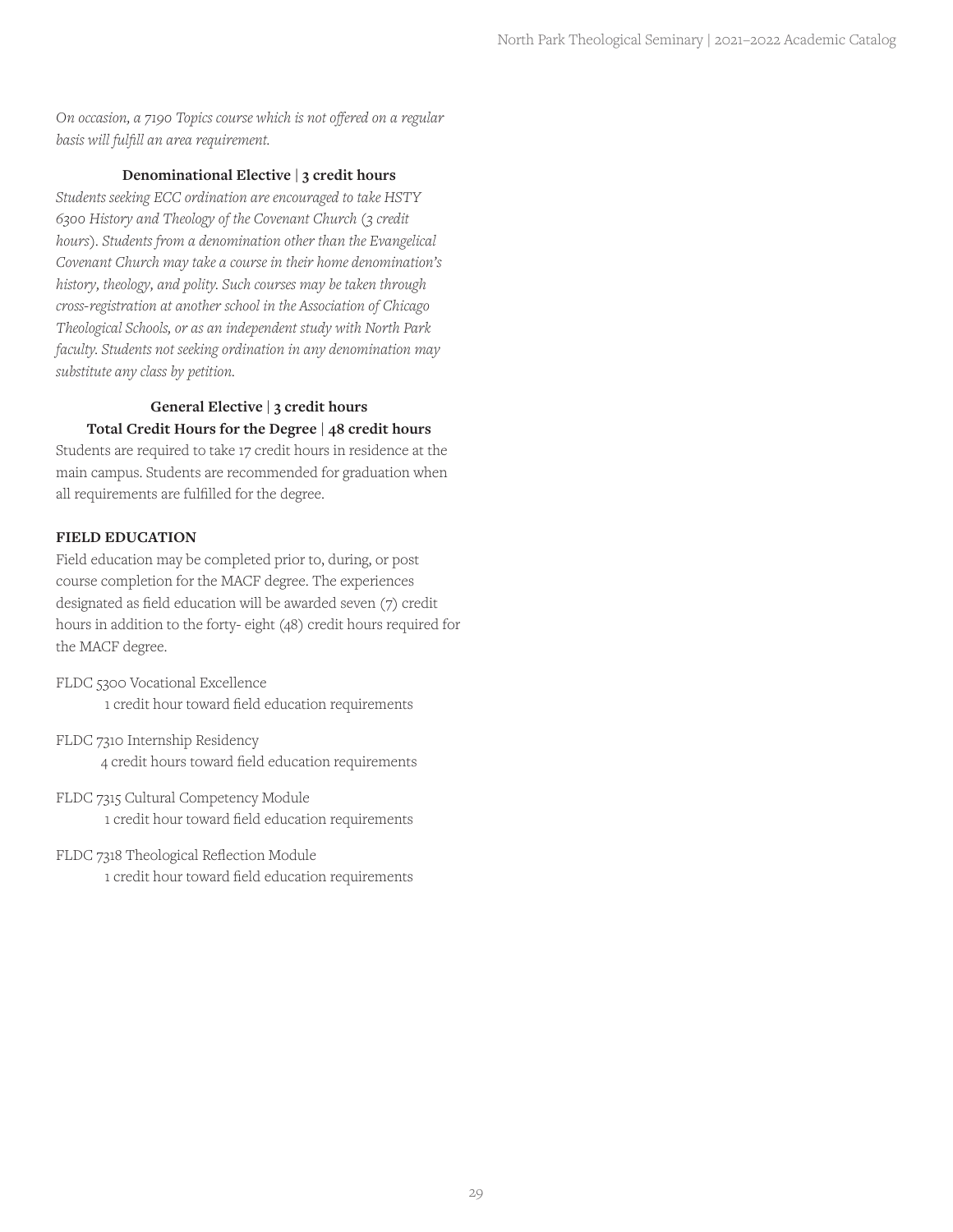## **MASTER OF ARTS IN CHRISTIAN MINISTRY (MACM)**

The thirty-six credit hour MACM degree (plus three credit hours of field education) is for lay leaders and church staff personnel interested in graduate theological training. The MACM is designed to enhance ministry in a variety of vocations. It is the most flexible degree option offering courses in core disciplines and opportunities for reflection on experience and one's vocational direction. Participants are expected to be in ministry at the time of application and throughout the program. While internship is not a requirement of the MACM, students are required to participate in three, one credit field education modules. Learning outcomes for participation in the program include the following:

- Interpret Scripture with historical and theological integrity in relation to one's ministry.
- Convey the Christian tradition for appropriation in ministry settings.
- Articulate a theology of ministry that informs and finds expression in one's vocation, whether lay or ordained.
- Demonstrate a growing and theologically grounded sense of vocational identity in God's mission.
- Engage diversity and exhibit growth towards inter-cultural competence for ministry reflective of God's global redemptive work.

## **DEGREE REQUIREMENTS**

The Master of Arts in Christian Ministry degree is awarded to students who:

- 1. Complete all Vocational and Spiritual Formation for Leadership evaluations and receive approval by faculty vote.
- 2. Complete the required 36 semester hours of academic course work, plus 3 field education credit hours.
- 3. Maintain a grade point average of 2.5. No grade under C- shall be counted toward the degree.
- 4. Exemplify a quality of life and commitment suitable for ministry.
- 5. Rectify all incomplete grades no later than week seven of the semester in which they plan to graduate.
- 6. Fulfill all financial obligations to the Seminary.
- 7. Complete the degree program within seven (7) years from the time of matriculation.

## **Bible | 6 credit hours**

BIBL 5210 Old Testament 1: Pentateuch and Interpretation BIBL 5240 New Testament 1: The Texts and Their World

## **History 3 credit hours**

HSTY 5210 Christian History 1: The Early Church to the Early Reformation (1-16c)

## **Theology | 3 credit hours**

THEO 5110 Christian Theology

## **Spiritual Formation | 3 credit hours**

SPFM 5201 Journey: The Story of Our Lives SPFM 5211 Intercultural Spirituality: Praying Together SPFM Spiritual Formation Elective

## **Foundations in Christian Ministry | 6 credit hours**

MNST 5108 Ministry Identity and Practice MNST 5130 Leading and Teaching in Ministry

## **CEDF and MNST Electives | 6 credit hours**

*Students must take a combination of Christian Education and Formation and Ministry courses with at least one three credit course from each field.*

## **Cultural Diversity Elective | 3 credit hours**

*Student selects one course from the following:* BIBL 6290 Intercultural Readings of the Bible MNST 5110 Religions and Cultures MNST 6125 Issues of Christian Faith in the Americas MNST 6130 The Gospel in Asian Context MNST 6135 Experiencing African Christianity MNST 6140 Experiencing Global Christianity MNST 6151 Cultural Dimensions of Mission MNST 6152 Rethinking Mission: Lessons From Christian Art, History & Practice MNST 6352 Journey to Mosaic MNST 6401 Sankofa: Racial Righteousness and Reconciliation THEO 5140 Advanced Seminar in Theology: Black Faith Matters

*On occasion, a 7190 Topics course which is not offered on a regular basis will fulfill an area requirement.*

## **General Elective | 6 credit hours Total Credit Hours for the Degree | 36 credit hours**

Students are required to take 13 credit hours in residence at the main campus. Students are recommended for graduation when all requirements are fulfilled for the degree.

#### **FIELD EDUCATION**

The experiences designated as field education will be awarded three (3) credit hours in addition to the 36 credit hours required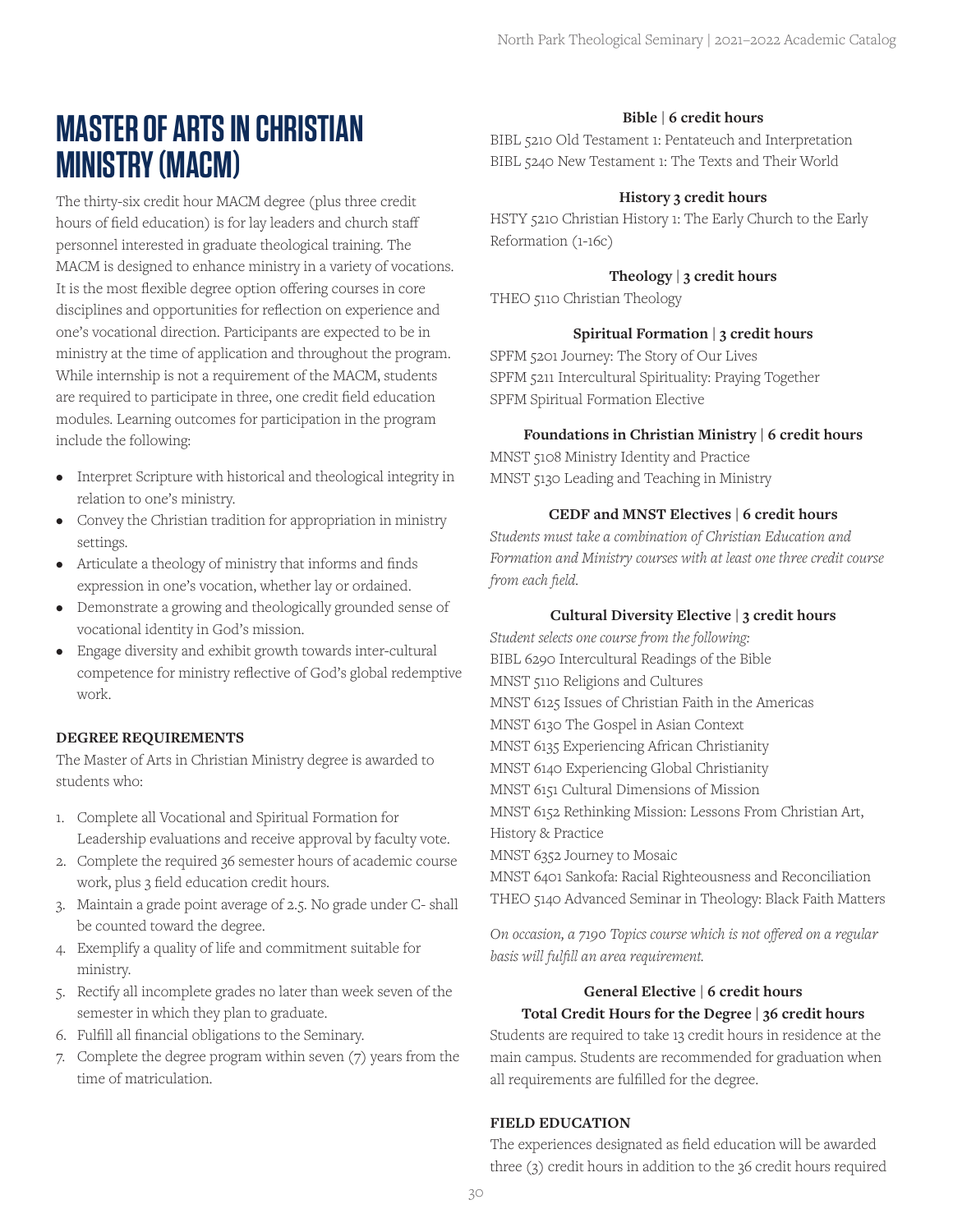for the MACM degree.

FLDC 5300 Vocational Excellence

1 credit hour toward field education requirements

FLDC 7315 Cultural Competency Module

1 credit hour toward field education requirements

FLDC 7318 Theological Reflection Module

1 credit hour toward field education requirements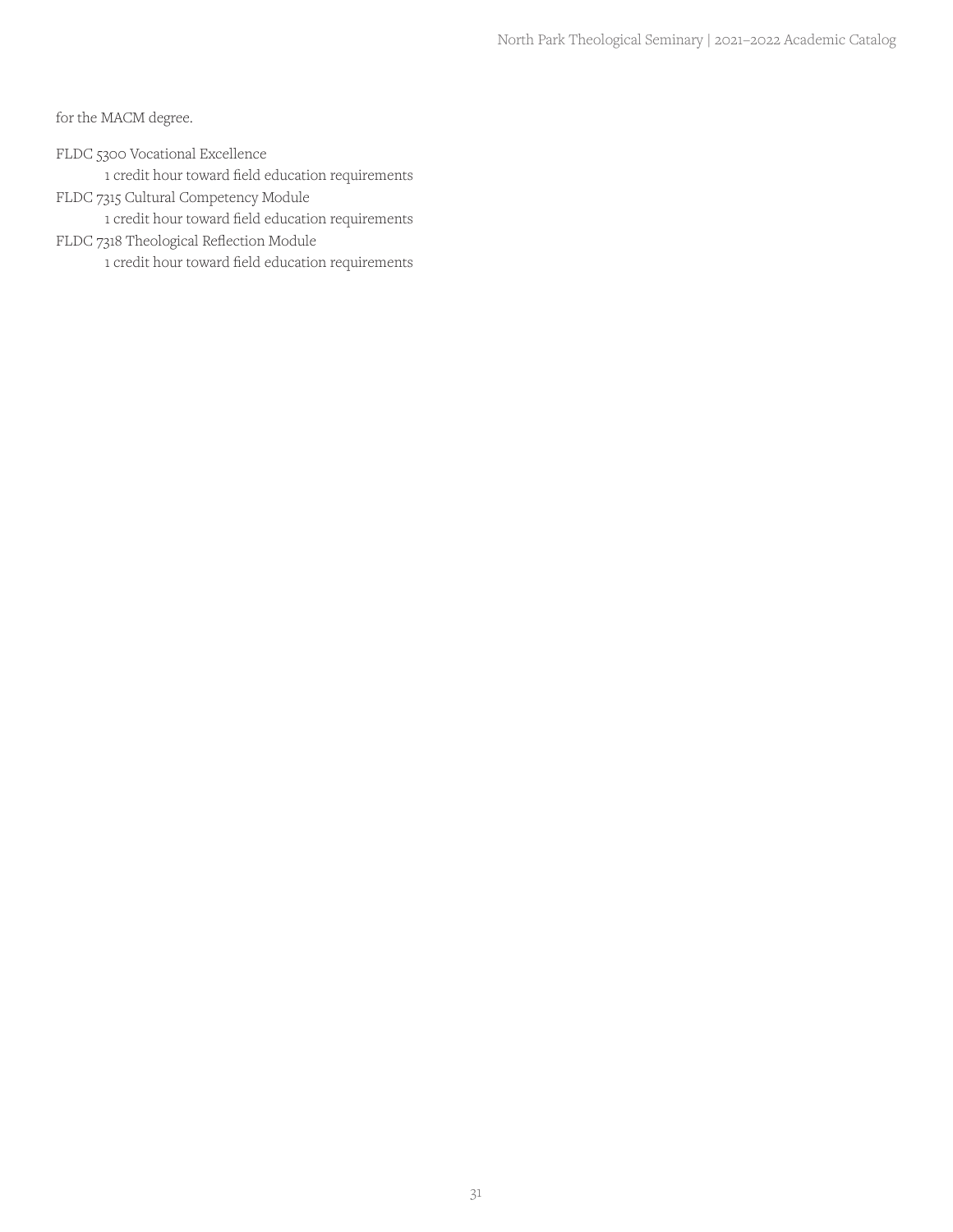## **MASTER OF DIVINITY (MDIV)**

The seventy-nine credit hour MDiv degree (plus eleven credit hours of field education) is designed primarily to equip parish pastors, but also those seeking service credit hours in specialized ministries such as teaching, counseling, and various kinds of chaplaincy. The MDiv may lead to Ordination to Word and Sacrament in the Evangelical Covenant Church. Learning outcomes for the Master of Divinity include the following:

- Interpret Scripture with historical and theological integrity for diverse churches, communities, and contexts.
- Interpret the Christian historical and theological tradition for appropriation in the life and mission of the Church.
- Demonstrate a theology and practice of worship that integrates word and sacrament, and attends to its historical and cultural expressions.
- Embody a ministerial identity committed to caring for the spiritual formation of the self, individuals, and communities.
- Demonstrate vision and growing capacity to excel in leadership for God's mission.
- Communicates the whole gospel of Jesus Christ in contextually appropriate and effective ways.
- Engage diversity and exhibit growth towards inter-cultural competence for ministry reflective of God's global redemptive work.

## **DEGREE REQUIREMENTS**

The Master of Divinity degree is awarded to students who:

- 1. Complete all Vocational and Spiritual Formation for Leadership evaluations and receive approval by faculty vote.
- 2. Complete the required 79 semester hours of academic course work, plus 11 field education credit hours.
- 3. Maintain a grade point average of 2.5. No grade under C- shall be counted toward the degree.
- 4. Exemplify a quality of life and commitment suitable for ministry.
- 5. Rectify all incomplete grades no later than week seven of the semester in which they plan to graduate.
- 6. Fulfill all financial obligations to the Seminary.
- 7. Complete the degree program within seven (7) years from the time of matriculation.

## **Biblical Languages**

Six semester hours of New Testament Greek (1 and 2) are required for MDiv programs in addition to a three semester hour Greek exegesis course. Though not required, Hebrew 1 and 2 are highly recommended as elective options. Before enrolling in Greek Exegesis for Preaching and Teaching, anyone who has

not had a passing grade in two terms of New Testament Greek language within one year must pass a proficiency exam.

## **Bible | 24 credit hours**

BIBL 5109 Greek 1

BIBL 5110 Greek 2

BIBL 5111 Greek Exegesis for Preaching and Teaching BIBL 5210 Old Testament 1: Pentateuch and Interpretation BIBL 5220 Old Testament 2: Prophets and Preaching Legacy BIBL 5230 Old Testament 3: Wisdom and Israel's Praise BIBL 5240 New Testament 1: The Texts and Their World BIBL 5250 New Testament 2: The Texts and Their Theology

## **History | 9 credit hours**

HSTY 5210 Christian History 1: The Early Church to the Early Reformation (1-16c) HSTY 5220 Christian History 2: Global Christianity (17-21c) HSTY 5230 Christian History 3: North American Christianity

## **Theology | 12 credit hours**

THEO 5110 Christian Theology THEO 5120 Christian Worship THEO 5130 Christian Ethics THEO 5140 Advanced Seminar in Theology

## **Spiritual Formation | 4 credit hours**

SPFM 5201 Journey: The Story of Our Lives SPFM 5211 Intercultural Spirituality: Praying Together SPFM Spiritual Formation Elective SPFM Spiritual Formation Elective

## **Ministry | 15 credit hours**

MNST 5110 Religions and Cultures MNST 5115 Preaching the Word MNST 5120 Gospel Communication in Context MNST 5125 Introduction to Pastoral Care and Counseling MNST 5130 Leading and Teaching in Ministry

## **Cultural Diversity Elective | 3 credit hours**

*Student selects one course from the following:* BIBL 6290 Intercultural Readings of the Bible MNST 6125 Issues of Christian Faith in the Americas MNST 6130 The Gospel in Asian Context MNST 6135 Experiencing African Christianity MNST 6140 Experiencing Global Christianity MNST 6151 Cultural Dimensions of Mission MNST 6152 Rethinking Mission: Lessons From Christian Art, History & Practice MNST 6352 Journey to Mosaic MNST 6401 Sankofa: Racial Righteousness and Reconciliation *On occasion, a 7190 Topics course which is not offered on a regular*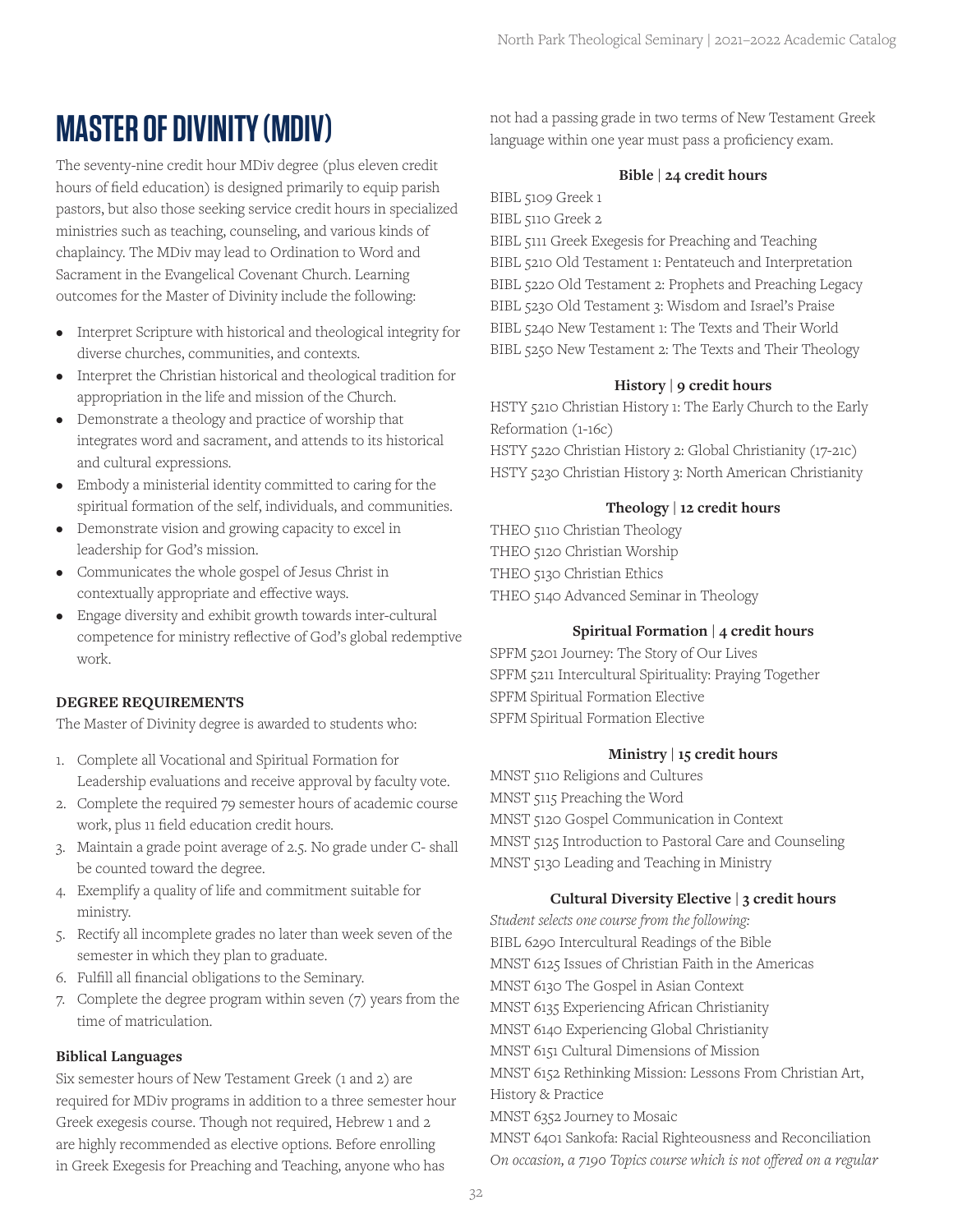*basis will fulfill an area requirement.*

#### **Denominational Elective | 3 credit hours**

*Students seeking ECC ordination are encouraged to take HSTY 6300 History and Theology of the Covenant Church (3 credit hours). Students from a denomination other than the Evangelical Covenant Church may take a course in their home denomination's history, theology, and polity. Such courses may be taken through cross-registration at another school in the Association of Chicago Theological Schools, or as an independent study with North Park faculty. Students not seeking ordination in any denomination may substitute any class by petition.*

## **General Elective | 9 credit hours Total Credit Hours for the Degree | 79 credit hours**

Students are required to take 27 credit hours in residence at the main campus. Students are recommended for graduation when all requirements are fulfilled for the degree.

#### **FIELD EDUCATION**

Field education may be completed prior to, during, or post course completion for the MDiv degree. The experiences designated as field education will be awarded eleven (11) credit hours in addition to the ninety-two (92) credit hours required for the MDiv degree.

FLDC 5300 Vocational Excellence

1 credit hour toward field education requirements FLDC 7310 Internship Residency

8 credit hours toward field education requirements FLDC 7315 Cultural Competency Module

1 credit hour toward field education requirements FLDC 7316 Clinical Pastoral Education

0 credit hours toward field education requirements

FLDC 7318 Theological Reflection Module

1 credit hour toward field education requirements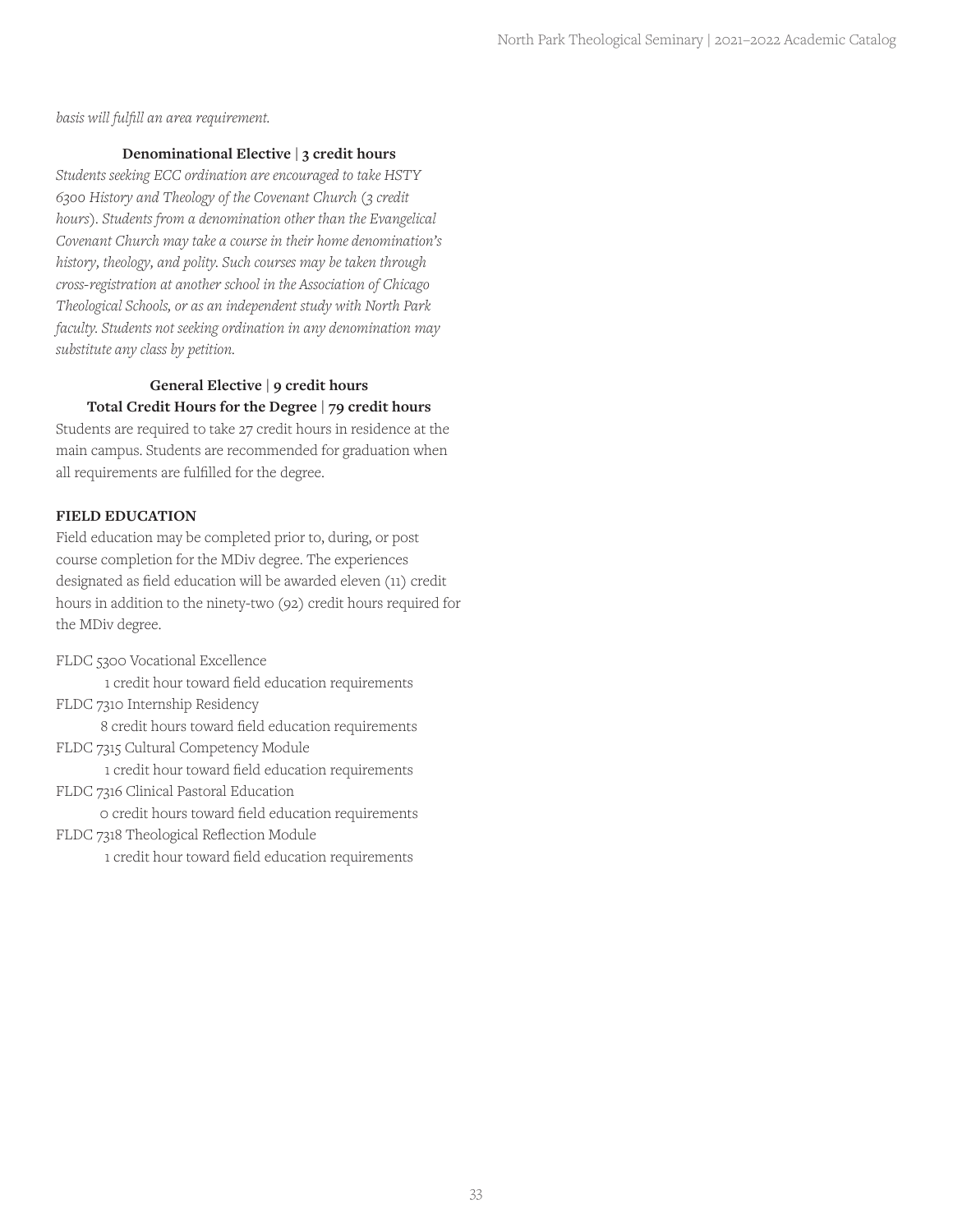## **MASTER OF ARTS IN THEOLOGICAL STUDIES (MATS)**

The sixty credit hour MATS (plus two credit hours of field education) is designed for those whose primary focus is graduate theological studies rather than ministerial studies. Two one credit field education modules are required—the Cultural Competency Module and Vocational Excellence. Learning outcomes for the MATS include the following:

- Interpret Scripture with historical and theological integrity for diverse communities and contexts.
- Interpret the Christian historical and theological tradition for appropriation in the life and mission of the church.
- Demonstrate research competency including analyzing sources, building bibliographies, constructing arguments, and other skills appropriate to area of concentration.
- Embody a vocational identity that incorporates one's gifts in scholarship.
- Demonstrate master's level expertise within an area of major concentration.
- Communicate effectively through spoken and written media, engaging in critical, respectful dialogue with others.
- Engage diversity and exhibit growth towards inter-cultural competence reflective of God's global redemptive work.

## **DEGREE REQUIREMENTS**

The Master of Arts in Theological Studies degree is awarded to students who:

- 1. Complete all Vocational and Spiritual Formation for Leadership evaluations and receive approval by faculty vote.
- 2. Complete the required 60 semester hours of academic course work, plus 2 field education credit hours.
- 3. Maintain a grade point average of 2.5. No grade under C- shall be counted toward the degree.
- 4. Complete a declared area of concentration with a minimum of nine semester hours beyond the core requirement.
- 5. Successfully complete a thesis with an oral defense completed in the final semester of studies.
- 6. Rectify all incomplete grades no later than week seven of the semester in which they plan to graduate.
- 7. Fulfill all financial obligations to the Seminary.
- 8. Complete the degree program within seven (7) years from the time of matriculation.

#### **FIELD OF CONCENTRATION**

MATS students declare a field of major concentration by the beginning of the second semester. Fields of concentration include Old Testament, New Testament, Church History,

Theology/Ethics, and Cross-Cultural Ministry. Students may petition the Academic Cabinet for permission to declare a field of concentration not listed. The student fulfills the concentration requirement by taking nine hours in the chosen field. Required core classes may not count toward the nine-hour concentration.

#### **Concentration in Old Testament Language Requirement**

This field of concentration requires working knowledge of biblical Hebrew. Students may demonstrate adequate proficiency in Hebrew by completing six semester hours of Hebrew at NPTS, or by passing a language proficiency exam administered by the biblical faculty. Language requirements are prerequisite to the 60-hour MATS. .

## **Concentration in New Testament Language Requirement**

This field of concentration requires working knowledge of biblical Greek. Students may demonstrate adequate proficiency in Greek by completing 6 semester hours of Greek at NPTS, or by passing a language proficiency exam administered by the biblical faculty. Language requirements are prerequisite to the 60-hour MATS. All MATS students concentrating in New Testament must also complete New Testament Greek Exegesis.

#### **MATS Thesis Requirement**

During the second year of studies, MATS students register for three credit hours of thesis research each semester through the Seminary Academic Services Office. Students are charged the Thesis Fee in addition to tuition at registration. The topic of the thesis must relate to the student's field of major concentration. The topic is chosen in consultation with the director of the MATS degree program, who then assigns a thesis advisor to the MATS student. The thesis must be submitted by the beginning of the eighth week of the final semester. An oral defense of the thesis before a faculty committee must occur no later than week twelve of the final semester. Full thesis guidelines will be distributed by the director of the MATS degree program. Successful defense of the thesis is required for completion of the MATS with thesis option. The grading scale for theses is high pass, pass, or fail. Students are invited, though not required, to participate in a campus-wide event in which they may present their thesis work to the community.

#### **Bible | 15 credit hours**

BIBL 5210 Old Testament 1: Pentateuch and Interpretation BIBL 5220 Old Testament 2: Prophets and Preaching Legacy BIBL 5230 Old Testament 3: Wisdom and Israel's Praise BIBL 5240 New Testament 1: The Texts and Their World BIBL 5250 New Testament 2: The Texts and Their Theology

#### **History | 9 credit hours**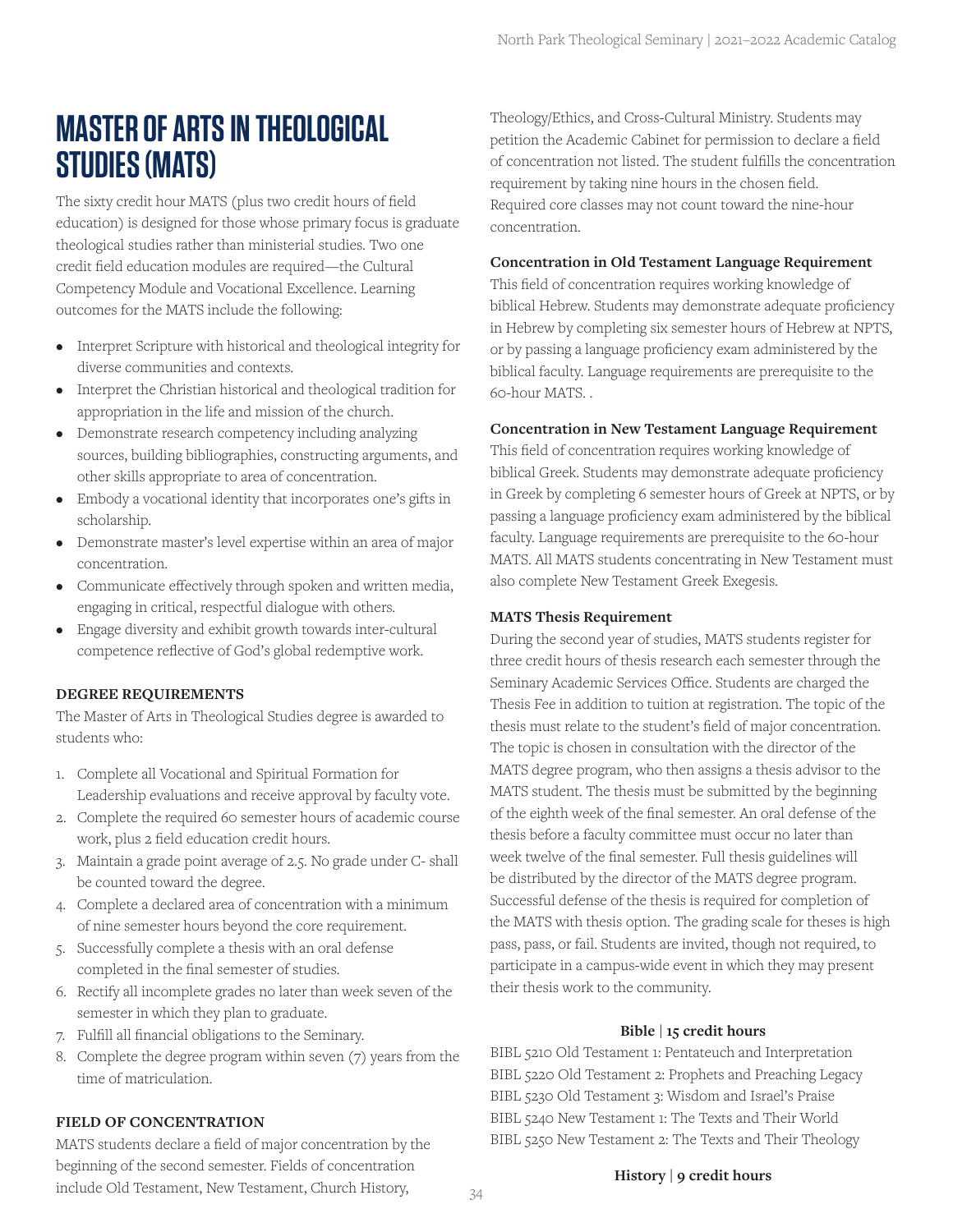HSTY 5210 Christian History 1: The Early Church to the Early Reformation (1-16c) HSTY 5220 Christian History 2: Global Christianity (17-21c) HSTY 5230 Christian History 3: North American Christianity

## **Theology | 12 credit hours**

THEO 5102 Research Methods THEO 5110 Christian Theology THEO 5130 Christian Ethics THEO 5140 Advanced Seminar in Theology

## **Spiritual Formation | 3 credit hours**

SPFM 5201 Journey: The Story of Our Lives SPFM 5211 Intercultural Spirituality: Praying Together SPFM Spiritual Formation Elective

#### **Communication Skills Elective | 3 credit hours**

*Student selects one course from the following:* BIBL 6220 Biblical Preaching MNST 5115 Preaching the Word MNST 5120 Gospel Communication in Context *On occasion, a 7190 Topics course which is not offered on a regular basis will fulfill an area requirement.*

#### **Cultural Diversity Elective | 3 credit hours**

| Student selects one course from the following: |                                     |  |
|------------------------------------------------|-------------------------------------|--|
| <b>BIBL 6290</b>                               | Intercultural Readings of the Bible |  |
| <b>MNST 5110</b>                               | Religions and Cultures              |  |
| <b>MNST 6125</b>                               | Issues of Christian Faith in        |  |
|                                                | the Americas                        |  |
| MNST 6130                                      | The Gospel in Asian Context         |  |
| <b>MNST 6135</b>                               | Experiencing African Christianity   |  |
| <b>MNST 6140</b>                               | Experiencing Global Christianity    |  |
| <b>MNST 6151</b>                               | Cultural Dimensions of Mission      |  |
| <b>MNST 6152</b>                               | Rethinking Mission: Lessons From    |  |
|                                                | Christian Art, History & Practice   |  |
| <b>MNST 6352</b>                               | Journey to Mosaic                   |  |
| MNST 6401                                      | Sankofa: Racial Righteousness       |  |
|                                                | and Reconciliation                  |  |

*On occasion, a 7190 Topics course which is not offered on a regular basis will fulfill an area requirement.*

## **Concentration Electives | 9 credit hours Thesis | 6 credit hours**

## Total Credit Hours for the Degree 60 credit hours

Students are recommended for graduation when all requirements are fulfilled for the degree.

## **FIELD EDUCATION**

The experiences designated as field education will be awarded two (2) credit hours in addition to the sixty (60) credit hours

required for the MATS degree.

FLDC 5300 Vocational Excellence

1 credit hour toward field education requirements

FLDC 7315 Cultural Competency Module 1 credit hour toward field education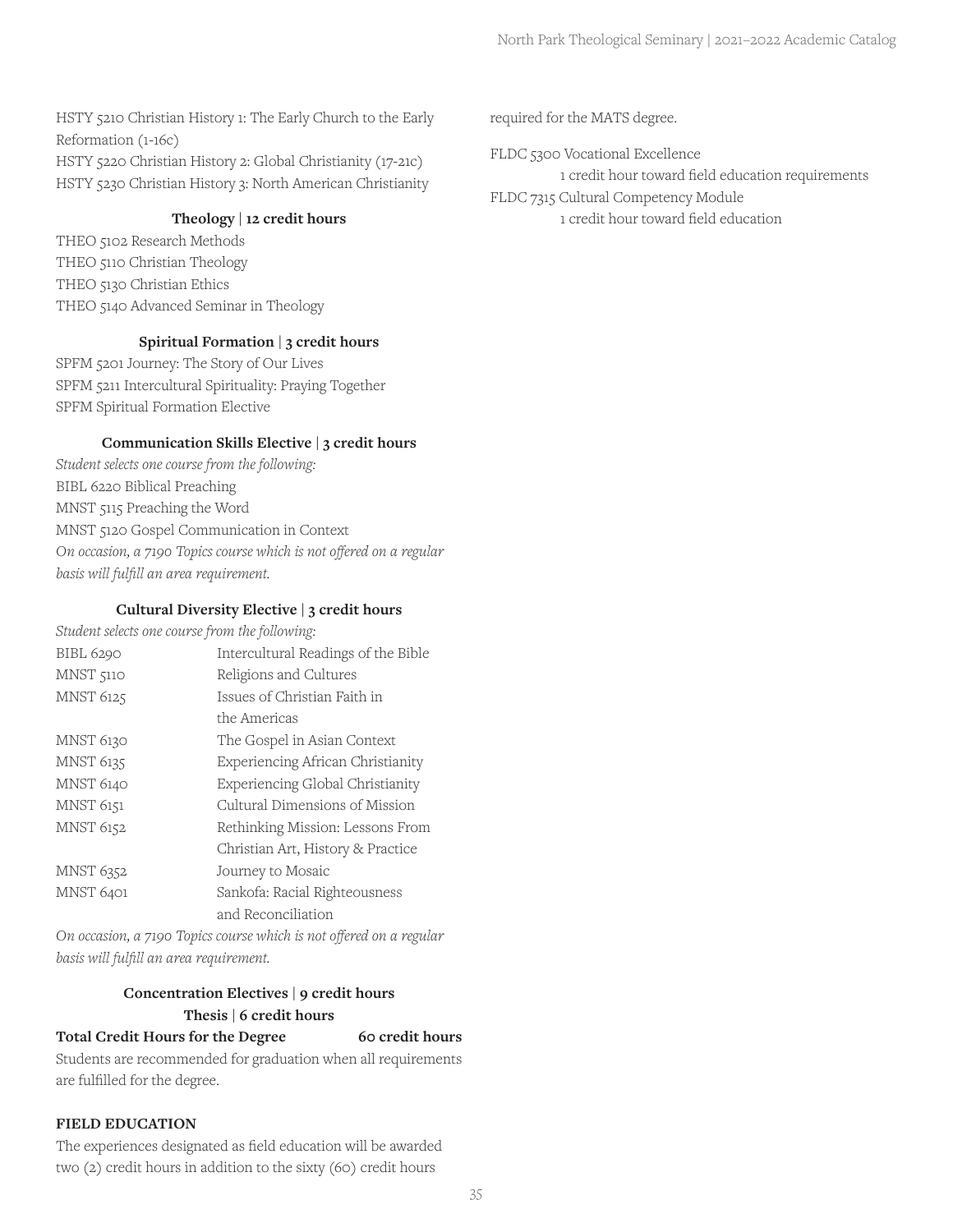## **DUAL DEGREES**

Students may apply for enrollment in programs that will allow them to receive both a Seminary degree and a master's degree from the School of Business and Nonprofit Management at North Park University. Dual degree programs recognize the need for administration and management skills in the church and other ministries and envision business and nonprofit sectors as mission fields requiring theological training. The dual degree programs strive to equip both communities of students.

Seminary degrees that are part of the dual degree program are the Master of Divinity (MDiv), the Master of Arts in Christian Formation (MACF) and the Master of Arts in Christian Ministry (MACM). The School of Business and Nonprofit Management degrees are the Master of Business Administration (MBA) and the Master of Nonprofit Administration (MNA). The MDiv and the MACF may lead to ordination in the ECC. The MACM is designed typically for lay leaders and staff members in multiple staff churches, but as part of a dual degree program may lead to ordination in the ECC.

## **DUAL DEGREE PROGRAM PAIRINGS**

MACF with MBA or MNA MACM with MBA or MNA MDiv with MBA or MNA

## **INTEGRATIVE LEARNING EXPERIENCES**

All dual degree students are required to take two, two-credit hour integrative courses. Integrative courses will be taken in two different semesters and will incorporate a variety of learning experiences (e.g., simulations, case studies, mentored practice in specific skill areas, workshop through the Axelson Center, professional evaluation accompanied by an action plan designed by the participant, participant observation). The courses are to foster interdisciplinary engagement around issues such as the following:

- Personal and spiritual life of the leader
- Investment in the holistic development of others
- Christian perspectives on organizational functioning in a global reality
- Encouragement of Christian stewardship (financially and other) and engaging the generosity of donors for kingdom concerns

Integrative Course I

INTG 5010 The Life of the Leader: Making an Impact (2 credit hours)

Through a variety of learning experiences, students engage

issues that affect leadership in ministry, nonprofit and for profit contexts.

Integrative Course II

INTG 5020 Leading the Transformational Organization: Generating Mission Movements (2 credit hours)

Through a variety of learning experiences, students bring biblical and theological principles to bear on their work nonprofit and for profit contexts.

## **GENERAL ELECTIVES**

For dual degree students, general electives may be taken through the Seminary only, through the School of Business only, or as a combination through both Seminary and the School of Business.

## **FIELD EDUCATION FOR DUAL DEGREES**

See program descriptions for field education requirements. For dual degree programs requiring FLDC 7310 Internship Residency, students will complete a portion of their internship experience in a conventional ministry setting and at least one credit hour in a non-profit organization (if MNA) or a for-profit business (if MBA).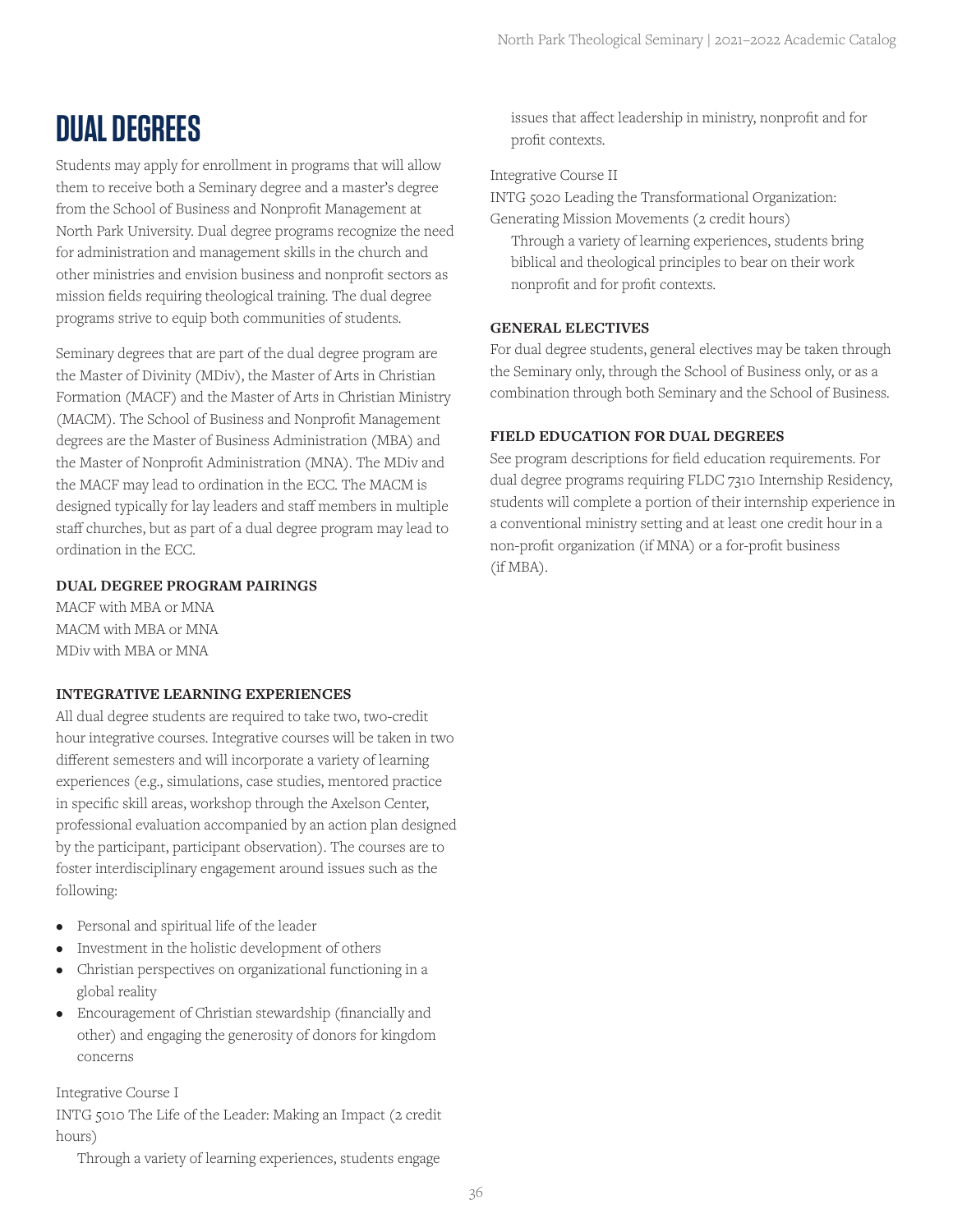## **MASTER OF ARTS IN CHRISTIAN FORMATION DUAL DEGREES**

The sixty-nine credit hour MACF dual degrees (plus seven credit hours of field education) are designed to equip men and women for leadership in positions related to Christian formation in congregations and business and nonprofit organizations in an increasingly globalized world. It may lead to Ordination to Word and Service in the Evangelical Covenant Church. Anticipated outcomes for the MACF can be found on the Master of Christian Formation catalog page.

## **DEGREE REQUIREMENTS**

The Master of Arts in Christian Formation/Master of Business Administration or Nonprofit Administration degree is awarded to students who:

- 1. Complete all Vocational and Spiritual Formation for Leadership evaluations and receive approval by faculty vote.
- 2. Complete the required 69 semester hours of academic course work, plus 8 field education credit hours.
- 3. Maintain a grade point average of 2.5. No grade under C- shall be counted toward the degree.
- 4. Exemplify a quality of life and commitment suitable for ministry.
- 5. Rectify all incomplete grades no later than week seven of the semester in which they plan to graduate.
- 6. Fulfill all financial obligations to the Seminary.
- 7. Complete the degree program within seven (7) years from the time of matriculation.

## **MASTER OF ARTS IN CHRISTIAN FORMATION AND MASTER OF BUSINESS ADMINISTRATION (MACF/MBA)**

#### **Bible | 12 credit hours**

BIBL 5210 Old Testament 1: Pentateuch and Interpretation BIBL 5220 Old Testament 2: Prophets and Preaching Legacy OR

BIBL 5230 Old Testament 3: Wisdom and Israel's Praise BIBL 5240 New Testament 1: The Texts and Their World BIBL 5250 New Testament 2: The Texts and Their Theology

#### **History | 3 credit hours**

HSTY 5210 Christian History 1: The Early Church to the Early Reformation (1-16c)

#### **Theology | 3 credit hours**

THEO 5110 Christian Theology

**Spiritual Formation | 3 credit hours** 

SPFM 5201 Journey: The Story of Our Lives

SPFM 5211 Intercultural Spirituality: Praying Together SPFM Spiritual Formation Elective

#### **Foundations in Christian Ministry | 9 credit hours**

CEDF 5100 Christian Education and Formation in the Church MNST 5108 Ministry Identity and Practice THEO 5120 Christian Worship

## **Cultural Diversity Elective | 3 credit hours**

*Student selects one course from the following:* BIBL 6290 Intercultural Readings of the Bible MNST 5110 Religions and Cultures MNST 6125 Issues of Christian Faith in the Americas MNST 6130 The Gospel in Asian Context MNST 6135 Experiencing African Christianity MNST 6140 Experiencing Global Christianity MNST 6151 Cultural Dimensions of Mission MNST 6152 Rethinking Mission: Lessons From Christian Art, History & Practice MNST 6352 Journey to Mosaic

MNST 6401 Sankofa: Racial Righteousness and Reconciliation THEO 5140 Advanced Seminar in Theology: Black Faith Matters *On occasion, a 7190 Topics course which is not offered on a regular basis will fulfill an area requirement.*

#### **Denominational Elective | 3 credit hours**

*Students seeking ECC ordination are encouraged to take HSTY 6300 History and Theology of the Covenant Church (3 credit hours). Students from a denomination other than the Evangelical Covenant Church may take a course in their home denomination's history, theology, and polity. Such courses may be taken through cross-registration at another school in the Association of Chicago Theological Schools, or as an independent study with North Park faculty. Students not seeking ordination in any denomination may substitute any class by petition.*

#### **General Elective | 3 credit hours**

*From the 9 total credit hours of electives, students must take at least one three credit class from the Ministry (MNST) field and one three credit class from the Christian Education and Formation (CEDF) field.*

#### **Business Administration | 26 credit hours**

SBNM 5010 Organizational Behavior and Ethics SBNM 5011 Ethical Leadership SBNM 5110 Financial Accounting SBNM 5111 Managerial Accounting SBNM 5200 Global Macroeconomics for Managers SBNM 5212 Microeconomics for Managers SBNM 5310 Managerial Finance SBNM 5311 Financial Decision Making SBNM 5411 Quantitative Decision Analysis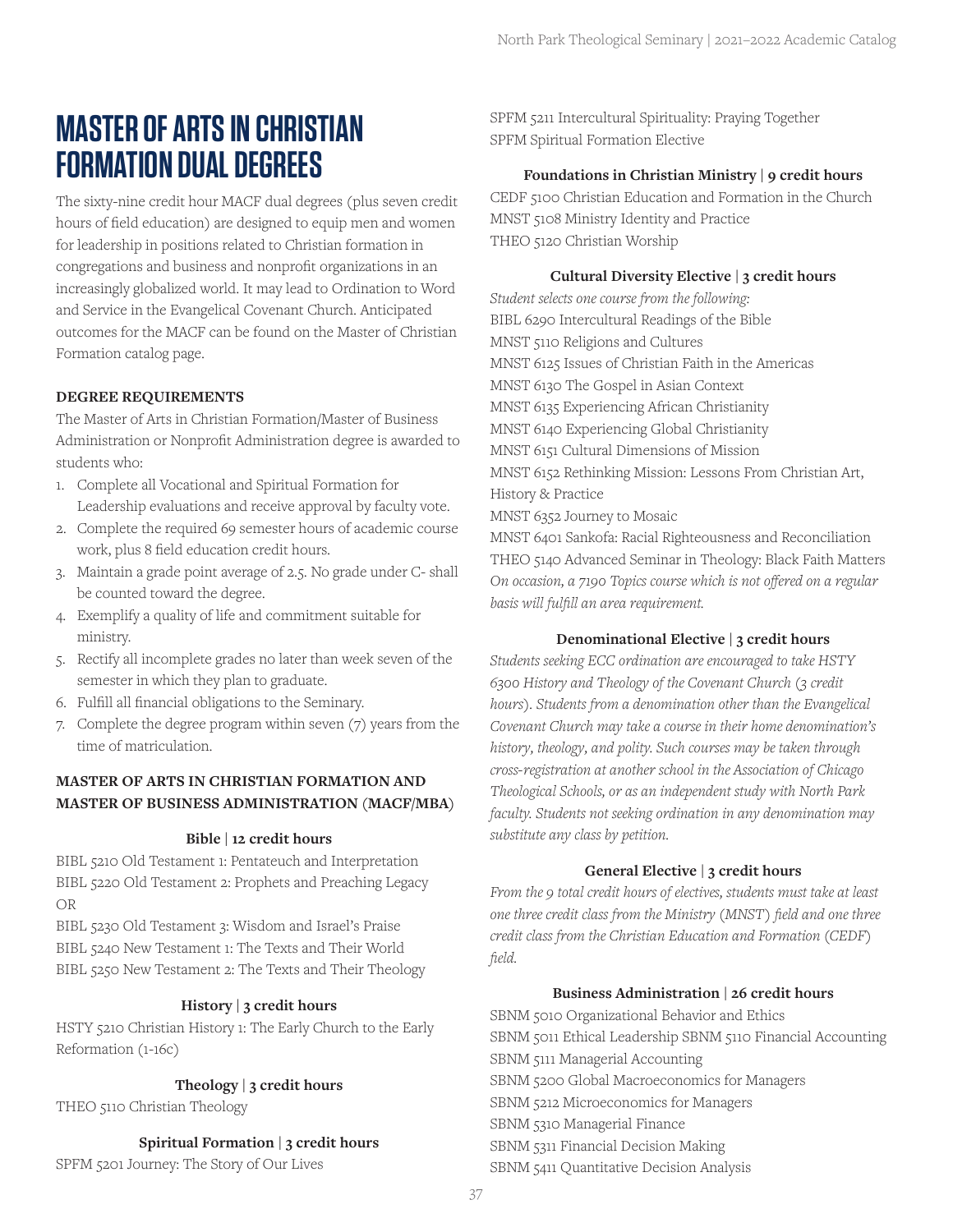SBNM 5610 Marketing Analysis and Consumer Behavior SBNM 5705 Multi-Sector Convergence and Social Responsibility SBNM 5992 Strategy for Competitive Advantage SBNM 5993 MBA Capstone

#### **Dual Degree Integrative Courses | 4 credit hours**

INTG 5010 The Life of the Leader: Making an Impact INTG 5020 Leading the Transformational Organization: Generating Mission Movements

#### **Total Credit Hours for the Degree | 69 credit hours**

Students are required to take 17 credit hours of Seminary course work in residence at the main campus. Students are recommended for graduation when all requirements are fulfilled for the degree.

#### **FIELD EDUCATION**

The experiences designated as field education will be awarded seven (7) credit hours in addition to the sixty-nine (69) credit hours required for the MACF/MBA degree.

FLDC 5300 Vocational Excellence

1 credit hour toward field education requirements FLDC 7310 Internship Residency

4 credit hours toward field education requirements FLDC 7315 Cultural Competency Module

1 credit hour toward field education requirements FLDC 7318 Theological Reflection Module 1 credit hour toward field education requirements

|           | <b>Total Academic Credit Hours</b>                                    | 69 |
|-----------|-----------------------------------------------------------------------|----|
| FLDC 7318 | Theological Reflection Module<br>Total 12 academic, 1 field education |    |
|           | Mission Movements                                                     |    |

## **MASTER OF ARTS IN CHRISTIAN FORMATION AND MASTER OF NONPROFIT ADMINISTRATION (MACF/ MNA)**

## **BIBLE | 12 CREDIT HOURS**

BIBL 5210 Old Testament 1: Pentateuch and Interpretation BIBL 5220 Old Testament 2: Prophets and Preaching Legacy OR

BIBL 5230 Old Testament 3: Wisdom and Israel's Praise BIBL 5240 New Testament 1: The Texts and Their World BIBL 5250 New Testament 2: The Texts and Their Theology

## **History | 3 credit hours**

HSTY 5210 Christian History 1: The Early Church to the Early Reformation (1-16c)

## **Theology | 3 credit hours**

THEO 5110 Christian Theology

## **Spiritual Formation | 3 credit hours**

SPFM 5201 Journey: The Story of Our Lives SPFM 5211 Intercultural Spirituality: Praying Together SPFM Spiritual Formation Elective

## **Foundations in Christian Ministry | 9 credit hours**

CEDF 5100 Christian Education and Formation in the Church MNST 5108 Ministry Identity and Practice THEO 5120 Christian Worship

## **Cultural Diversity Elective | 3 credit hours**

*Student selects one course from the following:* BIBL 6290 Intercultural Readings of the Bible MNST 5110 Religions and Cultures MNST 6125 Issues of Christian Faith in the Americas MNST 6130 The Gospel in Asian Context MNST 6135 Experiencing African Christianity MNST 6140 Experiencing Global Christianity MNST 6151 Cultural Dimensions of Mission MNST 6152 Rethinking Mission: Lessons From Christian Art, History & Practice MNST 6352 Journey to Mosaic MNST 6401 Sankofa: Racial Righteousness and Reconciliation THEO 5140 Advanced Seminar in Theology: Black Faith Matters *On occasion, a 7190 Topics course which is not offered on a regular basis will fulfill an area requirement.*

## **Denominational Elective | 3 credit hours**

*Students seeking ECC ordination are encouraged to take HSTY 6300 History and Theology of the Covenant Church (3 credit hours). Students from a denomination other than the Evangelical Covenant Church may take a course in their home denomination's history, theology, and polity. Such courses may be taken through cross-registration at another school in the Association of Chicago Theological Schools, or as an independent study with North Park faculty. Students not seeking ordination in any denomination may substitute any class by petition.*

## **General Elective | 3 credit hours**

*From the 9 total credit hours of electives, students must take at least one three credit class from the Ministry (MNST) field and one three credit class from the Christian Education and Formation (CEDF) field.*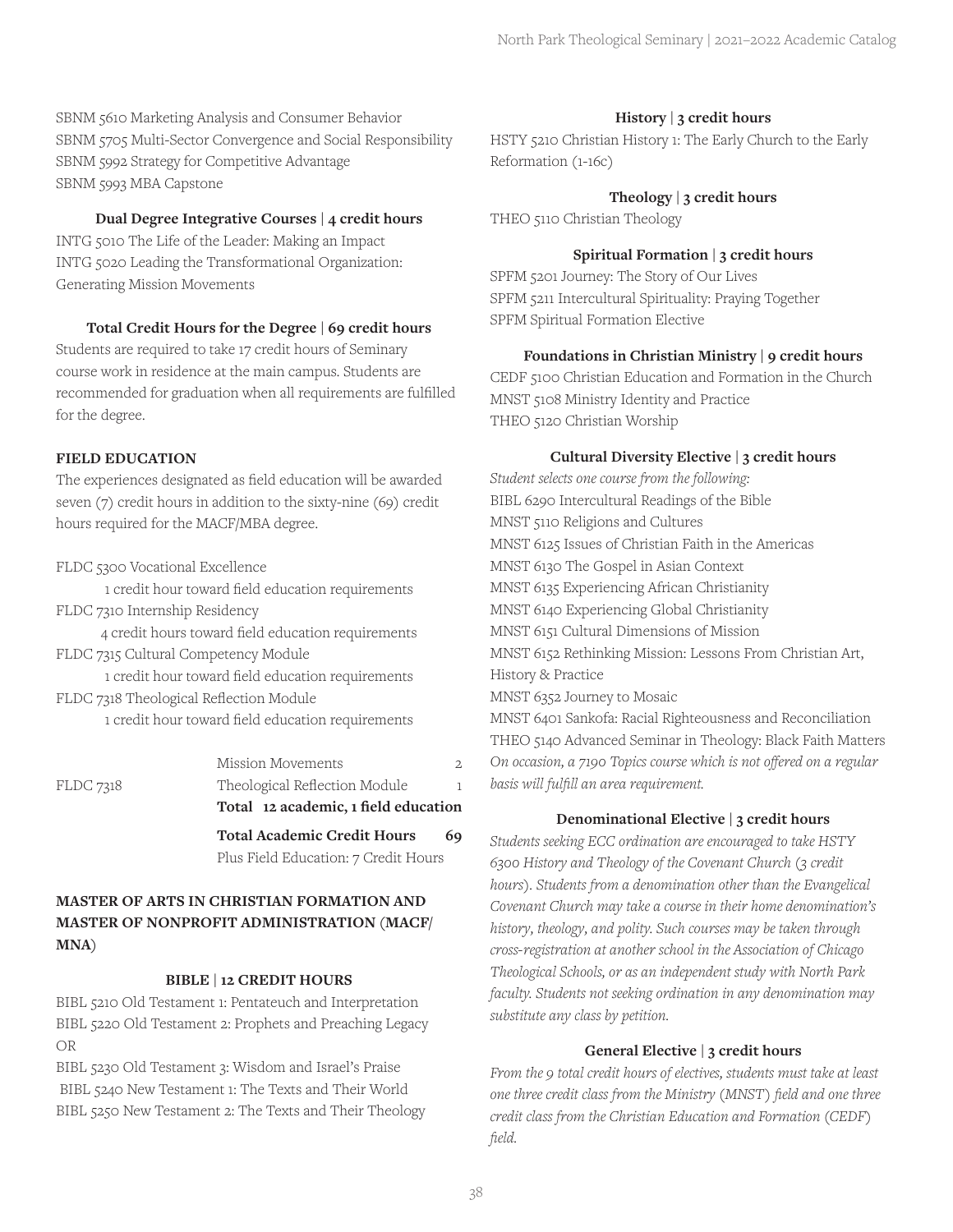#### **Nonprofit Administration | 26 credit hours**

SBNM 5010 Organizational Behavior and Ethics SBNM 5011 Ethical Leadership SBNM 5030 Principles of Human Resources SBNM 5350 Nonprofit Financial Management SBNM 5351 Nonprofit Financial Decision Making SBNM 5680 Nonprofit Marketing Analysis and Consumer Behavior SBNM 5710 Principles of Nonprofit Management SBNM 5720 Nonprofit Board Governance and Volunteer Management SBNM 5730 Nonprofit Law, Policy and Government Relations SBNM 5770 Fundraising Principles for Nonprofit Organizations SBNM 5771 Annual and Major Gift Fundraising SBNM 5780 Measuring Outcomes and Assessment SBNM 5790 Nonprofit Strategic Management

#### **Dual Degree Integrative Courses | 4 credit hours**

INTG 5010 The Life of the Leader: Making an Impact INTG 5020 Leading the Transformational Organization: Generating Mission Movements

#### **Total Credit Hours for the Degree | 69 credit hours**

Students are required to take 17 credit hours of Seminary course work in residence at the main campus. Students are recommended for graduation when all requirements are fulfilled for the degree.

#### **FIELD EDUCATION**

The experiences designated as field education will be awarded seven (7) credit hours in addition to the sixty-nine (69) credit hours required for the MACF/MNA degree.

FLDC 5300 Vocational Excellence

1 credit hour toward field education requirements

FLDC 7310 Internship Residency 4 credit hours toward field education requirements FLDC 7315 Cultural Competency Module

1 credit hour toward field education requirements FLDC 7318 Theological Reflection Module

1 credit hour toward field education requirements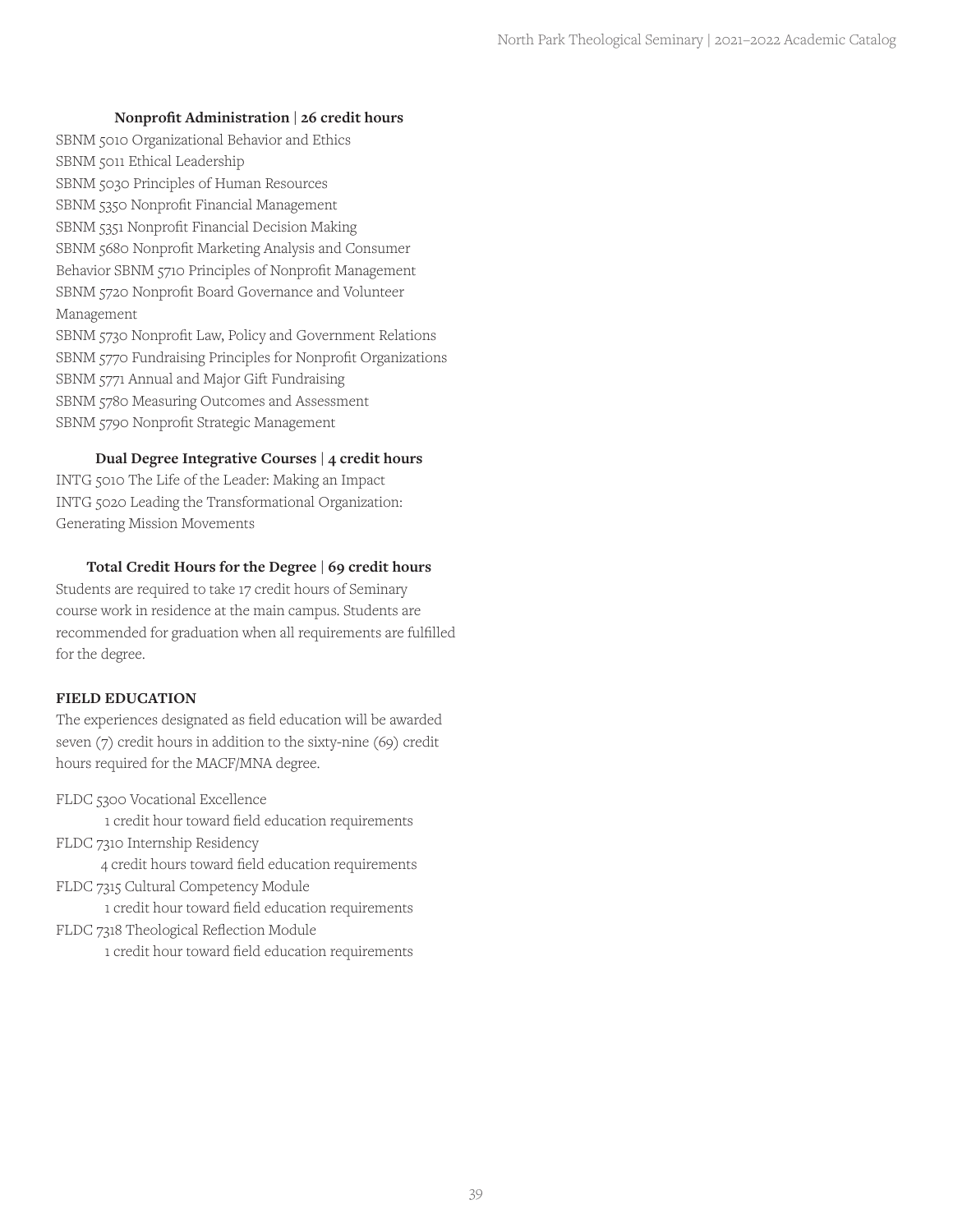## **MASTER OF ARTS IN CHRISTIAN MINISTRY DUAL DEGREES**

The sixty credit hour MACM dual degrees (plus three credit hours of field education) are designed to enhance ministry in a variety of vocations in congregational or business or nonprofit settings with graduate theological training. Participants are expected to be involved in a ministry or other organization at the time of application and throughout the program. Anticipated outcomes for the MACM can be found on the Master of Christian Ministry catalog page.

## **DEGREE REQUIREMENTS**

The Master of Arts in Christian Ministry degree is awarded to students meeting the following requirements:

- 1. Complete all Vocational and Spiritual Formation for Leadership evaluations and receive approval by faculty vote.
- 2. Complete the required 60 semester hours of academic course work, plus 8 field education credit hours.
- 3. Maintain a grade point average of 2.5. No grade under C- shall be counted toward the degree.
- 4. Exemplify a quality of life and commitment suitable for ministry.
- 5. Rectify all incomplete grades no later than week seven of the semester in which they plan to graduate.
- 6. Fulfill all financial obligations to the Seminary.
- 7. Complete the degree program within seven (7) years from the time of matriculation.

## **MASTER OF ARTS IN CHRISTIAN MINISTRY AND MASTER OF BUSINESS ADMINISTRATION (MACM/MBA)**

#### **Bible | 6 credit hours**

BIBL 5210 Old Testament 1: Pentateuch and Interpretation BIBL 5240 New Testament 1: The Texts and Their World

#### **History | 3 credit hours**

HSTY 5210 Christian History 1: The Early Church to the Early Reformation (1-16c)

#### **Theology | 3 credit hours**

THEO 5110 Christian Theology

#### **Spiritual Formation | 3 credit hours**

SPFM 5201 Journey: The Story of Our Lives SPFM 5211 Intercultural Spirituality: Praying Together SPFM Spiritual Formation Elective

#### **Foundations in Christian Ministry | 6 credit hours**

MNST 5108 Ministry Identity and Practice MNST 5130 Leading and Teaching in Ministry

#### **Cultural Diversity Elective | 3 credit hours**

*Student selects one course from the following:* BIBL 6290 Intercultural Readings of the Bible MNST 5110 Religions and Cultures MNST 6125 Issues of Christian Faith in the Americas MNST 6130 The Gospel in Asian Context MNST 6135 Experiencing African Christianity MNST 6140 Experiencing Global Christianity MNST 6151 Cultural Dimensions of Mission MNST 6152 Rethinking Mission: Lessons From Christian Art, History & Practice

MNST 6352 Journey to Mosaic

MNST 6401 Sankofa: Racial Righteousness and Reconciliation THEO 5140 Advanced Seminar in Theology: Black Faith Matters *On occasion, a 7190 Topics course which is not offered on a regular basis will fulfill an area requirement.*

## **General Elective | 6 credit hours Business Administration | 26 credit hours**

SBNM 5010 Organizational Behavior and Ethics SBNM 5011 Ethical Leadership SBNM 5110 Financial Accounting SBNM 5111 Managerial Accounting SBNM 5200 Global Macroeconomics for Managers SBNM 5212 Microeconomics for Managers SBNM 5310 Managerial Finance SBNM 5311 Financial Decision Making SBNM 5411 Quantitative Decision Analysis SBNM 5610 Marketing Analysis and Consumer Behavior SBNM 5705 Multi-Sector Convergence and Social Responsibility SBNM 5992 Strategy for Competitive Advantage SBNM 5993 MBA Capstone

#### **Dual Degree Integrative Courses | 4 credit hours**

INTG 5010 The Life of the Leader: Making an Impact INTG 5020 Leading the Transformational Organization: Generating Mission Movements

#### **Total Credit Hours for the Degree | 60 credit hours**

Students are required to take 13 credit hours of Seminary course work in residence at the main campus. Students are recommended for graduation when all requirements are fulfilled for the degree.

#### **FIELD EDUCATION**

The experiences designated as field education will be awarded three (3) credit hours in addition to the sixty (60) credit hours required for the MACM/MBA degree.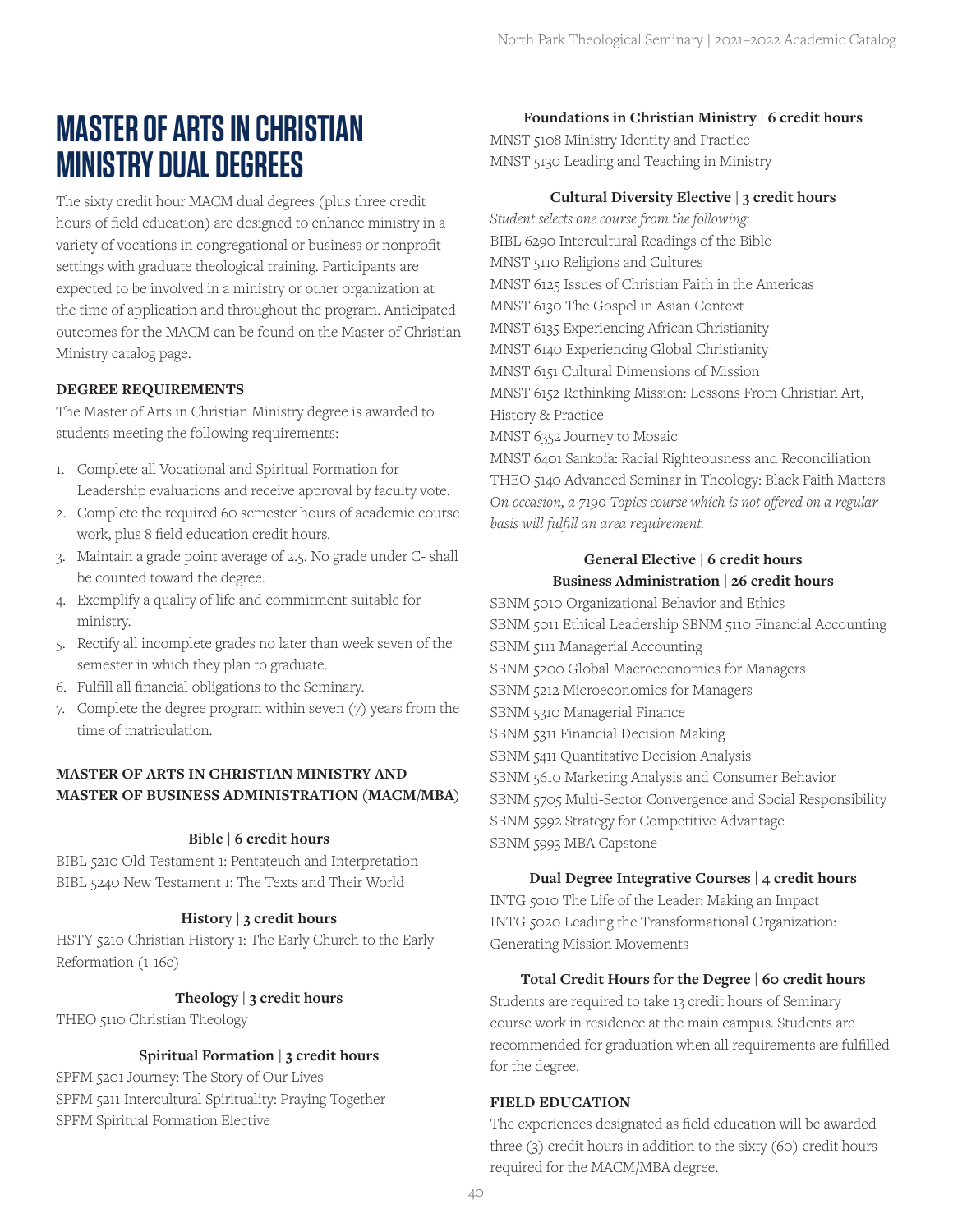FLDC 5300 Vocational Excellence

1 credit hour toward field education requirements FLDC 7315 Cultural Competency Module

1 credit hour toward field education requirements FLDC 7318 Theological Reflection Module 1 credit hour toward field education requirements

## **MASTER OF ARTS IN CHRISTIAN MINISTRY AND MASTER OF NONPROFIT ADMINISTRATION (MACM/MNA)**

## **Bible | 6 credit hours**

BIBL 5210 Old Testament 1: Pentateuch and Interpretation BIBL 5240 New Testament 1: The Texts and Their World

## **History | 3 credit hours**

HSTY 5210 Christian History 1: The Early Church to the Early Reformation (1-16c)

**Theology | 3 credit hours**

THEO 5110 Christian Theology

## **Spiritual Formation | 3 credit hours**

SPFM 5201 Journey: The Story of Our Lives SPFM 5211 Intercultural Spirituality: Praying Together SPFM Spiritual Formation Elective

## **Foundations in Christian Ministry | 6 credit hours**

MNST 5108 Ministry Identity and Practice MNST 5130 Leading and Teaching in Ministry

## **Cultural Diversity Elective | 3 credit hours**

*Student selects one course from the following:* BIBL 6290 Intercultural Readings of the Bible BIBL 7170 Symposium: Race (qualifies this academic year only) MNST 5110 Religions and Cultures MNST 6125 Issues of Christian Faith in the Americas MNST 6130 The Gospel in Asian Context MNST 6135 Experiencing African Christianity MNST 6140 Experiencing Global Christianity MNST 6151 Cultural Dimensions of Mission MNST 6152 Rethinking Mission: Lessons From Christian Art, History & Practice MNST 6352 Journey to Mosaic MNST 6401 Sankofa: Racial Righteousness and Reconciliation *On occasion, a 7190 Topics course which is not offered on a regular* 

*basis will fulfill an area requirement.*

## **General Elective | 6 credit hours Nonprofit Administration | 26 credit hours**

SBNM 5010 Organizational Behavior and Ethics SBNM 5011 Ethical Leadership SBNM 5030 Principles of Human Resources SBNM 5350 Nonprofit Financial Management SBNM 5351 Nonprofit Financial Decision Making SBNM 5680 Nonprofit Marketing Analysis and Consumer Behavior SBNM 5710 Principles of Nonprofit Management SBNM 5720 Nonprofit Board Governance and Volunteer Management SBNM 5730 Nonprofit Law, Policy and Government Relations SBNM 5770 Fundraising Principles for Nonprofit Organizations SBNM 5771 Annual and Major Gift Fundraising SBNM 5780 Measuring Outcomes and Assessment SBNM 5790 Nonprofit Strategic Management

## **Dual Degree Integrative Courses | 4 credit hours**

INTG 5010 The Life of the Leader: Making an Impact INTG 5020 Leading the Transformational Organization: Generating Mission Movements

## **Total Credit Hours for the Degree | 60 credit hours**

Students are required to take 13 credit hours of Seminary course work in residence at the main campus. Students are recommended for graduation when all requirements are fulfilled for the degree.

## **FIELD EDUCATION**

The experiences designated as field education will be awarded three (3) credit hours in addition to the sixty (60) credit hours required for the MACM/MNA degree.

FLDC 5300 Vocational Excellence

1 credit hour toward field education requirements FLDC 7315 Cultural Competency Module

1 credit hour toward field education requirements FLDC 7318 Theological Reflection Module

1 credit hour toward field education requirements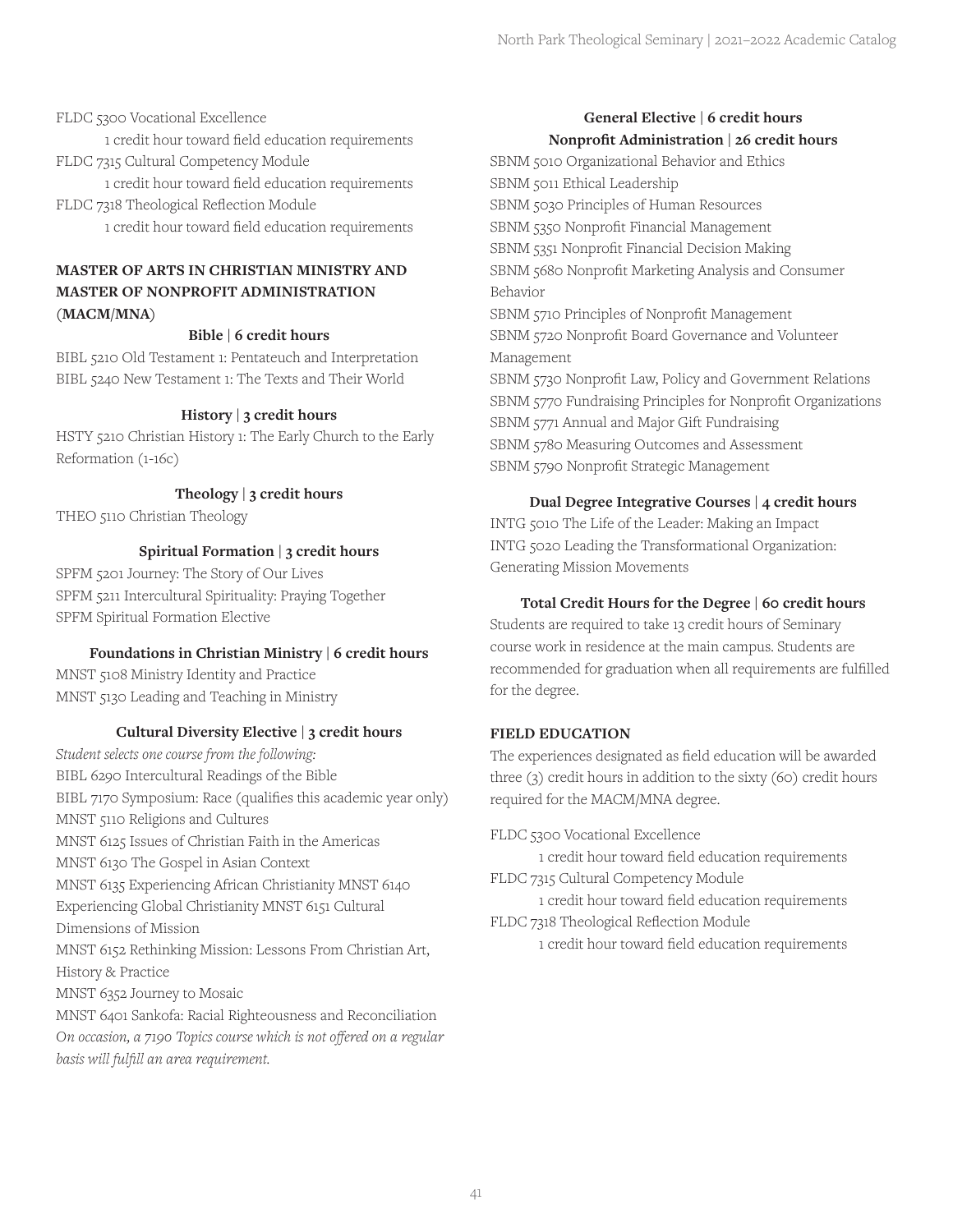## **MASTER OF DIVINITY DUAL DEGREES**

The ninety-seven credit hour MDiv dual degrees (plus eleven credit hours of field education) are designed to equip leaders for ministry and management whether their vocation is found in the parish, the para- church organization, or the business and nonprofit world. Additionally, the MDiv may lead to Ordination to Word and Sacrament or Word and Service in the Evangelical Covenant Church. Learning outcomes for the Master of Divinity can be found on the Master of Divinity catalog page.

## **DEGREE REQUIREMENTS**

The Master of Divinity dual degree is awarded to students who:

- 1. Complete all Vocational and Spiritual Formation for Leadership evaluations and receive approval by faculty vote.
- 2. Complete the required 97 semester hours of academic course work, plus 11 field education credit hours.
- 3. Maintain a grade point average of 2.5. No grade under C- shall be counted toward the degree.
- 4. Exemplify a quality of life and commitment suitable for ministry.
- 5. Rectify all incomplete grades no later than week seven of the semester in which they plan to graduate.
- 6. Fulfill all financial obligations to the Seminary.
- 7. Complete the degree program within seven (7) years from the time of matriculation.

#### **BIBLICAL LANGUAGES**

Six semester hours of New Testament Greek (1 and 2) are required for MDiv dual degree programs in addition to a three semester hour Greek exegesis course. Though not required, Hebrew 1 and 2 are highly recommended as elective options.

Before enrolling in Greek Exegesis for Preaching and Teaching, anyone who has not had a passing grade in two terms of New Testament Greek language within one year must pass a proficiency exam.

## **Master of Divinity and Master of Business Administration (MDIV/MBA)**

#### **Bible | 24 credit hours**

BIBL 5109 Greek 1

BIBL 5110 Greek 2

BIBL 5111 Greek Exegesis for Preaching and Teaching BIBL 5210 Old Testament 1: Pentateuch and Interpretation BIBL 5220 Old Testament 2: Prophets and Preaching Legacy BIBL 5230 Old Testament 3: Wisdom and Israel's Praise BIBL 5240 New Testament 1: The Texts and Their World BIBL 5250 New Testament 2: The Texts and Their Theology

#### **History | 9 credit hours**

HSTY 5210 Christian History 1: The Early Church to the Early Reformation (1-16c) HSTY 5220 Christian History 2: Global Christianity (17-21c) HSTY 5230 Christian History 3: North American Christianity

#### **Theology | 12 credit hours**

THEO 5110 Christian Theology THEO 5120 Christian Worship THEO 5130 Christian Ethics THEO 5140 Advanced Seminar in Theology

#### **Spiritual Formation | 4 credit hours**

SPFM 5201 Journey: The Story of Our Lives SPFM 5211 Intercultural Spirituality: Praying Together SPFM Spiritual Formation Elective SPFM Spiritual Formation Elective

#### **Ministry | 12 credit hours**

MNST 5110 Religions and Cultures MNST 5115 Preaching the Word MNST 5120 Gospel Communication in Context MNST 5125 Introduction to Pastoral Care and Counseling

#### **Cultural Diversity Elective | 3 credit hours**

*Student selects one course from the following:* BIBL 6290 Intercultural Readings of the Bible MNST 6125 Issues of Christian Faith in the Americas MNST 6130 The Gospel in Asian Context MNST 6135 Experiencing African Christianity MNST 6140 Experiencing Global Christianity MNST 6151 Cultural Dimensions of Mission MNST 6152 Rethinking Mission: Lessons From Christian Art, History & Practice MNST 6352 Journey to Mosaic MNST 6401 Sankofa: Racial Righteousness and Reconciliation *On occasion, a 7190 Topics course which is not offered on a regular* 

#### **Denominational Elective | 3 credit hours**

*basis will fulfill an area requirement.*

*Students seeking ECC ordination are encouraged to take HSTY 6300 History and Theology of the Covenant Church (3 credit hours). Students from a denomination other than the Evangelical Covenant Church may take a course in their home denomination's history, theology, and polity. Such courses may be taken through cross-registration at another school in the Association of Chicago Theological Schools, or as an independent study with North Park faculty. Students not seeking ordination in any denomination may substitute any class by petition.*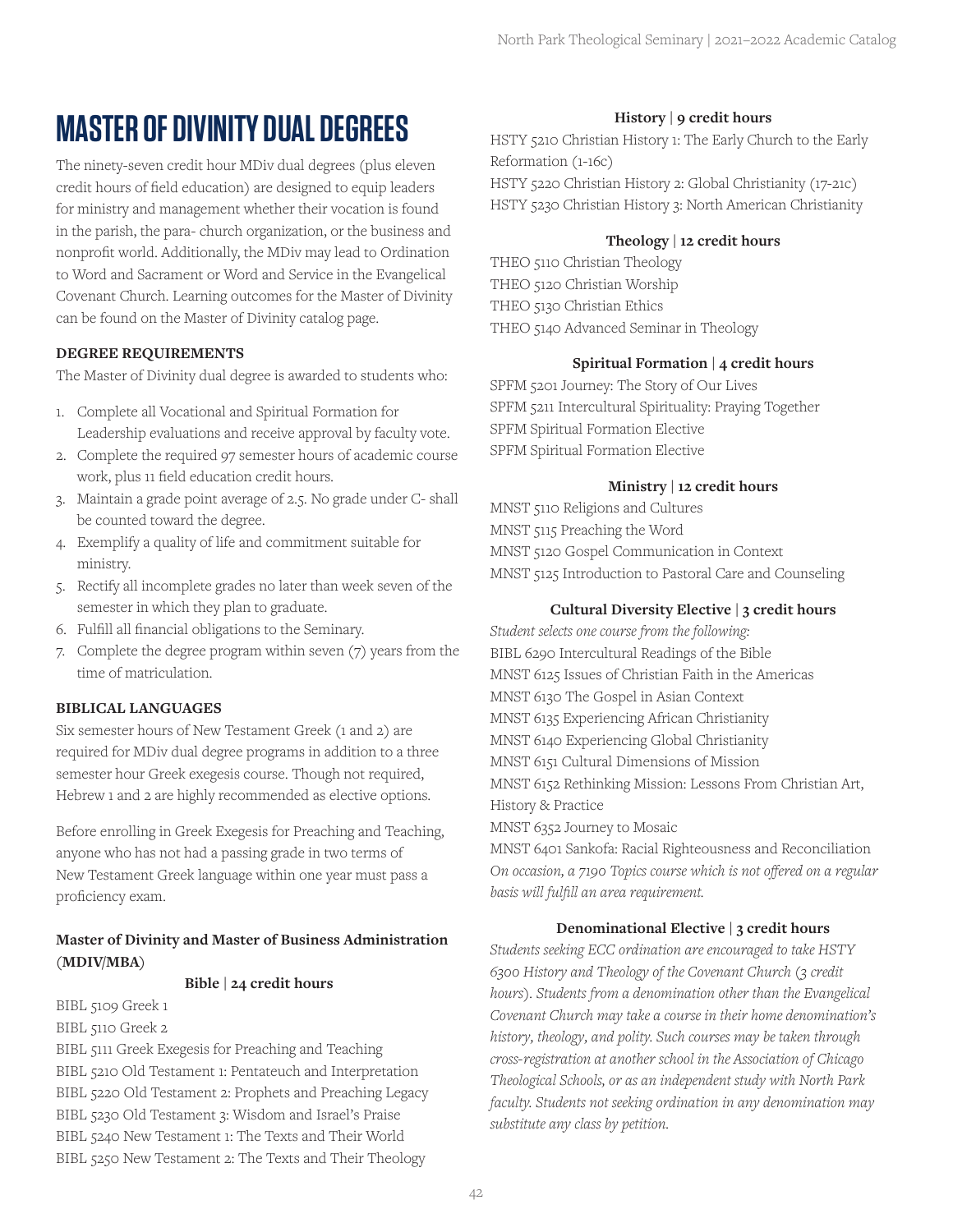#### **Business Administration | 26 credit hours**

SBNM 5010 Organizational Behavior and Ethics SBNM 5011 Ethical Leadership SBNM 5110 Financial Accounting SBNM 5111 Managerial Accounting SBNM 5200 Global Macroeconomics for Managers SBNM 5212 Microeconomics for Managers SBNM 5310 Managerial Finance SBNM 5311 Financial Decision Making SBNM 5411 Quantitative Decision Analysis SBNM 5610 Marketing Analysis and Consumer Behavior SBNM 5705 Multi-Sector Convergence and Social Responsibility SBNM 5992 Strategy for Competitive Advantage SBNM 5993 MBA Capstone

**Dual Degree Integrative Courses | 4 credit hours** 

INTG 5010 The Life of the Leader: Making an Impact INTG 5020 Leading the Transformational Organization: Generating Mission Movements

#### **Total Credit Hours for the Degree | 97 credit hours**

Students are required to take 30 credit hours of Seminary course work in residence at the main campus. Students are recommended for graduation when all requirements are fulfilled for the degree.

#### **Field Education**

Field education may be completed prior to, during, or post course completion for the MDiv/MBA degree. The experiences designated as field education will be awarded eleven (11) credit hours in addition to the ninety-seven (97) credit hours required for the MDiv/MBA degree.

FLDC 5300 Vocational Excellence

1 credit hour toward field education requirements FLDC 7310 Internship Residency

8 credit hours toward field education requirements FLDC 7315 Cultural Competency Module

1 credit hour toward field education requirements FLDC 7316 Clinical Pastoral Education

credit hours toward field education requirements FLDC 7318 Theological Reflection Module

1 credit hour toward field education requirements

## **MASTER OF DIVINITY AND MASTER OF NONPROFIT ADMINISTRATION (MDIV/MNA)**

#### **Bible | 24 credit hours**

BIBL 5109 Greek 1 BIBL 5110 Greek 2

BIBL 5111 Greek Exegesis for Preaching and Teaching BIBL 5210 Old Testament 1: Pentateuch and Interpretation BIBL 5220 Old Testament 2: Prophets and Preaching Legacy BIBL 5230 Old Testament 3: Wisdom and Israel's Praise BIBL 5240 New Testament 1: The Texts and Their World BIBL 5250 New Testament 2: The Texts and Their Theology

## **History | 9 credit hours**

HSTY 5210 Christian History 1: The Early Church to the Early Reformation (1-16c) HSTY 5220 Christian History 2: Global Christianity (17-21c) HSTY 5230 Christian History 3: North American Christianity

## **Theology | 12 credit hours**

THEO 5110 Christian Theology THEO 5120 Christian Worship THEO 5130 Christian Ethics THEO 5140 Advanced Seminar in Theology

#### **Spiritual Formation | 4 credit hours**

SPFM 5201 Journey: The Story of Our Lives SPFM 5211 Intercultural Spirituality: Praying Together SPFM Spiritual Formation Elective SPFM Spiritual Formation Elective

## **Ministry | 12 credit hours**

MNST 5110 Religions and Cultures MNST 5115 Preaching the Word MNST 5120 Gospel Communication in Context MNST 5125 Introduction to Pastoral Care and Counseling

#### **Cultural Diversity Elective | 3 credit hours**

*Student selects one course from the following:* BIBL 6290 Intercultural Readings of the Bible MNST 6125 Issues of Christian Faith in the Americas MNST 6130 The Gospel in Asian Context MNST 6135 Experiencing African Christianity MNST 6140 Experiencing Global Christianity MNST 6151 Cultural Dimensions of Mission MNST 6152 Rethinking Mission: Lessons From Christian Art, History & Practice MNST 6352 Journey to Mosaic MNST 6401 Sankofa: Racial Righteousness and Reconciliation *On occasion, a 7190 Topics course which is not offered on a regular basis will fulfill an area requirement.*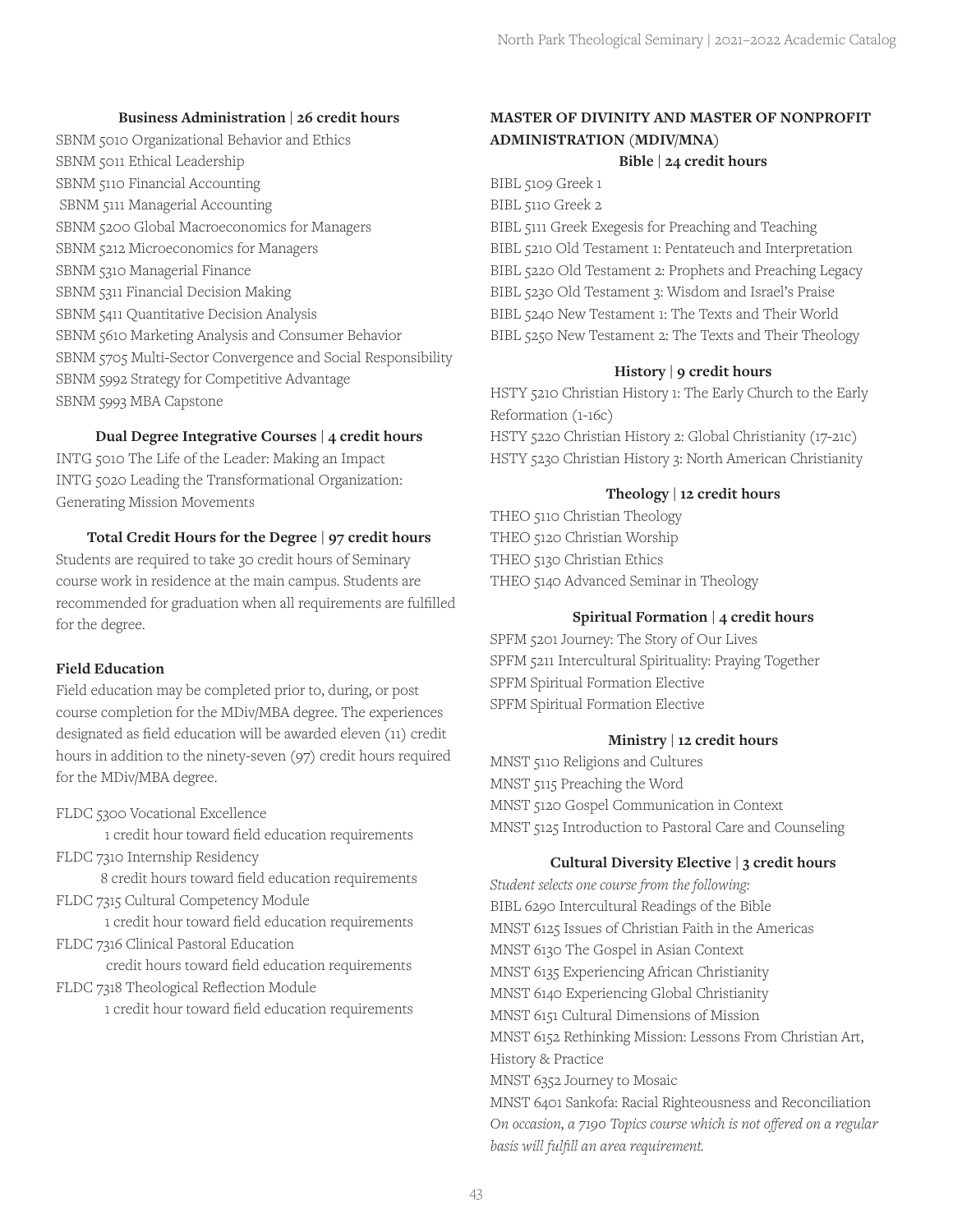#### **Denominational Elective | 3 credit hours**

*Students seeking ECC ordination are encouraged to take HSTY 6300 History and Theology of the Covenant Church (3 credit hours). Students from a denomination other than the Evangelical Covenant Church may take a course in their home denomination's history, theology, and polity. Such courses may be taken through cross-registration at another school in the Association of Chicago Theological Schools, or as an independent study with North Park faculty. Students not seeking ordination in any denomination may substitute any class by petition.*

#### **Nonprofit Administration | 26 credit hours**

SBNM 5010 Organizational Behavior and Ethics SBNM 5011 Ethical Leadership SBNM 5350 Nonprofit Financial Management SBNM 5351 Nonprofit Financial Decision Making SBNM 5680 Nonprofit Marketing Analysis and Consumer Behavior

SBNM 5705 Multi-Sector Convergence and Social Responsibility SBNM 5710 Nonprofit Management: Theory and Application SBNM 5720 Nonprofit Board Governance and Volunteer Management

SBNM 5730 Nonprofit Law, Policy, and Government Relations SBNM 5770 Fundraising for Nonprofit Organizations SBNM 5771 Annual Gift Fundraising for Nonprofit Organizations SBNM 5780 Measuring Outcomes and Assessment SBNM 5790 Nonprofit Strategic Planning and Management Capstone

#### **Dual Degree Integrative Courses | 4 credit hours**

INTG 5010 The Life of the Leader: Making an Impact INTG 5020 Leading the Transformational Organization: Generating Mission Movements

#### **Total Credit Hours for the Degree | 97 credit hours**

Students are required to take 30 credit hours of Seminary course work in residence at the main campus. Students are recommended for graduation when all requirements are fulfilled for the degree.

#### **FIELD EDUCATION**

Field education may be completed prior to, during, or post course completion for the MDiv/MNA degree. The experiences designated as field education will be awarded eleven (11) credit hours in addition to the ninety-seven (97) credit hours required for the MDiv/MNA degree.

FLDC 5300 Vocational Excellence

1 credit hour toward field education requirements FLDC 7310 Internship Residency 8 credit hours toward field education requirements FLDC 7315 Cultural Competency Module

1 credit hour toward field education requirements FLDC 7316 Clinical Pastoral Education

0 credit hours toward field education requirements

#### FLDC 7318 Theological Reflection Module

1 credit hour toward field education requirements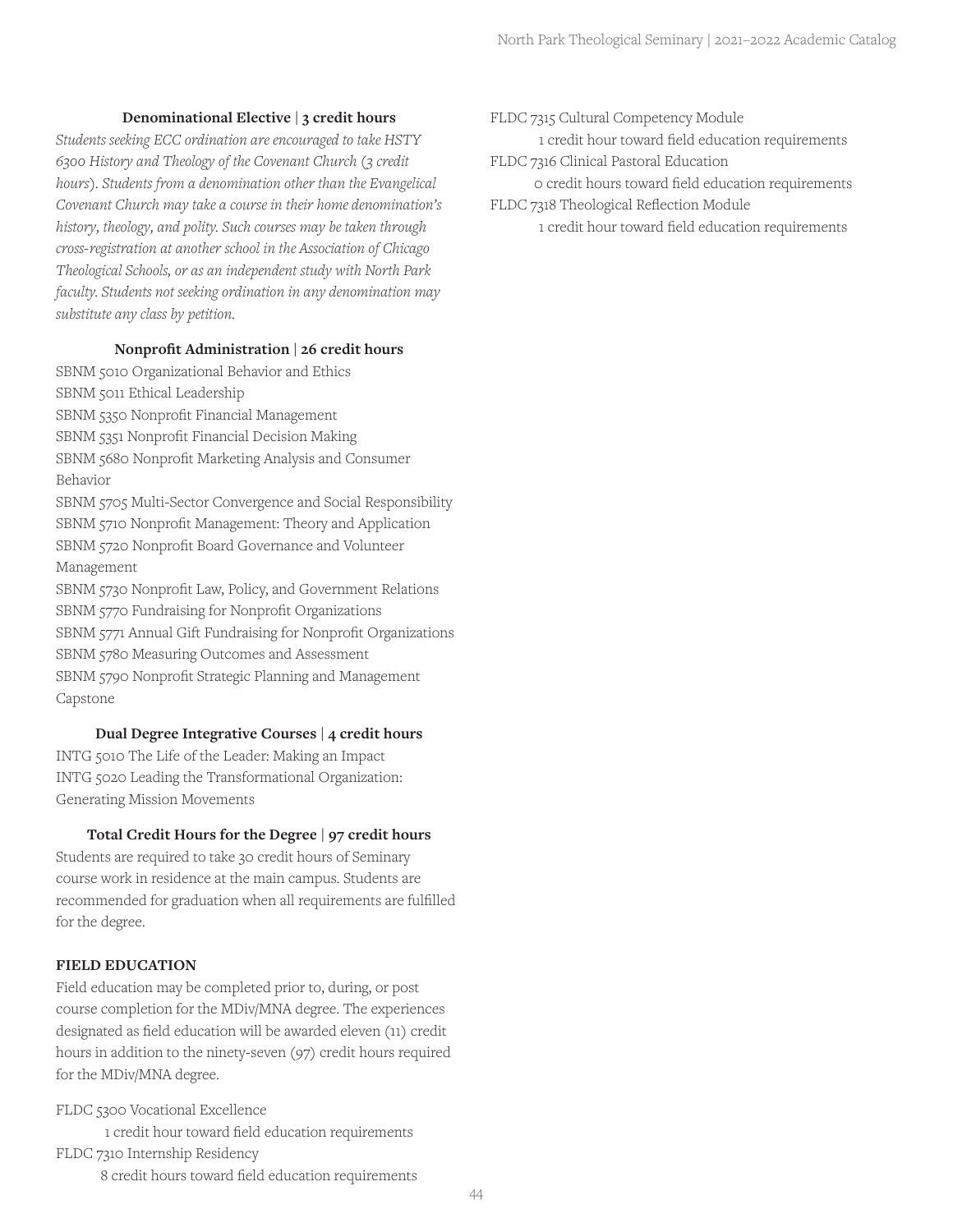## **DOCTOR OF MINISTRY IN PREACHING (DMIN)**

North Park Theological Seminary has joined with five other theological seminaries in the Chicago area to offer a Doctor of Ministry (DMin) in Preaching. The combined resources of the six seminaries (North Park Theological Seminary, Chicago Theological Seminary, Lutheran School of Theology at Chicago, McCormick Theological Seminary, Northern Baptist Theological Seminary, and Seabury-Western Theological Seminary) make this a program of exceptional depth and breadth of exposure.

Students are required to hold the MDiv degree (or its equivalent) and to have at least three years of post-MDiv parish ministry experience. Students must also have a supporting or sending group from their context of ministry (either the parish or an acceptable alternative).

The program combines academic quality and practical relevance. The internationally-renowned faculty bring high levels of scholarship and academic rigor to the program and work with students as they integrate academic and personal learning goals in the parish setting. Peer interaction during residencies and direct work with groups in the student's context of ministry are significant components of the program.

The three-year program involves an annual three-week summer residency. At this time students take a core course, a peer colloquy, and an elective. Post-residency work consists of two Preaching Ministry Projects and a thesis in preaching ministry. The Preaching Ministry Projects are rotations of four videorecorded sermons, preached during the year, which the student designs in order to explore an issue or assumption about preaching. Students receive feedback on each sermon from faculty and parish groups. The thesis serves as the culmination of student work in the program.

The level of personal interaction and practical learning offered by this program is unparalleled in comparable programs. A limited number of students will be accepted each year. For more information, contact the Office of Seminary Admission at (773) 244-6229 or (800) 964-0101, or the ACTS DMin in Preaching Program Office ar (773) 947-6270.

## **DOCTOR OF MINISTRY IN PREACHING CORE CURRICULUM Colloquy**

The Colloquy series serves in an advisory capacity to monitor a student's progress through the degree program; it is an opportunity for students to share their journeys, clarify personal needs and goals, and design the Preaching Ministry Project and thesis. Each year's Colloquy has a slightly different focus.

## **Preaching Ministry Project**

The Preaching Ministry Project each year is an action/reflection experience that asks the student to apply what she or he learns in the core and elective courses to the home parish and to reflect on that experience. It is planned each year during the summer residency working with a professor (parish advisor), the colloquy leader, and peers. In the final design and execution of the project each student works with her or his parish members throughout the year. This period between residencies (August–March) functions as an independent course in preaching, supervised by the advisor in Chicago, and designed to address the student's personal and parish preaching needs.

*Year One: Summer Residency* DMPR 8690 Preaching as an Interpretative Act Preaching Ministry Project I One Elective Course Colloquy

*Year Two: Summer Residency* DMPR 8691 Preaching as a Performance Act Preaching Ministry Project II One Elective Course Colloquy

*Year Three: Summer Residency* DMPR 8694 Preaching as a Social Act One Elective Course Colloquy Thesis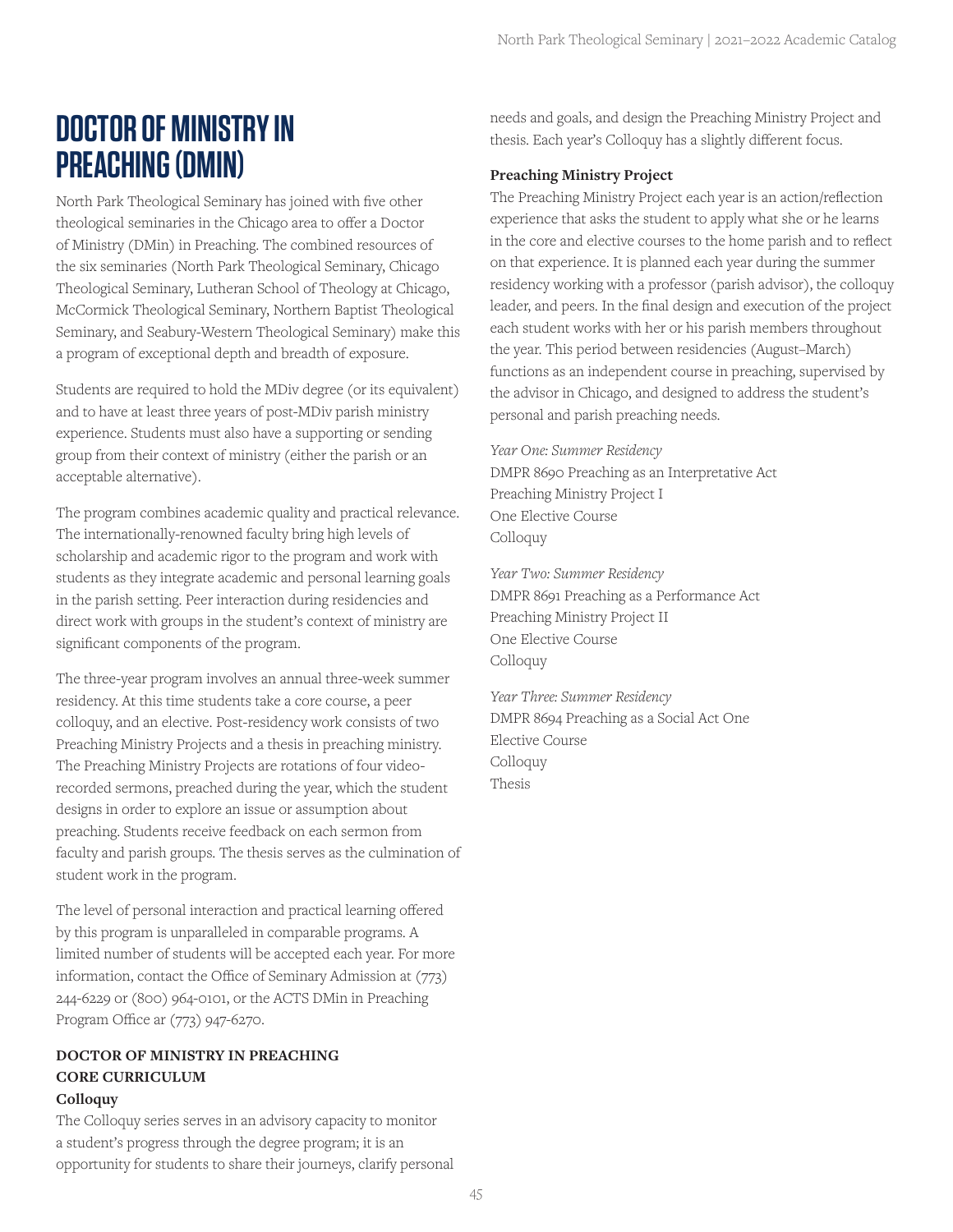## **DOCTOR OF MINISTRY IN URBAN MINISTRY LEADERSHIP (DMIN)**

North Park has joined with Fuller Theological Seminary to offer a Doctor of Ministry (DMin) in Urban Ministry Leadership. Students enrolled through North Park will receive a North Park degree. This cohort-based program offers advanced training and theological reflection for pastors and other qualified leaders serving in urban contexts. Students are required to hold an MDiv degree and three years of ministry experience. Students entering with a two-year, at least 60 credit hour, theological master of arts (MA) degree (or its equivalent) from an accredited institution should contact Seminary Admissions for more information on credit and course requirements for this doctor of ministry program. The 48 credit hour program consists of three 12 credit hour core courses, a four credit hour independent study, and an eight credit hour final project.

Learning outcomes for the DMin in Urban Ministry Leadership include the ability to:

- 1. Demonstrate an understanding of the social-historical development of cities and the relationship between the church and the urban context.
- 2. Identify skills necessary to engage with methods and practices of social-cultural analysis leading to contextualized theological reflection.
- 3. Develop and propose practices, methods, and programs applicable to the fruitful leadership of urban congregations
- 4. Apply an ethical framework to assess the role of the church on issues in the urban context.
- 5. Understand why and how healthy urban ministry and congregational leadership is accomplished through communal discernment and spiritual reflection.

## **DOCTOR OF MINISTRY IN URBAN MINISTRY LEADERSHIP CORE CURRICULUM Core Courses**

Each core course is a combination of online learning (video conference, print material, synchronous and asynchronous discussion) during the first 10 weeks of the course, an urban ministry encounter for one week in a different city each year, and post urban encounter independent work. Urban encounters will be held in Chicago, Los Angeles, and Atlanta. Onsite learning will include lectures, in-class discussion, and field experiences.

YEAR I Chicago, IL

DURM 8200 Race and Ethnicity in the American Urban Context

YEAR II Los Angeles, CA DURM 8100 Toward a Theology of Urban Ministry

YEAR III Chicago, IL DURM 8300 The Practice of Urban Ministry

YEAR IV DURM 8390 Doctoral Project Proposal DURM 8400 Doctoral Thesis

## **Independent Study: Doctoral Project Proposal**

This course will prepare the student to complete the final project for the DMin. in Urban Ministry Leadership. The independent research project will guide the student in gathering relevant literature and text for completion of the final project. The course will also require the student to provide a summary paper that integrates the previous three years' course work. Completed in the student's fourth year.

## **Colloquy Final Project: Doctoral Thesis**

The final project is a 125–175-page paper that provides an opportunity for in-depth research and theological reflection on a specific ministry issue (to be determined in consultation with the professor/mentor). Completed in the student's fourth year.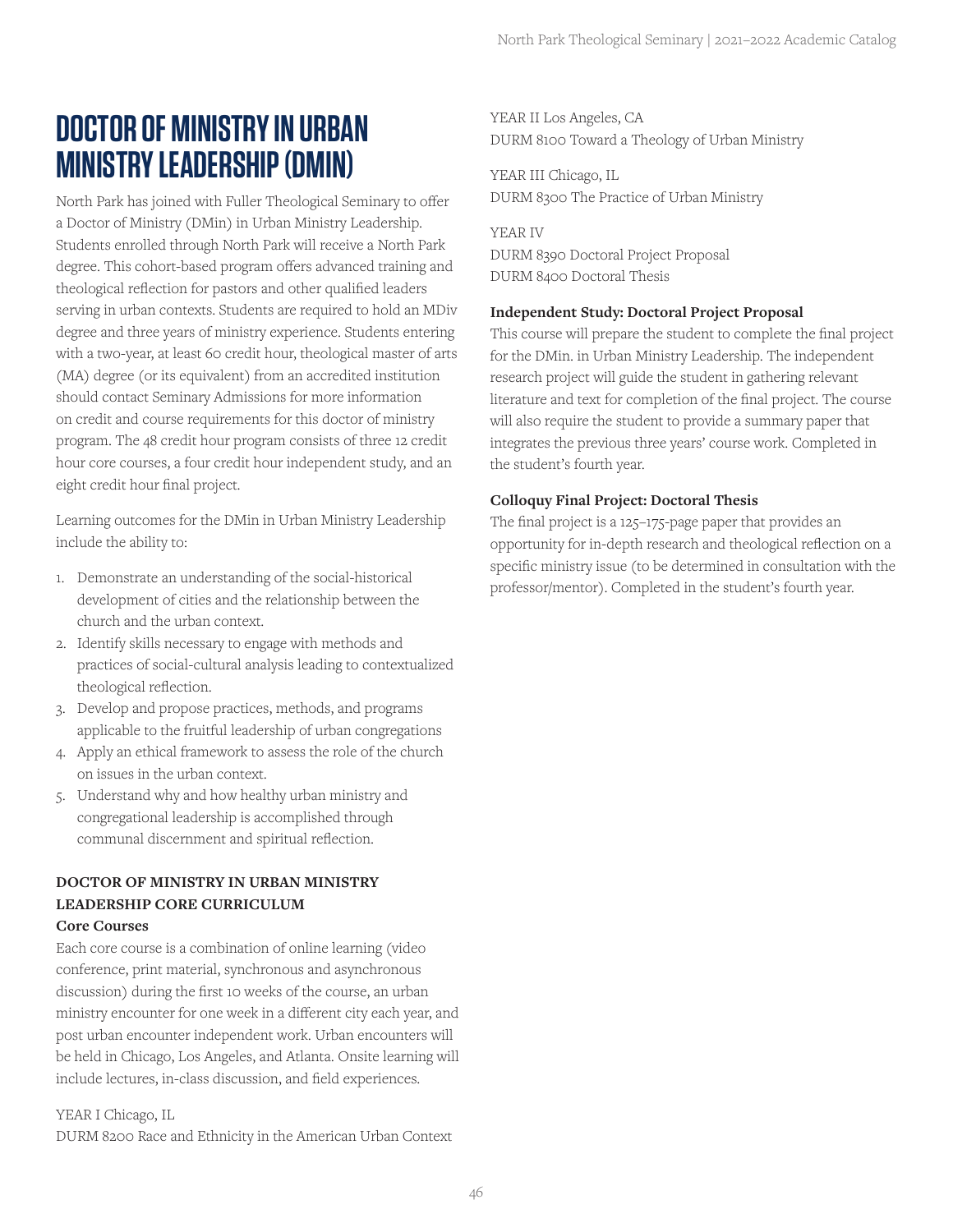## **DIPLOMAS AND CERTIFICATES**

## **DIPLOMA IN CHRISTIAN STUDIES**

This 24 credit hour program is designed for lay people who may study part-time or take one year full-time. All courses may subsequently be applied to any North Park Theological Seminary degree program, pending approval and completion of regular application procedures. The units are divided as follows:

- 6 hours of biblical studies
- 6 hours of history and theology
- 6 hours of Christian ministry
- 6 hours of electives

## **CERTIFICATES**

Certificate programs are typically 12 to 15 credit hours in length. Certificates are somewhat flexible and students are encouraged to work with an advisor to tailor course requirements if desired and where possible. All courses taken as part of a certificate can be applied to a degree program where applicable.

## **CHRISTIAN STUDIES**

This 8 credit hour (plus 1 field education credit) certificate is a basic orientation to Christian thought, spirituality, and practice at the masters level.

#### **Required course (1 credit hour):**

MNST 6105 Academic Writing

#### **One of the following (3 credit hours):**

BIBL 5240 New Testament 1: the Texts and Their World BIBL 5210 Old Testament 1: Pentateuch and Interpretation HSTY 5210 Christian History 1:

 The Early Church to the Early Reformation (1-16c) THEO 5110 Christian Theology

#### **One of the following (3 credit hours):**

MNST Ministry Elective

OR

CEDF Christian Education and Formation Elective *Student may take any 3-credit-hour course in the ministry or Christian education field that does not have a pre-requisite.*

## **One of the following (1 credit hour):**

SPFM 5201 Journey: The Story of Our Lives SPFM 5211 Intercultural Spirituality: Praying Together

## **Required Field Education Course (1 field education hour):**

FLDC 5300 Vocational Excellence

#### **CHURCH PLANTING**

The 12 credit hour Certificate in Church Planting is offered in collaboration with the Start and Strengthen Churches Team of the Evangelical Covenant Church. The Certificate is designed for current and future church planters who would benefit from theological education and a supervised learning experience. Upon acceptance into the certificate program, participants will be assigned a church planting coach who will work with the student throughout the program. Approval for church planting with the ECC is not guaranteed based upon enrollment in this certificate program. An assessment process will be employed by the ECC to determine candidacy for church planting. Other denominations may also use a separate assessment process. Not receiving clearance from the ECC does not eliminate the student from completing the church planting certificate.

## **Required courses (9 credit hours)**

MNST 6266 Church Planting Ecclesiology MNST 6285 Church Planting Leadership MNST 6286 Church Planting Pathways

**One elective in consultation with church planting coach (3 credit hours)**

## **CONGREGATIONAL VITALITY**

The 12 credit hour Certificate in Congregational Vitality is offered in collaboration with the Start & Strengthen Churches Team of the Evangelical Covenant Church. The certificate is designed to develop a biblical, theological, and historical perspective on congregational development as well as the skills to analyze congregational culture, identify factors that foster health or decay, and lead churches in their development..

#### **Required courses (9 credit hours)**

MNST 6150 Foundations of Congregational Vitality MNST 6165 Leading Healthy Missional Change MNST 6170 Strategic Ministry Planning

## **One of the following determined in consultation with the NPTS faculty coordinator (3 credit hours)**

MNST 5115 Preaching the Word MNST 5120 Gospel Communication in Context MNST 5125 Introduction to Pastoral Care and Counseling MNST 6151 Cultural Dimensions of Mission MNST 6225 Evangelism and Discipleship MNST 6350 Foundations of Urban Ministry MNST 6440 Mobilizing for Justice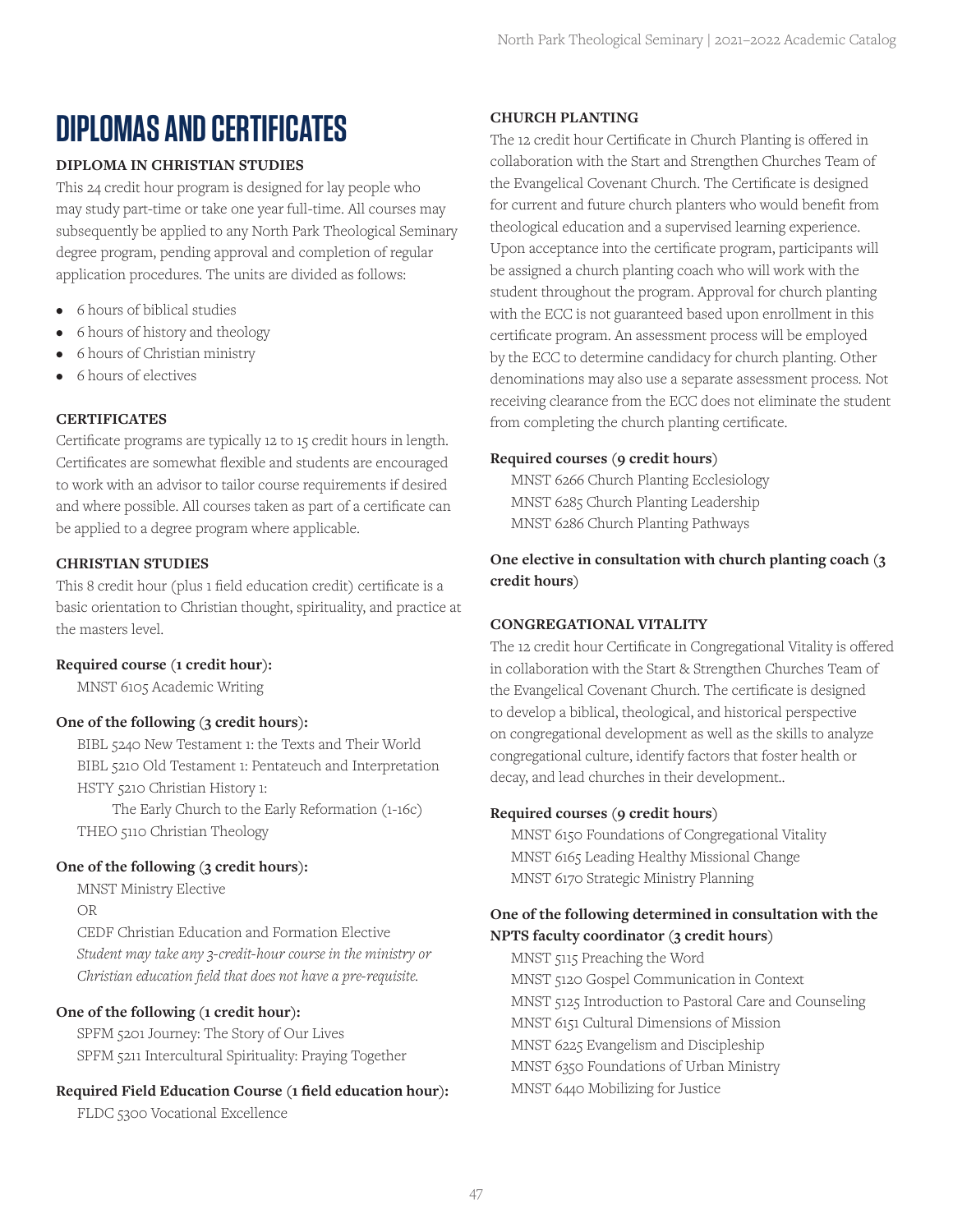#### **FAITH AND HEALTH**

The 12 credit hour certificate in Faith and Health offered by the Seminary in collaboration with the North Park University School of Nursing is designed to provide core concepts for ministries of health. This program is taught by faculty from multiple disciplines, including health ministries, nursing, theology, ethics, Bible, and pastoral care, providing a unique opportunity for interdisciplinary learning for health professionals and clergy to explore the connections between faith and health in clinical and congregational settings. Options in course format allow for distance learning. In addition to the courses listed below, periodically, mission trips/classes to Latin America, Africa, and Asia will be offered with a community-health focus.

#### **Two of the following (6 credit hours):**

BIBL 6263 Biblical Perspectives on Health and Healing MNST 6121 Religion, Spirituality and Health in Professional Practice THEO 6440 Theological Perspectives of Caring and Health

#### **Two of the following (6 credit hours):**

MNST 6110 Engaging Congregations in Ministries of Health MNST 6115 Spiritual Issues in Chronic Illness and Disability MNST 6120 Community Health and the Church MNST 7195 Special Topics in Faith and Health

#### **FOUNDATIONAL COURSES**

This 12 credit-hour certificate is designed for those involved in ECC credentialing who are starting seminary studies. This certificate may help the participant determine whether to continue, or to fulfill credentialing requirements after earning advanced degrees in other fields (e.g., a PhD in some specialization).

#### **Required courses (12 credit hours):**

BIBL 5210 Old Testament 1: Pentateuch and Interpretation BIBL 5240 New Testament 1: The Texts and Their World HSTY 5210 Christian History 1: The Early Church to the Early Reformation (1-16c)

THEO 5110 Christian Theology

#### **INTERCULTURAL MINISTRY**

In conjunction with the Evangelical Covenant Church's priority of Serving Globally, North Park Theological Seminary's Center for World Christian Studies offers the 12 credit hour Certificate in Intercultural Ministry. Designed for current and future leaders – chaplains, missionaries, clergy or laity - it provides a missiological foundation and a supervised learning experience to facilitate inercultural ministry wherever God calls one to serve.

#### **Required courses (3 credit hours)**

MNST 6151 Cultural Dimensions of Mission

#### **One of the following travel courses (3 credit hours)**

MNST 6125 Issues of Christian Faith in the Americas MNST 6130 The Gospel in Asian Context MNST 6135 Experiencing African Christianity MNST 6140 Experiencing Global Christianity MNST 6352 Journey to Mosaic MNST 6401 Sankofa: Racial Righteousness and Reconciliation *To participate in a travel course, students must first apply.*

#### **Two of the following (6 credit hours)**

MNST 5110 Religions and Cultures

MNST 6150 God's Global Vision: Mission As Biblical Theme

- MNST 6152 Rethinking Mission: Lessons From Christian Art, History & Practice
- MNST 7190 Topic: Global Partnership: Practicing Biblical Koinonia

MNST 7190 Topic: Developing Intercultural Ministries

#### **JUSTICE MINISTRIES**

The 15 credit hour certificate provides a foundational basis for doing justice ministries rooted in a biblical and theological understanding. The course combinations give skills and methods to approach specific areas of justice, depending on the interests and focus of the student. The range of areas that the certificate can focus on includes: ecology, race, economy and gender. The certificate will give both a theoretical and practical approach to the student who wants to do ministry in this area.

#### **Required courses (6 credit hours)**

MNST 6400 Mobilizing for Justice: Methods and Practice of Justice THEO 6334 Peace, Justice and Restorative Practices

## **Three of the following (9 credit hours)**

BIBL 5220 Old Testament 2: Prophets and Preaching Legacy BIBL 6240 The Ten Commandments for Today MNST 6120 Community Health and the Church MNST 6352 Journey to Mosaic MNST 6401 Sankofa: Racial Righteousness and Reconciliation THEO 5130 Christian Ethics THEO 6410 Wilderness and Faith

#### **MISSIONAL HEALTH**

This 12 credit hour certificate, offered in partnership with Evangelical Covenant Church Missional Vitality, will challenge students to expand their theological understanding of missional health, to explore and utilize practical ministry tools in their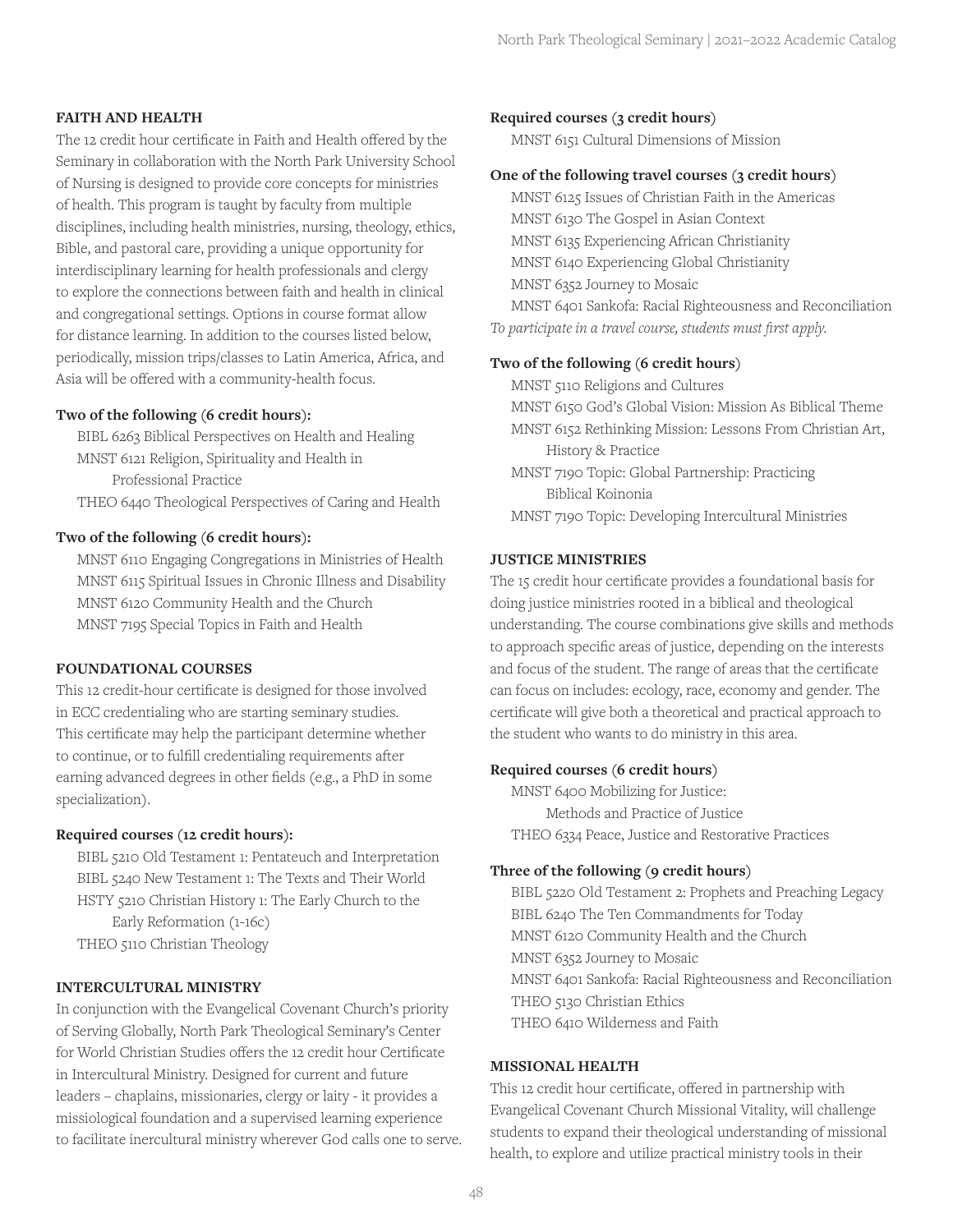particular setting, and to cultivate personal spiritual practices in a cohort of other practitioners from a variety of ministries. The Missional Health Certificate is four 3-credit courses running from January 2022 through May 2023. Each course is graduatelevel and will provide the personal connection of synchronous online and in-person sessions while allowing for the flexibility of independent learning. Run in a cohort, a group of 12 to 15 students will form a cohort and complete the certificate together. Churches and other ministries are encouraged to enroll multiple leaders together for maximum benefit.

#### **Required courses**

MNST 7190 Missional Opportunities and Challenges in Times of Transition

MNST 7190 Empowering Mission in Multiple Contexts SPFM 7190 Spiritual Formation and Practices of Healthy Missional Leaders

MNST 7190 Missional Health Capstone

#### **PASTORAL ARTS**

The 12 credit hour certificate draws from the core ministry disciplines of pastoral care, preaching, leadership, teaching, and worship. Students will develop practical skills that will "equip them for ministry in a variety of vocations" and contexts. By exposure to the core pastoral arts, students will learn areas of gifting and challenge and utilize this knowledge" to articulate their theology of ministry" as it more accurately "expresses their personal vocations, whether lay or ordained."

#### **Required courses (6 credit hours)**

MNST 5130 Leading and Teaching in Ministry MNST 5125 Introduction to Pastoral Care and Counseling

#### **One of the following (3 credit hours)**

MNST 5115 Preaching the Word MNST 5120 Gospel Communication in Context

#### **One of the following (3 credit hours)**

THEO 5120 Christian Worship MNST 6225 Evangelism and Discipleship

#### **RESTORATIVE ARTS**

This 12 credit hour certificate helps students develop concrete practices aimed at restoring and healing individuals and communities from trauma, injustices, and social forms of marginalization. Restoration is a multi-skilled approach that requires comprehension of individual brokenness and interpersonal violence in the context of personal and social

stressors such as systemic injustices. Many of these courses are offered at Stateville Correctional Center in cohorts of inside and outside students.

#### **Required courses (6 credit hours)**

CEDF 7190 Conflict Transformation and Non-Violent Communication THEO 6334 Peace, Justice, and Restorative Practices

#### **One of the following (3 credit hours)**

MNST 7190 Life Together: Building the Beloved Community MNST 6352 Journey to Mosaic MNST 6401 Sankofa: Racial Righteousness and Reconciliation

#### **One of the following (3 credit hours)**

MNST 7195 Journeying Together: A Faithful Response to Addiction MNST 7195 Trauma and Healing

#### **SPIRITUAL DIRECTION**

This program is offered through the C. John Weborg Center for Spiritual Direction and is designed for mature Christian leaders and ministers who would benefit from training and supervised experience in the ministry of spiritual direction.

Admission to the Certificate in Spiritual Direction means joining a creative learning community. A maximum of 20 students are admitted to the program each summer and continue to work together in a cohort for the duration of the program. The certificate has special admission requirements, and admission to a degree program does not guarantee admission to the certificate.

While students may be enrolled in a degree program and this certificate concurrently, not all certificate courses may apply toward degree requirements. CSD courses will first apply to spiritual formation requirements and then general electives not already fulfilled. In cases where the degree program is the MACF or MACM, CSD courses may then apply toward available MNST (but not CEDF) electives.

Learning Outcomes for the Certificate in Spiritual Direction:

- Identify the history and cultural distinctives of spiritual direction in the Christian tradition.
- Recognize the movement of God in one's own life (discernment) with a growing capacity to listen deeply for the same in others.
- Embrace the call and commitment to the ministry of spiritual direction prepared to engage the church and the world with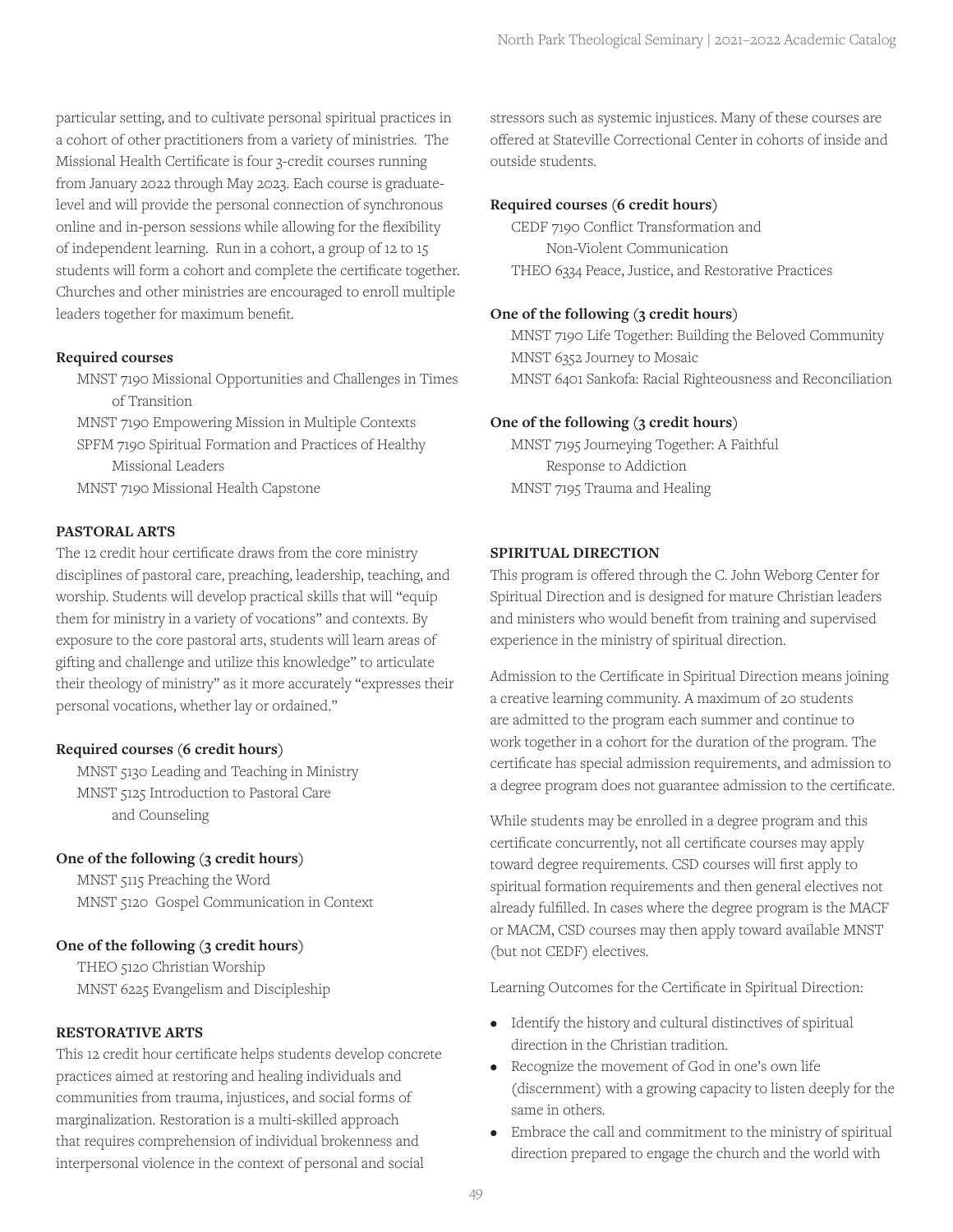## its gifts.

The Certificate in Spiritual Direction is anchored in three intensive summer courses taken over two years. During the intervening two years, students take two practicum courses, for a total of 15 semester hours of academic credit.

## *Year One:*

SPFM 7501 (3 credit hours) Foundations of Listening and Discerning (intensive) SPFM 7502 (3 credit hours) Listening and

Discerning Practicum I (online)

#### *Year Two:*

SPFM 7503 (3 credit hours) Spiritual Directing: Listening to the Movement of God with Another (intensive)

SPFM 7504 (3 credit hours) Spiritual Directing Practicum II (online)

## *Year Three:*

SPFM 7505 (3 credit hours) The Ministry of Spiritual Direction: Listening to God in the Church and World (intensive)

## **TRANSFORMATIVE JUSTICE**

In this 12 credit hour graduate level program, a foundation will be laid for transformative justice ministries and practices in the context of the Christian faith. This unique certificate is being offered at Stateville Correctional Center, where students will learn in an integrated classroom of free and incarcerated students. All students will deepen their knowledge of biblical, theological, and practical contexts for the gospel in action. This program is especially intended for those whose vocation has prophetic and social dimensions.

#### **Required courses (12 credit hours)**

MNST 5110 Religions and Cultures MNST 6400 Mobilizing for Justice: Methods and Practice of Justice THEO 5130 Christian Ethics THEO 6420 Saints, Radicals, and Heretics: Critical Voices in Christian Theology

#### **URBAN MINISTRY**

This 12 credit hour program is designed for Christian ministers and lay leaders who would benefit from education and a supervised learning experience in the complex and rapidly changing context of urban ministry.

#### **Required courses (9 credit hours)**

MNST 6400 Mobilizing for Justice: Methods and Practice of Justice MNST 6351 Spiritual Formation in the Urban Context (online) MNST 6352 Journey to Mosaic (hybrid intensive)

## **One elective in consultation with advisor (3 credit hours)**

## **YOUTH MINISTRY**

Supported by the Center for Youth Ministry Studies, this 12 credit hour certificate provides basic theoretical and practical training for those who intend on ministering with youth in church or parachurch organizations. The certificate can provide a concentration within a degree or be taken as a stand-alone program for non-degree seeking students.

#### **Required courses (6 credit hours)**

CEDF 5100 Christian Education and Formation CEDF 6300 Foundations of Youth Ministry

#### **Two of the following (6 credit hours)**

CEDF 6228 Management Issues in Youth Ministry CEDF 6240 Intergenerational Communities: Families and Children in Congregations CEDF 6273 Camping and Retreat Ministry CEDF 7180 Special Topics in Youth Ministry (3 credit hours)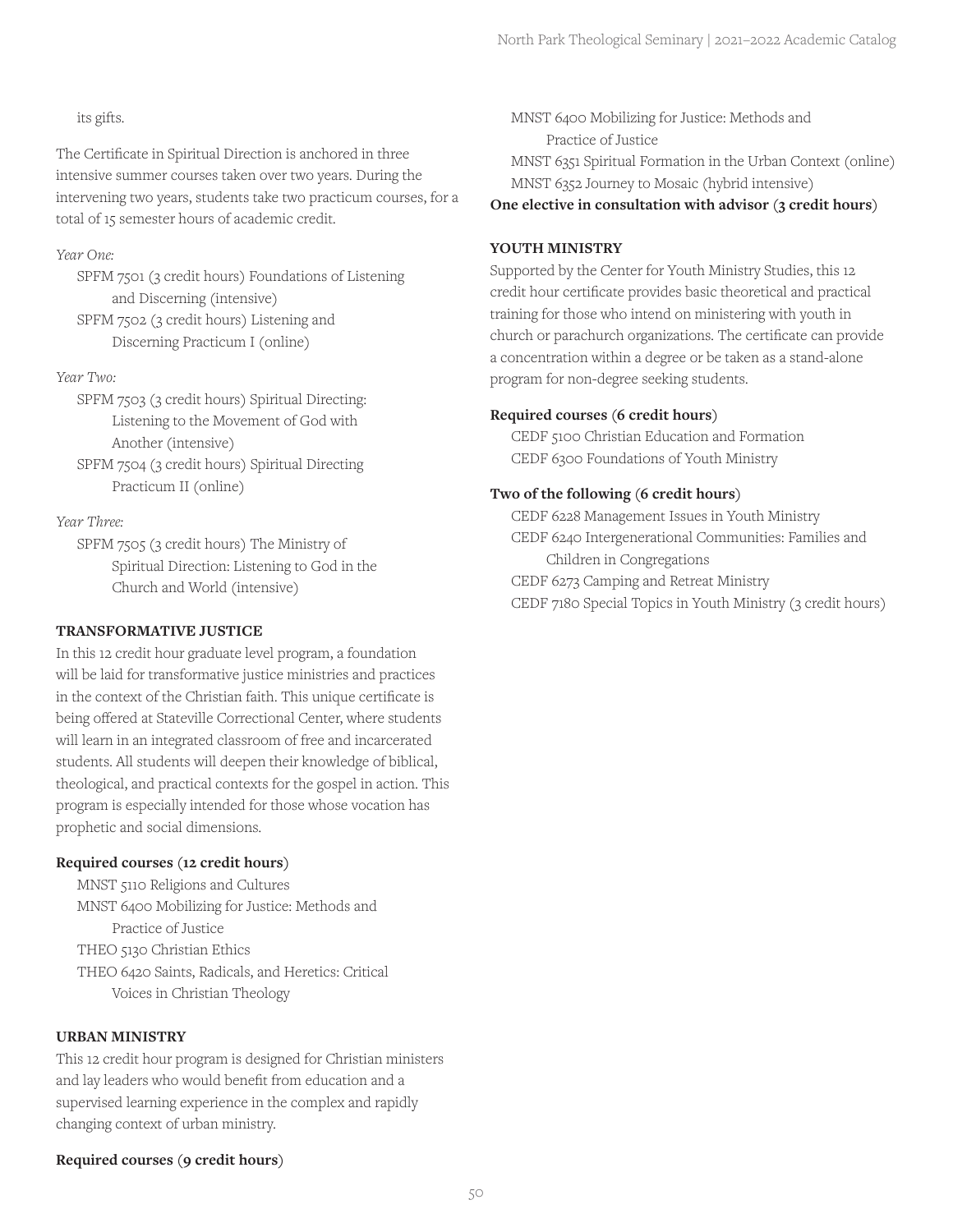## **COURSE DESCRIPTIONS**

**BIBLE (BIBL)**

## **5108 Intensive Greek (6 sh)**

A survey of the essentials of biblical Greek. The focus is on basic grammar, vocabulary, and the development of reading skills.

Course is only graded pass/fail.

## **5109 Greek 1 (3 sh)**

A survey of the essentials of biblical Greek. The focus is on basic grammar, vocabulary, and the development of reading skills.

Course is only graded pass/fail.

## **5110 Greek 2 (3 sh)**

A survey of the essentials of biblical Greek. The focus is on basic grammar, vocabulary, and the development of reading skills.

Course is only graded pass/fail. Prerequiste: BIBL 5109.

## **5111 Greek Exegesis for Preaching & Teaching (3 sh)**

Attention will be given to the procedures and tools used in the exegetical process, textual criticism, translation, New Testament Greek syntax, theological implications, and application to ministry. Experience will be gained through the exegesis of a New Testament book. Prerequisite: BIBL 5108 or both BIBL 5109 and BIBL 5110.

## **5112 Greek Readings (1 sh)**

The course is designed to increase the facility of students to read and translate New Testament Greek. Course is only graded pass/ fail. Prerequisite: BIBL 5108 or both BIBL 5109 and BIBL 5110.

#### **5210 Old Testament 1: Pentateuch & Interpretation (3 sh)**

This course will cover Genesis-Deuteronomy as well as an overview of the landscape of hermeneutical methods used in interpreting the Old Testament. The approach to the five books is both canonical and historical, so it covers theology of the texts as well as their most prominent interpretive settings in Israel's history. Includes: Genesis, Exodus, Leviticus, Numbers, Deuteronomy, and hermeneutics.

## **5220 Old Testament 2: Prophets & Preaching Legacy (3 sh)**

This course will include the prophetic corpus as well as the various prophetic settings in Kings. Historically it will cover the prophetic preaching from the divided kingdom through the Persian Second Temple restoration. Includes: 1 and 2 Kings; Isaiah, Jeremiah, Ezekiel, Daniel, Hosea, Joel, Amos,

Obadiah, Jonah, Micah and Nahum, Habakkuk, Zephaniah, Haggai, Zechariah, and Malachi.

## **5230 Old Testament 3: Wisdom & Israel's Praise (3 sh)**

This course will explore the poetic traditions of psalms and wisdom, beginning with Israel's origins and continuing through the united monarchy, exile, and return. The course will also include an introduction to Hebrew language, concepts, and digital tools. Includes: Joshua, Judges, Ruch, 1 and 2 Samuel; Job, Psalms, and Proverbs, Songs, Lamentations, Ecclesiastes, Esther, Ezra-Nehemiah, 1 and 2 Chronicles, and Hebrew language.

## **5240 New Testament 1: The Texts & Their World (3 sh)**

This course explores the interpretation, context, and content of the New Testament. Attention is given to the nature of the New Testament as Scripture and to fundamental hermeneutical issues, with a focus on historical criticism as a basis for theological interpretation. The political, social, and religious worlds of Second Temple Judaism and of Greco-Roman society are described as a framework for studying Matthew through Revelation. The content of selected books from each of the genres and historical phases of the New Testament is examined, and important theological themes running across the canon are introduced (e.g. Christology, eschatology). Particular emphasis is placed on engagement with texts in their historical contexts and the development of basic exegetical skills.

#### **5250 New Testament 2: The Texts & Their Theology (3 sh)**

This course explores further the interpretation, context, and content of the New Testament, with particular emphasis on the theology of New Testament texts and their contemporary relevance. Theological themes running across the canon which were introduced in NTl are explored in greater detail, including the historical Jesus, Christology, soteriology, ecclesiology, ethics and eschatology. The portrayals of Jesus in the Gospels will be critically engaged as a means of deepening historical and theological understanding of his life and teaching. The letters of Paul and their theology will be analyzed and their significance for presenting the gospel assessed. The study of Acts and selected other New Testament texts will prompt critical reflection upon the nature of the church and its participation in mission. Particular emphasis is placed on developing the skills for historically and theologically informed exegesis from a canonical perspective.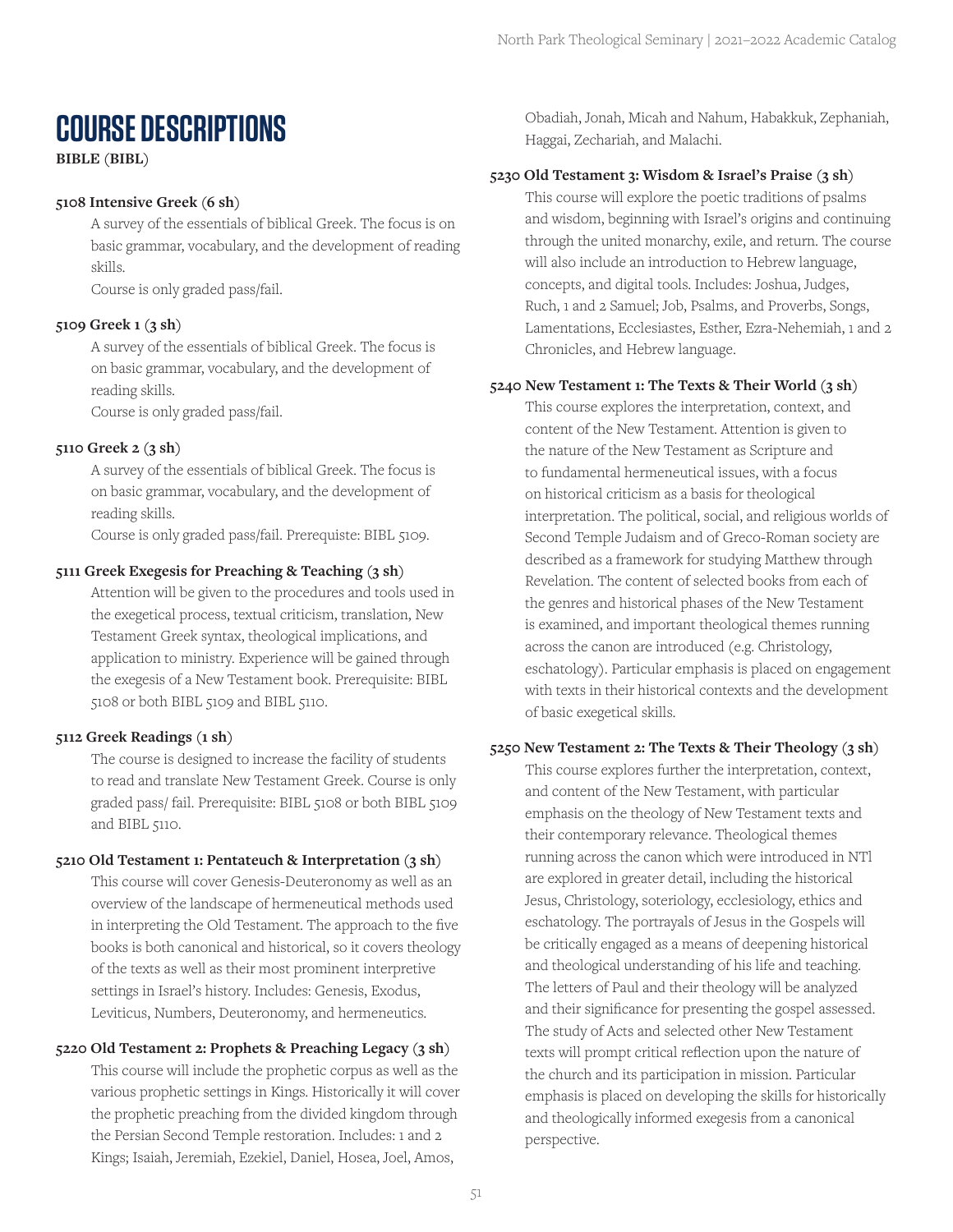#### **6100 Biblical Hebrew 1 (3 sh)**

This course is survey of the essentials of biblical Hebrew including basic grammar concepts and the strong verb. A special emphasis is placed on building vocabulary. Course is only graded pass/fail.

#### **6101 Biblical Hebrew 2 (3 sh)**

This course continues to introduce the student to grammar and vocabulary through the translation of the Old Testament from Hebrew. It seeks to provide a beginning knowledge of the exegetical task and the tools to achieve it. Special emphasis is given to under standing Hebrew syntax, literary techniques for interpretation, and use of exegetical resources. The goal is to prepare students to do exegesis as part of the teaching and preaching ministries of a local pastor. Course is only graded pass/fail. Prerequisite: BIBL 6100.

#### **6102 Hebrew Readings (1 sh)**

In this course, students translate and discuss selected texts from the Hebrew Bible in order to enhance their facility with the Hebrew language. Course is only graded pass/fail. Prerequisite: BIBL 6100 and BIBL 6101.

#### **6108 Beginning Hebrew Intensive (6 sh)**

A survey of the essentials of biblical Hebrew. The focus is on basic grammar, vocabulary, and the development of reading skills.

Course is only graded pass/fail.

#### **6200 Reading Scripture (3 sh)**

This course explores the doctrine of Scripture, and significant approaches to its interpretation, in order to enrich biblical preaching and teaching.

#### **6240 Ten Commandments for Today (3 sh)**

This course concerns the place and authority of the Ten Commandments as Christian Scripture, including a survey of the major traditions of interpreting the Decalogue, its role in the formation of Christian faith and Christian theology, and its place in the ongoing life of the church. It will give attention to the commandments in their cultural, canonical, theological and ethical contexts and as a text meant to form the faith, hope and love of the people of God.

#### **6254 The Parables of Jesus (3 sh)**

Attention to hermeneutical issues and to both ancient and modern literary discussions of parables provides the framework for understanding the parables of Jesus. Most of the course focuses on analysis of individual parables and

their proclamation in the church. Prerequisite: BIBL 5240.

#### **6261 Paul and His Theology (3 sh)**

This course examines the dominant themes and perspectives of Paul's gospel including, but not limited to, his understanding of sin, the person and work of Christ, salvation, the church, and the ethical demands of the Christian life. Special attention will be given to how Paul's theology informs the work of the church today as it addresses contemporary issues and challenges.

#### **6263 Biblical Perspectives on Health and Healing (3 sh)**

This interdisciplinary course will examine the dominant themes and perspectives on health and healing found in the Bible. An understanding of health, healing, and disease within the cultural, historical, and linguistic context of Scripture will be studied, as well as biblical perspectives on individual and community dimensions of health. Our contemporary understandings and practice of health and healing will be examined in light of these biblical perspectives.

## **6264 Biblical Eschatology: the Study of Last & Ultimate Things (3 sh)**

An analysis of the eschatology of both testaments and a treatment of the crucial texts and theological themes. The course offers instruction on such themes as judgment and salvation, heaven and hell, and realized and future eschatology. Attention is also given to the development of eschatology in the Bible and to various modern attempts to explain eschatology.

## **6280 Women, the Bible, and the Church (3 sh)**

This course seeks to develop a biblical and theological understanding of the divinely intended relationship of male and female, gender and ministry, headship and submission, leadership and theology, and God and gender. It pays particular attention to major interpretive issues and their relevance for leadership and ministry roles today.

#### **6290 Intercultural Readings of the Bible (3 sh)**

The course interprets select biblical texts from the Old and New Testament with an appreciation for how African-American, Asian-American, Latin-American, and other ethnic-American scholars hear these same texts from their respective cultural locations and social histories. Special attention is given to exegetical method, theological reflection, and cultural hermeneutics.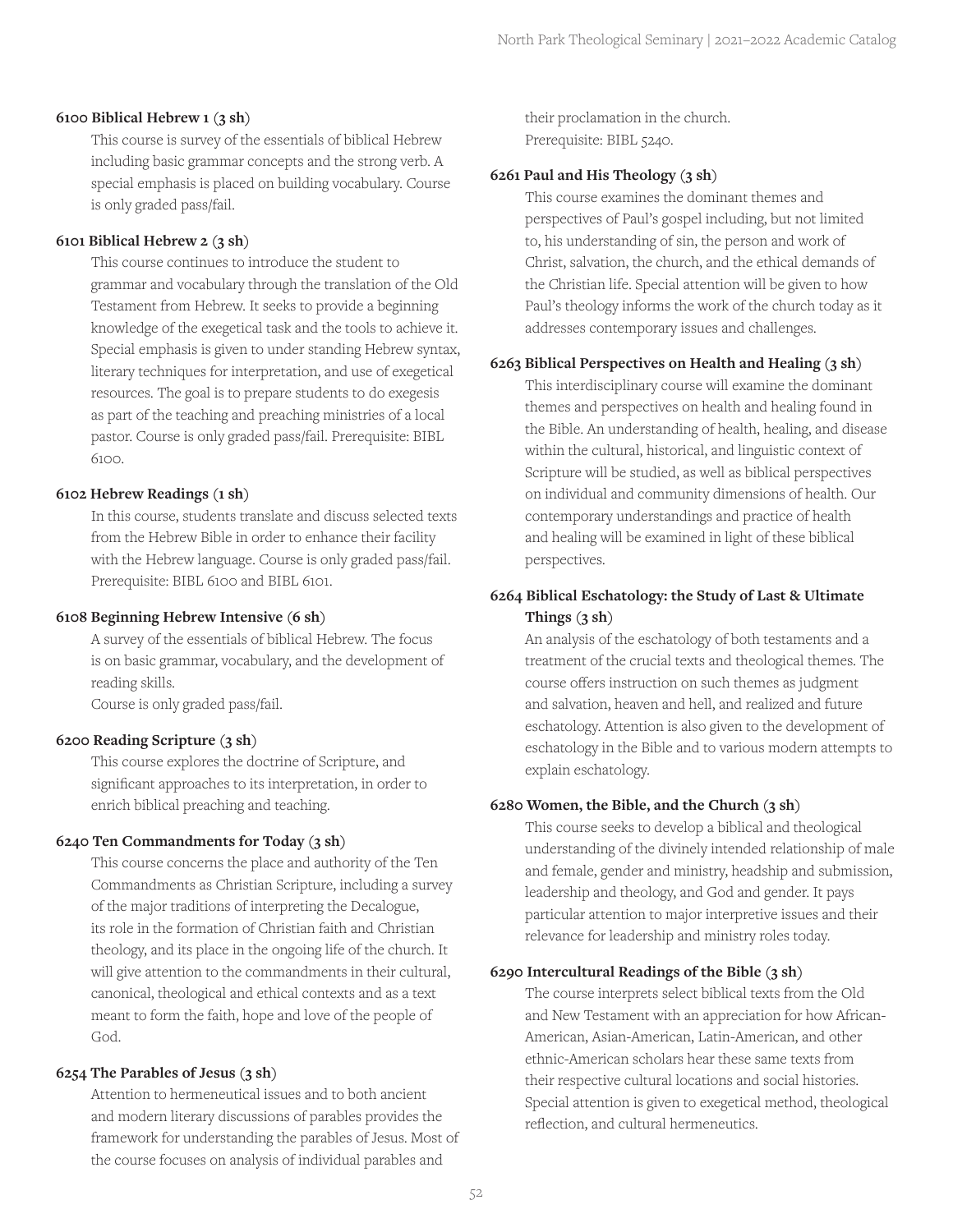#### **6305 The Book of Exodus (3 sh)**

An in-depth exegetical treatment of the book of Exodus in its ancient Near Eastern and canonical contexts with special focus on its unique combination of narrative and legal genres, main theological themes, and role in the Pentateuch. The course also traces the important echoes of Exodus in the Old and New Testaments and its contribution to biblical theology.

## **6310 The Book of Psalms (3 sh)**

An inductive study of the literary form, cultural background, and theological perspective of selected psalms. The course suggests how psalms might be used in public and private worship.

## **6315 The Book of Isaiah (3 sh)**

This course involves reading the book of Isaiah and its various interpretations. It seeks to provide knowledge of the over-arching content (events, characters, themes) and original cultural and historical settings. Attention will be given to literary genres, critical issues, and inter-biblical interpretations as they aid the interpretation of Isaiah's text. The goal is to prepare students to appreciate, interpret, and teach from Isaiah in ministries of the church.

## **6320 The Book of Jeremiah (3 sh)**

This course surveys the book of Jeremiah, the legacy of the prophet who interpreted the momentous events of Judah's last three decades and laid the theological foundations for its future. Discussion considers the book's historical background, composition, literary nature, and message. The course focuses primarily on inductive study of sample passages and their implications for Christian living and ministry today.

## **6325 The Gospel of Mark (3 sh)**

In this course the student will examine the life and teaching of Jesus as distinctively presented by the Gospel writer. The book will be studied from the standpoint of literature, history, theology, and its relevance to the life of the church.

## **6330 The Gospel of John (3 sh)**

This course is an examination of John's distinctive presentation of the life and teaching of Jesus. The focus will be on Jesus' interaction with individuals and groups of diverse religious, economic, social, political, and educational backgrounds. The course will explore theological and practical implications for the church today.

#### **6335 Romans (3 sh)**

The focus of this course is on the purpose, argument, and theology of this important letter. Crucial matters in Christian theology are treated, especially the understanding of salvation, the meaning of faith, the understanding of sin, the role of the law, and the place of Israel.

## **6340 Paul's Gospel: Impact & Influence (3 sh)**

Throughout the history of the church Paul's letters have been crucial texts for those attempting to answer the question "What is the gospel?" This class explores some classic answers, examining both the impact upon them of their context and their own subsequent influence. Their significance for our own attempts to express the gospel is also considered.

## **6345 First Corinthians (3 sh)**

This course explores the types of problems that a typical first century church faced in relating Christianity to the society in which they lived. Attention will be given to principles and guidelines for tackling similar issues for the church today.

## **6350 Ephesians and Colossians (3 sh)**

The analysis of these two closely related letters focuses on their teaching about Christology, salvation, life in Christ, and the church.

## **6355 The Petrine Letters & Jude (3 sh)**

This course treats the letters of 1 and 2 Peter, paying primary attention to 1 Peter, its character as a letter, its use of the Old Testament and traditional material, and its relevance for the life of the church.

## **6360 Revelation (3 sh)**

This course is an exegetical study of the New Testament Apocalypse of John. Attention is given to issues of genre, socio-historical setting, purpose, cultural-religious contexts, and the variety of interpretations of Revelation in the church.

#### **7160 Biblical Preaching (3 sh)**

Students will practice moving from biblical text to sermon with a focus on a selected book of the Bible. Issues related to preaching from biblical genres (ancestral narrative, wisdom poetry, prophecy) will be discussed. Topics include: the story of Joseph and his family, Proverbs, and Jeremiah. Prerequisite: Preaching the Word or permission of instructor. Cross-listed with MNST 7160. Prerequisite: MNST 5115.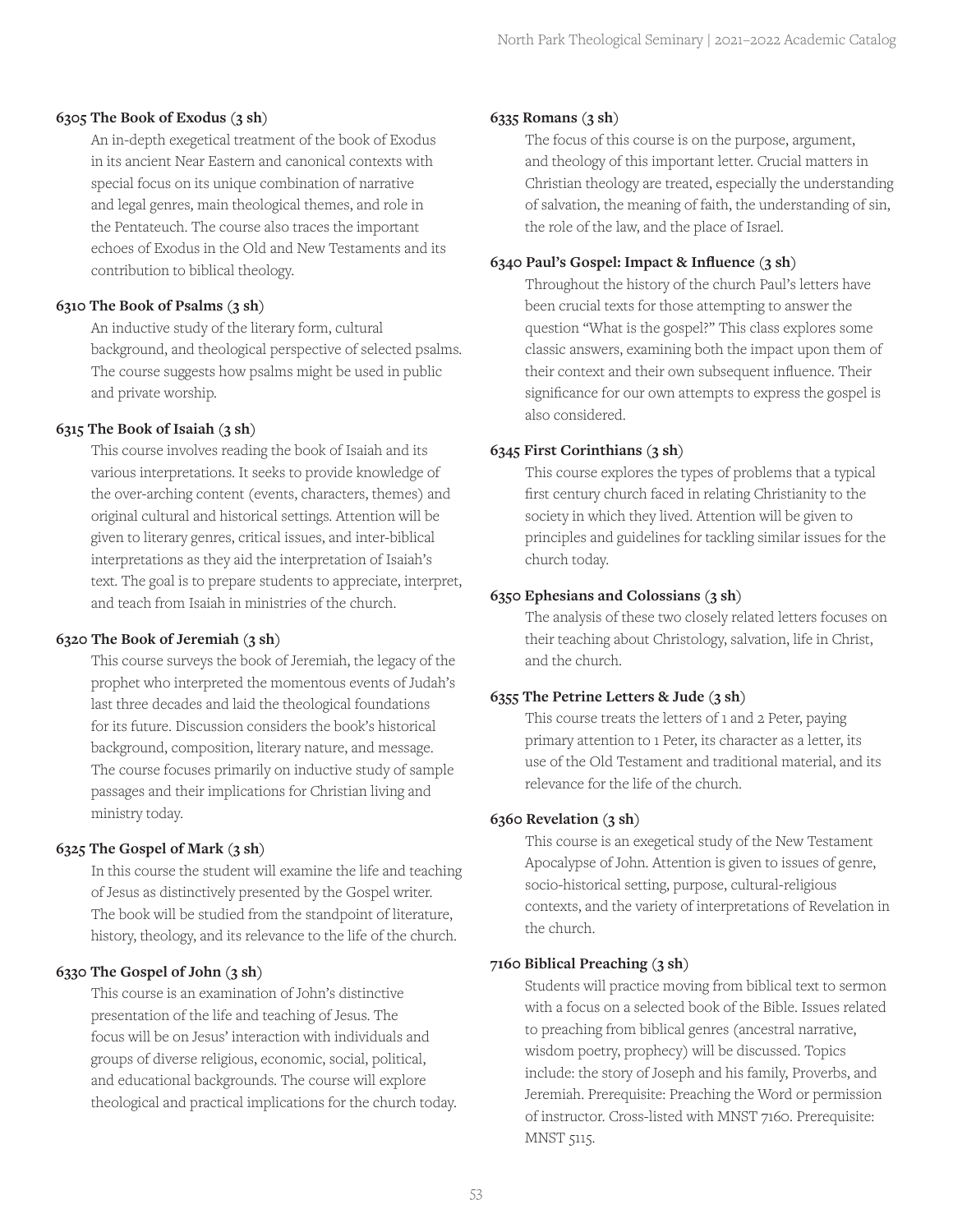#### **7170 Symposium: Topics Course (3 sh)**

This course is held in conjunction with the annual North Park Symposium on the Theological Interpretation of Scripture and deals with the topic of the symposium for that year. Students are required to attend all sessions of the Symposium as well as scheduled class sessions.

#### **7190 Special Topics in Biblical Studies (1 sh)**

This open category allows periodic focus on various special topics in biblical studies.

#### **7390 Independent Study in Bible (1 sh)**

An opportunity for students to explore a topic of interest outside the regular curriculum. Instructor's permission requred. Submission of course proposal/syllabus to the Dean of Faculty is required.

#### **7490 Thesis I: Topics in Bible (3 sh)**

**7491 Thesis II: Topics in Bible (3 sh)**

#### **CHRISTIAN EDUCATION AND FORMATION (CEDF)**

#### **5100 Christian Education and Formation In the Church (3 sh)**

This course will introduce the tensions and dimensions of historical, theological, and pedagogical foundations of Christian Formation. Time will be given to discussing leadership concerns as pastors of Christian Formation. Students will be encouraged to engage the material realizing other courses will pursue the topics in more detail. This course will facilitate a broad awareness of Christian formation in the Church.

#### **6210 Ministry With Children (3 sh)**

A framework for ministry to and with children will be developed by examining biblical foundations, current needs, and effective models of ministry. Child development and the spiritual formation of children will be explored. Sound curriculum and effective teaching techniques for children will be addressed.

#### **6220 Incorporating Children in Worship (3 sh)**

This course delves into the theological and practical dimensions of children in the church's worship life. The approach is biblical, theological, historical and practical, and the course addresses such topics as mystery, vocation, spirituality, participation, incorporation, and sacraments as they pertain to children and Christian worship. Some attention will also be given to youth.

#### **6228 Management Issues in Youth Ministry (3 sh)**

One of the constant challenges for those in youth work is the management of the ministry and of one's self. This practical course will address such issues as managing finances, managing risk, building a team ministry, and organizing time, office, events, and meetings.

#### **6230 College Teaching (3 sh)**

This course deals with educational processes that inform decisions about instructional design, facilitation of learning, and assessment for learning in higher education.

#### **6232 Adult Education in the Church (3 sh)**

Drawing on biblical and theological foundations, current needs, research in andragogy, and effective models of ministry, a framework for ministry to and with adults will be developed. Certain groups will receive special attention, including opportunities and challenges for single adults (including divorced and widowed), older adults, and men and women.

## **6240 Intergenerational Communities: Families and Children in Congregations (3 sh)**

Most church leaders acknowledge that the family is of primary importance in the development of children. However, most families need or want support, particularly in the spiritual development of their children. Three outcomes of this support are discussed: (1) The congregation as an intergenerational community where families, single persons, and younger generations worship, learn, and serve together; where spiritual development is fostered through vital relationships. (2) The congregation as a context where families come together to learn from each other how to engage their children in worship, learning, and service. (3) The congregation as a learning community where children are part of the church and not just attached to it through programs.

#### **6273 Camping and Retreat Ministry (3 sh)**

Camping and retreat ministries have proven to be very effective means of Christian formation. A rationale for camping ministry, retreats, and weekend-intensive ministry for youth, adults, and local churches will be developed along with how to plan, implement, and evaluate camping and retreat programs and resources.

#### **6300 Foundations of Youth Ministry (3 sh)**

A framework for ministry with youth will be developed by examining biblical and theological foundations and the systems that impact youth. This will lead to designing programs, service-education, retreats, leadership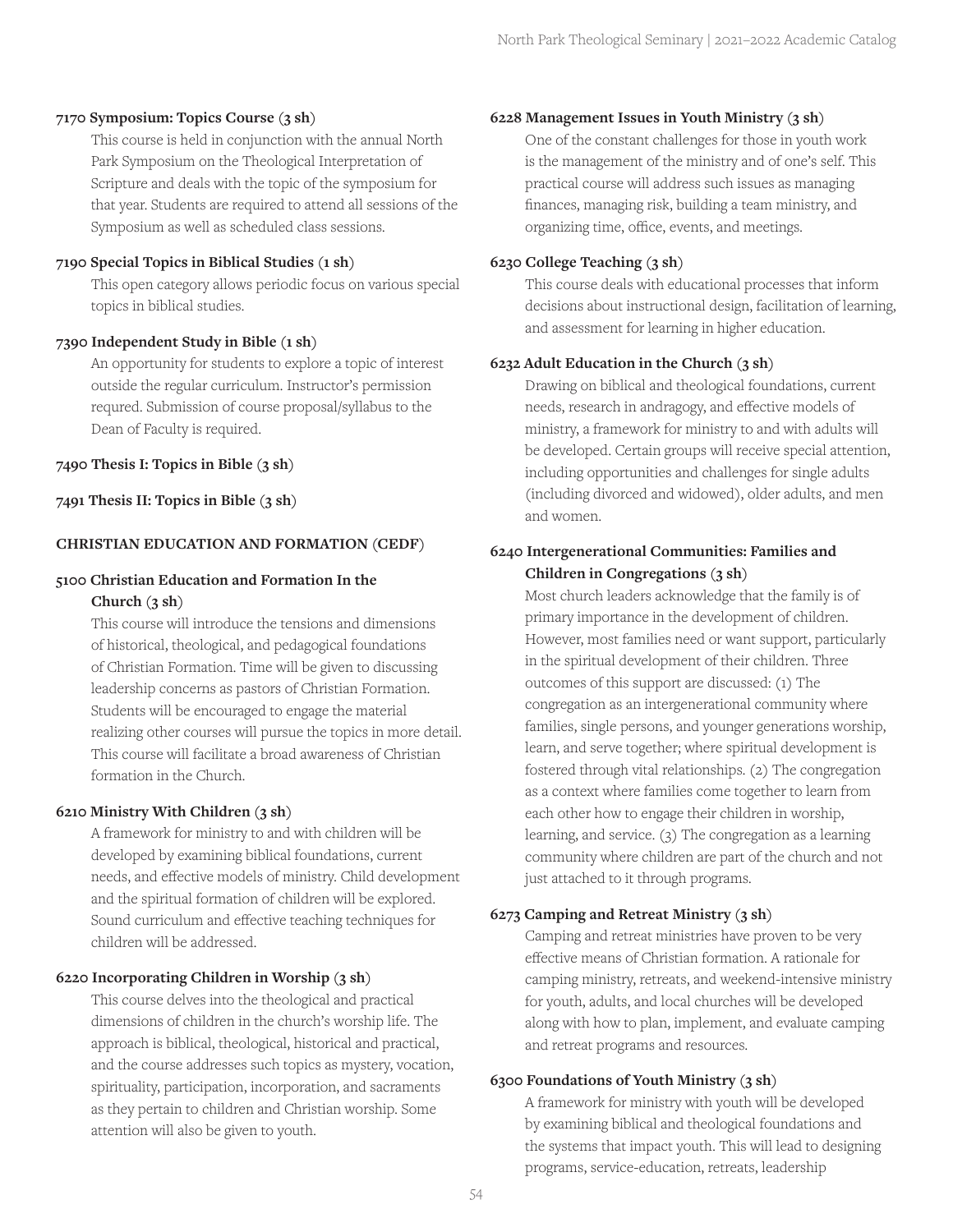development and other support systems. Students completing this course will have developed their own youth ministry plan based on their considerations of key foundational components for ministry.

## **7180 Special Topics in Youth Ministry (1 sh)**

This course is offered in conjunction with the Center for Youth Ministry. Various current and practical topics in youth ministry will be highlighted, usually featuring a guest presenter. This course can be taken more than once. This is a weekend intensive where seminary students will be interacting with others of diverse ministry experiences.

## **7190 Special Topics in Christian Education (1 sh)**

This open category allows periodic focus on various special topics in Christian education and formation. This course may be taken more than once.

## **7390 Independent Study in Christian Education and Formation (1 sh)**

An opportunity for students to explore a topic of interest outside the regular curriculum. Instructor's permission required. Submission of course proposal/syllabus to the Dean of Faculty is required.

#### **7490 Thesis I: Topics in Christian Education (3 sh)**

#### **7491 Thesis II: Topics Christian Education (3 sh)**

## **DOCTOR OF MINISTRY IN PREACHING (DMPR)**

#### **8690 Preaching as an Interpretive Act (4 sh)**

This course offers an opportunity for participants to raise to consciousness and acquire perspective upon their own interpretive strategies for preaching, both in terms of the biblical text and the community, and to sharpen their practice of interpretation in dialogue with recent critical thought and one another.

#### **8691 Preaching As a Performance Act (4 sh)**

Participants join their own experience with the depths of Scripture in developing sermons that communicate in depth. Preachers focus on their capacity to embody the text as lived experience.

#### **8692 Elective (4 sh)**

Participants choose an elective course based on their goals for the Preaching Ministry Project. Past options have included: Preaching from the Margins of the World: Preaching and Prophecy, The Embedded Sermon: Preaching and Liturgy, and Preaching as Celebration.

#### **8694 Preaching As a Social Act (4 sh)**

This course explores the social dimensions of preaching including the congregations social context, the social world of the biblical text, and elements of preaching that enable a congregation to engage in issues of justice.

## **DOCTOR OF MINISTRY IN URBAN MINISTRY LEADERSHIP (DURM)**

#### **8100 Toward a Theology of Urban Ministry (12 sh)**

The complexity of the urban context requires theological depth and the ability to formulate and contextually apply a relevant and robust urban biblical theology. This course will seek to gain experience in engaging in a social cultural analysis to understand the nature and context of urban ministry. Analysis of the social context will move us towards the formation of a relevant urban theology. Through biblical analysis, spiritual reflection, and communal discernment students will move toward a theology of urban ministry that will provide the foundation for impactful engagement with complex urban systems. The course will study how the practice of an urban pastoral theology is a fulfillment of the pastoral office and the ongoing work of the urban church and will affirm that contextualized urban ministry transforms both the congregation and its community, and therefore requires informed, intentional leadership.

## **8200 Race and Ethnicity in the American Urban Context (12 sh)**

The landscape of American society and American cities is rapidly changing. With the changing face of American cities, there is an increased need for awareness and sensitivity towards the issue of race and racial reconciliation within church and community leadership. This course explores the history and current reality of the American church through the lenses of race, ethnicity, and culture, paying particular attention to the obstacles and gaps present in much of the evangelical landscape. It will examine the role of the theological imagination in the formation of the race question and explore the necessity of a renewed theological imagination to bring reconciliation and justice into the urban context.

## **8300 The Practice of Urban Ministry (12 sh)**

This course will explore a variety of approaches and methodologies to urban ministry. It will explore the relationship of ethics and theology to community building and transformation in the urban context and will discuss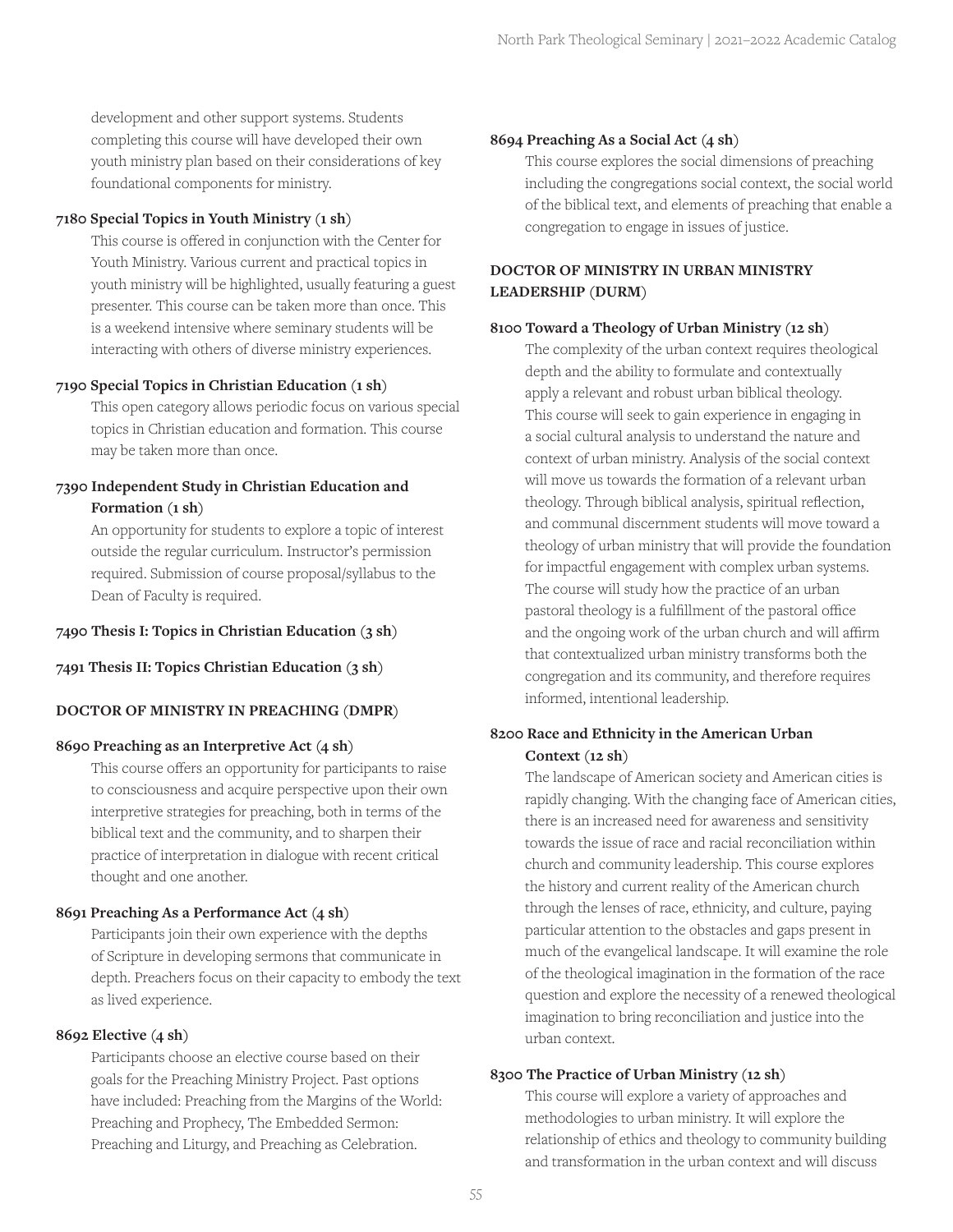a systems approach to address the systemic complexities of cities, particularly as pastoral leaders in the urban context. The course emphasizes practical ministry skills and ministry practices that reflect social, cultural, and historical analysis as well as biblical, theological reflection. Particular attention will be given to the practices of faithbased community development, community organizing, and the development of beloved communities of faith as approaches to the church's role in the spiritual and social transformation of the urban context. The course will also assess how leaders can keep themselves spiritually formed, connected in community, and healthy in order to avoid burnout and to sustain their ministries for the long haul.

## **8390 Doctoral Project Proposal (4 sh)**

This course will prepare the student to complete the final project for the D.Min. in Urban Ministry Leadership. The independent research project will guide the student in gathering relevant literature and text for completion of the final project. The course will also require the student to provide a summary paper that integrates the previous three years' course work.

## **8400 Doctoral Thesis (8 sh)**

This course will guide the student through the final project required for completion of the D.Min. in Urban Ministry Leadership. The final project (125-175 pages or equivalent) will involve integration of coursework and reflection, the application of that learning to the student's ministry context, and the creative exploration of issues in relation to a problem, need, or challenge faced by the student as an urban Christian leader.

## **FIELD EDUCATION (FLDC)**

#### **5300 Vocational Excellence (1 sh)**

This intensive focuses on issues of vocational identity and healthy professional patterns. In addition, it is designed to explore the meaning of credentialed and endorsed ministry in the Evangelical Covenant Church and the responsibilities and competencies of those called to these positions. Areas of inquiry will include: licensing, commissioning, ordination, ethical guidelines, formal care and discipline, collegiality, ministerial health and boundaries. Taken in the student's first year.

#### **7310 Internship Residency (1 sh)**

The primary purpose of an internship is to provide a guided learning experience in contextualized ministry settings. Internship Residency includes a broad range of ministry experience and exposure tailored to student vocational aspirations and degree program requirements. Such experiences will include supervision, mentorship, theological reflection, and integration.

## **7315 Cultural Competency Module (1 sh)**

Each degree-seeking student is required to participate in an approved tangible cross-cultural experience. Students are also encouraged to foster cross-cultural competence through ministry and campus activities, and diverse interpersonal and professional relationships. Such experience(s) will be linked to a one day reflec- tion module.

## **7316 Clinical Pastoral Education (0 sh)**

Clinical Pastoral Education (CPE) places a student chaplain in a ministry context with a population in crisis. It includes a peer/accountability group and supervision. A CPE experience creates an environment that fosters pastoral skills development and identity. Applications and fees are typically submitted directly to CPE sites and not the Seminary.

## **7318 Theological Reflection Module (1 sh)**

This module is a collegial, case-study driven experience through which the entire field education experience is reviewed. It is linked to the student's final assesssment and usually takes place in the student's final year. Prerequisite: FLDC 7310.

## **7319 Mission and Ministerial Identity in The ECC (0 sh)**

This course fulfills part of the requirement of the ECC for ordination as well as helps graduating students grow in the vocational identity, prepare for being in the Call Process, and transition from seminary student to ministry leader. In addition, students will explore how the Evangelical Covenant Church pursues Christ's priorities in the world by covenanting congregationally, regionally, denominationally, and globally. It takes place over one weekend in the fall semester and one weekend in the spring.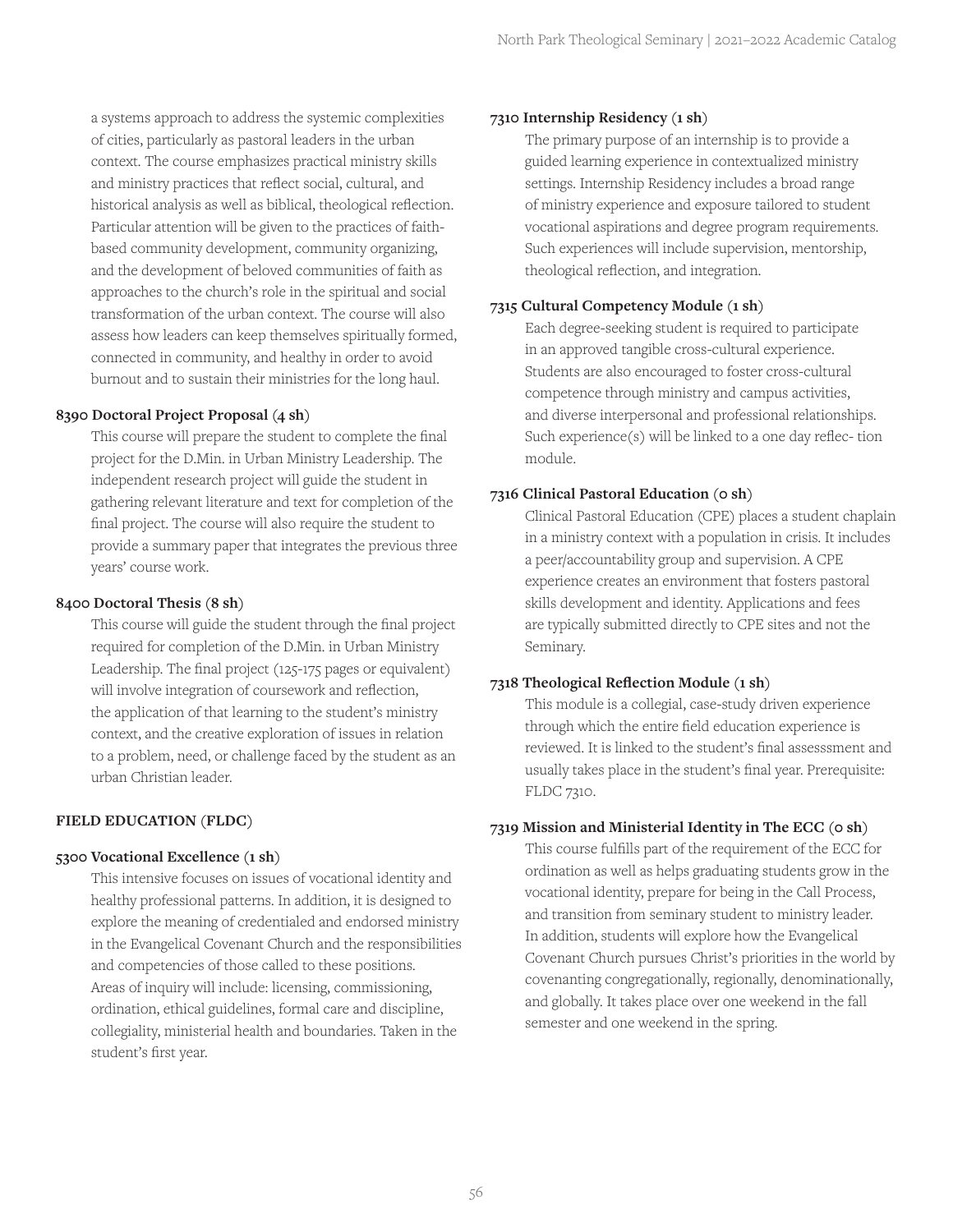#### **HISTORY (HSTY)**

## **5210 Christian History 1: the Early Church to The Early Reformation (1-16c) (3 sh)**

This course offers a survey of Christian history and theology from the apostolic times through the early Reformation. Course material pays balanced attention to Christianity's intellectual and social history, with sustained consideration of the church's evolving relationship to political and social structures and the contested category of orthodoxy.

#### **5220 Christian History 2: Global Christianity (17-21c) (3 sh)**

As a continuation of HSTY 5210, Christian History II traces the expansion of the church from Europe into the Americas, Africa, and Asia as well as the division of the church into myriad denominational traditions. Attention is given to the theological, political, and economic contexts that attended this expansion and division, and to the question of unity in diversity.

## **5230 Christian History 3: North American**

## **Christianity (3 sh)**

This course traces the mutual impact of Christianity and North American culture, politics, and economics from the sixteenth century through the twentieth, enabling a developmental understanding of the ministry contexts in which students will likely serve.

#### **6224 Early Christian Thought & Life (3 sh)**

This seminar includes readings and research on the development of Christian thought and practice during the first six centuries of the church. May focus on a narrowed theme (e.g., Trinity, prayer, preaching, Christology, salvation, anthropology) or particular figure(s) (e.g., Augustine, the desert fathers and mothers, the Cappadocians, etc.).

## **6240 Ethnic American Religious History (3 sh)**

Investigates the intersection of ethnicity and religious experience in the United States, querying the role of dominant narratives and the boundary between public and private religious discourse.

## **6254 Pentecostal and Charismatic History and Theology (3 sh)**

An historical and theological approach to the emergence of the Pentecostal and charismatic traditions in the American experience. Special attention will be given to the varieties of interpretation of the movement and to contemporary controversies within it.

#### **6260 Theology of the Reformers (3 sh)**

This seminar provides opportunity to explore more fully the major areas of Catholic, Lutheran, Reformed, Radical, and English renewal in the 16th century.

#### **6265 Renewal Movements in Church History (3 sh)**

This course contextualizes, identifies causes, and traces outcomes of the renewal of persons and faith communities within key moments and movements of Christian history.

#### **6300 History and Theology of the Covenant Church (3 sh)**

This course provides students a deeper knowledge and appreciation of the history and theology of the Evangelical Covenant Church, from its roots in Sweden to its current multiethnic reality. Students will apply skills of historical research and analysis, developed in previous courses, to their own denominational history and explore the significqance of this history to the present mission and identity of the Evangelical Covenant Church.

## **7190 Special Topics in Christian History (1 sh)**

This course will focus on various special topics in Christian history. Previous course offerings have included: Councils and Creeds, the Bible in American life, and Soren Kierkegaard. This course may be taken more than once.

#### **7390 Independent Study in History (1 sh)**

An opportunity for students to explore a topic of interest outside the regular curriculum. Instructor's permission required. Submission of course proposal/syllabus to the Dean of Faculty is required.

#### **7490 Thesis I: Topics in History (3 sh)**

**7491 Thesis II: Topics in History (3 sh)**

## **INTEGRATIVE COURSES (INTG)**

#### **5010 The Life of the Leader: Making an Impact (2 sh)**

This course explores the role frameworks, values, purposes, learning, and growth have on shaping decisions, building capacity, and influencing the kind of impact that is made in the lives of persons and organizations. A key overarching goal for this integrative class is to understand the effect of leaders on the leadership interaction. Specific focus will be given to the determinative nature of a leader's self-awareness, perceptions, personal formation, and value systems on their leadership style and relationship with those they serve. Identity and incarnation will be major themes, beginning with the idea that true leadership comes mainly from within a person, not from the outside. It is the honest evaluation of our lives that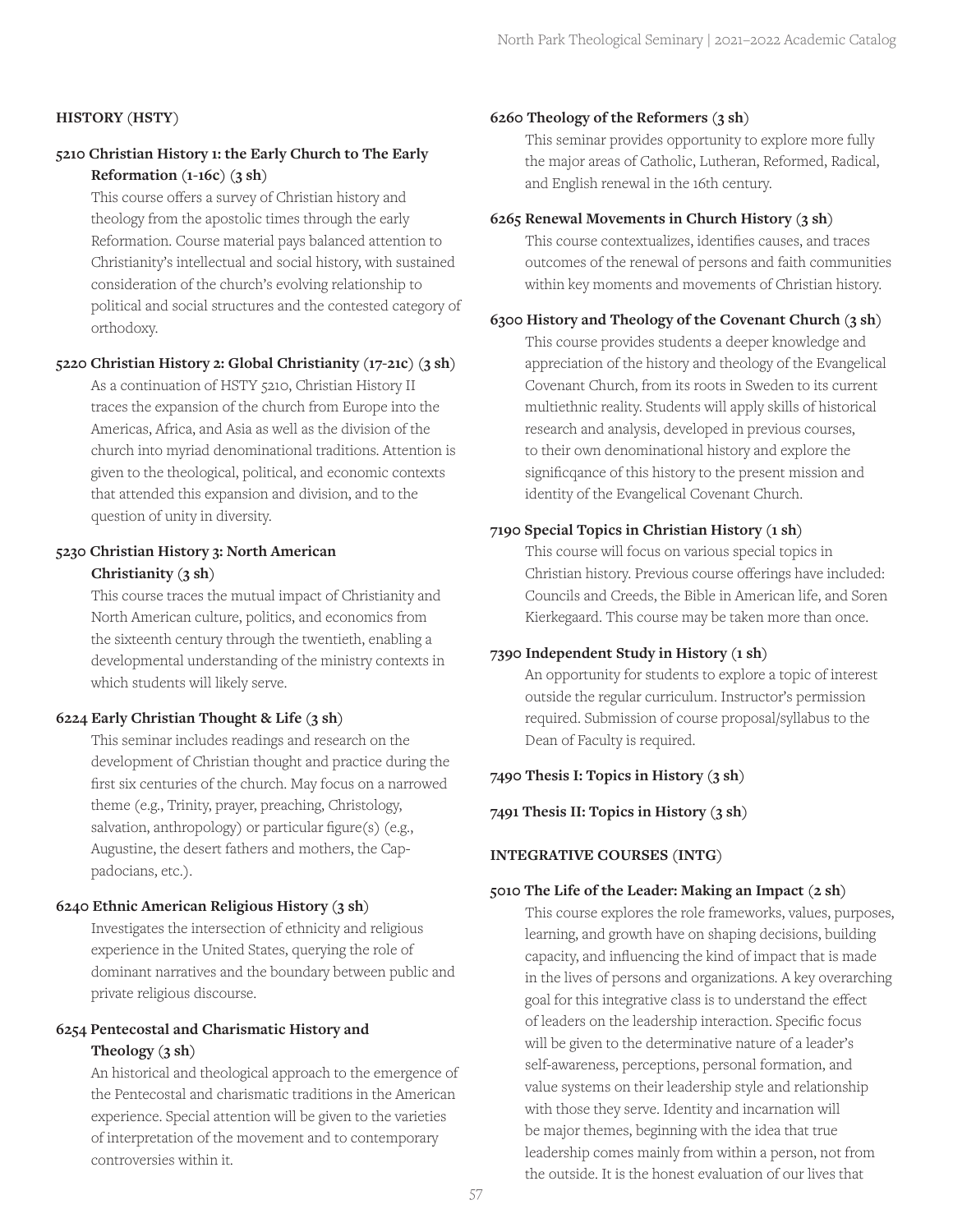helps deepen our capacity to lead. This evaluation, when merged with receiving God's gift of new life, produces the strongest possibility for personal transformation and developing credibility with those we serve/lead. Our own transformations are not inconsequential to organizational development, but core.

## **5020 Leading the Transformational Organization: Generating Mission Movements (2 sh)**

This integrative course is a companion class to the SBNM capstone class. Dual-degree students will make use of their strategic planning with a nonprofit organization in their SBNM capstone class to deepen and extend their learning through this class. Students who are not a part of the dual-degree program will need to secure a non-profit organization that will give some access for interviews, historical analysis, and contextual exploration to fulfill class requirements. This class will expose students to asset-based planning models that generate community ownership and build upon the strong communitarian themes of the Bible for creating mission movements.

#### **MINISTRY (MNST)**

#### **5108 Ministry Identity and Practice (3 sh)**

Participants in this course will explore a variety of ministries of the church with a view to developing a practical vision to guide their own work and to equip others for theirs. Practices such as pastoral care, leadership, worship and the arts, Christian education and formation, evangelism, compassion and justice, and missions will be introduced with an emphasis on developing communication skills appropriate to each.

#### **5110 Religions and Cultures (3 sh)**

This course will focus on the world's major religions, how religions are embedded in various cultures and how contemporary religious plurality is a challenge and opportunity for Christian mission. Insight from the social sciences for the mission of the church and the growth of the church in the non-western world are focused features. Participants will personally observe and reflect upon cultural worship in settings other than Christian as part of their learning.

#### **5115 Preaching the Word (3 sh)**

The student will learn basic skills in oral communication fundamentals of expository sermon preparation, and develop sensitivity to the liturgical, social, and cultural contexts in which preaching takes place.

#### **5120 Gospel Communication in Context (3 sh)**

Gracious and effective communication of the good news of the Christian faith involves the complex interplay of many factors. Drawing from studies in communication, evangelism, and contemporary culture, participants in this course will engage in an exegesis of culture, an exploration of the mandate and means of evangelism, and the development of skills in listening and speaking.

#### **5125 Introduction to Pastoral Care & Counseling (3 sh)**

This course considers pastoral care and counseling issues specific to contemporary congregational contexts. It will address pastoral care approaches that are grounded in contextual pastoral theologies. It will focus on the pastoral concerns of the congregation, families, and individuals, as well as the broader community issues that contemporary pastors must face, and will emphasize the development of skills and attitudes necessary for effective and theologically coherent pastoral care and counseling. This course also includes exposure and practice with various approaches to pastoral assessment, counseling, and referral. This course requires some local travel to churches and associated ministries. Pedagogical approaches: case method, role play, demonstrations, readings, and lecture.

#### **5130 Leading & Teaching in Ministry (3 sh)**

This course is an examination of the nature and issues of Christian leadership and Christian education and formation in the church. This course will introduce the tensions and dimensions of historical, theological, pedagogical foundations of Christian leadership and Christian formation. Such elements as systems thinking, non-anxious leadership, change management, cross-cultural leadership, education theory, congregational learning, assessment, and holistic formation will be considered as they relate to clergy and laity leading and teaching in the church.

#### **5158 Experiencing African Christianity (3 sh)**

Understanding the global character of the church firsthand is essential for ministry in today's growing cultural and ethnic diversity. This course explores the challenges of mission and ministry within the African context. An assessment of intercultural competency for ministry is included. This hybrid course includes pre- and post-travel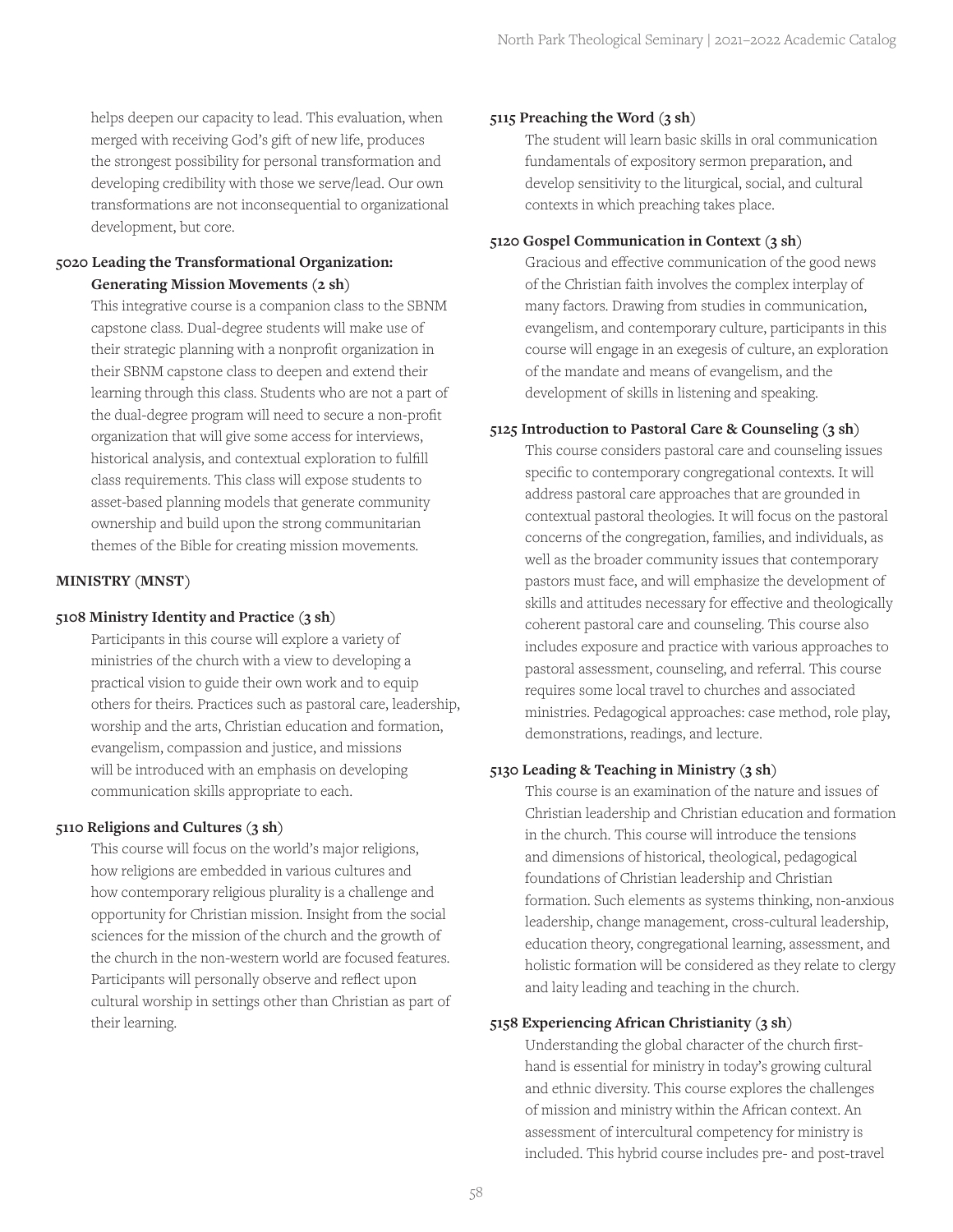online requirements as well as an immersion experience. An additional application form and instructor's permission is required for enrollment.

#### **6105 Academic Writing (1 sh)**

This course will improve the student's ability to write clearly and effectively in a variety of Seminary classroom and ministry venues. Course will focus on developing strategies for appropriate theses or topics, efficient research, organization/prewriting, composition, revising and editing. Critical thinking and logic, rhetorical principles, and practice in analyzing assignments will be included.

#### **6110 Engaging Congregations in Ministries of Health (3 sh)**

This course will provide the student with a theoretical framework, practical skills, and resources to engage a congregation in developing or expanding ministries of health. Utilizing the framework that health is an individual and a community experience, the historic, biblical, and theological roots of health ministry will be explored as well as the dynamics of congregational culture and community development as it applies to facilitating health ministries. Students will apply course concepts through working with a congregation in their own community to develop or expand health ministries.

#### **6115 Spirituality in Chronic Illness & Disability (3 sh)**

This interdisciplinary course explores the spiritual issues faced by the individual, family, congregation and community living with chronic illness and disability. Throughout the course we will proceed with a lens toward hospitality of embodiment taking care to address spiritual issues for the "disabled" of body and the "disabled" of acceptance. The social and personal construction of meaning within the experience of chronic illness and disability, as well as cultural dynamics and ethical issues will provide an overarching course framework.

#### **6120 Community Health & the Church (1 sh)**

There is much that churches can do to improve the health of their communities when they work in partnership with other organizations. This course will explore trends, models, and concepts in the contemporary faith and health movement through lecture, discussion, case studies, and site visits. Students will have the opportunity to apply course concepts in their own community.

## **6121 Religion, Spirituality & Health In Professional Practice (3 sh)**

The influence of religious participation and spirituality

on health has been a growing topic of medical research that has significant implications for ministry as well as for health care. The relationship between religion, spirituality, and health has been widely discussed in popular literature, has been disseminated to the public, and consequently is influencing our congregations and communities. The focus of this class will be to explore the study of religion, spirituality, and health, or "theosomatic" medicine as it has come to be known, the context in which it has occurred, the issues it presents, and practical implications for ministry and health care.

#### **6125 Issues of Christian Faith in the Americas (3 sh)**

What issues do the missionized cultures of the Americas face today? This course explores topics challenging to the life and ministry of the body of Christ in North, Central and South America including native populations. Accompanied by local scholars, practitioners and learners from the host region this hybrid course creates a stimulating bilingual learning community integrating face-to-face cultural immersion with online pre- and post-travel components. Scholarships assist participants in raising additional non-tuition expenses. See current course listings for upcoming travel locations. Completed application form for travel courses and instructor's permission required for enrollment.

#### **6130 The Gospel in Asian Context (3 sh)**

Asia, birthplace of the world's religions, contains the fewest populations of Christ followers. How does Christian witness work in Asian contexts? Come explore contextualization of the good news of Jesus Christ in ways unfamiliar to many westerners. This hybrid course combines cultural immersion with online pre- and post-travel components. Participation of local scholars, leaders and fellow Asian students builds a global learning community that grows through home stay and times of study, reflection and worship together. Learners participate in an international conference interacting with practitioners in Christian ministry throughout the Buddhist world. Scholarships assist participants in raising additional non-tuition expenses. See current course listings for upcoming travel locations. Completed application form for travel courses and instructor's permission required for enrollment.

#### **6135 Experiencing African Christianity (3 sh)**

Expansion of the Christian faith in the global south is located largely in Africa. What are some of the reasons for this growth? This hybrid course explores African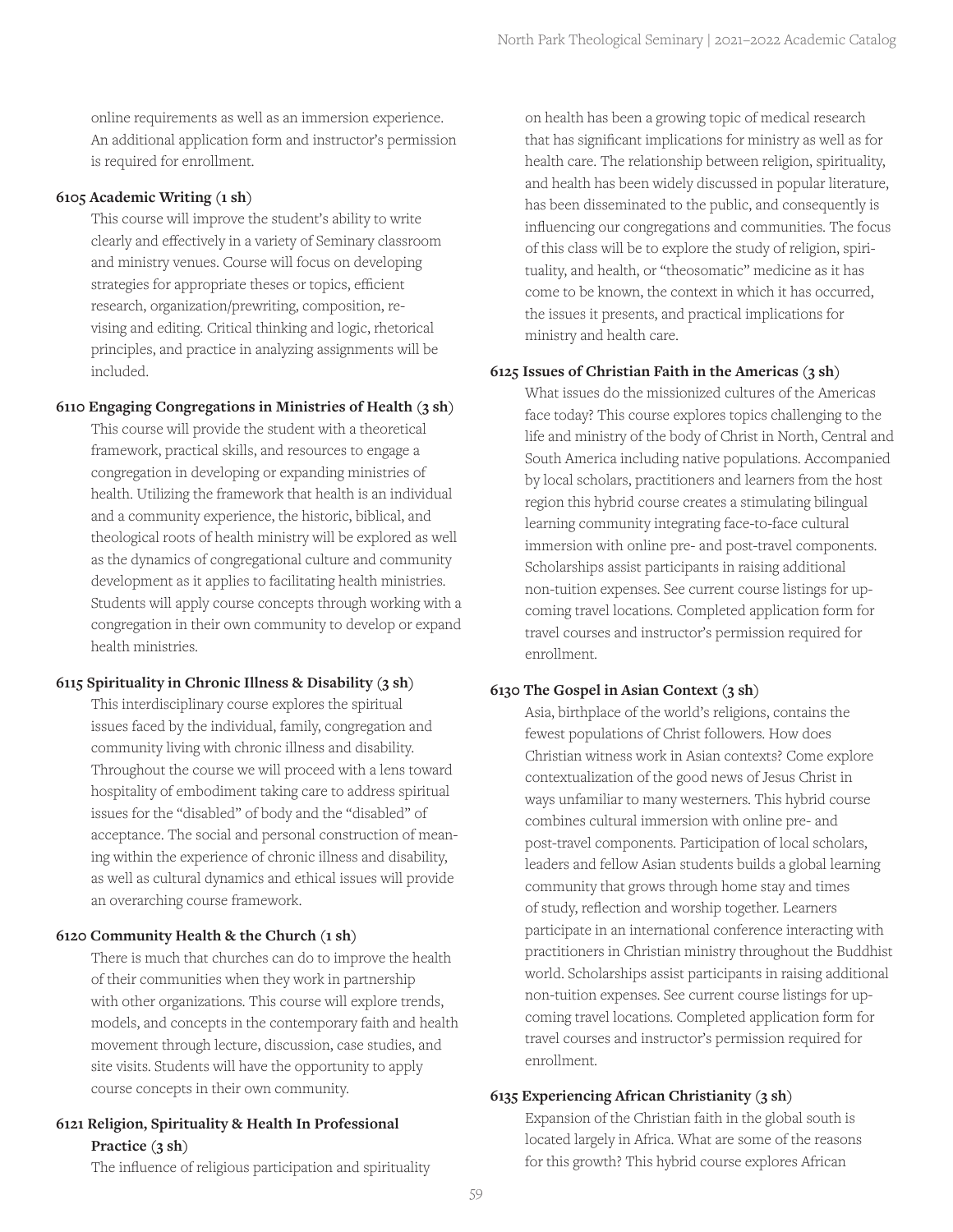Christianity by integrating face-to-face cultural immersion with online pre- and post-travel components. Participation of local scholars, leaders and fellow African students builds a global learning community that grows through home stay, and times of study, reflection and worship together. Scholarships assist participants in raising additional non-tuition expenses. See current course listings for upcoming travel locations. Completed application form for travel courses and instructor's permission required for enrollment.

#### **6140 Experiencing Global Christianity (3 sh)**

Use your church or para-church organization's pre-arranged mission trip experience in combination with online pre-travel learning and post-trip reflection to focus on intercultural learning and to earn seminary credit. Develop leadership and administrative skills, reflect upon personal intercultural competency, evaluate intercultural ministry and missiological issues, and learn to lead a short effective intercultural ministry experiences. Completed application form for travel courses and instructor's permission required for enrollment.

#### **6145 Mission of God: Insights for Service (3 sh)**

This course is designed as an introductory survey of important issues in missiology for students planning to take only one course in mission studies. It will engage students in critical reflection upon their own missiological awareness, ability, and practice. Participants will apply biblical foundations, cultural studies and historic themes to present day contexts. Justice as mission, effective use of short term experiences, and discerning the call of God in global service are themes that will be

#### **6150 God's Global Vision: Mission As Biblical Theme (3 sh)**

What is God's mission in the world? How is it different from what we call 'missions'? What are the Biblical and theological foundations for the role of the church in the world? This mission theology course provides a biblical overview following the theme of God's vi- sion for all peoples through the Old and New Testaments. Particular attention given to thematic models of God's call and redemptive activity sending God's people as instruments of blessing to the nations. This course geared specifically geared for those desiring a deeper biblical hermeneutic of scripture's overarching narrative for use in teaching, preaching and kingdom service wherever that may lead. Prerequisite: BIBL 5210 or BIBL 5240

Insights from the social sciences are applied to the analysis of the missionary task of the church. Using the case study method, topics relevant to the cultural dimension of mission are discussed including the role, impact, and needs of the missionary, and the appropriation of cultural forms in missional communication of the gospel. Each student will develop a personal mission theology towards culture from which to reflect and act in today's multicultural world.

## **6152 Rethinking Mission: Lessons From Christian Art, History & Practice (3 sh)**

Every epoch of the church created its own forms of expression and practice. What do these historic examples mean to us today in our partnership with the mission of God? This course introduces the basic perspectives and tools of missiology through the lens of historic Christian art. Various mission strategies and roles of art in mission discussed through biographical study. Particular focus is given to the integration of the arts and ministry to artists in worship and witness. Because effective missiology is developed interactively, opportunities are given for collaborative learning. Artistic skill not a prerequisite. Optional travel component to explore historic Christian art firsthand. See current listings for up-coming travel offerings for this course.

#### **6160 Foundations of Congregational Vitality (3 sh)**

Pastors and churches do not magically drift into vitality. They sense a call to be more faithful, fruitful and alive in the Spirit. How do congregations position themselves to experience this awakening? How does a common language of vitality bring unity and clarity? How do churches avoid the quick fix approach and instead walk a transformative process over time? This course provides pastors with the vision, intention and means to engage that process.

#### **6165 Leading Healthy Missional Change (3 sh)**

The seven last words of a dying church are, "We've never done it that way before." What changes need to occur in order for congre- gational culture to become more healthy and missional? How does a church determine what to preserve, create and discard in order to more fully accomplish the mission? What is the difference between transition and change? How do pastors discern between "too much too soon" or "too little too late?" Healthy missional churches accept the reality of change in order to be more nimble and responsive to how the Holy Spirit is moving. All living things change. Prerequisite: MNST 6160.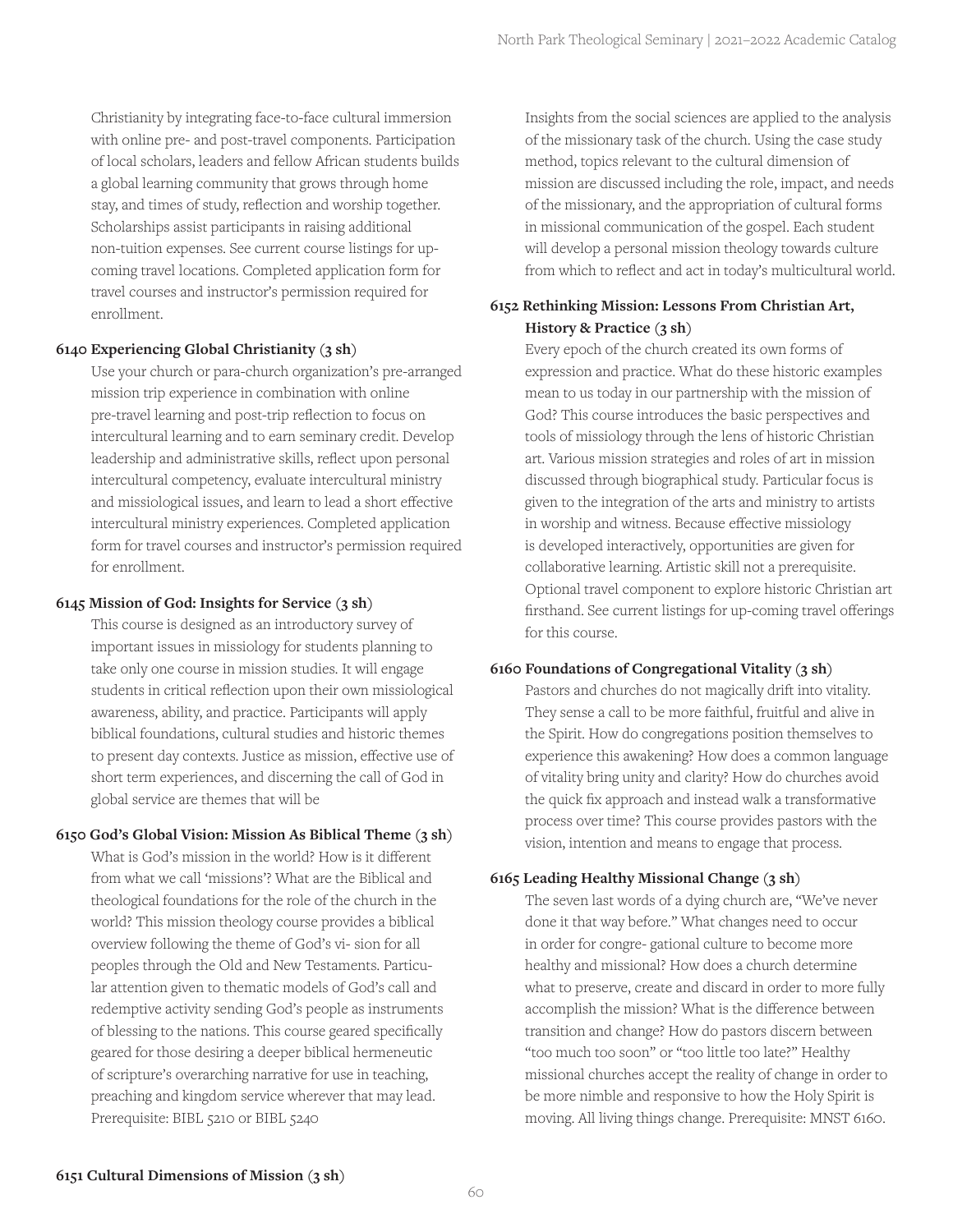#### **6170 Strategic Ministry Planning (3 sh)**

Strategic ministry planning and implementation helps turn vision into reality. The plan provides a clear path on how to get from here to there. It aligns the resources of the church in order to accomplish the mission. This course focuses on strategic thinking skills in order to equip pastors in the planning and implementation process. Prerequisite: MNST 6160 & MNST 6165.

## **6218 Images of the Preacher in Contemporary Culture (3 sh)**

A study of cultural and theological assumptions about the nature and work of the Christian preacher, with implications for the students' emerging theology, preaching, and ministry. Students will reflect on "images" presented in contemporary film, television, and literature, and the underlying assumptions to be addressed in proclamation and pastoral ministry. Prerequisite: MNST 5115.

#### **6225 Evangelism & Discipleship (3 sh)**

This course seeks to prepare the student in both the theoretical and practical dimensions of evangelism and discipleship. The biblical bases of evangelism and the biblical pattern of discipleship will be the foundations of the course.

#### **6230 Preparing for Baptisms, Weddings & Funerals (3 sh)**

Students will consider the challenges of preaching and planning worship in postmodern, multicultural settings, and learn to develop liturgies and prepare sermons using a variety of methods that will enhance their effectiveness in the local church. Prerequisite: MNST 5115.

## **6266 Church Planting Ecclesiology (3 sh)**

This course provides an opportunity for the student to develop a mature theological and ethical ecclesiology relevant for church planting. Cultural exegesis and social analysis will also be explored as tools to help the student gain knowledge on the vocation and practice of church planting. The mission, values, and vision of church plants will be explored to help develop a missional perspective on church planting.

#### **6285 Church Planting Leadership (3 sh)**

This course provides an opportunity for self-reflection and external assessment to determine viability for church planting aptitude. A church planting coach along with a team of assessors works with the student to help develop pastoral identity and ministry self- awareness applicable to church planting. The course requires a series of assessment exercises as well as participation in an on-site assessment program. This course is restricted to students accepted to the Certificate in Church Planting.

#### **6286 Church Planting Pathways (3 sh)**

This course seeks to teach the principles of planting culturally relevant churches. The mechanics and pathways for church planting will be presented to equip the student for effective ministry as a church planting pastor. The course will help the student develop a plan of action and a course of preparation for planting a local church in a specific geographic and cultural setting.

#### **6350 Foundations for Urban Ministry (3 sh)**

The complexity of the urban context requires theological depth and the ability to formulate and contextually apply a relevant and robust urban biblical theology. In this course, we will engage in the process of social/cultural analysis to understand the nature and context of urban ministry. Through biblical analysis, spiritual reflection, and communal discernment we will move toward a theology of urban ministry that will provide the foundation for impactful engagement with complex urban systems.

#### **6351 Spiritual Formation in the Urban Context (3 sh)**

Our life with God is often referred to as a journey. Participants will be encouraged to reflect upon their formation history and celebrate their unique spiritual journey in the urban context. We will also look at a variety of spiritual practices that are invitations to a deeper sense of God's presence in one's interior life and in the world. For many in urban ministry there is a tendency to choose "busyness" over "fullness". Historical spiritual practices of the Church can guide us into a richer faith journey and fuller life rather than simple busyness. The intent of the course is practical, experiential, and formational. Included in the course will be both a teaching component and formation group sessions.

#### **6352 Journey to Mosaic (3 sh)**

This course incorporates readings, films, conversations, interaction with individuals, and a pilgrimage to major sites of racial significance in Chicago and the broader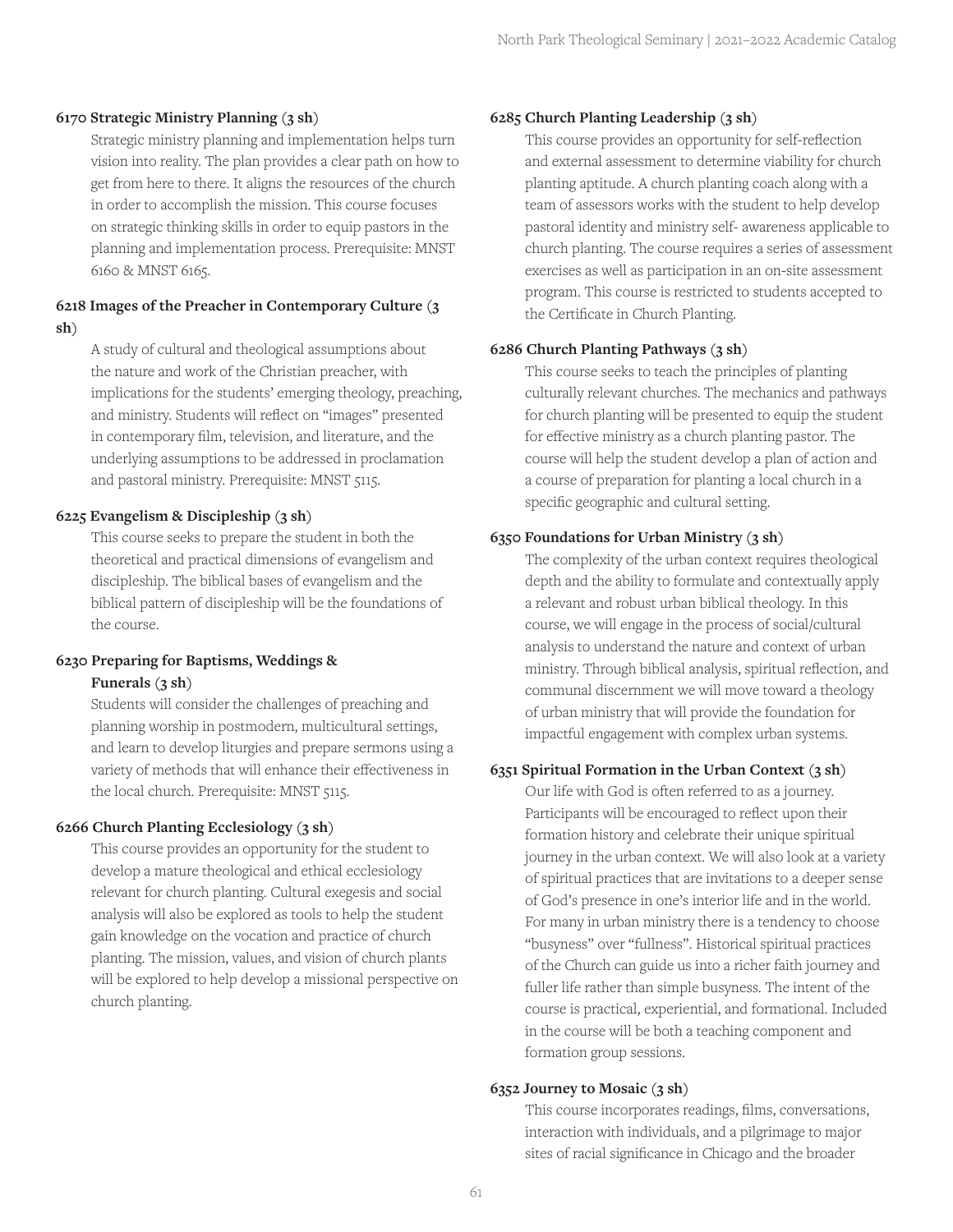American context. The focus is on cross-cultural and crossracial relationship dynamics leading to a greater cultural intelligence on racial and cultural issues in the church. The course will explore the biblical, theological, sociological, political, cultural, and psychological dimensions of the struggle for racial justice and its contemporary implications for ministry.

## **6354 The Practice of Urban Ministry (3 sh)**

This course will explore a variety of approaches and methodologies to the healthy practice of urban ministry. We will emphasize practical ministry skills and ministry practices that reflect our social, cultural, and historical analysis as well as our biblical, and theological reflection. We will give particular attention to the practices of pastoral care, congregational health, and the development of beloved communities of faith as approaches to the church's role in the spiritual and social transformation of the urban context. This course will seek to integrate on-site practices of the participants into the course discussion.

#### **6355 Urban Ministry Leadership (3 sh)**

This course examines the role of leadership in developing healthy urban ministries and congregations. Key elements such as a theology of leadership, systems thinking, leadership style, team development, and change management will be considered as they relate to leadership in the urban context. Effective leadership combines valid theories, accurate knowledge, critical values, relevant skills, and practical experience. The course initiates the journey toward a lifelong process of leadership development and effectiveness.

## **6400 Mobilizing for Justice: Methods & Practice of Justice (3 sh)**

This course explores a variety of approaches and methodologies to justice ministry. The relationship of ethics to community building and transformation is discussed. Practical ministry skills, how teaching on justice ministry can be part of the liturgical work of the church, and the role of preaching in that formation is emphasized.

#### **6401 Sankofa: Racial Righteousness & Reconciliation (3 sh)**

The course approaches the challenges of the development of history, culture, and race and their implications in creating the American narrative. The course explores various themes including: culture, race, racism, and community and social justice. Students are enabled to develop methods toward reconciliation within a theological and biblical framework. Through a variety of readings,

one-on-one conversations, lectures, guest lectures, and field visits, participants get perspectives on history, culture, and race rooted in African American experiences. The goal of the course is to explore African American history and culture, and the systems that created human categories based on race. The participants engage in research through readings, and class lectures discuss the challenges of racial justice, especially as it relates to the church and to the transformation of participants into agents of racial reconciliation as part of their ministry and leadership.

## **7160 Biblical Preaching (3 sh)**

Students will practice moving from biblical text to sermon with a focus on a selected book of the Bible. Issues related to preaching from biblical genres (ancestral narrative, wisdom poetry, prophecy) will be discussed. Topics include: the story of Joseph and his family, Proverbs, and Jeremiah. Prerequisite: MNST 5115.

#### **7190 Special Topics in Ministry (1 sh)**

This course will focus on various special topics relevant to Christian ministry. Previous course offerings have included: Pastoring the Missional Church, Global Partnership: Practicing Biblical Koinonia, Stewarding Creation: Justice, Food and Health. This course may be taken more than once.

#### **7195 Special Topics in Faith and Health (1 sh)**

This course will focus on various special topics in faith and health.

#### **7390 Independent Study in Ministry (1 sh)**

An opportunity for students to explore a topic of interest outside the regular curriculum. Instructor's permission required. Submission of course proposal/syllabus to the Dean of Faculty is required.

**7490 Thesis I: Topics in Ministry (3 sh)**

**7491 Thesis II: Topics in Ministry (3 sh)**

#### **SPIRITUAL FORMATION (SPFM)**

#### **5201 Journey: The Story of Our Lives (1 sh)**

This is the introductory course in spiritual formation at NPTS. Participants will be encouraged to reflect upon their formation history and celebrate their unique spiritual journey. In addition to class interaction there will be formation groups where we listen for God in the stories of others. The practice of spiritual direction will be introduced as each student will see a spiritual director.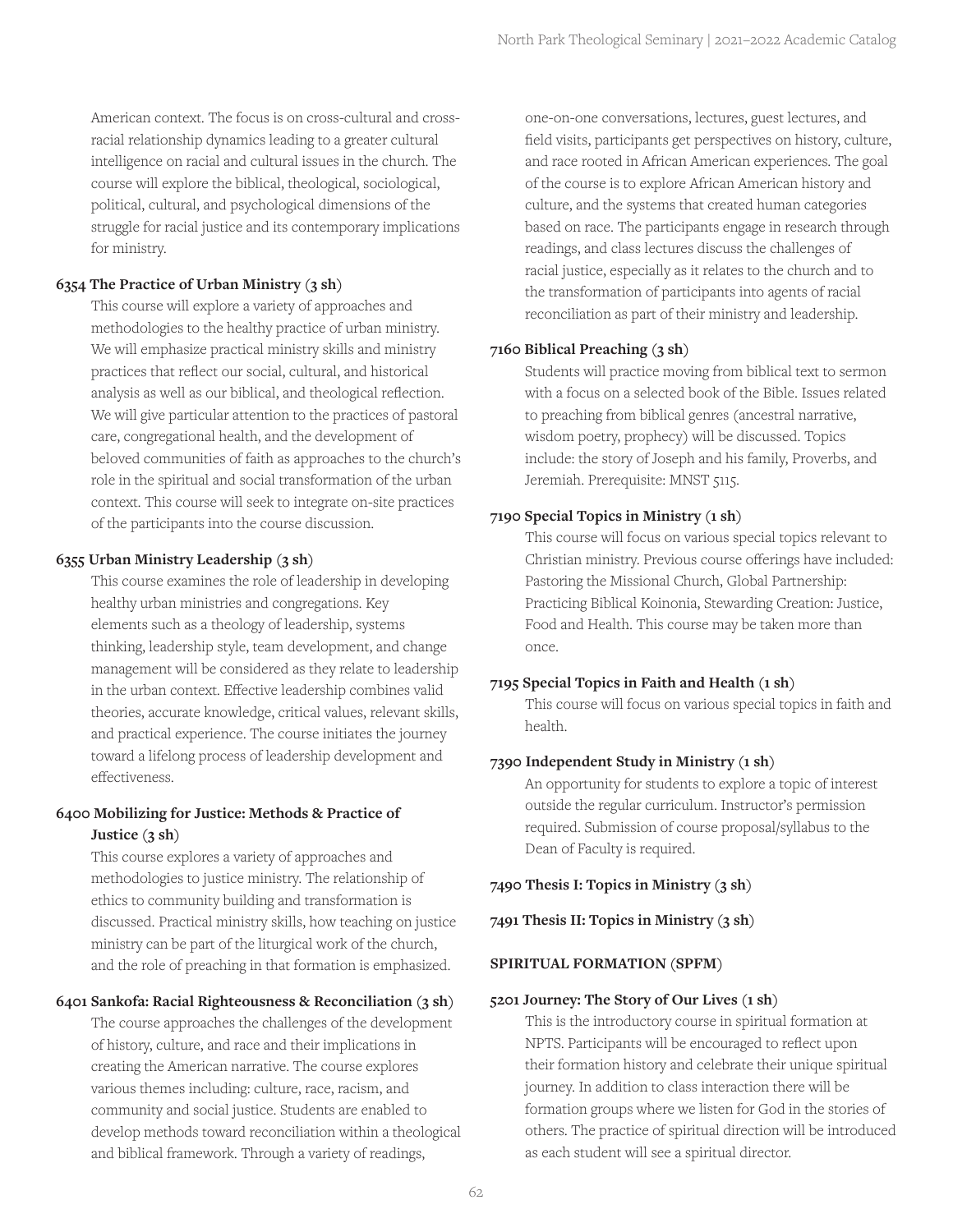## **5211 Intercultural Spirituality: Praying Together (1 sh)**

This seminar styled course will seek to address the students' experiences of community and engagement with cultures other than one's own through the lens of prayer. The Lord's Prayer as a common and biblical Christian prayer will frame the conversation as together we explore its ability to cross divides of community, culture, and history.

#### **6209 African & African-American Spirituality (1 sh)**

This Spiritual Formation class will engage African American Spirituality and Religion as the means by which we seek to experience transformation that comes through deep study and immersion of the diverse spiritual practices of African Americans. Spiritual practice in and outside the classroom is required as are site visits to various religious and cultural institutions of black Americans here in Chicago.

## **6210 Discernment: Choosing Well (1 sh)**

Living a life of discernment based on the recognition of the work of the Spirit leads to decisions well made. Growing in awareness to the activity of God in one's life transforms the desires of the individual follower of Jesus. Personal wholeness, character, and integrity flow from this process. Discernment is a gift and also a skill to be learned and developed.

## **6220 Journaling: Reflecting on Our Story Pathway Toward God and the Self (1 sh)**

Students will learn and practice specific journaling techniques that will help them encounter God's presence and their own interior selves in their writing or other journaling techniques. They will learn safe and helpful ways to share writing and responding to writing online. They will develop a deepened sense of self including faith story, emotional, spiritual, and physical self.

## **6230 Being Well: Spirituality & Personal Health (1 sh)**

The purpose of this spiritual formation course is to explore the interrelationships between spirituality and health from a personal faith perspective. The multiple dimensions of Christian well being will be considered, focusing on the individual with consideration given to spirituality and the health of families, congregations and communities.

## **6240 Welcoming Others, Welcoming God (1 sh)**

The spiritual practices of solitude and hospitality together turn our attention toward God and those made in God's image. Love for friends, strangers, and enemies will be addressed through readings, discussions, and lectures. A day-long solitude retreat and service at a ministry of

hospitality offer experience for further reflection.

## **6250 Faith and Food (1 sh)**

Food is intensely individual, relational, and communal. Food connects us to God, one another, and all of creation. How we approach what and how we eat is a spiritual act, not only a physical one. In this course we will together explore the intersection of spirituality with food and how the act of growing, buying, making, and eating food can connect us to God and others.

## **6303 The Embodied Story: Dust and Spirit (1 sh)**

This spiritual formation topic course is designed to develop self- awareness as to how people inhabit their longings. The focus of this study will be discernment as to how the body might experience and express longings for personal health, relationship intimacy, sexual integrity, and vocational satisfactions, in ways that embody the expression, "The body is for the Lord and the Lord is for the body" (1 Cor. 6:13). Prerequisite: SPFM 5201.

## **7190 Special Topics in Spiritual Formation (1 sh)**

This course will focus on various special topics in spiritual formation.

## **7215 NCTI: Topics in Prayer and Life in The Spirit (3 sh)**

Five northside Chicago theological schools comprise the Northside Chicago Theological Institute and jointly offer this course. Taught ecumenically in scope and intensively in retreat setting, it is designed to provide students and professors the opportunity to explore the roots and development of various Christian spiritual traditions through study and applied experience.

## **7390 Independent Study in Spiritual Formation (1 sh)**

An opportunity for students to explore a topic of interest outside the regular curriculum. Instructor's permission required. Submission of course proposal/syllabus to the Dean of Faculty is required.

## **7501 Foundations of Listening & Discerning (3 sh)**

As the first of five courses in a program leading to a certificate in spiritual direction, this course will provide foundational information, experiences, and processes for the participant's development and discernment as a potential spiritual director. Beginning with a day-long retreat, the course will focus on listening to God, the self, the other, the Word, and the world. Each participant will receive some individual spiritual direction, engage in a peer listening group, and begin a process of self-discernment.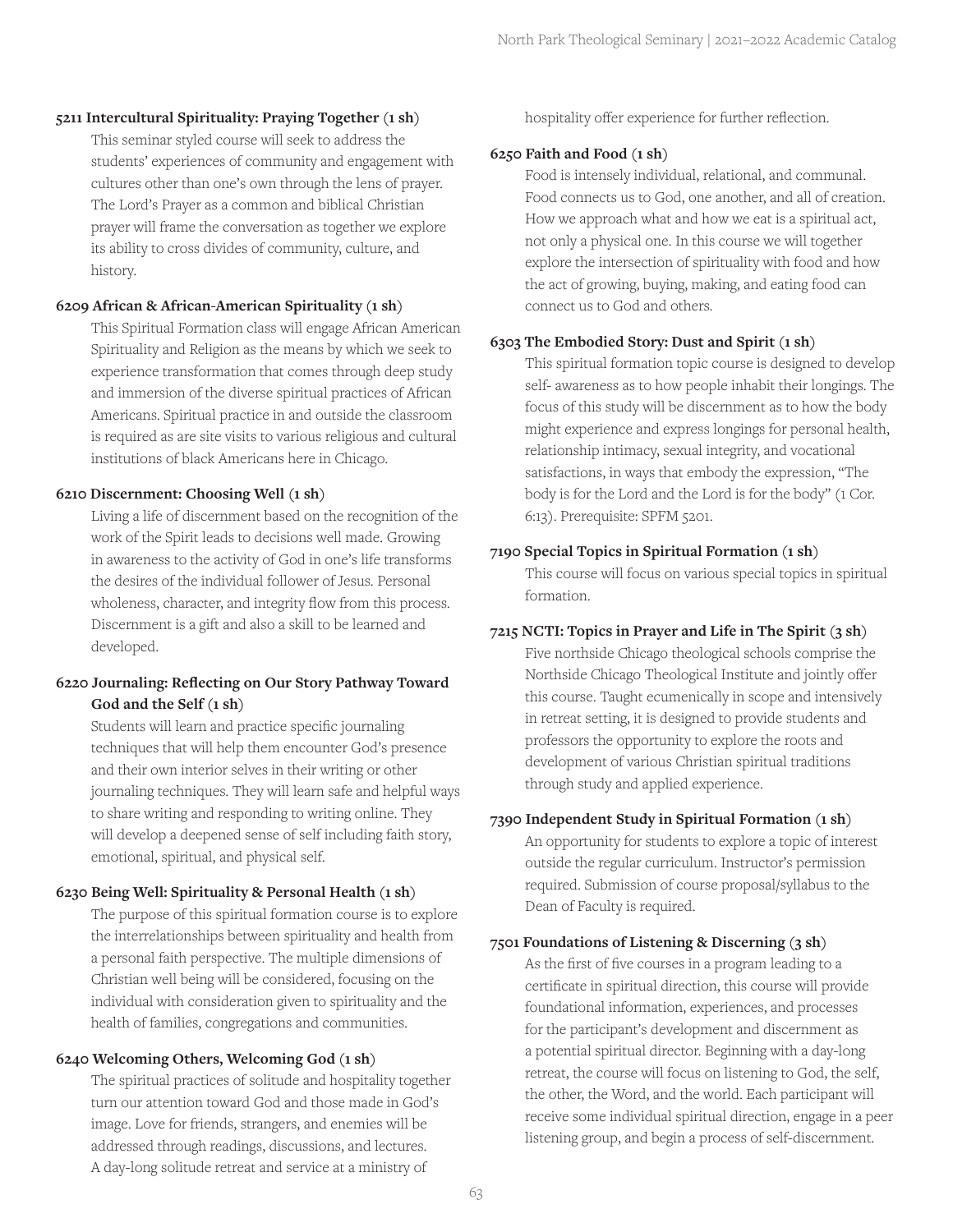#### **7502 Listening & Discerning Practicum I (0 sh)**

Practicum I is designed for program participants who desire to continue to discern their call and giftedness into the ministry of Spiritual Direction as begun in Course 1 of the program. Work will be done in the participant's home region with support from the course coordinator at the Center in Chicago. In addition to the core requirements of ten meetings with a spiritual director and the online journaling component, participants will have flexibility to study a topic of personal interest in Christian Spirituality. The course begins on the first day of the Seminary's fall semester and ends on the last day of the spring semester.

## **7503 Spiritual Directing: Listening to the Movement of God With Another (3 sh)**

The middle year will focus on skill development as a spiritual director. In the classroom, program participants will give and receive direction from each other, developing skills through practice and evaluation by supervisors. Participants will be introduced to the practice of the Verbatim, which will be a requirement during Practicum II. The course will begin with a required retreat day.

## **7504 Spiritual Directing Practicum II (0 sh)**

Practicum II is designed to develop experience and wisdom in spiritual directing through receiving spiritual direction, giving spiritual direction to others, receiving supervision for spiritual directing, reading and dialoging with supportive literature, and studying specific relevant issues in spiritual direction.

## **7505 The Ministry of Spiritual Direction: Listening to God in the Church and World (3 sh)**

The final course will focus on developing a spiritual direction perspective for ministry in the church and world by developing further the sensitivities and capacities for spiritual direction ministry. We will consider special issues in spiritual direction such as group spiritual direction, considerations of cultural, class and gender considerations, managing a ministry, and leading retreats. Participants will offer spiritual direction and meet in peer groups with facilitators for supervision and encouragement during the week. Devotional, contemplative and reflective activities, including a day retreat, are an intrinsic part of the intensive.

## **THEOLOGY (THEO)**

## **5102 Research Methods (3 sh)**

An introduction to the sources, methods, and communication of research in each theological field. Required for MATS; recommended for students intending further graduate work.

## **5110 Christian Theology (3 sh)**

An introduction to the doctrines, methods, and tasks of Christian theology, seeking active appropriation of Christian faith in the context of the church and in engagement with the world.

## **5120 Christian Worship (3 sh)**

This course introduces students to the interdisciplinary field of liturgical studies. The course explores the history of Christian worship, liturgical theology, the place of ritual in the life of faith, as well as the application of a praxis-theorypraxis model to the worship concerns of pastoral ministry.

## **5130 Christian Ethics (3 sh)**

An introduction to the methods and topics of moral reflection and action in their biblical, historical, and theological context. The course focuses on new life in Christ as embodied in the church for the world. Prerequisite: THEO 5110.

## **5140 Advanced Seminar in Theology (3 sh)**

The advanced seminar builds on skills and content learned in Christian Theology through in-depth study of either (1) a single doctrinal locus (Christology, Trinity, Sacraments, etc.) from multiple methodologies or (2) multiple doctrines through a single methodology (e.g., liberation theology). Course is run seminar style. Prerequisite: THEO 5110.

## **6334 Peace, Justice and Restorative Practices (3 sh)**

This course explores the theological and ethical foundations of justice ministries. Careful study of the Bible probes the grounds of the claim that "justice is central to biblical religion." Such study seeks to distinguish the definition of justice that is rendered by the biblical tradition from the classical Greek notion and examines Jesus as a prophet of justice.

#### **6350 Planning for the Arts in Worship (1 sh)**

This course offers foundational information in planning for the arts in worship, as well as opportunities to plan and participate in the use of the arts for seminary chapel.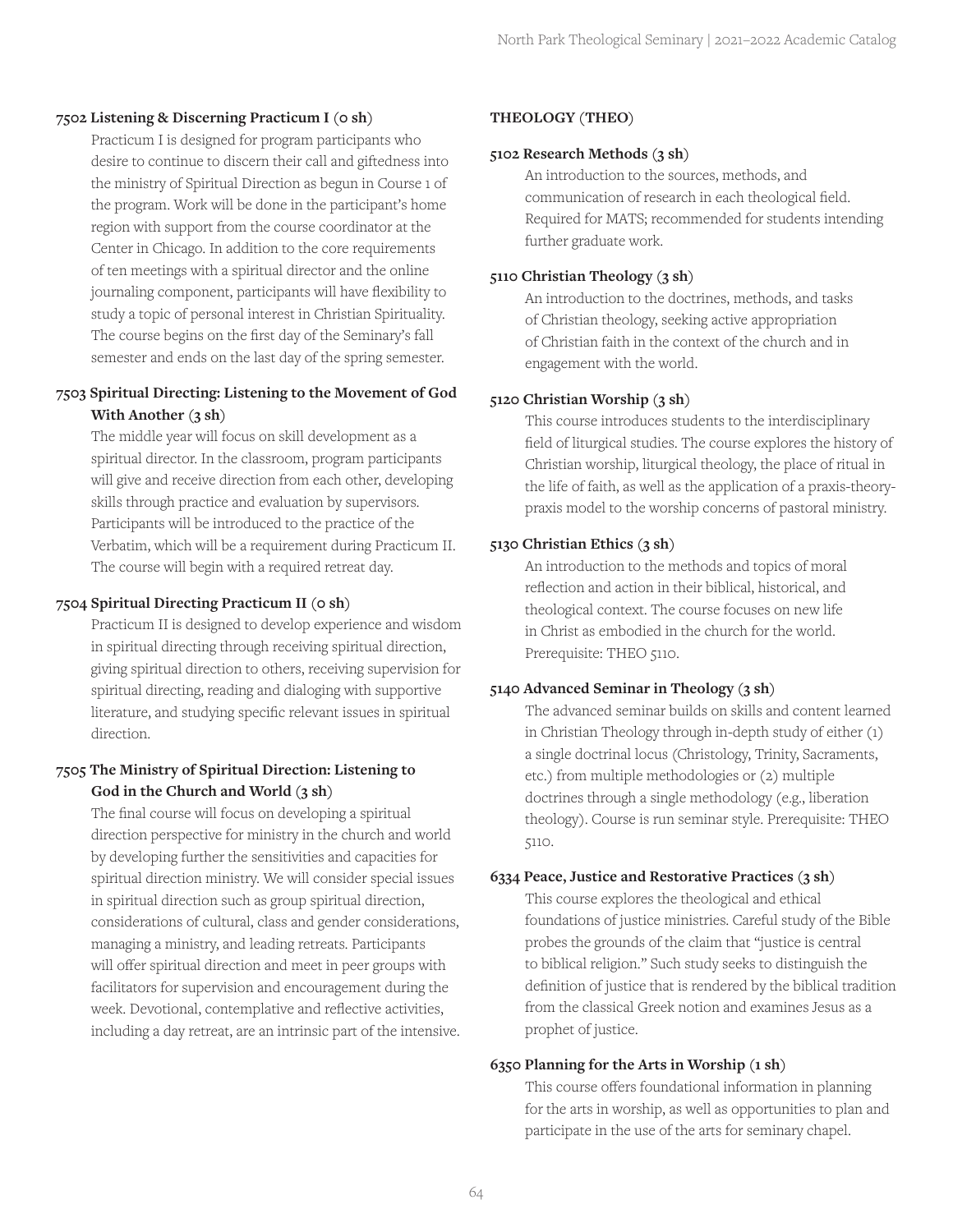#### **6355 Worship Arts (3 sh)**

This course considers the arts in worship using historical examples and liturgical theology paradigms. It provides a background on music, drama, dance, visual arts, media, and architecture/environment. Criteria for theological, liturgical, and aesthetic assessment will be included.

## **6360 Theology and the Arts (3 sh)**

A study of one or more arts forms (such as film, visual arts, architecture, drama, and literature) as they converge with theology, Scripture, history, and culture.

## **6410 Wilderness and Faith (3 sh)**

This offsite, experiential course, based on substantial reading and reflection, explores the theme of wilderness in relation to the Bible, Christian history, and spirituality, as well as the American context of stewardship and a land ethic. Set in the Iron Range of the upper peninsula of Michigan, this May course includes a wilderness experience on the Flambeau River and local trails. This course has limited enrollment and students must have the instructors' permission to register.

## **6420 Saints, Radicals, and Heretics: Critical Voices in Christian Theology (3 sh)**

An exploration of one or multiple figures in the history of Christianity, through engagement with primary and secondary sources. Examples include Martin Luther King, Jr., Dorothy Day, Augustine, Wendell Berry, Julian of Norwich and Luther.

## **6440 Theological Perspectives of Caring and Health (3 sh)**

This course will demonstrate that caring and health are terms equally applicable to the disciplines of healthcare and theology. Students will develop a practical theological understanding of the human story, worldviews, the meaning of personhood, the environment, health, suffering, spirituality, caring, and the church's role in healthcare.

## **7190 Special Topics in Theology (1 sh)**

This course will focus on various special topics in Christian theology. Previous course offerings have included: Liberation Theology, Thought of Wendell Berry, Feminist Practical Theology, and Postcolonial Theologies. This course may be taken more than once.

#### **7215 NCTI: The Church and Its Mission (3 sh)**

This course is will explore the views of seven major Christian communions on the nature of the church and its mission in the world. Faculty members from various

seminaries representing each of these communions will lecture on the course topic, and student teams will make field trips to congregations. The course meets on selected evenings and Saturdays of fall term at various locations.

## **7390 Independent Study in Theology (1 sh)**

An opportunity for students to explore a topic of interest outside the regular curriculum. Instructor's permission required. Submission of course proposal/syllabus to the Dean of Faculty is required.

## **7490 Thesis I: Topics in Theology (3 sh)**

**7491 Thesis II: Topics in Theology (3 sh)**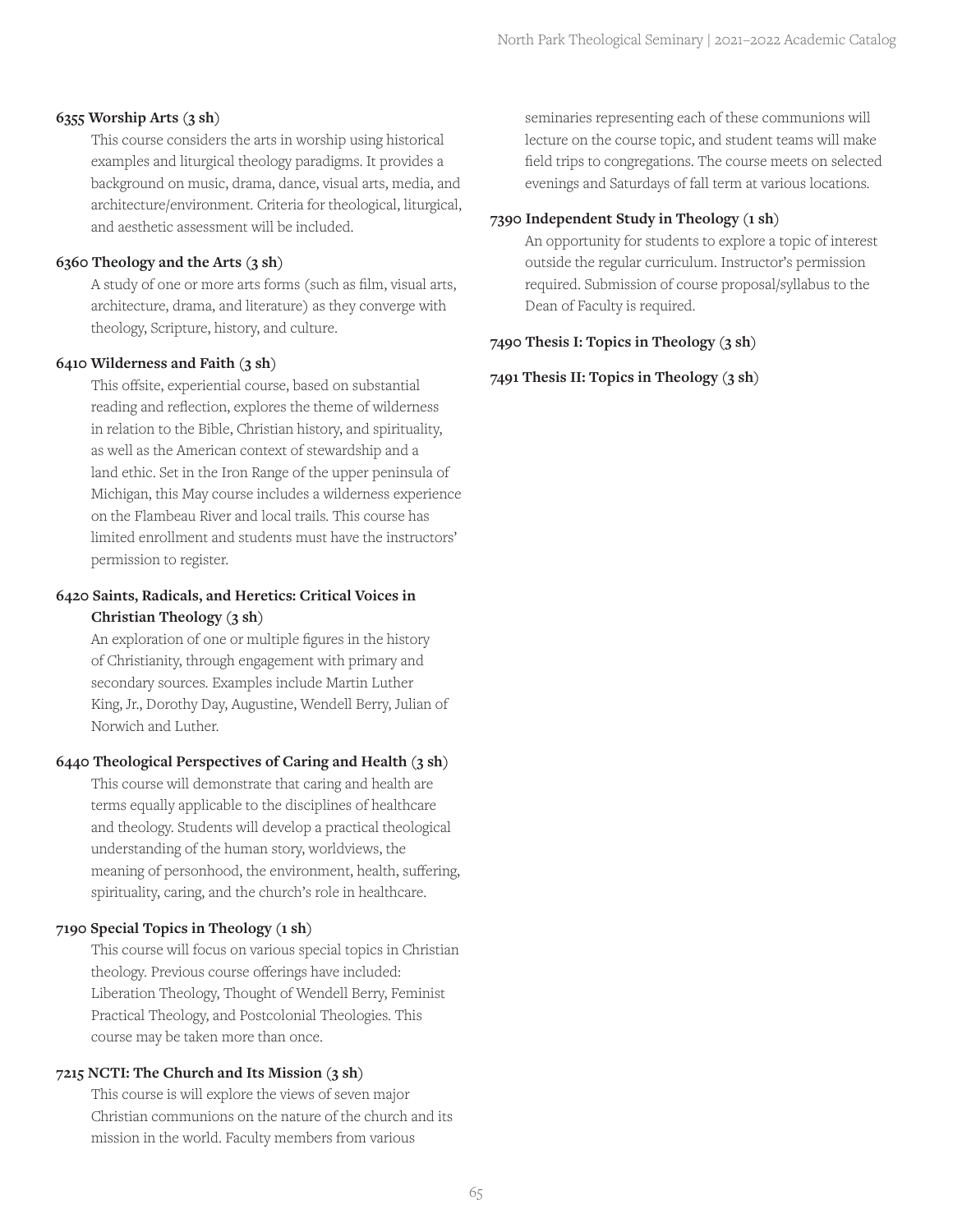## **SEMINARY FACULTY AND STAFF**

For more complete information about NPTS faculty, go to www.northpark.edu/Seminary/About-the-Seminary/Full-Time-Faculty

## **FACULTY PROFESSORS**

| Dean of Students and Community Life<br>Associate Professor of Ministry                                      | Phil                  |  |
|-------------------------------------------------------------------------------------------------------------|-----------------------|--|
| Dean of Faculty, Professor of Theology<br>& Ethics, and Director of School of                               | B.A<br>Th.            |  |
| Restorative Arts                                                                                            | Freo<br>A.B           |  |
| Assistant Professor of Old Testament                                                                        | S.T.                  |  |
| Professor of Intercultural Studies and<br>Missiology; Director of the Center for<br>World Christian Studies | Rob<br>A.B<br>M.A     |  |
| Associate Professor of New Testament                                                                        | Eve                   |  |
| Professor of New Testament                                                                                  | B.S.<br>M.D           |  |
| Milton B. Engebretson Associate Professor<br>of Evangelism and Justice                                      | Pau<br>B.A            |  |
| Associate Professor of Church History                                                                       | Car                   |  |
| Assistant Professor of Pastoral Care                                                                        | B.A                   |  |
| Affiliate Associate Professor of Missional                                                                  | Joh:<br>B.G           |  |
|                                                                                                             | Klyı<br>B.A           |  |
| Associate Professor of Ministry, Director<br>of Contextual & Lifelong Learning, and<br>Director of CRUX     | Nor<br>B.S.<br>M.A    |  |
| <b>TEACHING FELLOWS</b>                                                                                     |                       |  |
|                                                                                                             | and Global Leadership |  |

Armida Belmonte Stephens *Theology Teaching Fellow* David Bjorlin *Music and Worship Teaching Fellow* Michelle Dodson *Ministry Teaching Fellow* Wayne C. Weld *Professor Emeritus of Missions*  $A.$  $M$ . C. John Weborg *Professor Emeritus of Theology*  B.A., B.D., Th.M., PhD.

#### **PERMANENT ADJUNCT PROFESSORS**

Linda Cannell *Adjunct Professor of Christian Formation*

Ellen Kogstad *Adjunct Professor of Spiritual Formation*

## **FACULTY EMERITUS PROFESSORS**

| Frances Anderson<br>B.S.N., B.R.E.,<br>M.A., Ph. D.   | Professor Emerita of Christian Education         |
|-------------------------------------------------------|--------------------------------------------------|
| Philip J. Anderson<br>B.A., M.Div.,<br>Th.M., D.Phil. | Professor Emeritus of Church History             |
| Fredrick Holmgren<br>A.B., B.D.,<br>S.T.M., Th. D.    | Professor Emeritus of Biblical Literature        |
| Robert L. Hubbard Jr.<br>A.B., B.D.,<br>M.A., Ph.D.   | Professor Emeritus of Old Testament              |
| Everett Jackson<br>B.S., M.Ed.,<br>M.Div., D.Min.     | Professor Emeritus of Pastoral Care              |
| Paul Koptak<br>B.A., M.Div., Ph.D.                    | Professor Emeritus of Homiletics                 |
| Carol M. Norén<br>B.A., M.Div., Ph.D.                 | Professor Emerita of Homiletics                  |
| John E. Phelan Jr.,<br>B.G.S., M.A., Ph.D.            | Professor Emeritus of Theological Studies        |
| Klyne R. Snodgrass<br>B.A., M.Div., Ph.D.             | Professor Emeritus of New Testament              |
| Norma Sutton<br>B.S., M.Div.,<br>M.A., M.A.           | Professor Emerita of Theological<br>Bibliography |
| Wayne C. Weld<br>A.B., B.D.,<br>M.A., D.Miss.         | Professor Emeritus of Missions                   |
|                                                       |                                                  |